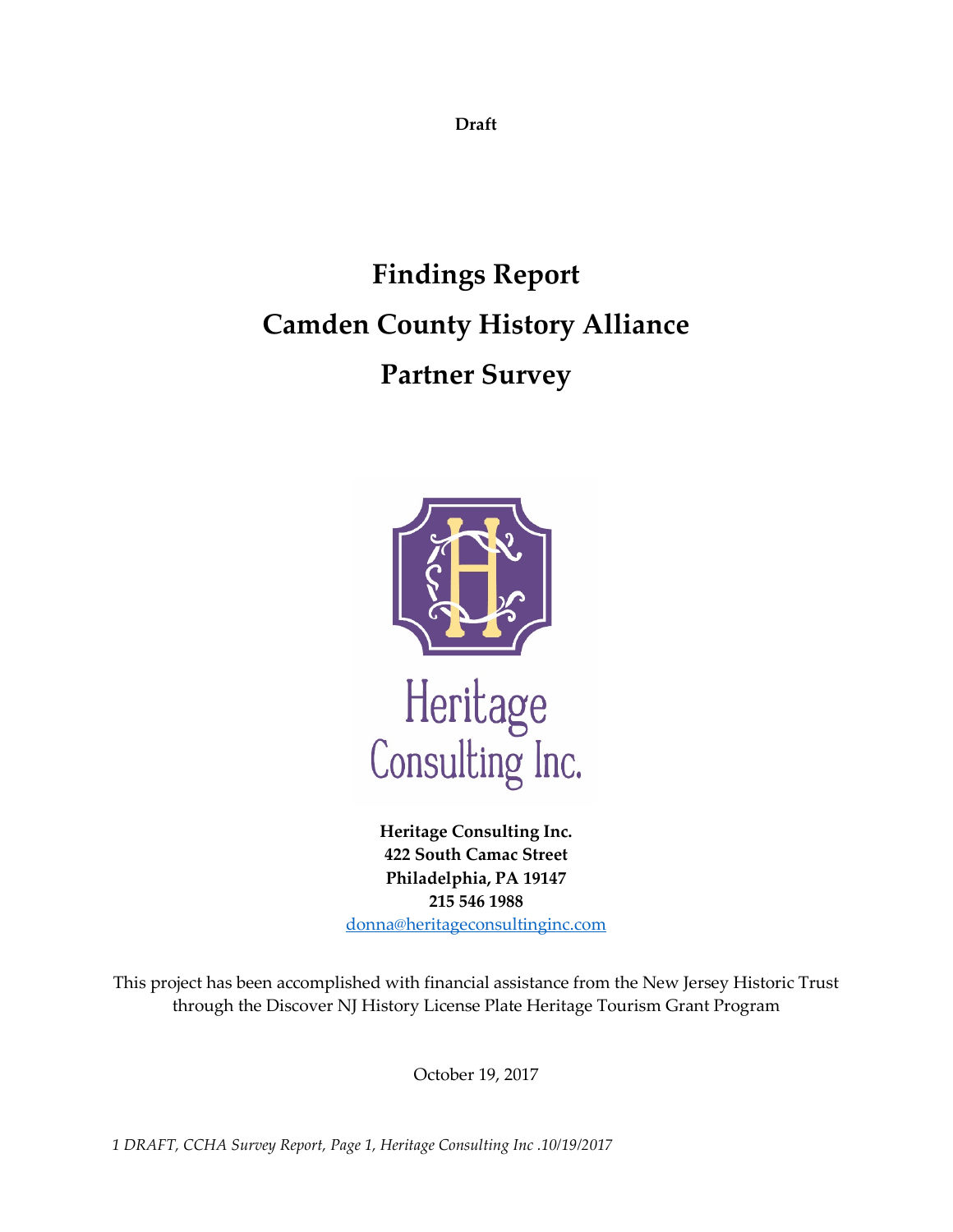### Table of Contents

|    | 1. Executive Summary                                                                                                             |                                                                                          | 3             |
|----|----------------------------------------------------------------------------------------------------------------------------------|------------------------------------------------------------------------------------------|---------------|
| 2. | <b>Findings Report</b><br>a. Introduction<br>b. Survey Overview, Insights, and Recommendations<br>c. Survey Analysis by Question |                                                                                          | 8<br>10<br>22 |
|    | 3. Memo on Possible Heritage Trails for Camden County                                                                            |                                                                                          | 58            |
|    | 4. Credits                                                                                                                       |                                                                                          | 63            |
|    |                                                                                                                                  | 5. Appendix A Survey Monkey Charts                                                       | 65            |
|    |                                                                                                                                  | 6. Appendix B Open Ended Responses                                                       | 119           |
|    |                                                                                                                                  | 7. Appendix C List of organizations open to the public;<br>list of sites with paid staff | 123           |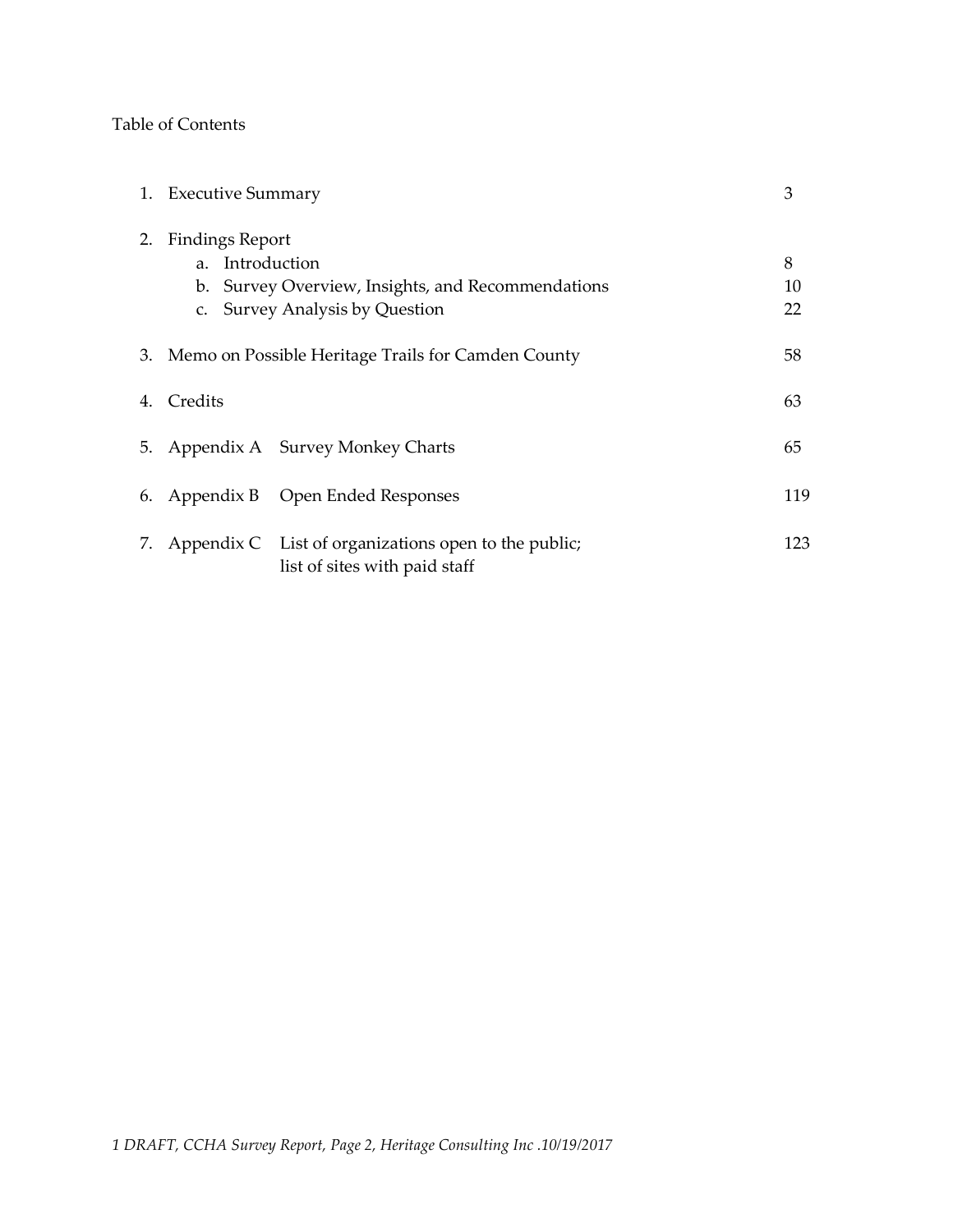### **Camden County History Alliance Partner Survey Executive Summary**

In July 2017, the Camden County Historical Society received a grant from the **New Jersey Historic Trust through the Discover NJ History License Plate Heritage Tourism Grant Program** to begin work on the Camden County Heritage Tourism Plan. The work products included an online survey of the 41 Camden County History Alliance (CCHA) partner organizations, a Findings Report (this document) about the survey results, and a memorandum about the heritage trails that could link the sites and organizations together for joint marketing purposes in the future.

The online survey had 48 questions and was open from August 10, 2017 to September 1, 2017. We were delighted that **37 of the 41 CCHA partner organizations participated** in the survey, a remarkable **90% response rate,** indicative of the enthusiasm for public history in Camden County. The Findings Report is organized into five sections: Executive Summary, survey overview and insights, analysis of survey questions, memo on possible heritage trails, and three appendices.

**The CCHA organizations manage a total of 44 buildings in the county**. These buildings vary from sheds to magnificent Federal style homes, repurposed churches, rectories, taverns, stores, a battleship, rowhomes, and farmhouses.

**Camden County history organizations have multiple purposes**. These **small, but mighty organizations** undertake a wide variety of tasks. They collect objects, manage archives, conduct outreach and tours, publish books, and are the *de facto* local preservation organizations in their community. Several service organizations cater to these nonprofit heritage organizations. Among the 37 respondents: **57% are historical societies, 45% are historic sites/historic house museums, and** two (2) historical societies said that their organization is not incorporated.

### *Paid and volunteer staffing*

Volunteers drive most of the historic sites and history organizations in Camden County. **Over 81% of the 37 organizations are managed solely by volunteer stewards.**

- 32% say their volunteer group is stable,
- 21% declining,
- 18% growing,
- 8% don't use volunteers, and
- 18% had another response than those above.

### **Eleven (11) organizations have full-time paid staff,** and twelve (12) organizations pay part time staff members.

- Eight (8) staffed organizations manage historic sites/house museums, and
- Three (3) staffed organizations are nonprofit service organizations.

### *Budgets, endowments, and top revenue sources*

*1 DRAFT, CCHA Survey Report, Page 3, Heritage Consulting Inc .10/19/2017*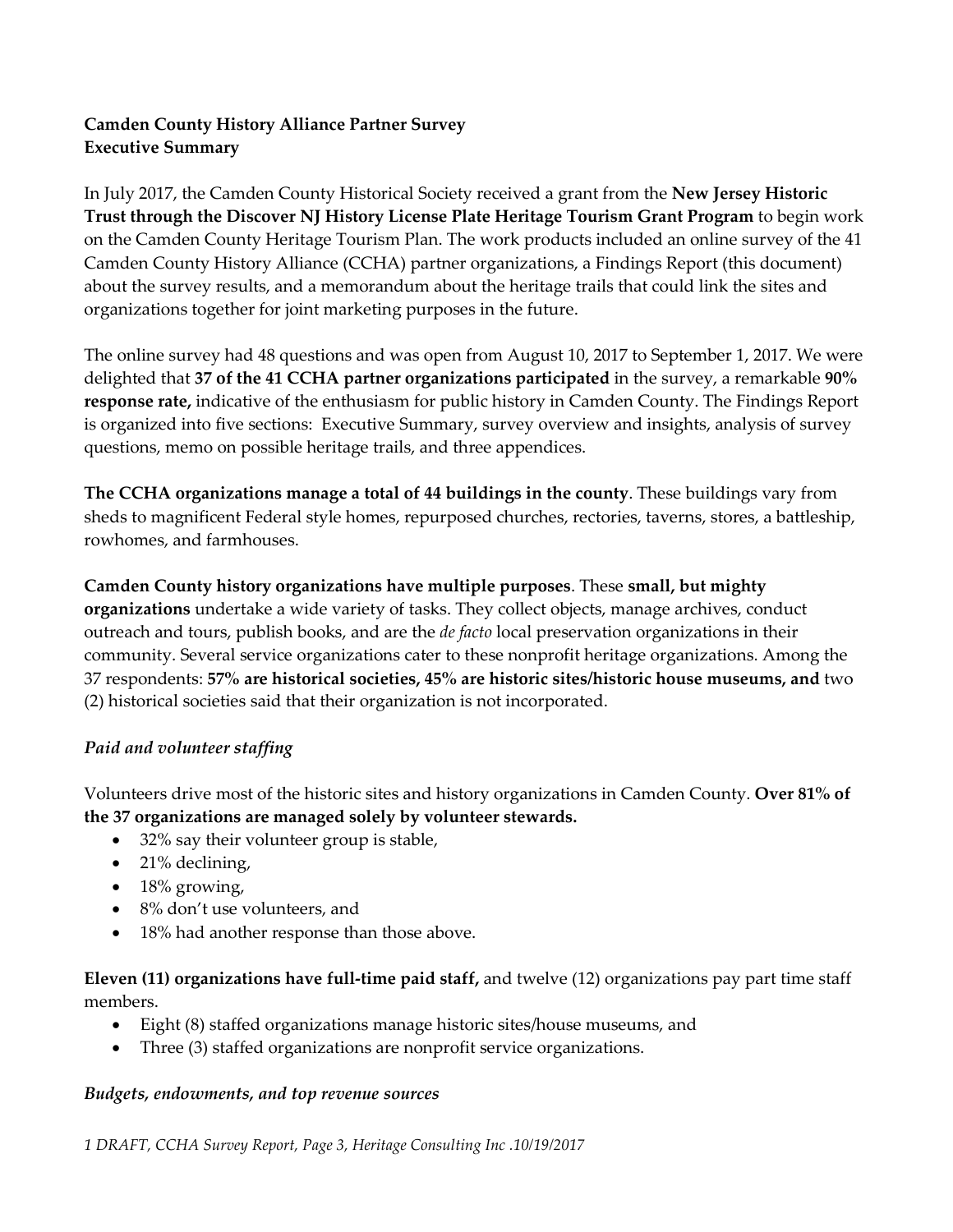**Close to half (43%) of the respondents said their organization did not have a formal budget.**

- 75% have budgets are under \$10,000,
- One (1) staffed organization has a budget between \$101,000 and \$150,000, and
- Three (3) staffed organizations have an operating budget over \$150,000.

**Six (6) organizations have an endowment**, and two (2) are local historical societies. These organizations have **more than a million dollars in their endowment accounts.**

The five (5) top revenue sources of the CCHA organizations are:

- membership or individual donations,
- city or county government support,
- special events,
- gift shop/publication sales, and
- tours.

### *Founding, opening, restoration dates*

The CCHA organizations were founded in the last 75 years, 56% of the organizations were founded between 1949-1999, and 20% were founded in the 21st century. These historic buildings opened to the public from 1914 to 2017., 32% opened in the 20<sup>th</sup> century, and 14% opened in the 21<sup>st</sup> century. Half of the 17 historic sites are managing properties that were last restored between 25 and 50 years ago. Eight of the sites are owned by the government, and we assume there would be capital funds available for necessary restorations. Still, half the sites may be facing maintenance and restoration needs as the useful life of building systems are aging.

### *Collections storage*

**Three of the historical societies stated that they do not have a location to store or display their archives or collections**. Two organizations store their archives/collections in municipal building closets, and in one case archives are stored in a board member's basement.

### *Open times and visitation*

**Twelve (12) organizations said they are open only by appointment,** while seven (7) respondents are available by appointment outside of their regular operating hours. The most common day for respondents to be open DAILY is on Wednesday, when nine (9) respondents are open.

Most of the volunteer run historic houses have a small number of adult visitors.

- **Half (51%) had between 1 to 500 visitors in one (1) year**,
- One (1) site claims that they receive only 100 walk-in visitors each year,
- Ten (10) sites receive between 250 to 1000 adult visitors per year,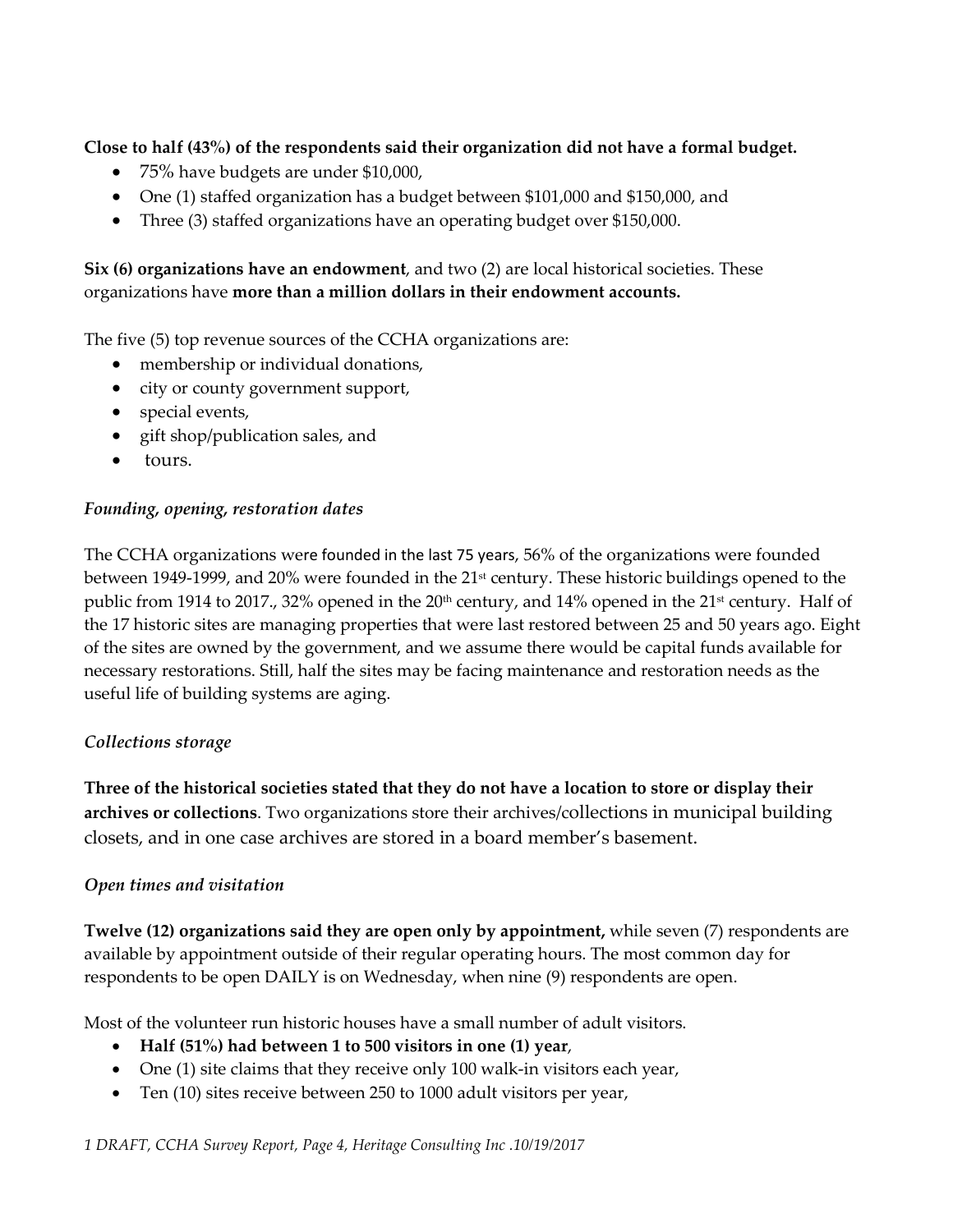• **Two (2) of the 17 historic sites have more than 5000 adult visitors annually.**

These sites use a combination of paid and volunteer staff to work with visitors. **The two sites that have between 20,000 and 100,000 visitors annually noted these visitation numbers in other comments in their survey.**

**Forty one percent (41%) of respondents answered that they do not offer school visits to their site**. Eleven (11) sites host between 100 and 1000 students yearly, with the most common range being between 100 to 250 yearly. **Almost two-thirds (65%) use some form of tracking to determine the number of visitors.** Thirteen (13) of the 17 historic sites use sign-in books or ticket sales to track visitation.

### *Interpretive methods and historic themes*

Eight (8) historic sites said they use more than ten (10) different interpretation methods; two sites say they incorporate sixteen (16) different interpretation methods. The five most common interpretive methods used were:

- 1. informational brochures (57%),
- 2. lectures or workshops for adults (54%),
- 3. guided tours (49%),
- 4. temporary exhibits (46%), and
- 5. permanent exhibits (46%).

The top seven most often named interpretive themes and likely heritage trails are:

- 1. Architecture and design 15 organizations
- 2. 20<sup>th</sup> century history 14
- 3. Women's history14
- 4. Famous person(s) 14
- 5. Revolutionary War and Colonial Life 13
- 6. African-American History (including Underground Railroad/Slavery and Civil War) 10
- 7. Transportation, Maritime and Industry 9

We provide a memo about possible heritage trails elsewhere in this findings report.

More than 50% of the respondents used the following outreach methods for programming purposes:

- Camden County History Alliance Magazine (62%),
- conducting outreach at large festivals or events (59%),
- maintaining a Facebook page or group (58%),
- getting coverage or having a column (not advertisements) in a local newspaper (54%),
- having a website (54%), and
- hosting lectures or workshops for adults (51%).

### *Mailing lists, email lists, and newsletters*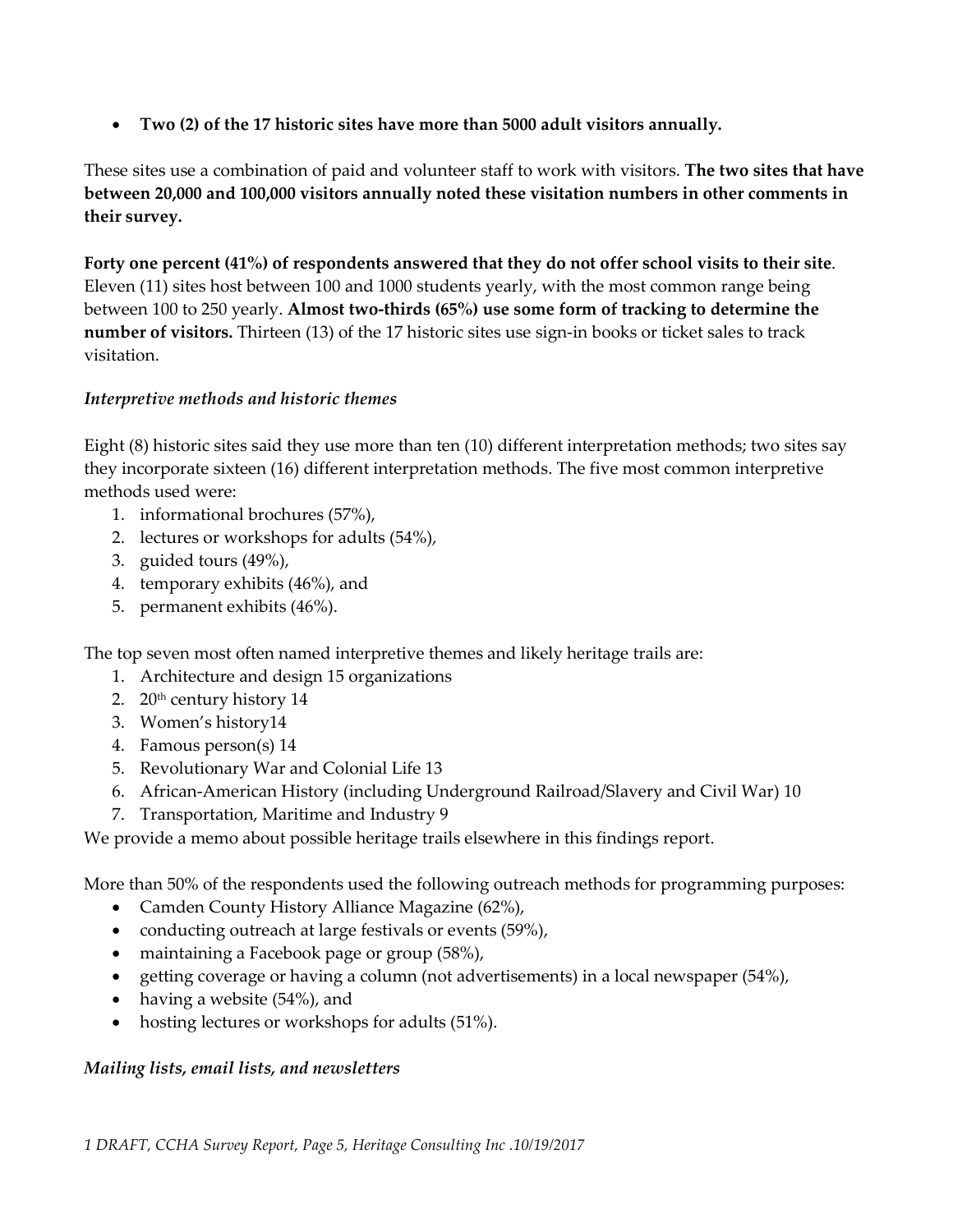Of the 37 respondents, **62% maintain a mailing (postal) list**, but the majority had less than 99 contacts (57%) in their mailing lists. Over 60% of respondents **collect email addresses**, but half (48%) have less than 99 contacts.

**Two thirds (66%) of respondents noted that they don't have an e-newsletter.** Thirteen (13) organizations used their regular email accounts rather than online newsletter platforms.

### *Social media use*

**Fifty-nine percent (59%) have a website,** and **16% use Facebook in lieu of a website** for their online presence. About a quarter of the CCHA organizations have no website or Facebook presence. For those that do have a website, 40% know how to check their web traffic analytics.

About two thirds of the organizations are on Facebook:

- 9 organizations have 251-500 followers (39%),
- 6 organizations have 501-1000 followers (26%),
- 3 organizations have 1001-2000 (17%), and
- 3 organizations have 5000+ followers (17%).

The CCHA organizations reported more Facebook followers than email or mail contacts, suggesting that **Facebook is an effective way to reach higher numbers of people.** The organizations with email lists of 99 or fewer contacts have 250-750 Facebook followers. Nine (9) of the historic sites have a website, while three do not. Four (4) use Facebook as their online platform.

### *Training needs*

The four top training needs for all organizations were: finding new volunteers, funding for operating expenses, funding for building restoration, and funding for special projects. We provide other topics for training in the body of this findings report.

### *Visitor readiness*

The six bullets mentioned below are all critical components of welcoming visitors to historic sites, be they out of town visitors, schoolchildren, or community members. Survey respondents said:

- Do you believe your site is well maintained? 83% yes,
- Is your site compliant with the Americans with Disabilities Act (ADA)? 50% yes,
- Does your site have public restrooms? 82% yes,
- Are the public restrooms at your site handicapped compliant? 42% yes,
- Can a tour bus park at your site? 66% yes, and
- Does your site have dedicated visitor parking? 66% yes.

### *Recommendations and conclusions*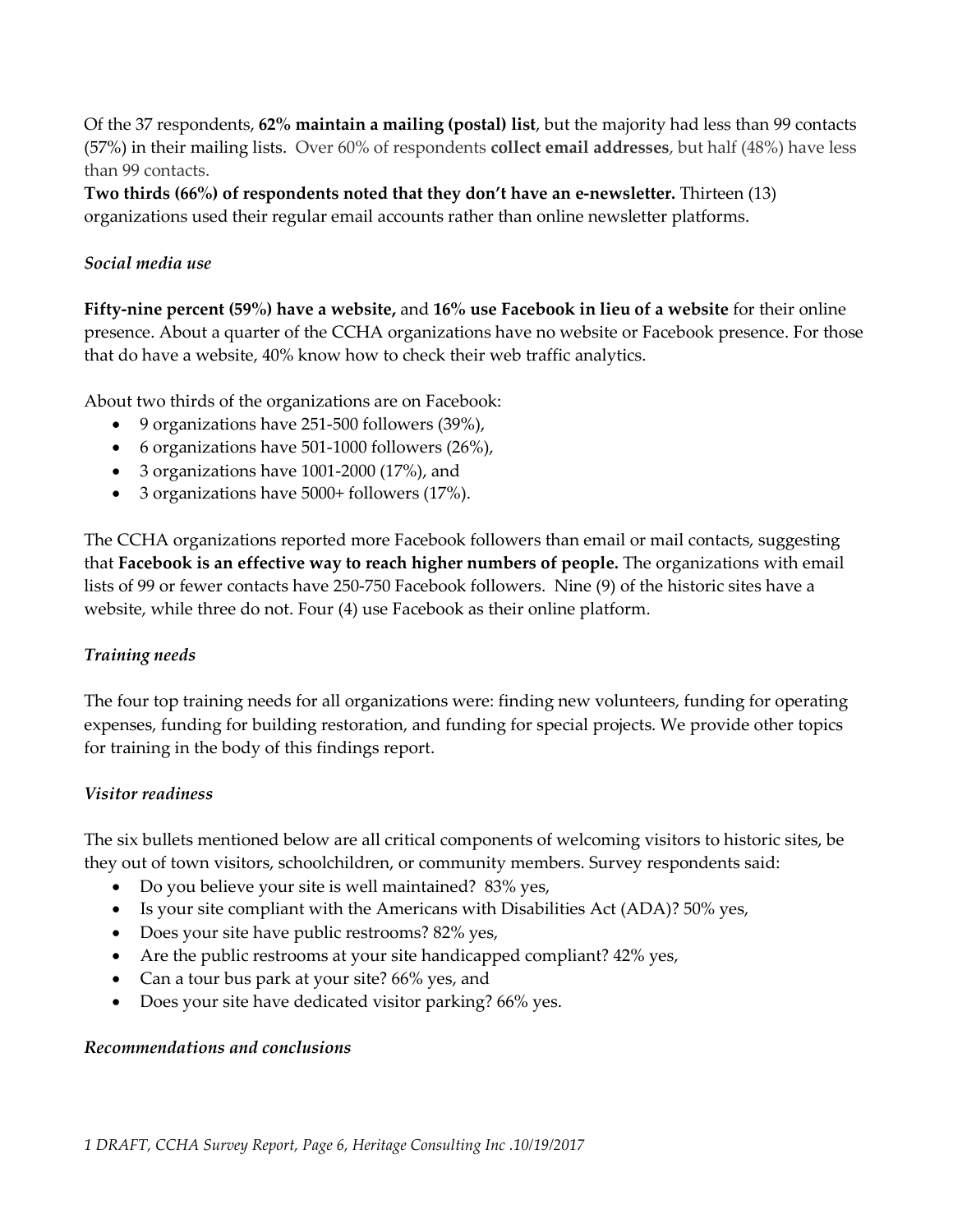We offer the following recommendations as next steps for the individual CCHA partner organizations so they can begin now to boost their organizational capacity and prepare for future elements of the Heritage Tourism Plan, if it is funded.

- Encourage sites without a website or Facebook page to create one and update it regularly, and aggressively collect email addresses.
- Review your current programming and interpretation efforts and discuss what may need to change or new methods you might use.
- Attend any relevant training program.
- Learn about the programming at nearby sites and those that share a proposed heritage trail so that you can make quality referrals and cross market your sites.
- Increase your site's online visibility by posting your site and its annual special events on www.VisitNJ.com, www.visitsouthjersey.com, and [www.Journeythroughjersey.com,](http://www.journeythroughjersey.com/) as well as Yelp and Trip Advisor.

Camden County's history organizations tell many different and compelling stories about our collective past. This survey begins to codify what we know about these sites, and provides insights on how to create high quality visitor experiences. We believe the future will be very bright for the CCHA partner organizations that wish plan and jointly market this fabulous collection of treasured landmarks to neighbors and visitors.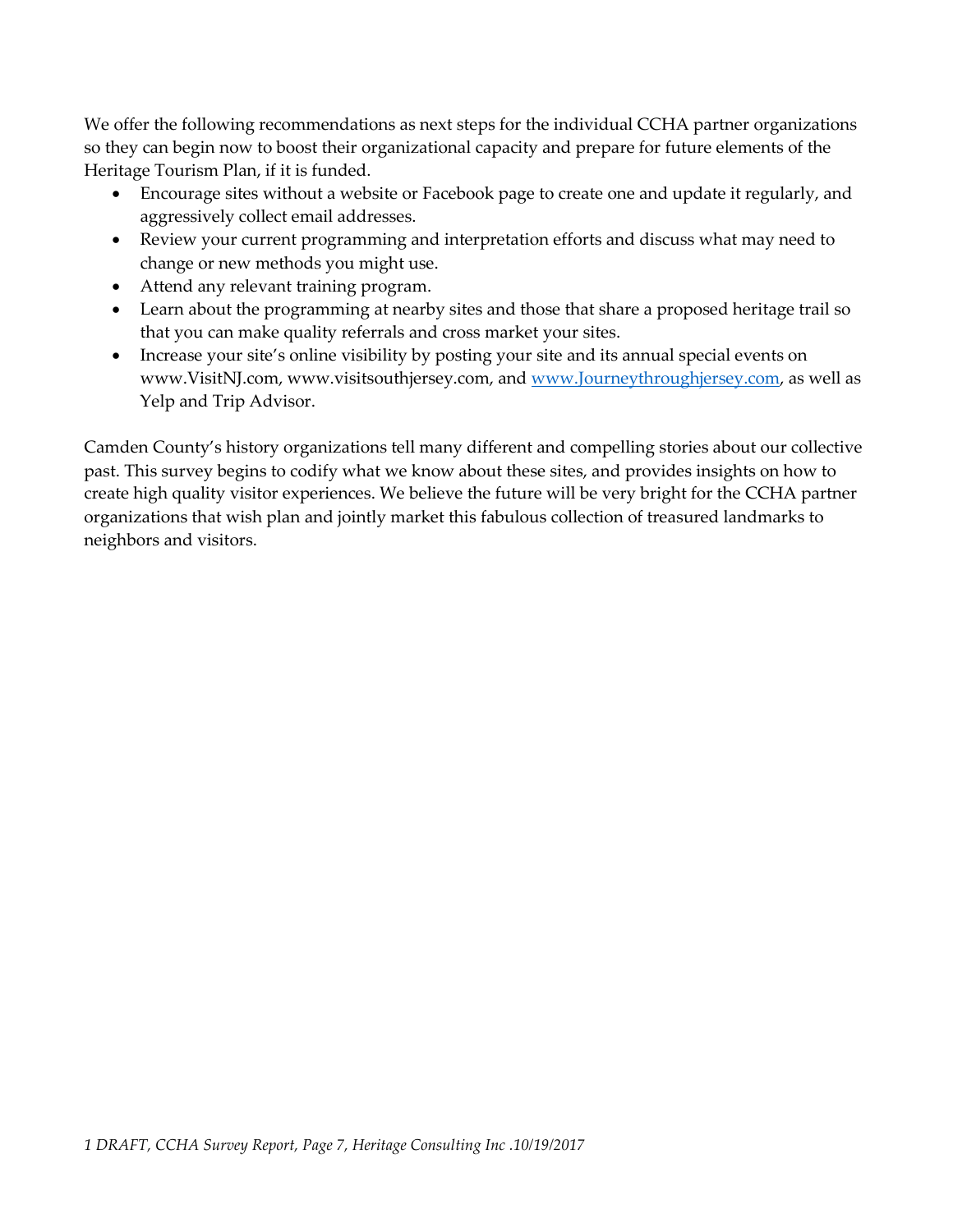### **Findings Report**

### **a. Introduction**

In July 2017, the Camden County Historical Society received a grant from the New Jersey Historic Trust License Plate Program to begin work on the Camden County Heritage Tourism Plan. This project has been accomplished with financial assistance from the New Jersey Historic Trust through the Discover NJ History License Plate Heritage Tourism Grant Program.

The work products for the New Jersey Historic Trust grant are: an online survey of the 41 Camden County History Alliance (CCHA) partner organizations, a Findings Report (this document) about the survey results, and a memorandum about the heritage themes that could link the sites and organizations together for joint marketing purposes in the future.

We worked with a small committee of CCHA partner organizations to create and test the survey. We thank Tamara Gaskell of MARCH at Rutgers University, Tony Clark of the Waterford Township Historical Society, and Bonny Beth Elwell, Dr. Jack O'Byrne, and Josh Lisowski of the Camden County Historical Society for their help in crafting the survey and testing it before it was launched on August 10, 2017. Survey Monkey was used as the survey instrument.

The online survey had 48 questions and was open for three weeks from August 10, 2017 to September 1, 2017, which is usually a very slow time in the annual calendar for any nonprofit organization, as most people are on vacation. We were delighted that 37 of the 41 CCHA organizations participated in the survey, a 90% response rate. About half (56%) of the survey respondents used the Survey Monkey platform and took the survey online. All but one of the ten (10) organizations that have paid staff submitted their surveys online.

We offered all respondents the opportunity to complete the survey over the phone with Donna Ann Harris, the consultant working on this project. She spoke with 12 individuals who completed 16 surveys this way. Several interviewees provided data for two organizations. Overall, the surveys conducted over the phone resulted in rich data about the organizations.

We promised survey takers that all the data we collected would remain confidential, and that no individual answers would be ascribed to specific organizations. In a very few cases, we have edited some of the data to exclude the names of specific organizations to fulfill this promise.

Some of the organizations shared their brochures and yearly calendar of events, which helped us make recommendations for future programming of the CCHA.

The survey gathered a great deal of information about all the Camden County History Alliance Partners which will be useful for future advocacy, educational programming, and planning purposes.

We have organized this Findings Report into five sections:

*1 DRAFT, CCHA Survey Report, Page 8, Heritage Consulting Inc .10/19/2017*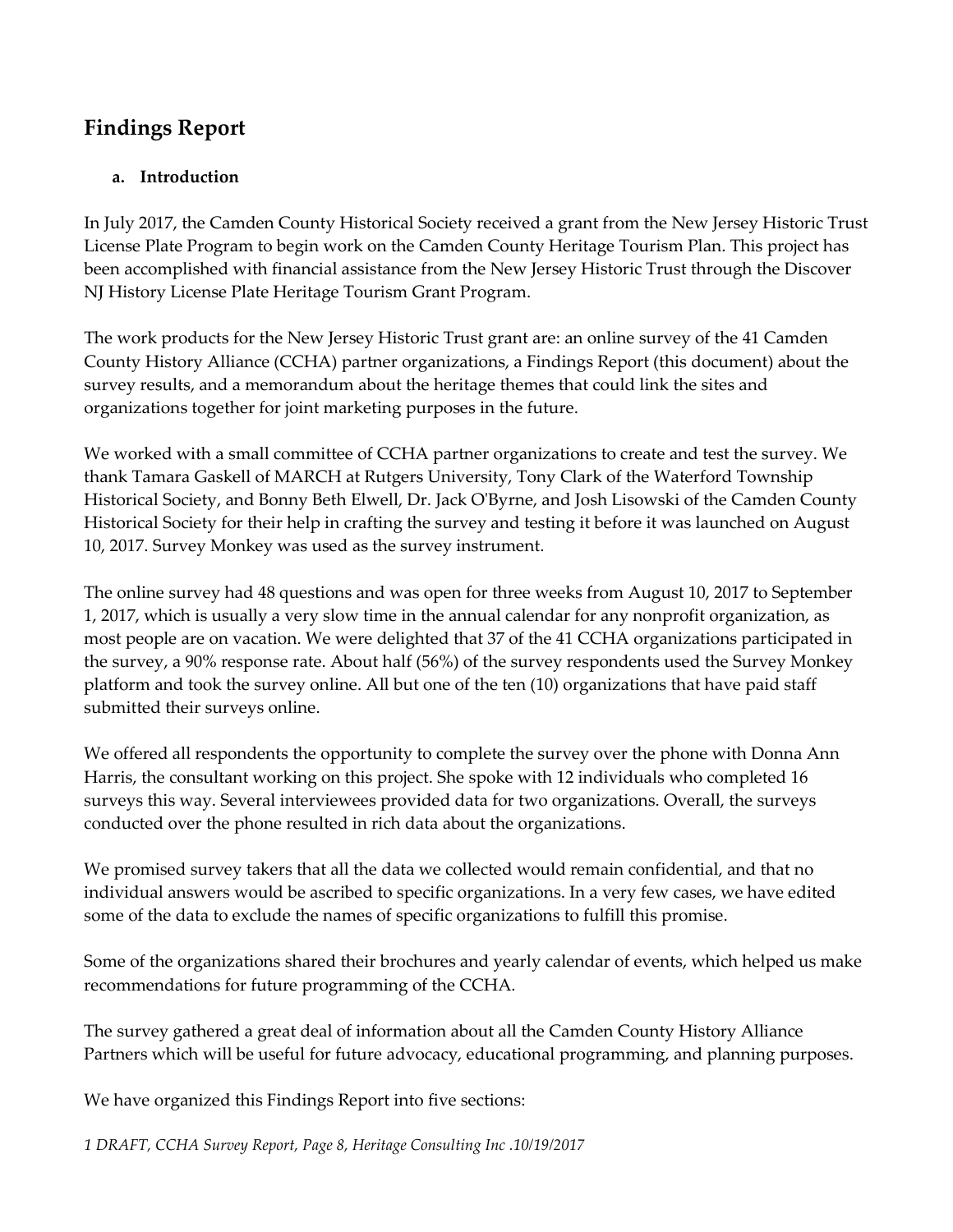- 1. A four-page Executive Summary which summarizes all the findings
- 2. Survey overview, insights and recommendations
- 3. Analysis of Survey Questions
- 4. Memo on possible Heritage Trails
- 5. Three appendix documents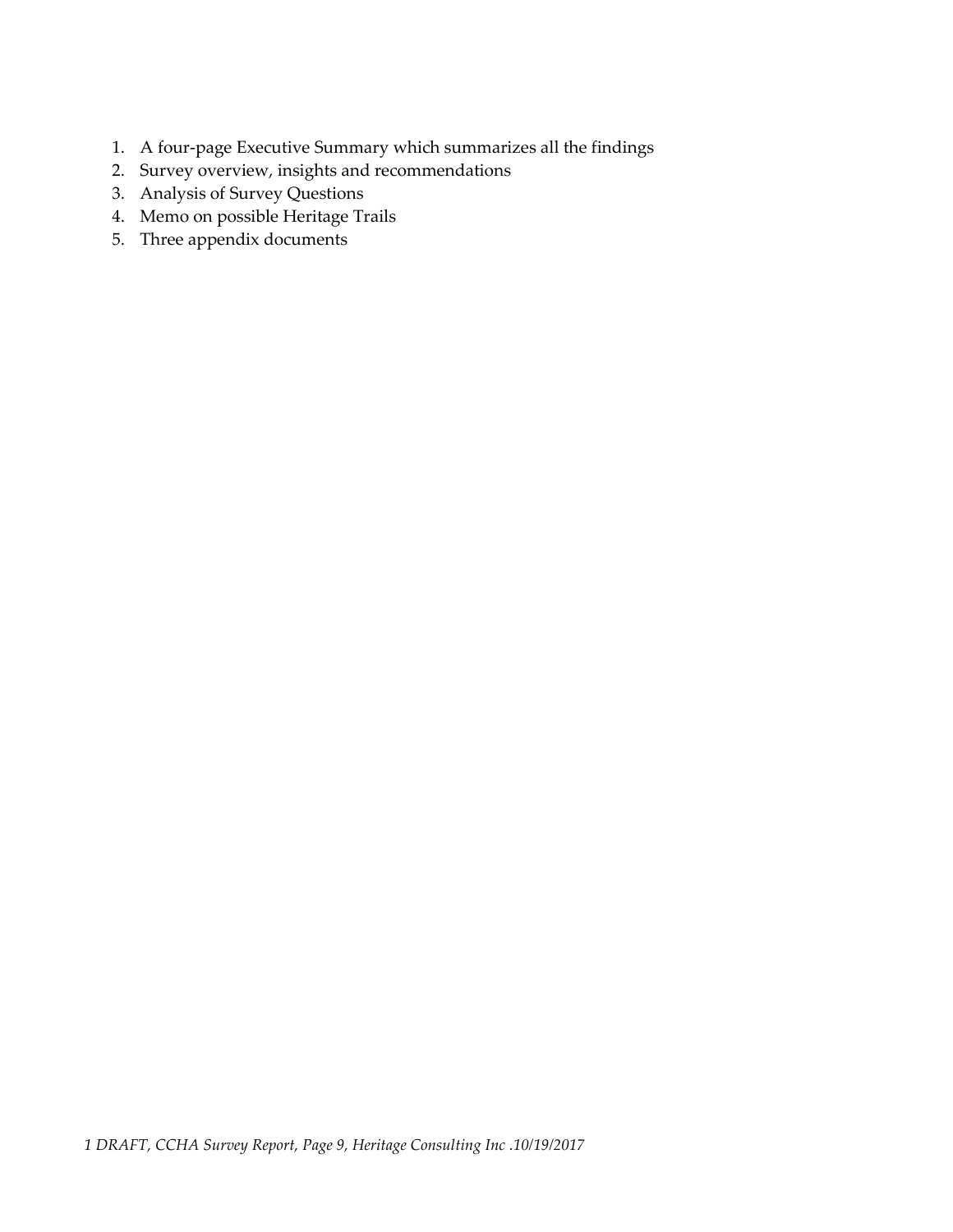### **b. Survey Overview, Insights and Recommendations**

Camden County history organizations have multiple purposes. These organizations own sites, manage municipally-owned historic buildings, collect materials and objects, open their archives to the public, publish books, and are the *de facto* local preservation organizations in their communities. There are also several service organizations for nonprofit organizations in the county that participate in CCHA.

### **Organizational type**

Of the 37 respondents, slightly more than half (57%) categorized their organization as being a Historical Society and 17 sites, almost half (45%), responded that they were a historic site/historic house museum. Twenty (20) of CCHA organizations are open to the public as house museums or historical societies with publicly accessible archives. See this list in Appendix C. Two (2) organizations said that their organization is not incorporated and both were local historical societies. The variety of organizational structures seen here is typical of small, volunteer led, nonprofit organizations.

### **Volunteers**

Volunteers drive most of the historic sites and history organizations in Camden County and have been superb stewards of these historic resources for many generations. Over 81% of the organizations—30--responding to the survey are managed solely by volunteers. This is consistent with our knowledge that only 11 of the CCHA organizations taking part in the survey employ paid staff. Of the 37 respondents, three (3) of the staffed organizations are nonprofit service organizations and eight (8) manage staffed historic sites/historic house museums. A total of 20 of the CCHA organizations are open to the public, please see this list in Appendix C.

About a third (32%) of respondents said that their volunteer group is stable. Twenty one percent (21%) said their volunteer group is declining, and 18% said their volunteer group is growing. Three (3) organizations do not use volunteers at all. Two of these are lineage organizations and one is a nonprofit service organization. Seven (7) organizations answered "other" and provided a variety of comments. Many discussed the difficulty of finding volunteers or noted that their group of volunteers is aging.

Gathering more volunteers to help run these organizations is a top concern expressed later in this study. It is remarkable that so many volunteer-run historic sites can open their properties to the public with their small but highly dedicated volunteer corps. The extraordinary value of volunteer contributions made to the historic sites should be celebrated yearly by the CCHA and by the other volunteer-run organizations.

### **Staffing**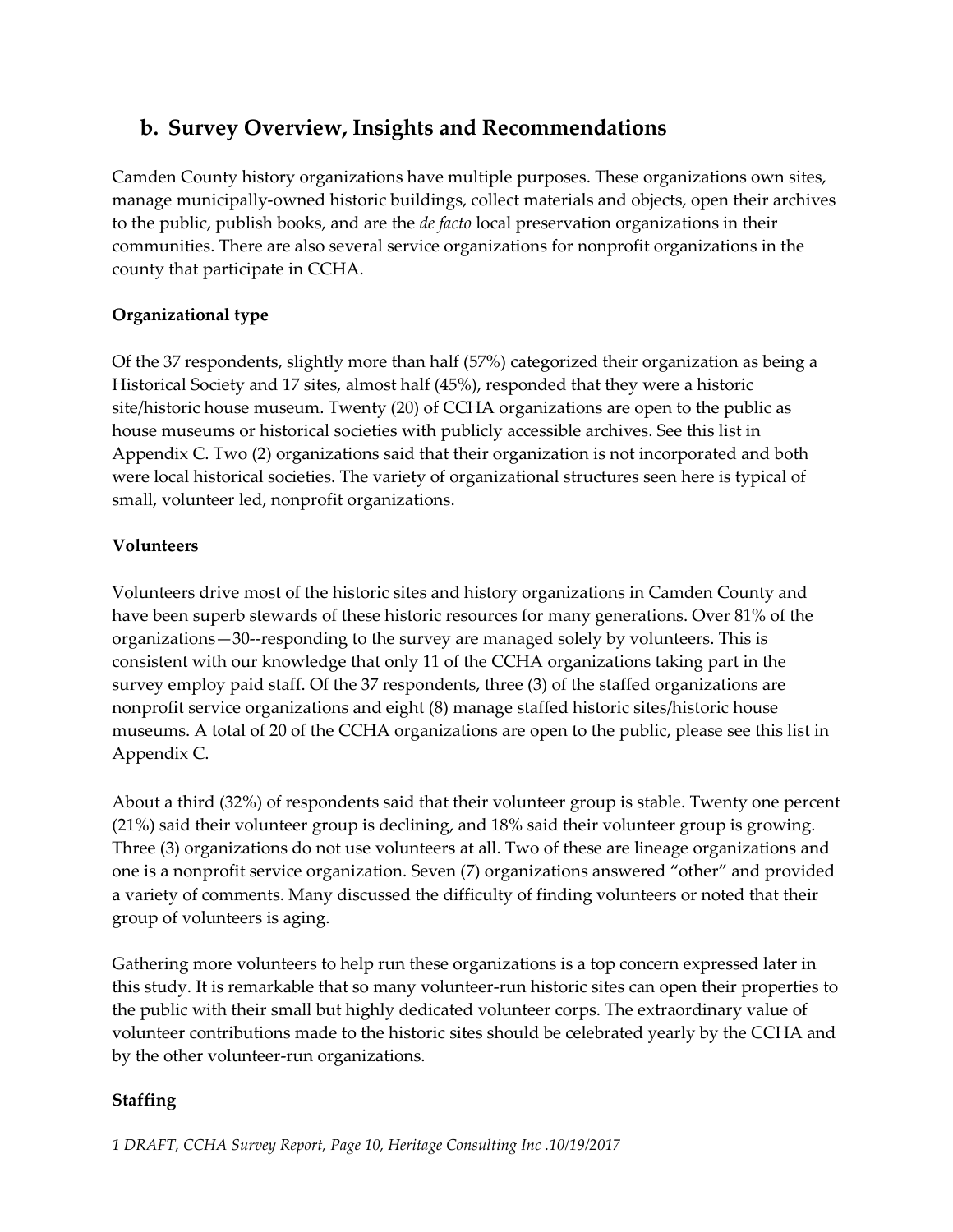Eleven (11) of the 37 organizations responding to the survey noted they had full-time paid staff. This is consistent with the known facts about the organizations in the CCHA. Most of survey respondents reported their organization employs one (1) full-time staff member. One (1) organization employs two (2) full-time staff members, and one (1) organization has sixteen (16) full-time staff members. Twelve (12) of the 37 organizations responded that they have part-time staff with staff numbers ranging between one (1) and ten (10), with two (2) part time employees being the most common.

### **Budgets, endowments, and top revenue sources**

Close to half (43%) of respondents answered that their organization did not have a formal budget. The lack of a formal budget has many implications. A budget serves as a planning document. It clarifies revenues and expenses and presents a clear view of an organization's financial health. A formal budget is especially important for fundraising because formal funders such as foundations, government agencies, and some individual donors will not supply donations or grants to organizations without a formal, board-approved, organizational budget. Developing formal operating budgets might be a worthy training topic for the CCHA organizations.

Taken together, almost three quarters of the 37 CCHA survey respondents had budgets under \$10,000. Three (3) organizations have an annual operating budget of over \$150,000, and one (1) organization has an operating budget between \$101,000 and \$150,000, the maximum budget size the survey offered.

Six (6) organizations have an endowment. Two (2) of the organizations are local historical societies. These organizations had more than a million dollars in their endowment accounts. Creating an endowment for a historic or heritage organization assures that the organization has a future beyond its current volunteers. The CCHA should provide training to every organization but especially to longstanding historical organizations on how to ask their most invested members to consider making planned gifts to the organization in the future through their estate plans. Organizations with investment earnings provided by an endowment are better prepared for the future.

The revenue sources that appeared the MOST often in the list of an organization's largest revenue sources were:

- 1. Membership or individual donations,
- 2. City or County government support,
- 3. Special events,
- 4. Gift shop/publication sales, and
- 5. Tours.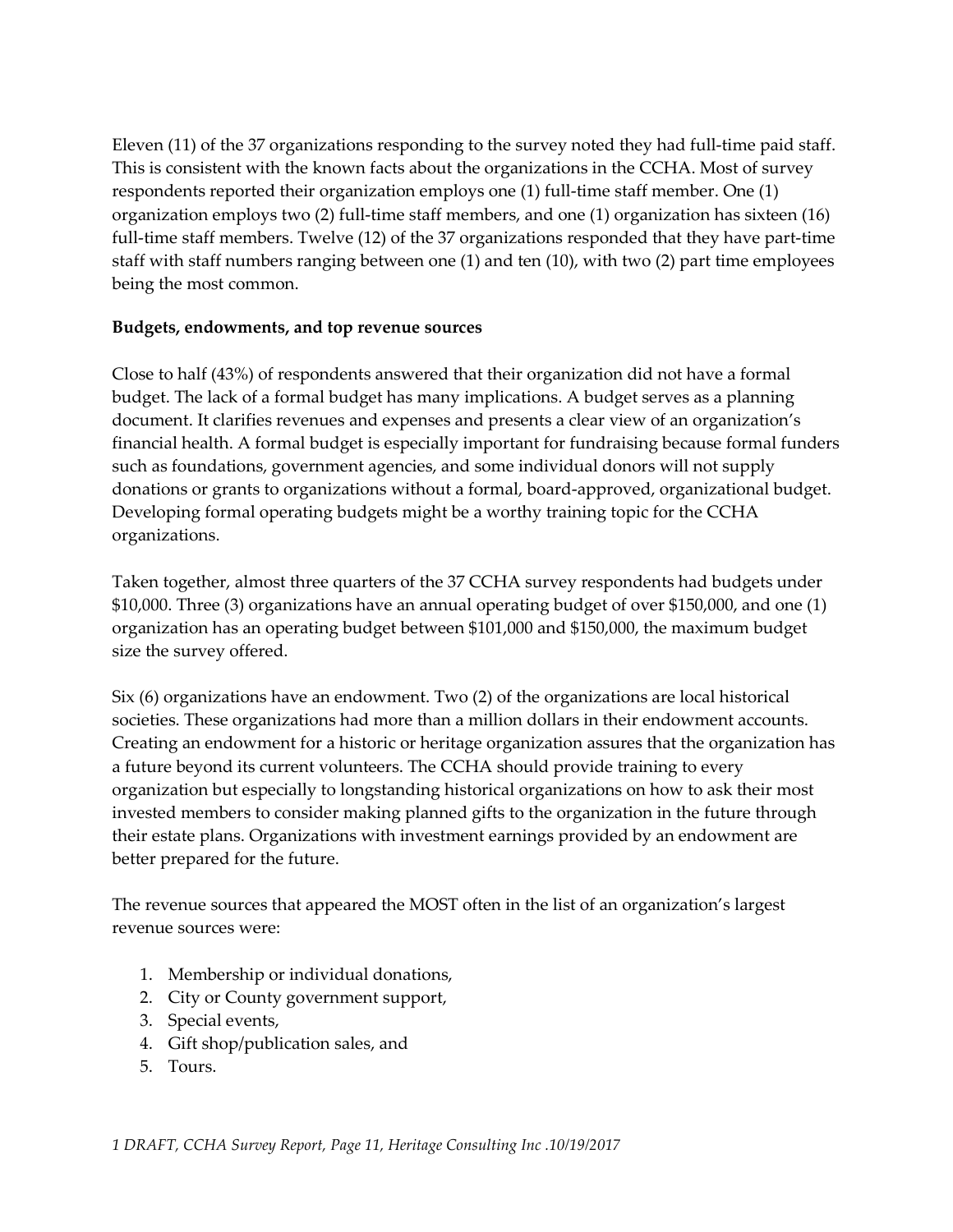This list is encouraging because most of the revenue comes from individuals, the most likely revenue source for nonprofit corporations.[1](#page-11-0)

Organizations that own historic sites that they manage outright may have access to local government funding each year through grants or appropriations. Often this stipend is often not enough to pay for interpretation activities and ongoing repairs. Training to strengthen organizational operating budgets is critical for the continued maintenance of Camden County's historic sites. This group may also need assistance or training in grant writing for planning and capital construction projects in the future from traditional grant sources such as the New Jersey Historic Trust, Camden County Cultural and Heritage Commission, and New Jersey Historical Commission.

All organizations associated with the CCHA need assistance to expand and diversify their revenue sources. Some of the historical societies have very modest budgets, often under \$500 per year. It would be worthwhile to investigate if these organizations have further ambitions to expand their interpretive programs in the future and if they want to increase their operating budgets.

Despite the very small budgets overall, it is heartening that none of the responding organizations had a deficit.

### **Founding dates**

Most of the CCHA organizations were founded within the past 75 years. More than half (56%) of the organizations were founded between 1949 and 1999, and 18% of organizations were founded in the 21<sup>st</sup> century. These founding dates indicate that the impulse to preserve and maintain historic sites remains a contemporary issue.

The years that these buildings opened to the public ranged from 1914 to 2017, with most of the buildings providing public access in the  $20<sup>th</sup>$  century (32%). Fourteen percent (14%) of buildings were opened to the public within the past 16 years. Six of the 17 historic sites were opened to the public before the Bicentennial, making them longstanding visitor attractions in the county.

### **Collections concerns**

There are 44 buildings that are managed by history organizations in the county, based on these survey results. These vary from sheds to magnificent Federal style homes, repurposed churches, rectories, taverns, stores, rowhomes, a battleship, and farmhouses.

<span id="page-11-0"></span><sup>&</sup>lt;sup>1</sup> The 2016 Giving USA Report on charitable contributions made by Americans accounts for 72% of all donations to charity, far more than foundations, corporations or bequests[. https://nonprofitquarterly.org/2017/06/13/giving](https://nonprofitquarterly.org/2017/06/13/giving-usas-numbers-2016-reflect-historic-opportunity/)[usas-numbers-2016-reflect-historic-opportunity/](https://nonprofitquarterly.org/2017/06/13/giving-usas-numbers-2016-reflect-historic-opportunity/)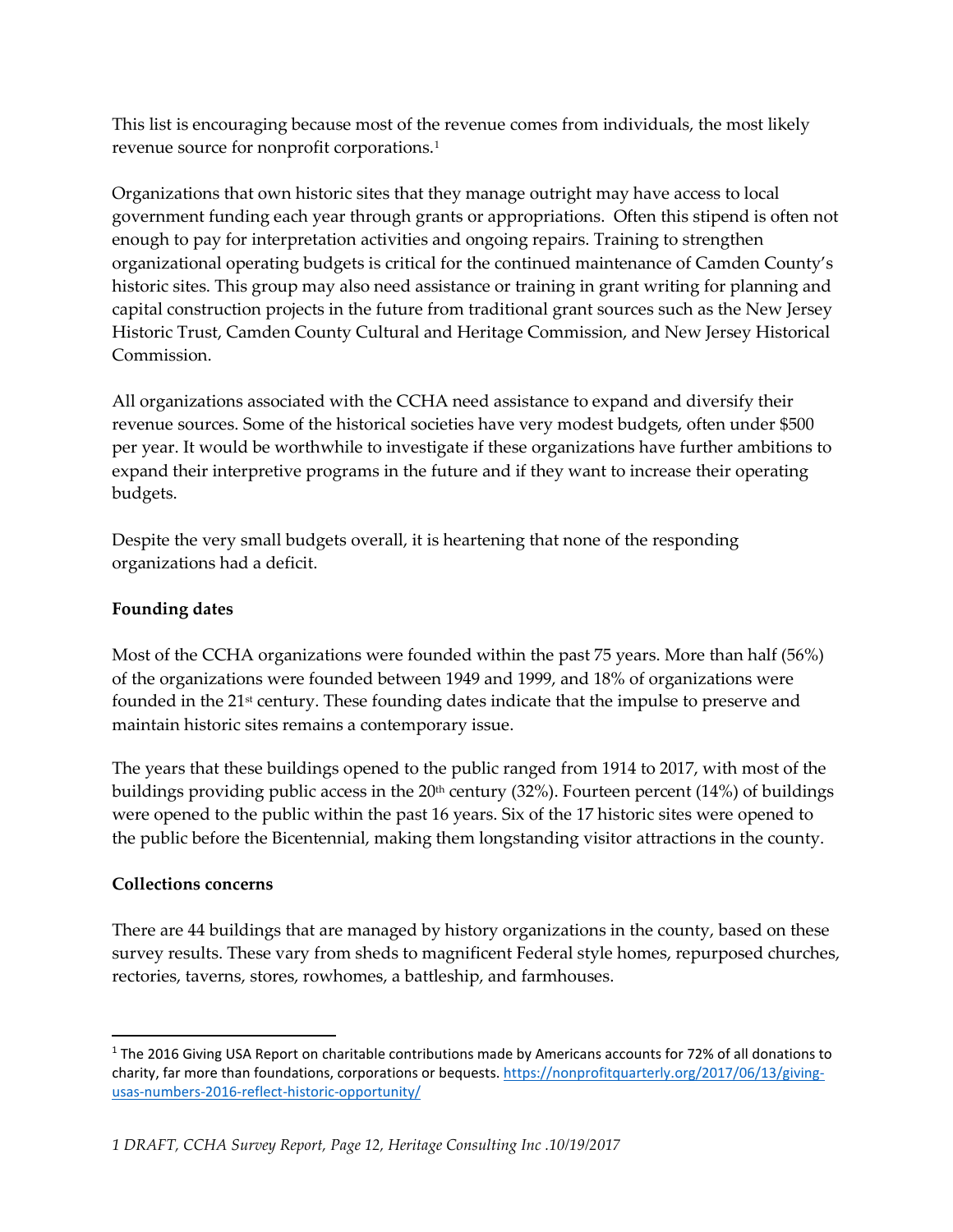Three of the historical societies stated that they do not have a location to store or display their archives or collections. Two organizations store their archives/collections in municipal building closets, but in one case collection are stored in board member's basements. This raises questions about environmental and archival conditions for collections preservation and is one of the major concerns of this research study. Thirteen, or 35% of the respondents, did not have a building or answered not applicable. One organization has a building that is not yet open to the public.

### **Open times and visitation**

We were surprised to learn that the most common day for respondents to be open DAILY is on Wednesday, when nine (9) respondents are open. If sites want more visitors to attend their programs and visit their sites, they will need to be open on weekends when casual visitors have time for leisure and educational activities.

Twelve (12) respondents said they are open only by appointment. Visitors want predictable open dates and times so they can make plans to visit historic sites. These visitors will seek out your web site or other online presence to understand when your site is open and make plans based on your posted open dates and times. Therefore, being open by appointment does not encourage drop in visitors. If the site has regular, posted visiting hours, it is acceptable to be open by appointment in addition to regular hours, as seven (7) of the respondents indicated.

More than half (51%) of respondents answered that their highest adult on site visitation was between one (1) and 500 visitors in one (1) year. Almost a quarter (27%) had between 100 and 250 adult visitors in a year. Six (6) respondents (16%) had between one (1) and 99 adult visitors in one (1) year. Three (3) respondents had between 251 and 500 adult visitors in one (1) year. One organization hosts over 100,000 visitors a year, based on write in comments.

Unfortunately, visits by school children are low across the board. Nearly half (46%) of respondents answered that their highest school children on site visitation was between one (1) and 500 visitors in one (1) year. Two (2) sites host more than 5,000 students a year and both are staffed sites. Only two (2) sites host more than 1000 school visits a year. The clear majority, 11 sites, host between 100 and 1000 students yearly, the most common range being between 100 to 250 yearly. Two (2) sites offer no school programs at all on site. While so many historic sites have a desire to work with local schools, only 32% do currently. Several comments were made about the cost for busses being the main impediment to school visits to their sites.

### **Historic site/house museum visitation, tracking and collaborations**

Two (2) of the 17 historic sites have more than 5000 adult visitors per year. Another three (3) host 3000 to 5000 adult visitors yearly. These sites have a combination of paid and volunteer staff to work with visitors. The two sites with more than 5000 visitors have between 20,000 and 100,000 visitors annually based on other comments in their surveys.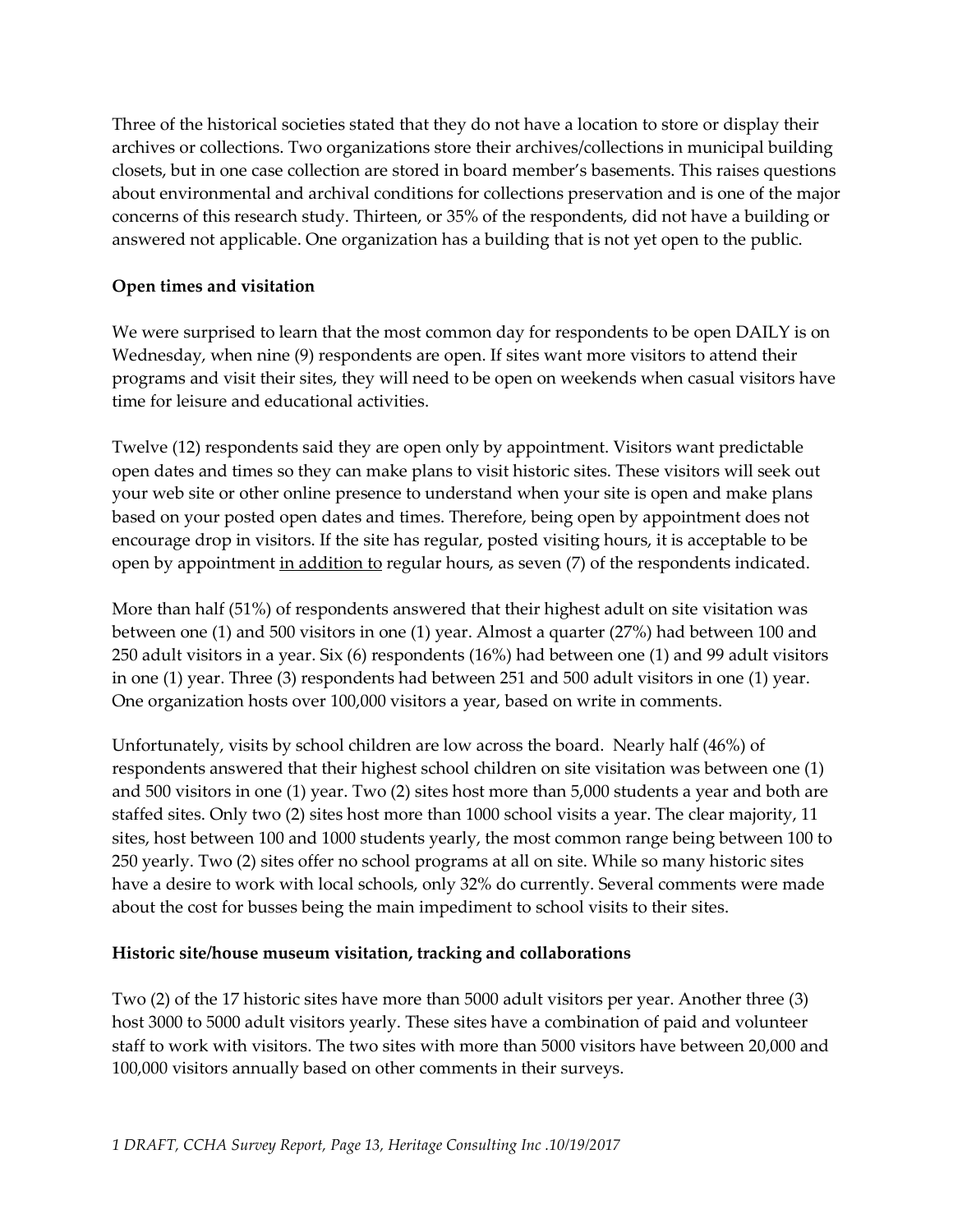Most of the volunteer run historic houses have small numbers of adult visitors. One (1) site claims that they receive only 100 walk-in visitors each year. Five (5) sites get under 250 adult visitors a year. The remaining five (5) sites receive between 500 to 1000 adult visitors per year.

The CCHA should poll the 11 historic sites with under 1000 adult visitors to determine if they wish to expand visitation and how these sites could marshal volunteers to help them be open more often for visitors when visitors want to come, most often on both weekend days.

Almost two-thirds (65%) of respondents said that they use some form of tracking to determine the number of visitors to their site. Four (4) respondents said that this question did not apply to their organization. Thirteen (13) of the 17 historic sites use sign-in books or ticket sales to track visitation. Three (3) historic sites acknowledge that they do not keep accurate records of visitors. Gathering reliable visitor statistics is a critical tool to monitor progress and demonstrate the success of outreach efforts to government agencies and funders. The CCHA should provide training about how to gather and report visitor statistics, especially from sites that are regularly open to the public. The CCHA should decide what visitor statistics are the most important to collect and develop forms to record that information, ideally by constructing a portal through a website to report the statistics regularly.

A third (32%) of respondents answered that they have no collaboration or links with other historic sites or historical organizations, particularly with hotels, restaurants, or other visitor amenities (ATMs, trails, other historic sites etc.) nearby. The opportunity to collaborate between sites and with other visitor serving businesses in the future is rich. Since one of the main objectives of the CCHA is to encourage more visitation to the partner organizations, such collaborations can be enhanced by making referrals to encourage your visitors to see other sites in the area or on the same heritage trail. Volunteers and staff will need basic knowledge about nearby sites so they can make appropriate referrals to visitors. The best way to learn about visitor offerings at other sites is to make a visit and take a tour yourself, so you can let your visitors know what to expect. Training on making visitor referrals should be offered to the CCHA partner organizations.

### **Interpretive methods and heritage trails**

The five most common interpretive methods used were:

- 1. Informational brochures 57%,
- 2. Lectures or workshops 54%,
- 3. Guided tours 49%,
- 4. Temporary exhibits 46%, and
- 5. Permanent exhibits 46%.

As expected, the historic sites had the most varied educational programs offered for adults and children of all the CCHA organizations. Eight (8) respondents said they use more than ten (10)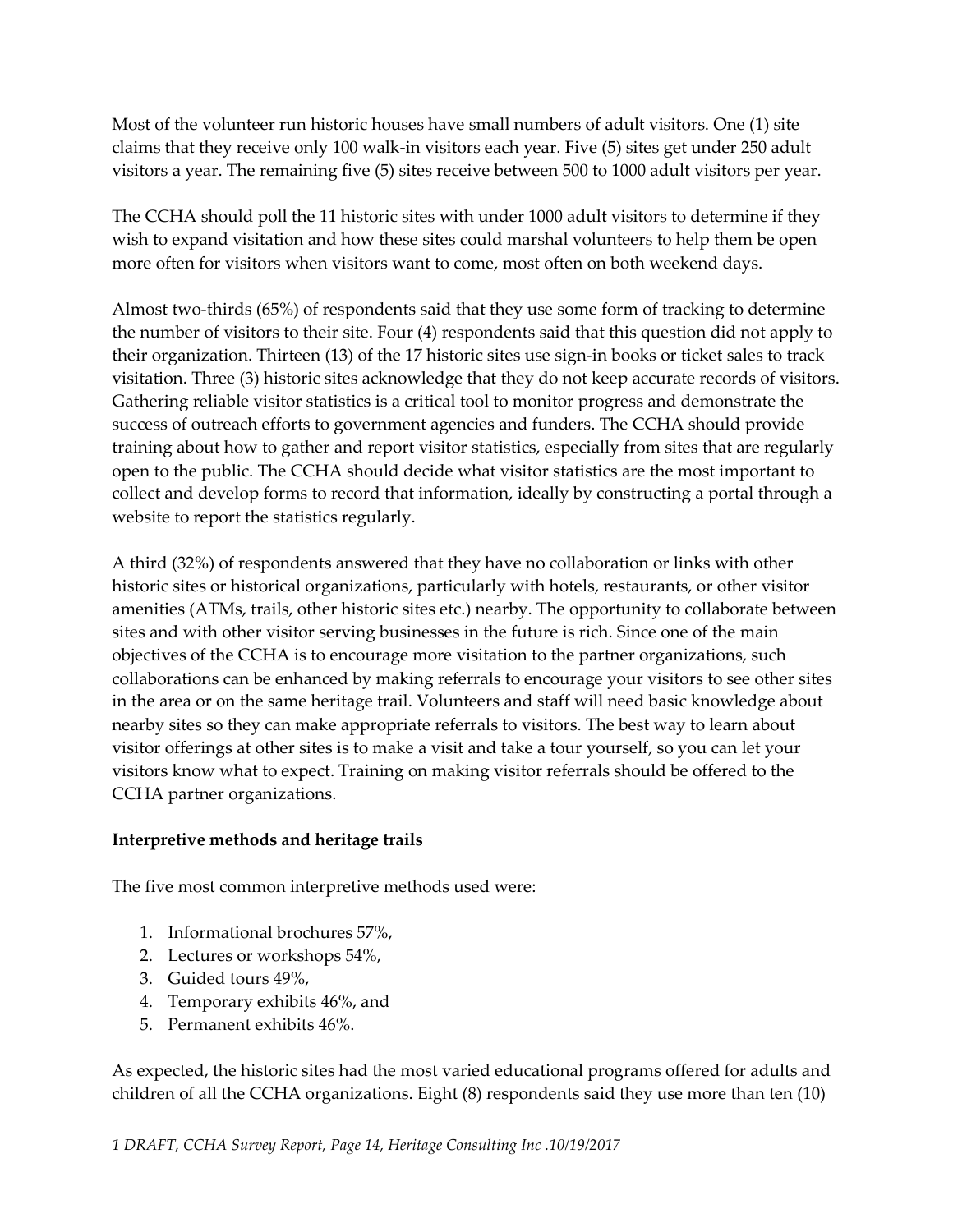of these interpretation methods at their site, with two (2) sites saying they incorporate sixteen (16) of these methods at their site. These organizations can offer a wide variety of programs because eight of the historic sites have paid staff and a larger budget size.

It is encouraging that the majority of these interpretive methods can be undertaken by the visitors themselves and do not require a guide. An important 2009 research study about visitors to historic sites and history museums notes that 45% of visitors prefer to visit historic sites with a traditional guide, while 55% want to visit "on their own," using brochures, podcasts, cell phone tours, audio guides, stationary guides (called "guides on demand"), signage, and/or websites to learn about an historic place.<sup>[2](#page-14-0)</sup> Given that this split is close to even between guided and self-guided options, it is important to continue offering both kinds of learning opportunities for visitors.

The top seven most often named interpretive themes and likely heritage trails are:

- 1. Architecture and design 15 organizations
- 2.  $20<sup>th</sup>$  century history 14
- 3. Women's history14
- 4. Famous person(s) 14
- 5. Revolutionary War and Colonial Life 13
- 6. African-American History (including Underground Railroad/Slavery and Civil War) 11
- 7. Transportation, Maritime and Industry 9

See our memo at the end of this section about possible heritage trails for further explanation.

More than 50% of the respondents used these outreach methods:

- 1. Camden County History Alliance Magazine (62%)
- 2. Conducting outreach at large festivals or events (59%)
- 3. Maintaining a Facebook page or group (58%)
- 4. Getting coverage or having a column (not advertisements) in a local newspaper (54%)
- 5. Having a website (54%)
- 6. Hosting lectures or workshops (51%)

### **Mailing lists, email lists, and newsletters**

More than 60% said they had a mailing (postal) list. However, these lists were small with the majority (59%) having less than 99 contacts on mailing lists

Two thirds of the organizations collect email addresses, but about half have less than 99

<span id="page-14-0"></span> <sup>2</sup> http://reachadvisors.typepad.com/museum\_audience\_insight/2009/02/the-lovehate-relationships-withguidedtours.html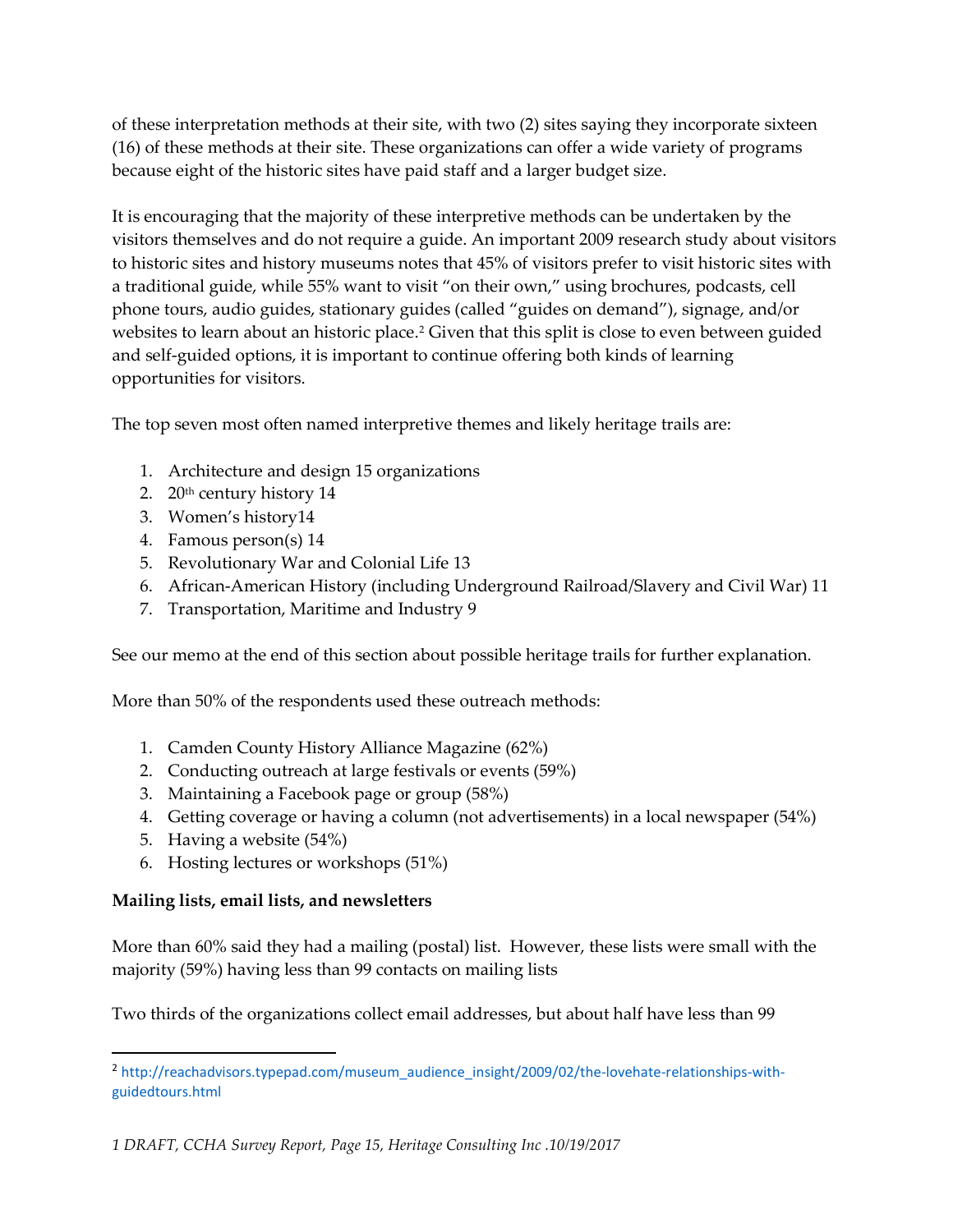contacts (48% of those with email lists). Only about a third said that they have an e-newsletter for the 13 organizations that did send out e-newsletters, they tended to use their regular email accounts rather than online newsletter platforms. As expected, the eight (8) staffed historic sites were more likely to have larger email lists.

Email remains the most efficient and inexpensive way for nonprofits to communicate to their members and to the public. If more of the CCHA volunteer-run organizations had email lists with large numbers of email addresses, the CCHA partners could undertake inexpensive joint marketing efforts that would benefit all. The CCHA should provide training for every organization about how to collect email addresses and how to use them to boost outreach activities.

### **Social media use**

Fifty-nine percent (59%) of organizations have a website and 40% know how to check their web traffic. The remaining 16% use Facebook in lieu of a website for their online presence. About 20% of the CCHA organizations surveyed have no online presence. This is an obvious training topic.

Without an online presence, today's visitors will have a difficult time finding your site or learning about your organization's activities. It is clear from the answers to this question that training is needed to teach organizations with websites how to access their analytics, how they can use this information to adjust their website to attract more visitors, and how to use their website for outreach and public relations.

Technical assistance may be needed to make sure that all the CCHA organizations have some sort of online presence, perhaps through a joint website with a simple one-page description and photos of each organization.

About 60% or 23 organizations use Facebook, and they varied widely in how many followers subscribe to their pages and groups. Nine (9) of those on Facebook have 251 to 500 followers (39%), six (6) have 501 to 1000 followers (26%), three (3) have 1001 to 2000 followers (17%), and the remaining three (3) organizations (17%) noted an impressive 5000 or more followers.

On average, organizations logged more Facebook followers than their email or mail contacts, suggesting that Facebook is an effective way to reach larger numbers of people. For instance, most organizations with email lists of 99 or fewer contacts report having 250 to 750 Facebook followers.

#### *Historic sites/Historic house museums*

Nine (9) of the historic sites have a website. Three (3) of the historic sites do not have a website. Four (4) use Facebook as their online platform.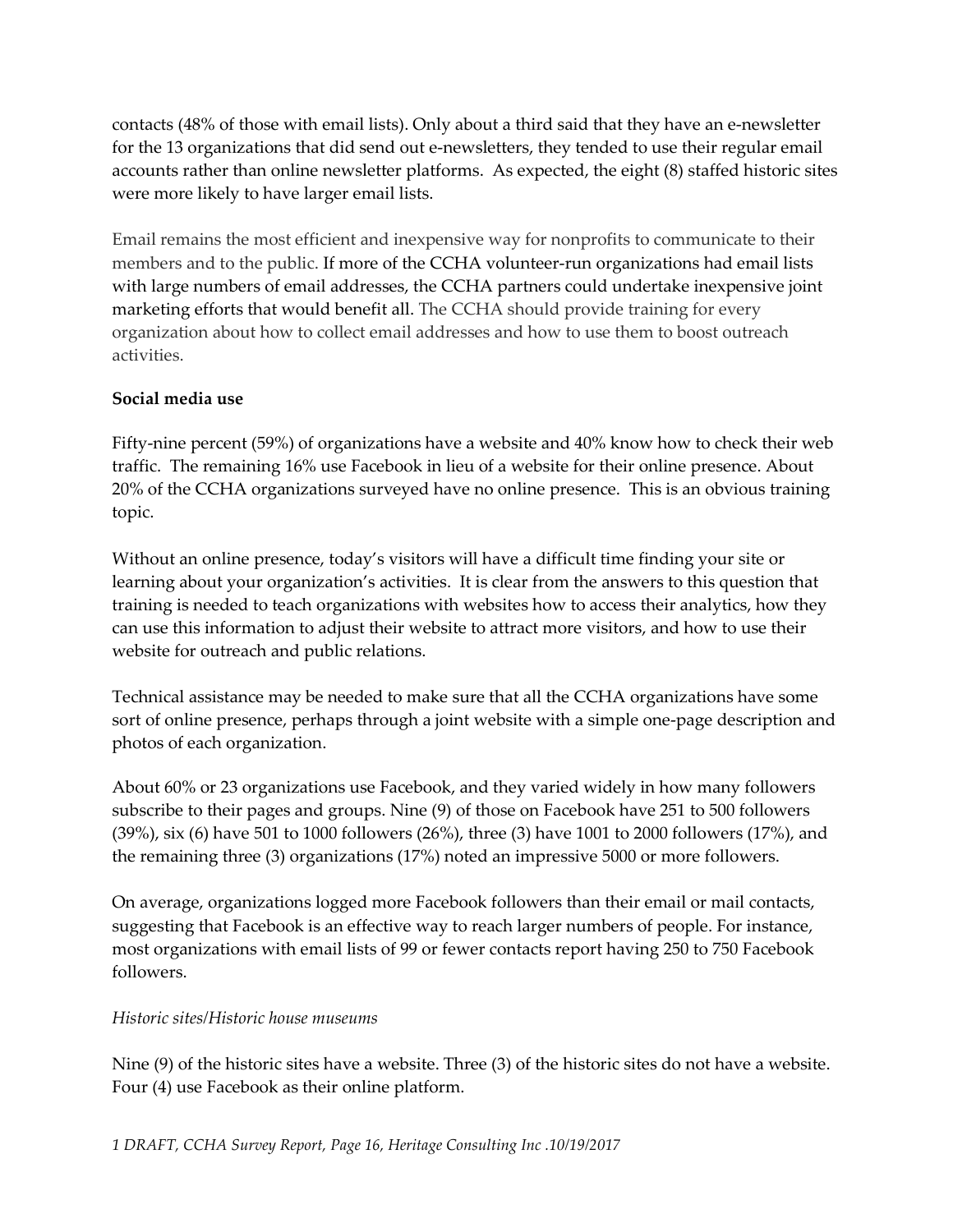### **Training needs**

Half of the 37 respondents marked finding new volunteers as their biggest problem. Funding for operating expenses was a close second, with half of respondents ranking it their first or second highest concern. Funding for building restoration and funding for special projects were both consistent worries, with the average respondent ranking them around their fourth (4th) highest concern. Historic sites ranked these issues as their four highest concerns as well. Board training was also a top concern, ranking fourth with historic sites.

Digitizing our collection, marketing and advertising our historic site in the state/region, getting more people to care about historic preservation in our town, and getting more people to use our library/archives were also top concerns. These answers were ranked within the top three (3) concerns by ten (10) or more respondents.

For historic sites, the training needs were slightly different. Marketing and advertising for our site was a top-rated concern, followed by maintenance concerns for our building, digitizing our collections, and getting people to use our archives in that order.

Based on the survey results and our experience working with volunteer managed historic sites, we suggest the following training topics (provided in no order here) in addition to those mentioned above:

- Benefits of developing a formal budget,
- Tips on volunteer retention and recognition,
- Making your site come alive for visitors through interpretation that engages the five senses,
- Creating self-guided interpretation activities,
- Evaluating visitor needs and satisfaction with your site,
- Posting your site on state/county travel websites, Yelp, and Trip Advisor,
- Making referrals to other sites and visitor serving businesses,
- Regularly collecting and reporting visitor statistics,
- Website analytics and how to use them for marketing your site,
- Annual building maintenance inspections,
- Benefits of creating e-newsletters, and
- Simple ways to ask members for planned gifts/endowment contributions.

An aggressive effort to provide training on these topics and technical assistance to the Camden County history organizations over time would have a significant impact. We are hopeful that the Rutgers University-based MARCH will help us by offering training to boost the capacity of Camden County and other South Jersey historic sites and organizations by offering the training topics mentioned above, now that we have a better understanding of the needs of these organizations.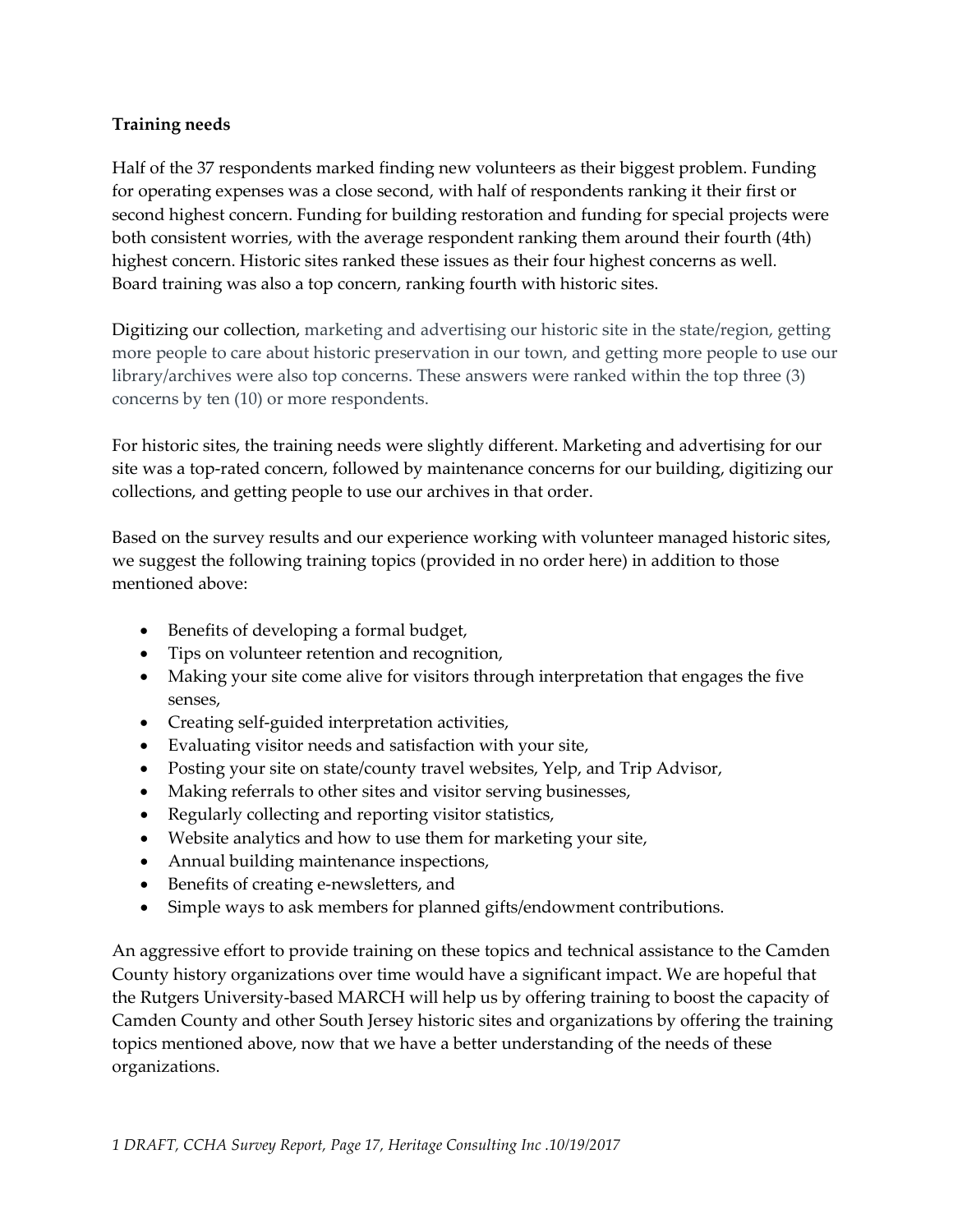### **Historic buildings**

The 37 organizations manage 44 buildings varying from utilitarian sheds to  $18<sup>th</sup>$  Century mansions, former churches adapted to new uses, rowhouses, a battleship, and an archeological site. Of the remaining 23 respondents that did occupy a building or space, ten (10) owned their own building (43% of those with buildings), while 11 occupied a municipality-owned property (48% of those with buildings), and two (2) occupied a county-owned property (9% of those with buildings).

Of those 12 who occupy a space not owned by them, five (5) have a formal lease agreement, five (5) do not have a formal lease agreement, and two (2) have an "informal (handshake) agreement." This means that the majority of those who occupy a space that is not owned by them do not have a formal written agreement.

### **Is the site adequate for your needs?**

Twenty-six (26) organizations found their buildings adequate for their needs. Twenty (20) of the 26 respondents with buildings (77%) marked "yes" to having adequate facilities while six (6) marked "no" (23%).

### **Admissions**

Thirty five percent (35%) of the 37 organizations said that admission is free to everyone who visits their organization. Slightly more than half said that this question did not apply to them. Four organizations or 10% charged between \$4 and \$10 for adults and the same number (10%) of organizations charged between \$1 and \$3 for a child. We did not ask if sites actively seek donations from visitors or have a suggested/voluntary donation box, two topics worthy of further research.

### **Historic designations**

The two most common designations were individual listings in the National Register of Historic Places and listings in the New Jersey Register of Historic Places, with 14 sites (74%) having both those designations. There was perfect overlap between sites on the National Register and the New Jersey Register. Eleven (11) of those same organizations were listed on the Camden County Inventory of Historic Sites and two (2) are impressively listed as National Historic Landmarks. Four (4) sites are locally regulated as a "local landmark designated by local preservation commission."

The historic sites and house museums were more likely to have undertaken plans and studies noted in this question than other organizations. Eleven (11) of the 17 historic sites had undertaken National Register listing. Eight (8) of the historic sites had undertaken an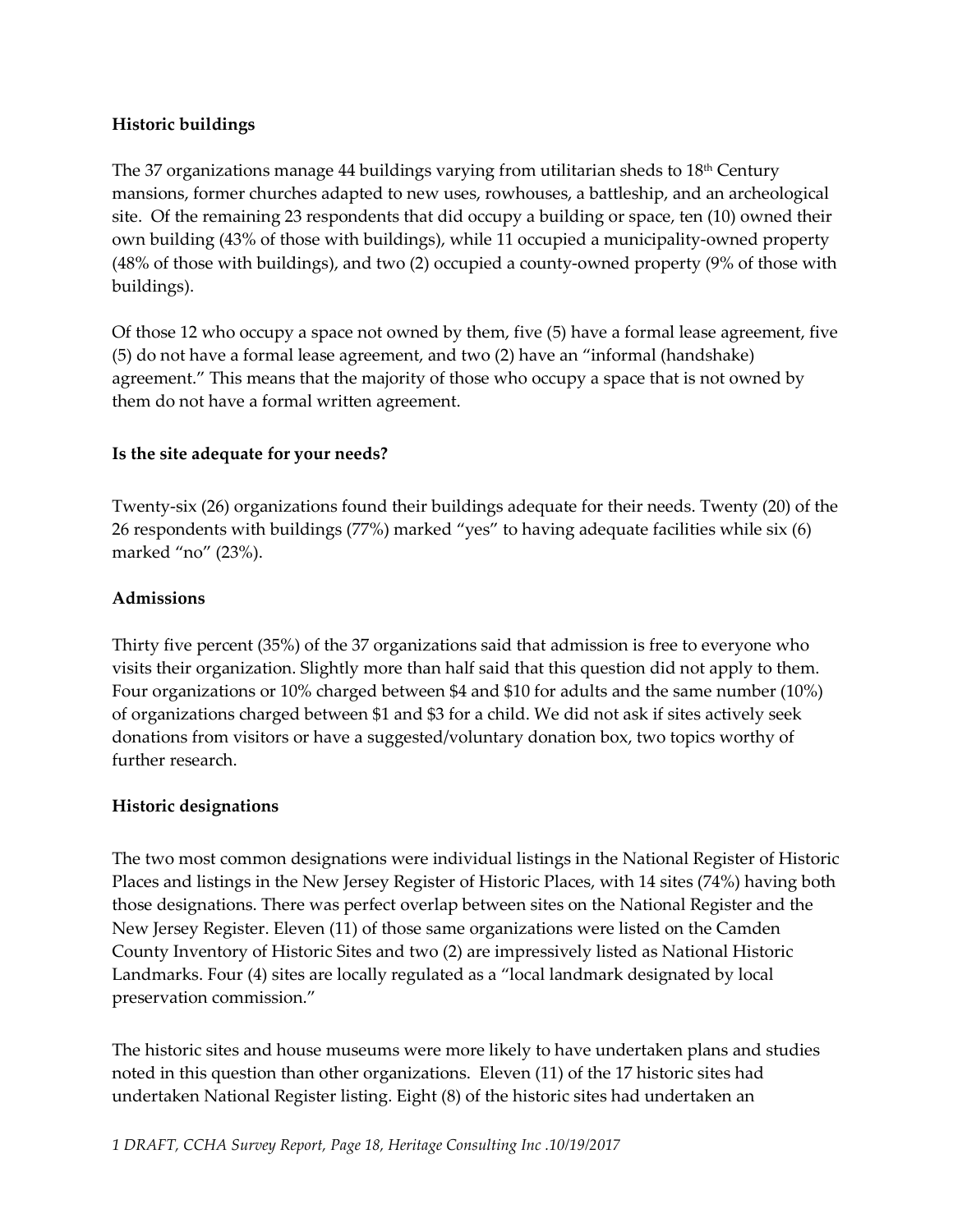Interpretive Plan. Seven sites had undertaken a Preservation Plan or Historic Structure Report. Four had undertaken a disaster preparedness plan, strategic plan, or a historic landscape study or plan. Archival study or tourism assessments had been completed for three historic sites. Two sites were involved with historic district designations, and one organization undertook a conservation plan or an audience research study.

The American Association for State and Local History has an excellent program call StEPS (Standards and Excellence Program for History Organizations.) "It helps small- and mid-sized history museums, historic sites and houses, including all-volunteer ones, assess policies and practices, manage daily operations and plan for the future. Through a self-paced workbook, online resources, and an online community, organizations enrolled in StEPS assess their policies and practices and benchmark themselves against national museum standards.["3](#page-18-0) The CCHA organizations interested in upgrading the work of their organization, might want to consider joining StEPS. Learn more at<http://tools.aaslh.org/steps/>

### **Building restoration dates**

The 17 historic sites responded to this question and knew the status of their restoration projects. Three (3) of the 17 (or 18%) noted that their site "does not need restoration." Thankfully, no organizations marked that their "building/historic site has not been restored." That means that the 17 applicable organizations are not in need of a restoration or have already undergone a restoration at their building or site.

For those 14 organizations that have undergone a restoration, they varied greatly in how recently their restoration had taken place. Half of the 17 historic sites are managing properties that were last restored between 25 and 50 years ago. This means that some of these sites might be facing the replacement of their major building systems (roofs, furnace, water heater etc.) now, or during the next ten years.

Eight (8) of the historic sites are owned by a governmental entity, and repairs could be budgeted and scheduled through the state, city, or county annual capital program for repairs/restoration. For the historic sites that own their buildings, they must rely on savvy fundraisers on their board to raise enough money through grants or appeals to pay for needed and costly capital repairs and routine maintenance. Routine maintenance can prevent or put off costly repairs.

A training session on annual maintenance inspections might be worth considering for the CCHA organizations. Further research is needed to identify the capital needs of the 17 historic sites/historic house museums since more than half of these buildings are owned by the nonprofit organizations themselves.

<span id="page-18-0"></span> <sup>3</sup> <http://tools.aaslh.org/steps/>

*<sup>1</sup> DRAFT, CCHA Survey Report, Page 19, Heritage Consulting Inc .10/19/2017*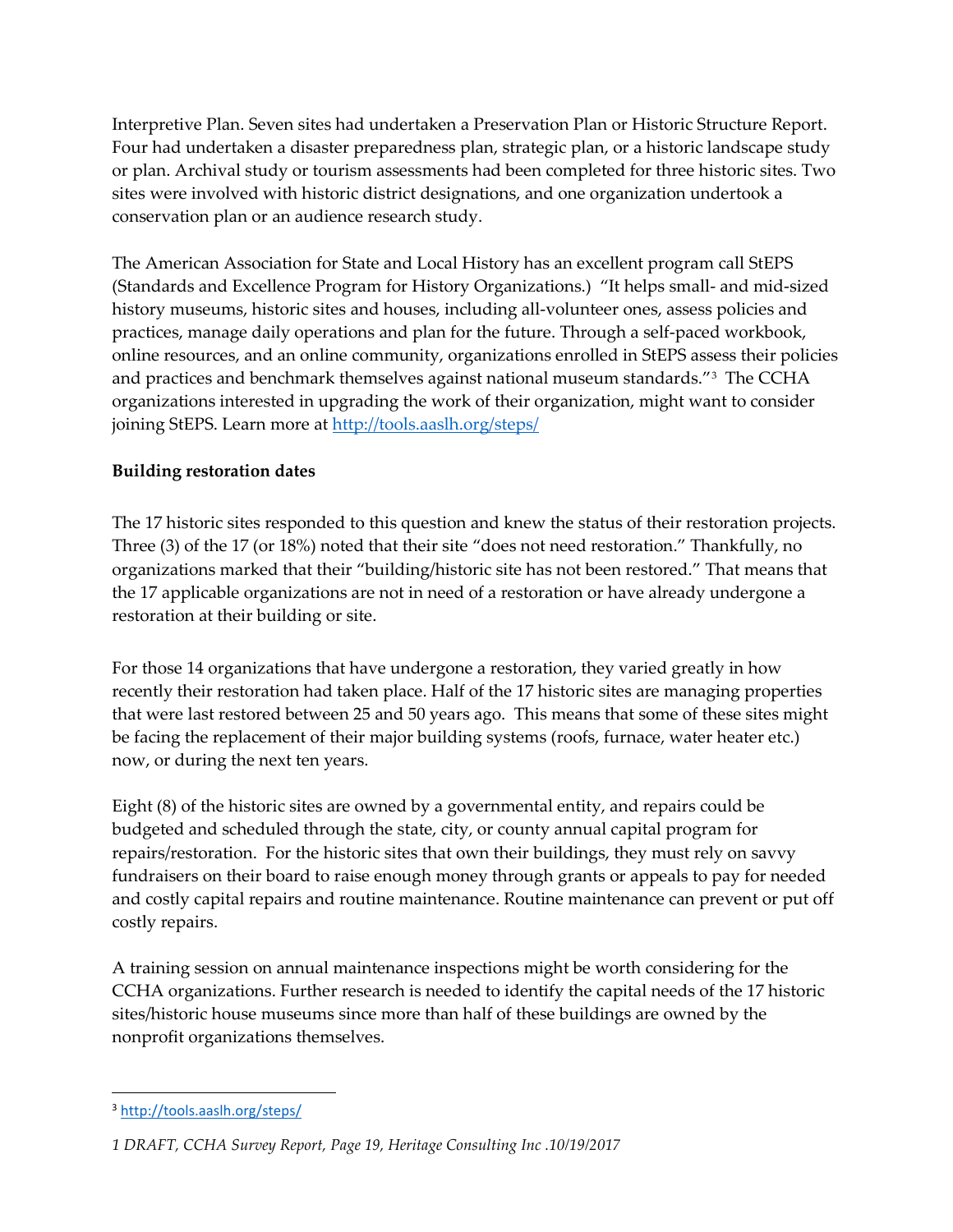### **Visitor readiness**

Readiness to welcome visitors at historic sites varies across the county, and we use the following indicators to measure it:

- Do you believe your site is well maintained? 83% majority said yes,
- Is your site compliant with the Americans with Disabilities Act (ADA)? Half said yes,
- Does your site have public restrooms? 82% said yes,
- Are the public restrooms at your site handicapped compliant? Slightly less than half said yes,
- Can a tour bus park at your site? Two thirds said yes, and
- Does your site have dedicated visitor parking? Two thirds said yes

The six bullet points above are all critical components to welcome visitors to historic sites, be they out of town guests, schoolchildren, or community members. As the CCHA spends more time developing joint marketing projects in the future, the sites that do not yet meet these visitor ready standards can begin to plan how they will make upgrades to address these basic visitor issues.

### **Recommendations and next steps**

This research project is the first deliverable in a much larger, three phase Heritage Tourism Plan for Camden County. We are recommending a series of activities that the individual CCHA partner organizations can begin now to boost their organizational capacity and prepare for future elements of the larger Heritage Tourism Plan, if it is funded.

### **Next steps**

- Encourage organizations without a website or Facebook page to create one and update it regularly.
- Every organization should continue or begin to aggressively collect email addresses from visitors or users.
- Have board, staff and volunteers attend any training workshop that might be relevant to your organization
- Introduce the heritage trails being proposed by the CCHA into your interpretive planning; discuss the heritage trails with your volunteers and gain their feedback and involvement in implementing new or expanded programming.
- Review your current programming and interpretation efforts. Discuss with your board and volunteers what may need to change or new methods you might want to adopt to interpret your site based on the heritage trail(s) relevant to your site.
- Learn about the educational programming at other organizations within a mile or two of your site; visit and take a tour, so that you can make quality referrals to visitors coming to your site and other sites can make referrals to you.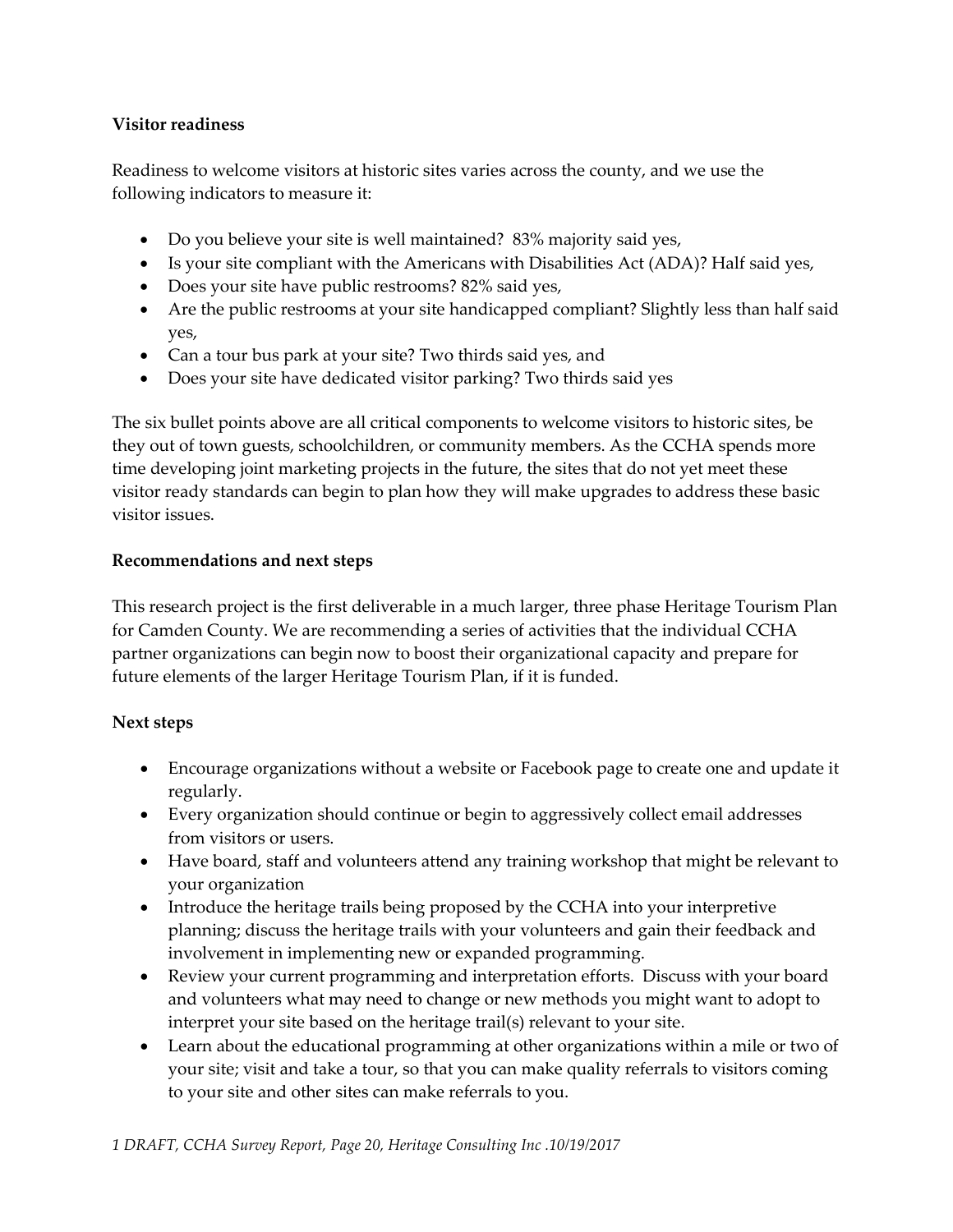- Begin or learn more about the programming at other sites on your heritage trail(s) so that you can make quality referrals to visitors coming to your site, and other sites can make similar referrals.
- Begin or deepen relationships with visitor amenities within a mile or two of your historic site (hotels, restaurants, locations of ATMs, gas stations, other historic sites, recreational locations, etc.) so that you can make referrals to them when visitors ask. A simple map can help of these nearby locations can be very helpful for visitors.
- Increase your historic site's online visibility by posting your site and its annual special events on www.VisitNJ.com, www.visitsouthjersey.com, and [www.Journeythroughjersey.com](http://www.journeythroughjersey.com/) web sites, as well as Yelp and Trip Advisor.

### **Conclusion**

.

We are delighted that 90% of the Camden County History Alliance participated in this survey which gives us a superb, current snapshot of the activities, capacity, and future promise of the history organizations in the county.

One of the three stated goals of the CCHA are to increase visitation at partner organizations through joint marketing efforts. This survey tells us how the sites currently market themselves, and provides some good insights about the joint marketing opportunities ahead based on a series of interpretive themes that can be promoted as heritage trails.

Camden County's history organizations tell many different and compelling stories about our collective past. This survey begins to codify what we know about these sites, and provides insights on how to create new high-quality visitor experiences. We believe the future will be very bright for the CCHA partner organizations that wish to plan and jointly market this fabulous collection of treasured landmarks to neighbors and visitors alike.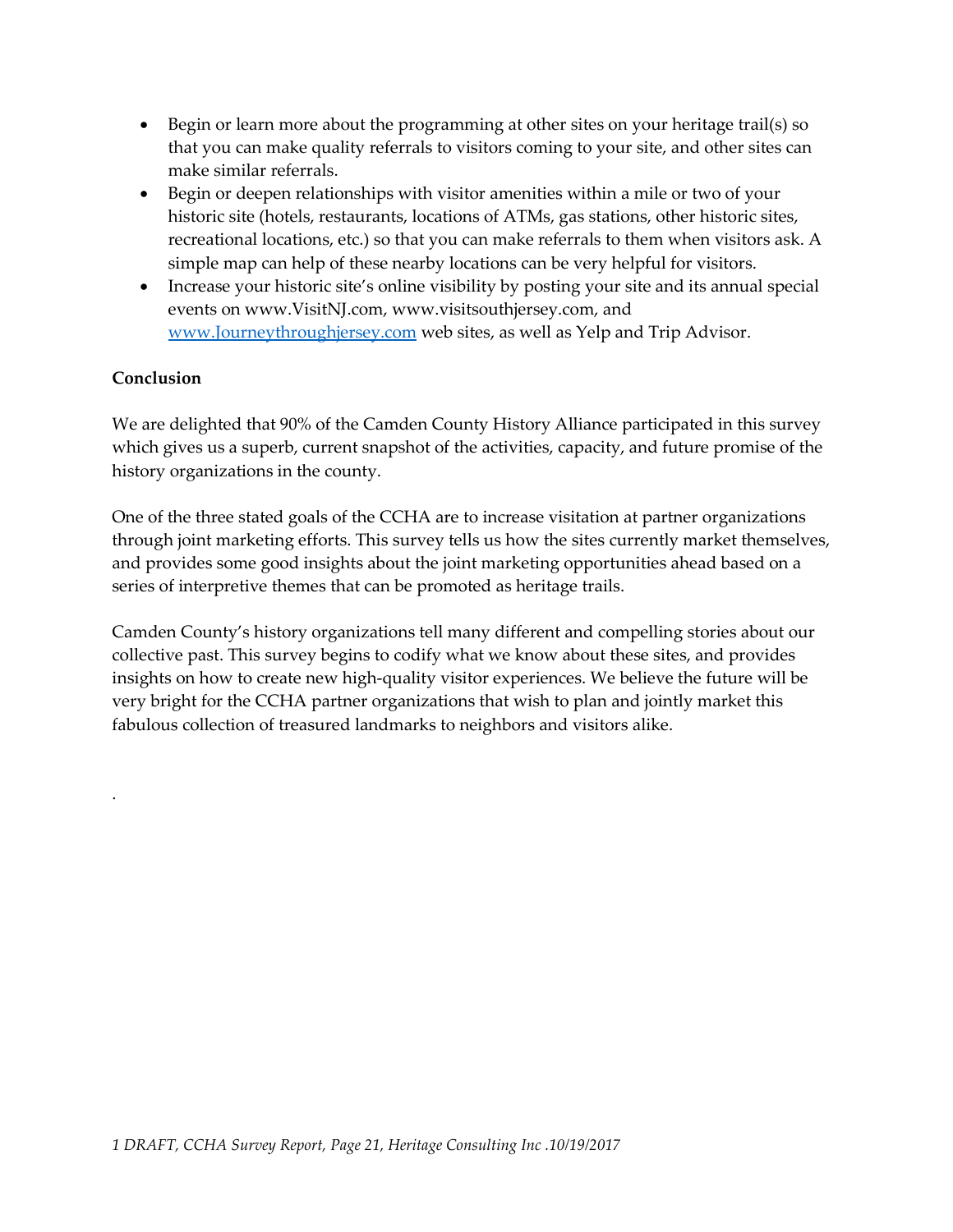### **c. Analysis of Survey by Question**

We were delighted that 37 of the 41 CCHA organizations participated in the survey, giving us a 90% response rate. About half (56%) of the survey respondents used the Survey Monkey platform and took the survey online. All but one of the ten organizations that have paid staff submitted their surveys online.

We offered all respondents the opportunity to complete the survey over the phone with Donna Ann Harris, the consultant working on this project. She spoke with 12 individuals who completed 16 surveys this way. Several interviewees provided data for two organizations. Overall, the surveys conducted over the phone resulted in richer information about the organization.

We promised survey takers that all the data we collected would be confidential, and that no individual answers would be ascribed to specific organizations. In a very few cases, we have edited some of the data to exclude the names of specific organizations to fulfill this promise.

This findings report is organized by question. All questions were required, except questions 34 and 35. These two questions discussed training needs and not everyone responded. We provide a brief analysis about the survey responses for each question from all 37 respondents.

We also wanted to separate out the 17 organizations that own or manage an historic site, since this group is most interested in developing marketing programs to bring more visitors to their sites in the future. See the analysis of survey responses for this group at the end of each question.

### **Q1 What is the name of your organization? Please answer in words**

Thirty-seven (37), or ninety percent (90%), of the 41 organizations that make up the Camden County History Alliance partners participated in the survey from all parts of the county.

Seventeen (17) of the twenty historic sites involved in the CCHA are represented in the survey. Forty five percent (45%) of all respondents manage a historic site/historic house museum.

# **Q2: What is your organization type? Please check ALL that apply to your organization.**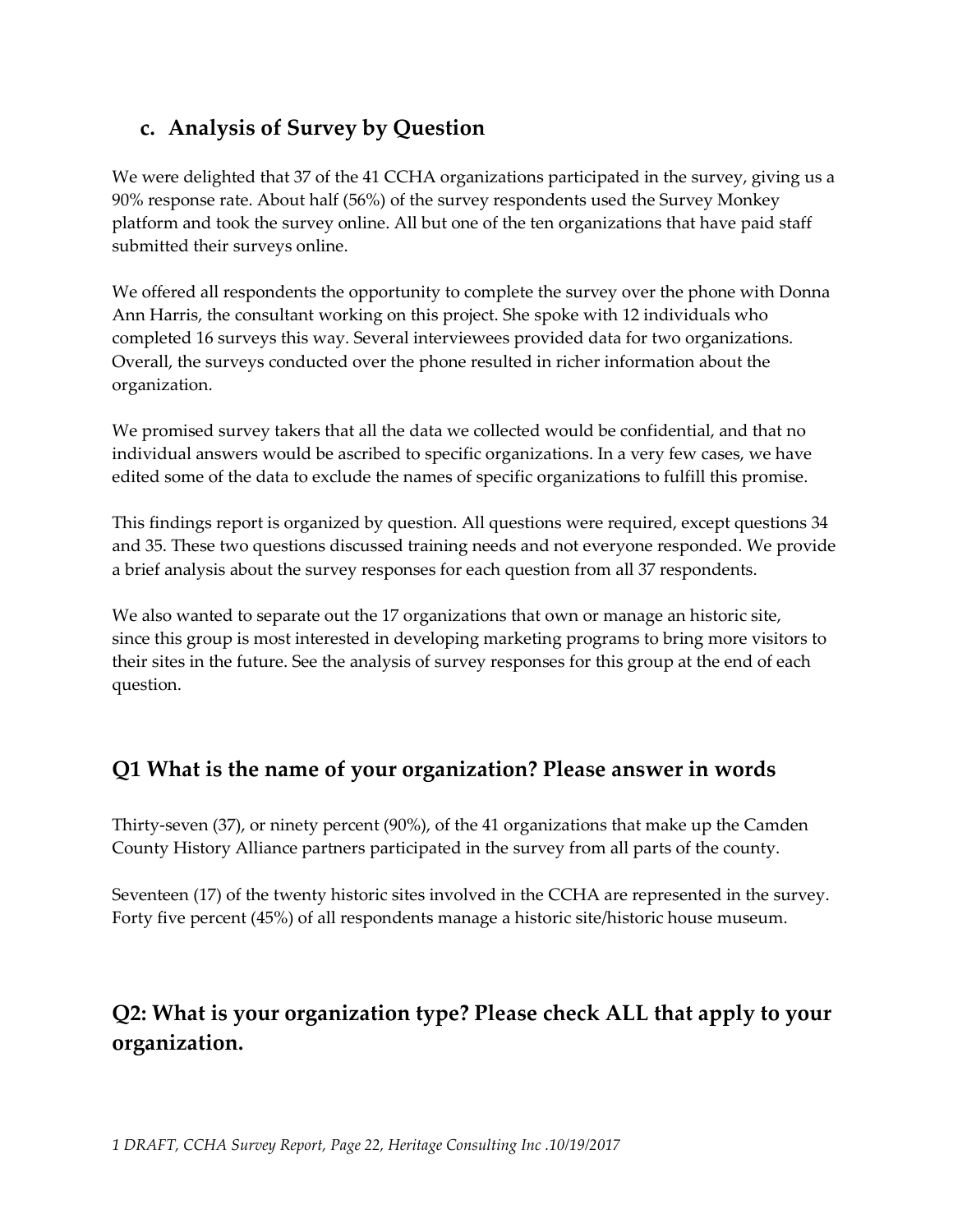Respondents were given several options to describe their organization type, and were asked to check all that applied. There were eight options, including an "other "category if none of the options fit.

Of the 37 respondents, slightly more than half (57%) categorized their organization as being a Historical Society and 17 sites, almost half (45%), responded that they were a historic site/historic house museum. One-third of respondents with a Historical Society said they do not have a historic site/museum but that their organization was not solely a Historical Society. Almost one-fifth of respondents (14%) said their organization was neither a Historical Society or historic site/museum. Almost three-fourths of respondents said their organization fell into only one (1) or two (2) categories.

There are a total of 20 organizations that are open to the public, please see this list in Appendix C

Other organizational options that were mentioned included community development space, artist residency, and a lineage society. Two (2) organizations noted that their organization was a suborganization of another. Two (2) respondents incorrectly used the "other" section to fill in a type that was already given.

### *Historic site/historic house museums*

Of the 17 respondents that name themselves a historic site/house museum, many noted that they fit into other organizational types. Ten (10) of the house museums also call themselves historical societies, and six (6) also have libraries and archives at their property.

# **Q3 What do you call the body that oversees the work of your organization? Please check ALL that apply to your organization.**

There were five options available for respondents, which permitted respondents to provide details about how their organization was governed. More than a third (37%) of respondents have Officers that oversee the work of the organization, rather than a full board of directors. Officers are most often paired with Board of Trustees, which will sometimes be referred to as a "Board of Directors" or "Executive Committee." Half (8) of the respondents who have Officers said they have no other governing body, thus indicating that a very small group of people are charged with the responsibility of running the organization.

The "other" category applied to almost half (45%) of the 37 respondents. Two organizations said that their organization is not incorporated and both were local historical societies. Two organizations listed the State of New Jersey or one of its agencies as the oversight body. Two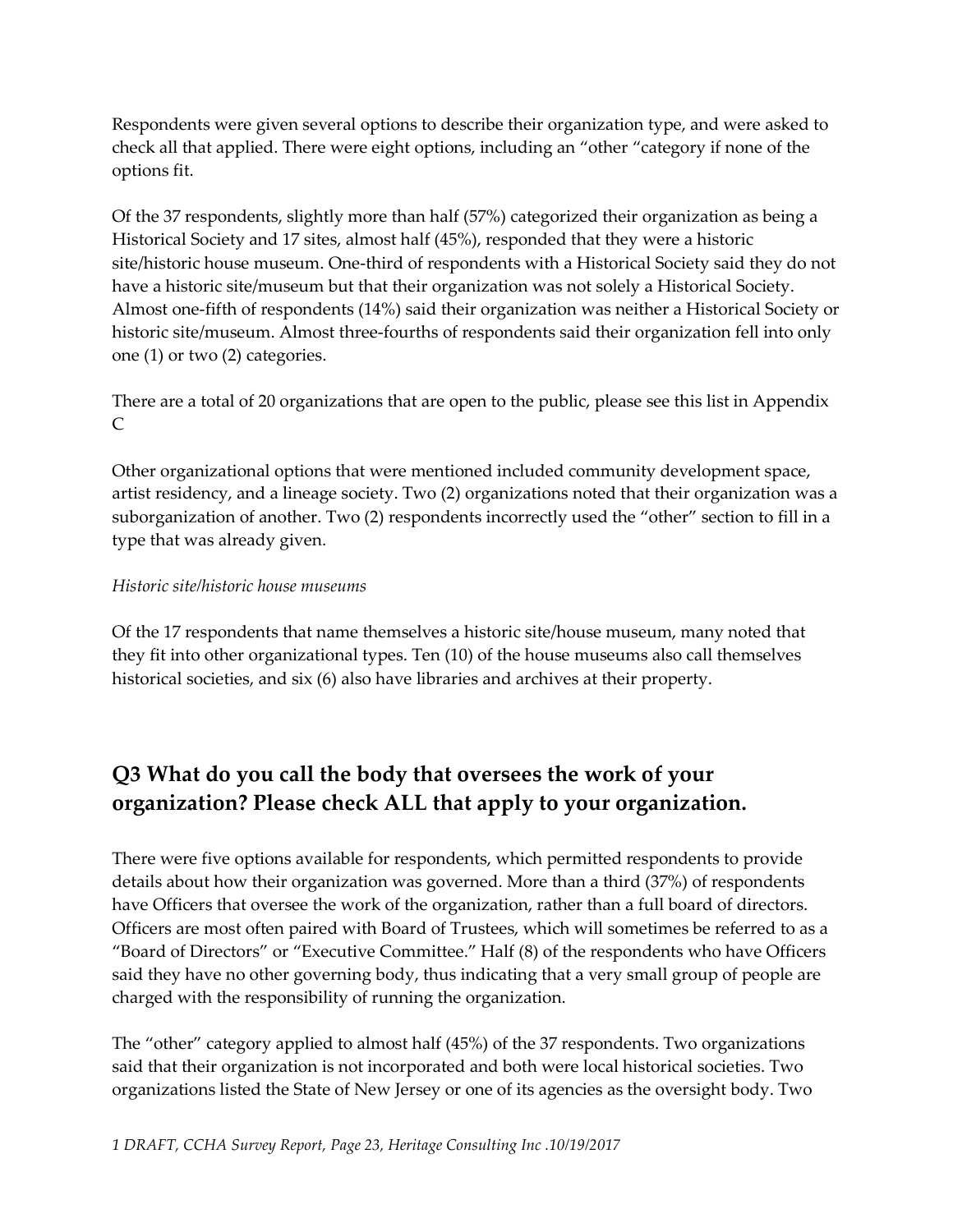organizations responded that they use other terms to describe the body that oversees their organization, including "Commission" and "Executive Committee."

One (1) organization used the "other" category to advise us that its bylaws are changing in the immediate future, and the impact of the new bylaws may change the answers that have been given here.

#### *Historic sites/Historic house museums*

Five historic sites use a board of directors or officers as their governing body, which is the most generic form of governance for these organizations. Four (4) of the sites are owned by a county, township or state government agency, and these entities direct all activities. However, two of the government-owned organizations have nonprofit "friends of" organizations which are responsible for fundraising or supplying volunteers to augment their small, government-paid staff.

### **Q4 When was your organization founded? If you don't know, say so. Please answer in words or numbers.**

Of the 37 respondents, 85% knew the precise year that their organization was founded and included it on the survey. The remaining 15% knew the decade that their organization was founded, with only one (1) organization unsure of when their organization was founded.

Most of the CCHA organizations were founded within the past 75 years. More than half (56%) of the organizations were founded from 1949 to 1999 and 18% of organizations were founded in the 21<sup>st</sup> century.

Three (3) organizations (9%) were founded in the late 1800's. In contrast, four (4) organizations  $(12%)$  were founded in the early  $20<sup>th</sup>$  century.

### *Historic sites/Historic house museums*

Of the 17 historic sites/house museums, the oldest was founded in 1777 (meaning this was the year the historic building was built). The most recent was founded last year in 2016. Nine (9) of the 17 of historic sites were founded before the bicentennial in 1976, and eight (8) were founded since 1976.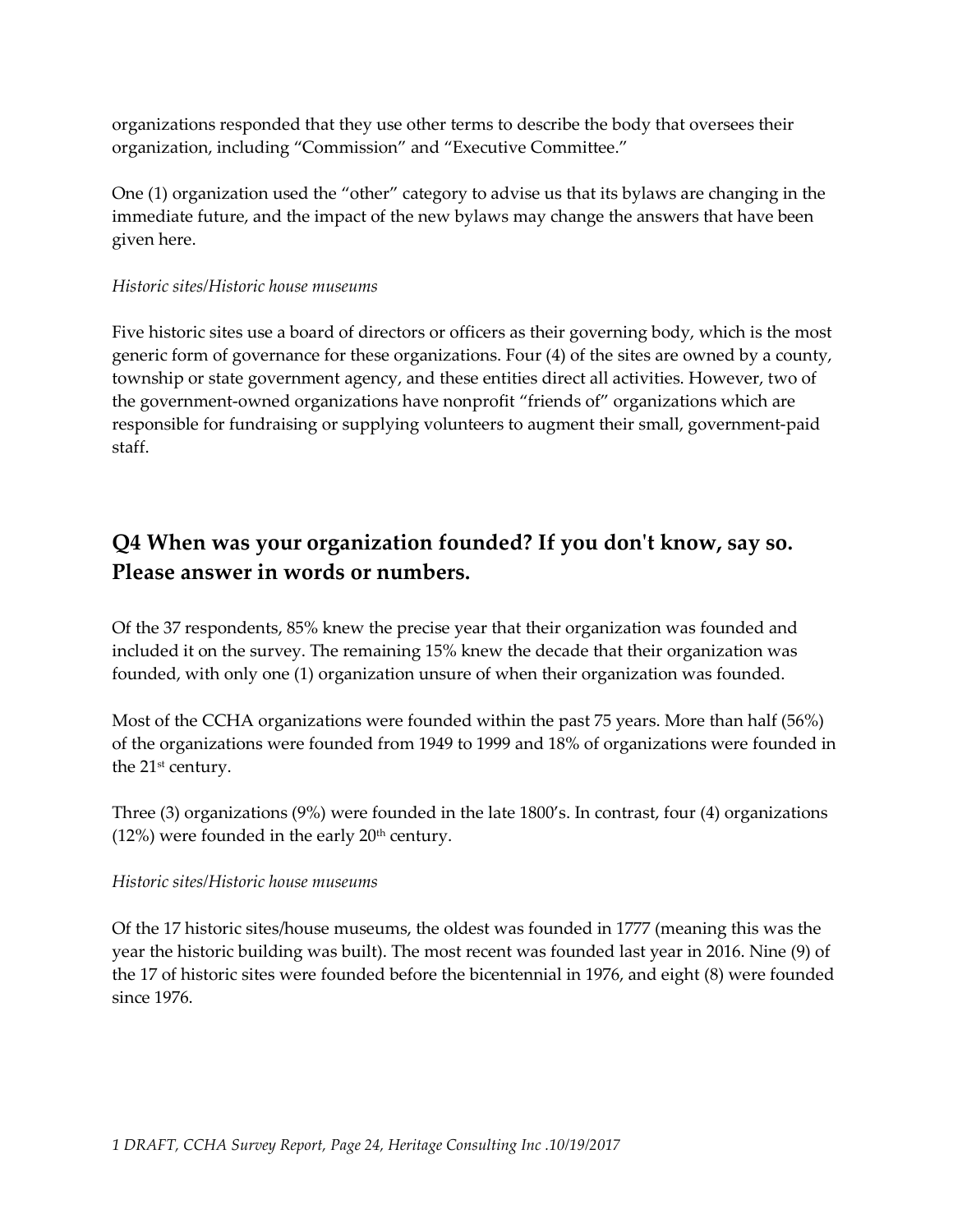# **Q5 If you have a building, when was it opened to the public? If you don't know, say so. Please answer in words or numbers.**

More than half of respondents (59%) said they have a building open to the public. The years that these buildings opened to the public ranged from 1914 to 2017, with most of the buildings providing public access in the  $20<sup>th</sup>$  century (32%). Fourteen percent (14%) of buildings were opened to the public within the past 16 years.

Thirteen, or 35% of the respondents, did not have a building or answered not applicable. One organization has a building that is not yet open to the public.

Three (3) of the historical societies stated that they do not have a location to store or display their archives or collections. Two (2) organizations store their archives/collections in municipal building closets., In one case, collections are stored in board members' basements.

Several answers included the opening *times* of the organization without mentioning the year it opened to the public. This suggests that the organization does have a public building, but the year it opened has not been established in this survey.

### *Historic sites/Historic house museums*

Six of the 17 historic sites were opened to the public before the Bicentennial, making them longstanding visitor attractions in the county.

# **Q6 Please tell us about how you staff your organization. Answer at least ONE question, and tell us the number of staff members in words or numbers.**

Over 81% of the organizations responding to the survey are staffed entirely by volunteers. This is consistent with our knowledge that not all the CCHA organizations taking part in the survey employ paid staff. Of the 37 respondents, staffed organizations are three (3) nonprofit service organizations and eight (8) manage historic sites/house museums. Volunteers then, have been careful stewards of the majority of Camden County's historic sites for several generations.

When respondents were asked how many volunteers they use, over a third (38%) of the 37 respondents said they have between one (1) and ten (10) volunteers. Five (5) organizations said they have anywhere between one (1) and five (5) volunteers, and eight (8) organizations said they have between six (6) and ten (10) volunteers. Less than a third (32%) said they have between eleven (11) and twenty (20) volunteers who work for the organization. All the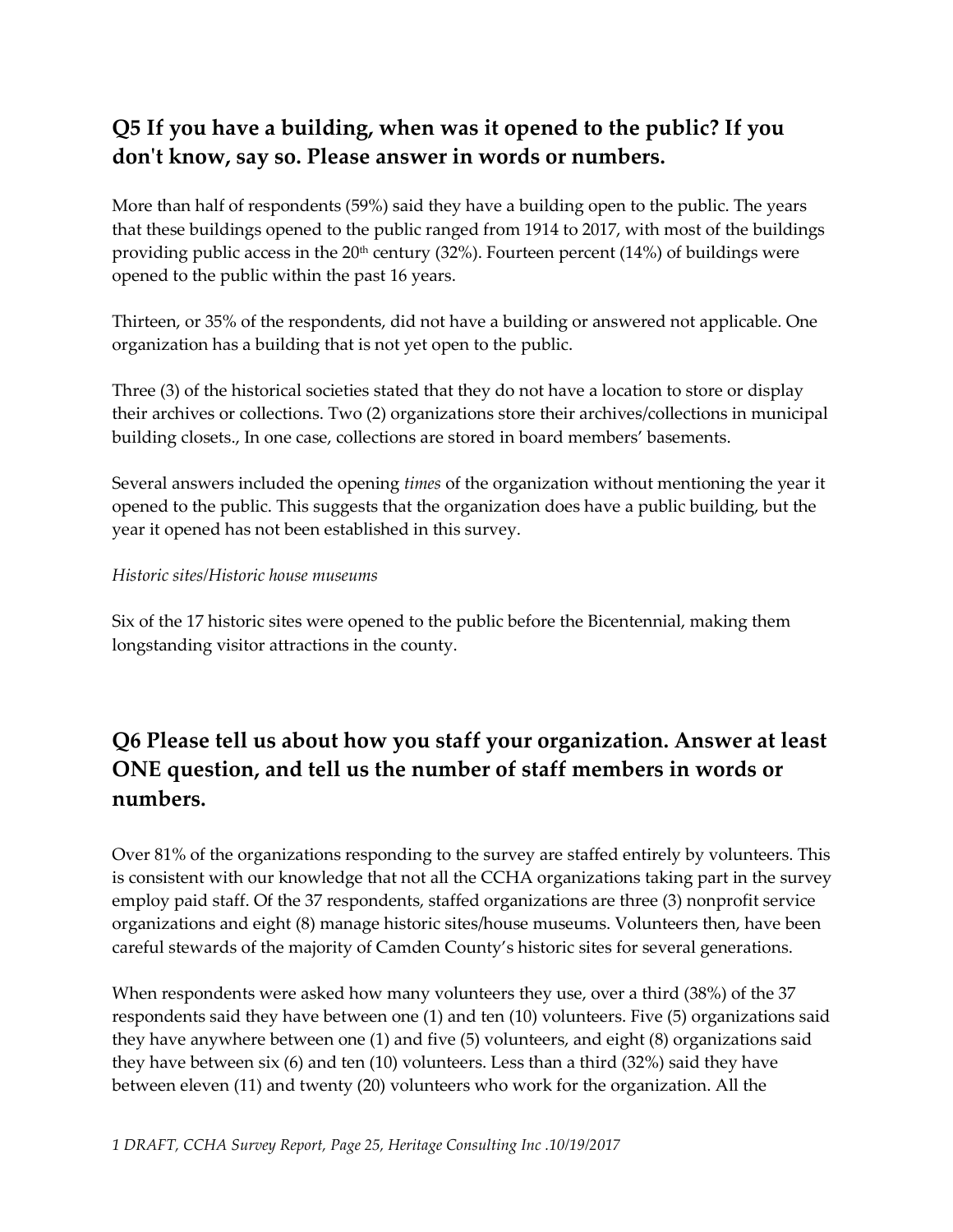organizations with under 20 volunteers were also volunteer run, which is consistent with national trends.

For organizations that responded they have more than twenty (20) volunteers, two (2) said they have between thirty (30) and fifty (50) volunteers. One (1) said they have one hundred (100) volunteers. The two (2) organizations with the largest volunteer staff employ around one hundred and fifty-five (155) volunteers and three hundred (300) volunteers.

Organizations with more than 20 volunteers were staffed organizations. The organizations with the most volunteers are likely to be staffed organizations, as there are staff to manage and recruit them.

### *Paid staff*

Eleven (11) of the 37 organizations responding to the survey noted they had full-time paid staff. This is consistent with the known facts about the organizations at the CCHA, see our list of organizations with paid staff in Appendix C. For survey respondents, most of organizations consisted of one (1) full-time staff member. One (1) organization employs two (2) full-time staff members, and one (1) organization has sixteen (16) full-time staff members.

Twelve (12) of the 37 organizations responded that they have part-time staff with staff numbers ranging between one (1) and ten (10)., Two-part time employees was the most common response.

When asked if respondents utilized any consultants, ten (10) organizations responded that they did. Consultants undertake a wide range of tasks, including heritage tourism assessment, landscaping plans, signage, school tour educators, archaeology, teaching classes and workshops, financing and fundraising, and research.

### *Historic sites/Historic house museums*

We know from other interactions with the CCHA partners that eight (8) of the historic sites, have at least part time staff. Six (6) of the historic sites say they have at least one full time staff member. Six (6) historic sites also have at least one, part time paid staff member.

# **Q7 Is your organization's volunteer group growing, declining, or stable? Check ONE answer.**

About a third (32%) of respondents said that their volunteer group is stable. Twenty one percent (21%) of respondents said their volunteer group is declining, and 18% of respondents said their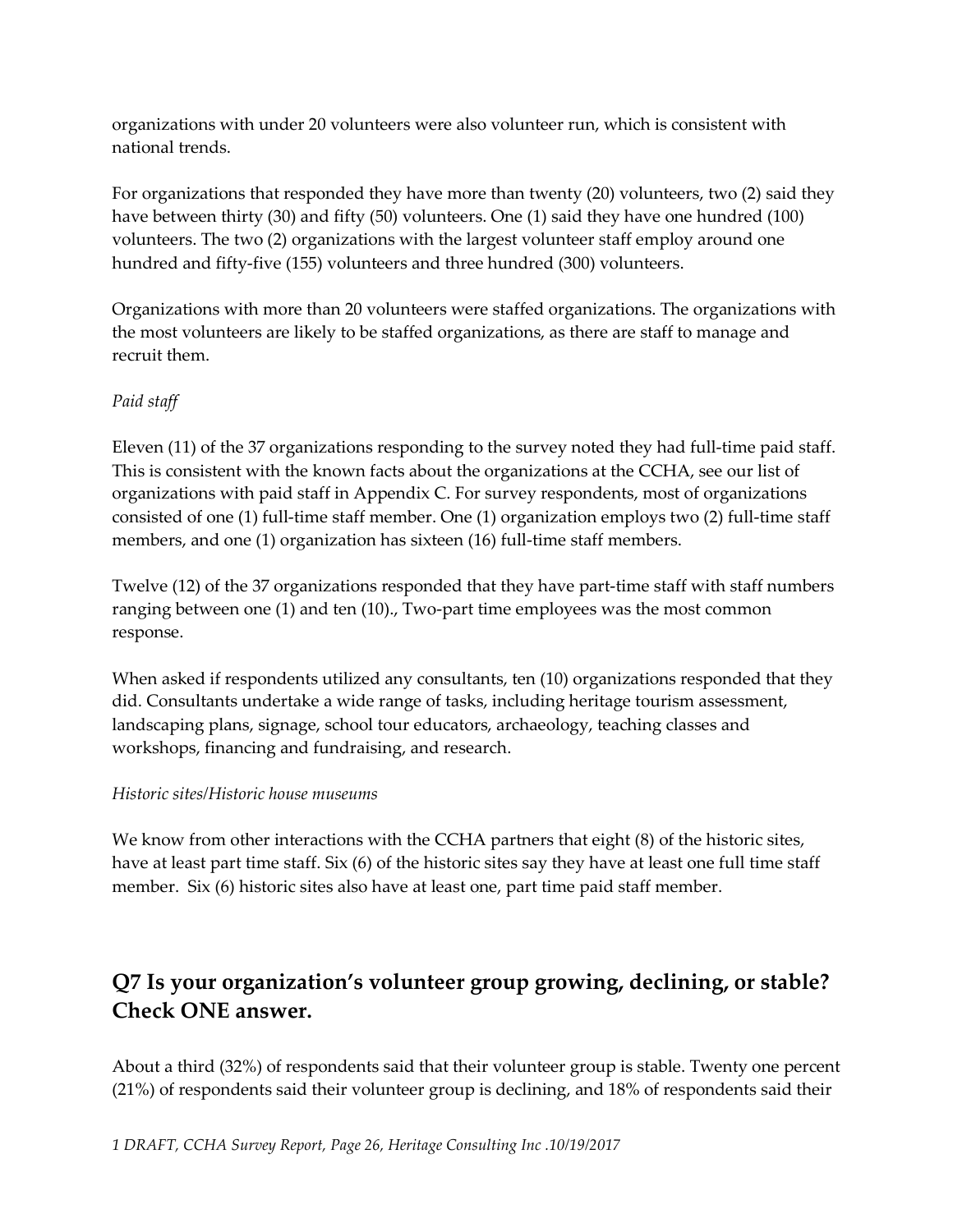volunteer group is growing. Three (3) organizations do not use volunteers at all. Two of these are lineage organizations and one is a nonprofit service organization.

Eighteen percent (18%) of the organizations responded with "other" and supplied comments about the growth of their volunteer group. Most of the commenters stated that although their volunteer group was steady, volunteers were aging and it is difficult to get younger volunteers involved. Other comments included that they were using outside sources, such as Volunteer Corps, to increase their volunteer numbers. One (1) organization responded that they consisted of one (1) person who is the driver of the organization.

### *Historic sites/Historic house museums*

Of the 17 historic sites/house museums, all say they use volunteers, even if they have paid staff. For this group, slightly more than a third (38%) said their volunteer corps was stable, and about a quarter (23%) said their volunteer group was growing. Only three (3) sites said their volunteer group was declining. This group had generally hopeful comments about expanding their volunteer base.

# **Q8 If your organization has visitors/users, how does your organization know where your visitors/users come from? How do you track them? Please answer in words.**

Almost two-thirds (65%) of respondents said that they use some form of tracking to determine where their visitors live. Four (4) respondents said that this question did not apply to their organization.

Respondents who said that they keep track of their visitors did so predominately by using a sign-in book on site. Almost half (46%) of respondents said that they had a book, both digital and on-site, in which information about visitors can be logged. These guestbooks are used at sites, meetings and lectures. Two (2) organizations mentioned that their guestbooks are optional to sign and one (1) organization said that guests often do not sign in.

Two (2) respondents said they verbally ask their visitors about themselves. One (1) of these organizations asks to take their contact information. The other organization asks if they are visiting from in-state, out of state, or internationally, and staff records the information. Other ways that organizations collect visitor information are by using ticket sales and group sales. Three (3) organizations said that visitation numbers show where guests are coming from, but did not mention how they track this information. One (1) respondent uses local newsletters to appeal to new visitors, suggesting that visitors to the site are predominately residents and are encouraged to become members of the commission.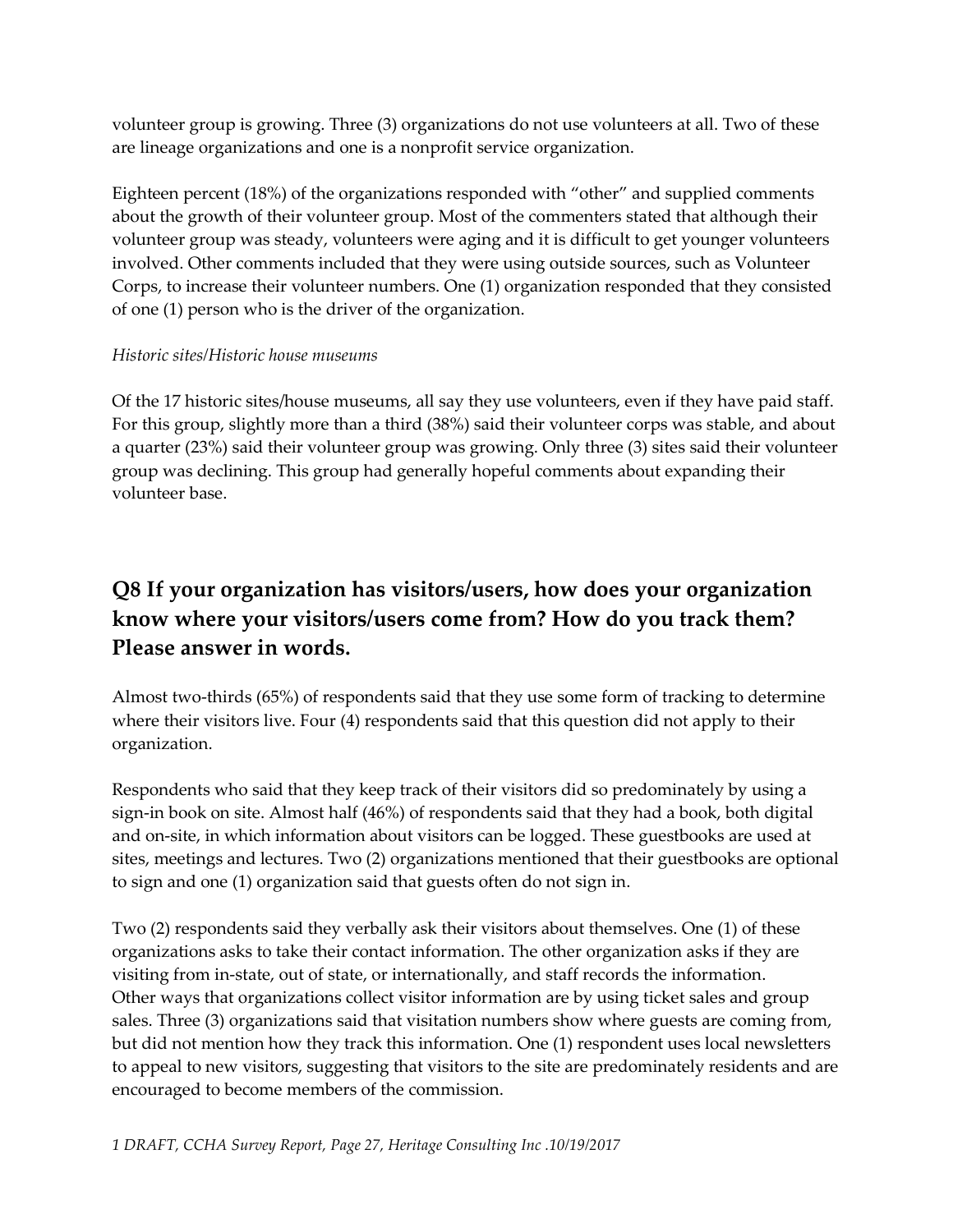Eight (8) of the 37 respondents, almost a quarter (21%), said that they do not track visitor information.

One (1) respondent said they are a public park, which would make it difficult for them to track visitors. One (1) respondent said that the space in which they hold their archives may keep track of this information. Two (2) organizations stated that they do not track visitor information but they think the information would be helpful, and that they should be doing a better job of gathering this type of information.

### *Historic sites/Historic house museums*

Thirteen (13) of the 17 historic sites use sign in books or ticket sales to track visitation. Three (3) historic sites acknowledge that they do not keep records of visitors.

### **Q9 Please list your organization's primary community partners. Please answer in words.**

Seventy percent (70%) of respondents said that they have at least one (1) community partnership. Eight (8) organizations said that they did not have community partners, and three (3) respondents said they did not formally have community partners.

Respondents listed between one (1) and ten (10) organizations that they considered their primary community partners. Of the twenty-six (26) respondents who listed community partners, a majority (30%) said they have two (2) partnerships. Over two-thirds (80%) of respondents listed one (1) to four (4) primary partnerships.

The types of community partners that were most often listed were: local borough/township/government, local historical societies, libraries, business groups/associations, schools/universities, other historic sites, and local clubs. The most commonly listed was local government, which was noted in nine (9) respondents' list of community partners. The second most popular major partnership was local historical societies, which was recorded seven (7) times.

Other lesser mentioned groups included churches, "Friends of" organizations, charitable trusts, Main Street Program, DAR/SAR, hospitals, environmental groups, Gardening Club, Police department, and New Jersey/Pennsylvania Historic Preservation Office.

*Historic sites/Historic house museums*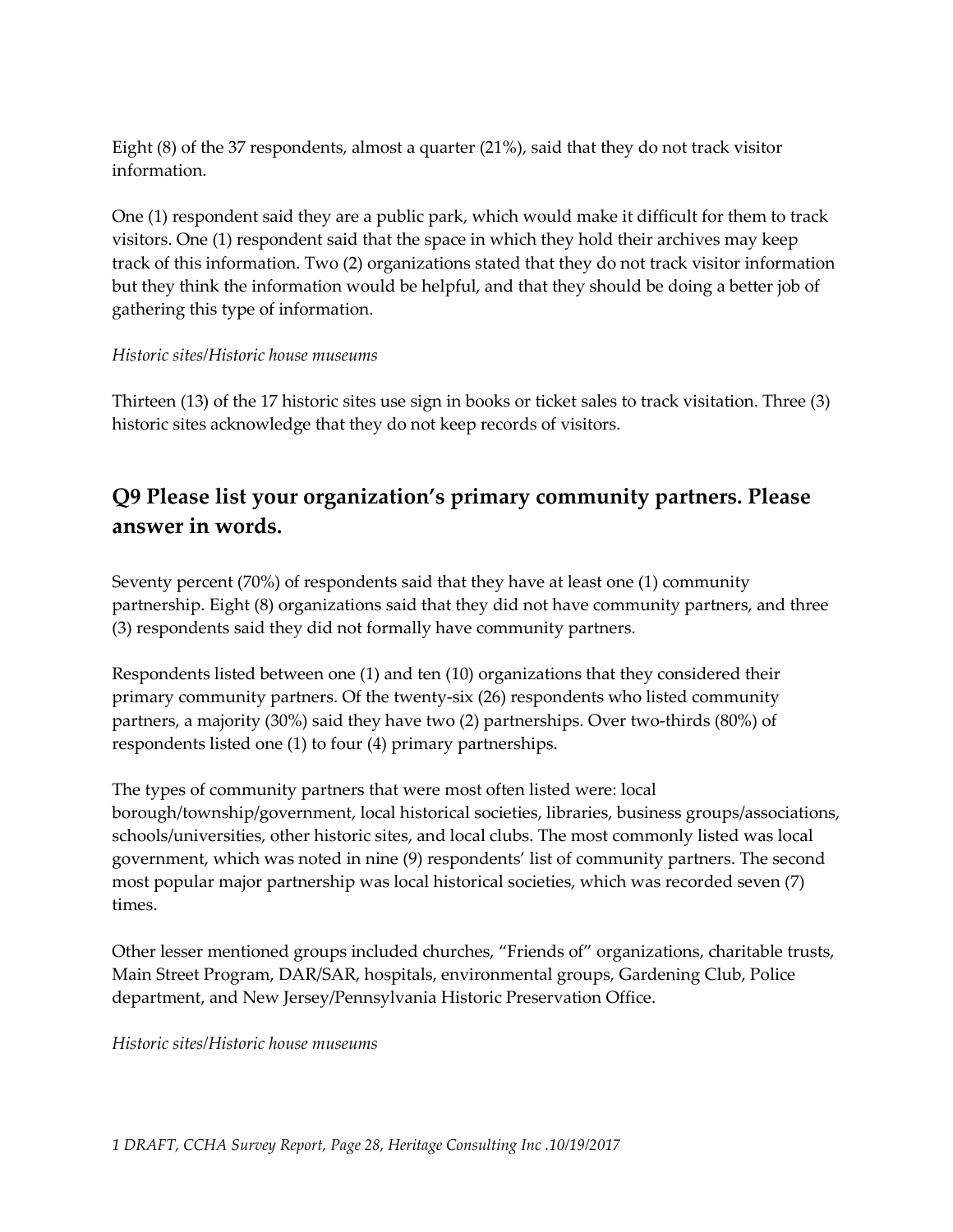The 17 historic sites/house museums also had a wide variety of community partners, with local government being the most dominant partner. This makes sense based on the reliance on government funding for day to day operations demonstrated in later survey questions.

# **Q10 Does your organization have any existing collaborations or links with other historic sites, local attractions, hotels, or restaurants? Please answer in words.**

A third (32%) of respondents answered that they have no collaboration or links with other historic site or historical organizations. Two (2) organizations said that they have no formal collaboration or links with other sites, but they encourage visitors to go to other sites and would like to link with other sites.

Eleven (11) respondents mentioned Historic Societies as their main collaborating entity, including six (6) that mentioned the Camden County History Alliance. Three (3) respondents noted the Camden County Historic Society as a partner.

Seven (7) respondents mentioned specific historic sites that their organizations are associated with, including Kay Evans Farmstead at Croff Farm (not currently a CCHA partner organization), Ephraim Tomlinson Mansion, Blackwood Lake Advisory Committee (Caboose Tours), Red Bank Historic Park, Battleship New Jersey, Crystal Springs and Cord Mansion, and Indian King Tavern and the Alice Paul Institute. Other sites that respondents answered with are www visitNJ.com, Polish American Citizen Club, Camden Diocese Council for Scouting, Merchantville Community Center, Business and Professional Association, the high school, the library, and the church.

### *Historic sites/Historic house museums*

Seventy percent (70%) of the 17 historic sites had extensive and robust partnerships and collaborations, especially for staffed historic sites. Five historic sites did not have any collaborations or partnerships with other visitor service organizations (hotels, other sites attractions, or restaurants).

# **Q11 What is your organization's annual operating budget? Check ONE answer.**

Respondents were asked to provide their annual operating budget based on a variety of budget categories, all \$150,000 and below.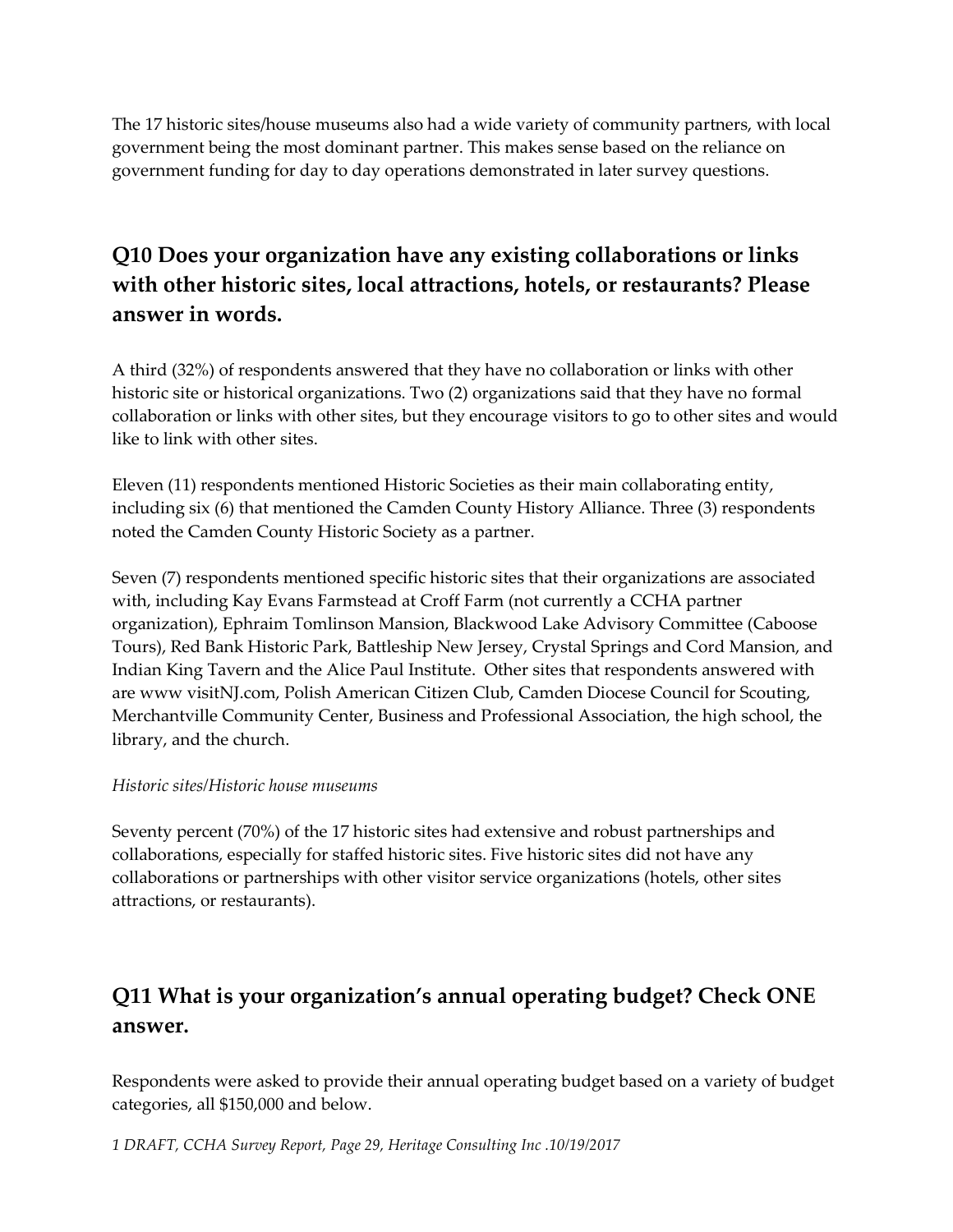The majority (43%) of respondents answered that their organization did not have a formal budget. Almost a third (30%) of respondents said that their annual operating budget is under \$10,000. Taken together, almost three quarters of the 37 CCHA survey respondents had budgets under \$10,000.

Two (2) organizations have an operating budget between \$11,000 and \$25,000. Three (3) organizations have a budget between \$76,000 and \$100,000, and one (1) organization has a budget between \$51,000 and \$75,000. Three (3) organizations have an annual operating budget of over \$150,000, and one (1) organization has an operating budget between \$101,000 and \$150,000.

### *Historic sites/Historic house museums*

Organizations maintaining historic sites were more likely to have staff, and therefore higher budgets. Three organizations had budgets over \$150,000. Five (5) of the eight (8) organizations with staff have modest budgets under \$150,000.

More than third of the 17 historic sites, 35%, said they had no formal budget. Eight (8) organizations had budgets from \$10,000 to \$150,000.

### **Q12 Does your organization have any kind of endowment or a board designated fund that functions like an endowment? Check ONE answer.**

Almost two-thirds (70%) of respondents said that their organization does NOT have an endowment, or a board designated fund that functions like an endowment. Seven (7) respondents said that this question is not applicable to their organization.

Only six organizations had an endowment. Two (2) of the organizations are local historical societies.

### *Historic sites/Historic house museums*

Four (4) of the historic sites have an endowment, and all noted that their endowment was a close to a million dollars or more.

# **Q13 Did your organization have a surplus, deficit, or balanced budget last year? Check ONE answer.**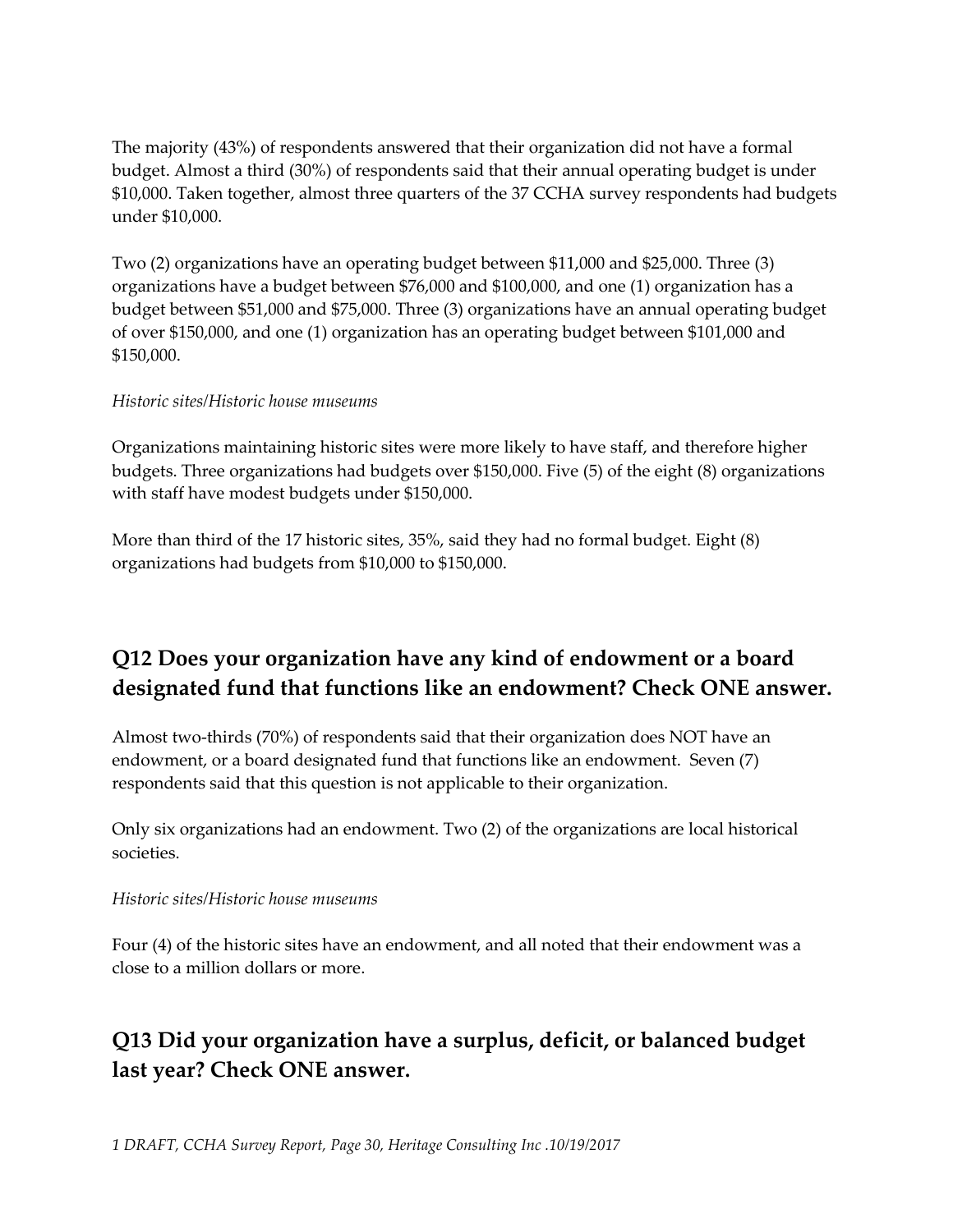A majority (35%) of respondents answered that last year their organization had a balanced budget. Almost one-third (32%) of respondents said that their organization does not have a formal budget, thus indicating that they had a surplus in the organization's checking account. No respondents (0%) answered that their organization saw a deficit last year.

# **Q14 What are your organization's top five (5) sources of revenue? Please CHECK the top five (5) revenue sources. Answer not applicable for the rest. One answer per row please.**

Respondents were given a list of eighteen (18) possible revenue sources and asked to rank them from one to five, with one being the highest source of revenue. Any revenue source not in the organization's top five was checked not applicable, even if the organization saw some funding from that source.

The revenue sources that appeared the MOST in the list of organization's highest revenue sources were:

- 1. Membership or individual donations
- 2. City or county government support
- 3. Special events
- 4. Gift shop/publication sales
- 5. Tours

### *Top revenue sources*

**Membership or individual donations** and **city or county government support** were listed most often as a top revenue source, with seventeen (17) organizations in total listing membership/donations as one of their two highest revenue sources. Most respondents placed membership or individual donations in their top five sources of revenue. However, twelve (12) respondents answered that membership or individual donations were not applicable. Twenty two percent (22%) of respondents said that donations were their top revenue source, 22% said that it was their second highest revenue source, and 11% of respondents said it was their third highest revenue source. 5% of respondents said that donations were their fourth highest revenue source, and 8% said they were their fifth highest revenue source.

**City or county government support** was listed as a high source of revenue by 35% of respondents. It was listed as a top revenue source by most respondents (22%). Eight (8) organizations listed it as their top revenue source, while two (2) organizations listed it as their second highest revenue source. It was listed once (1) as a third, fourth, and fifth highest revenue source.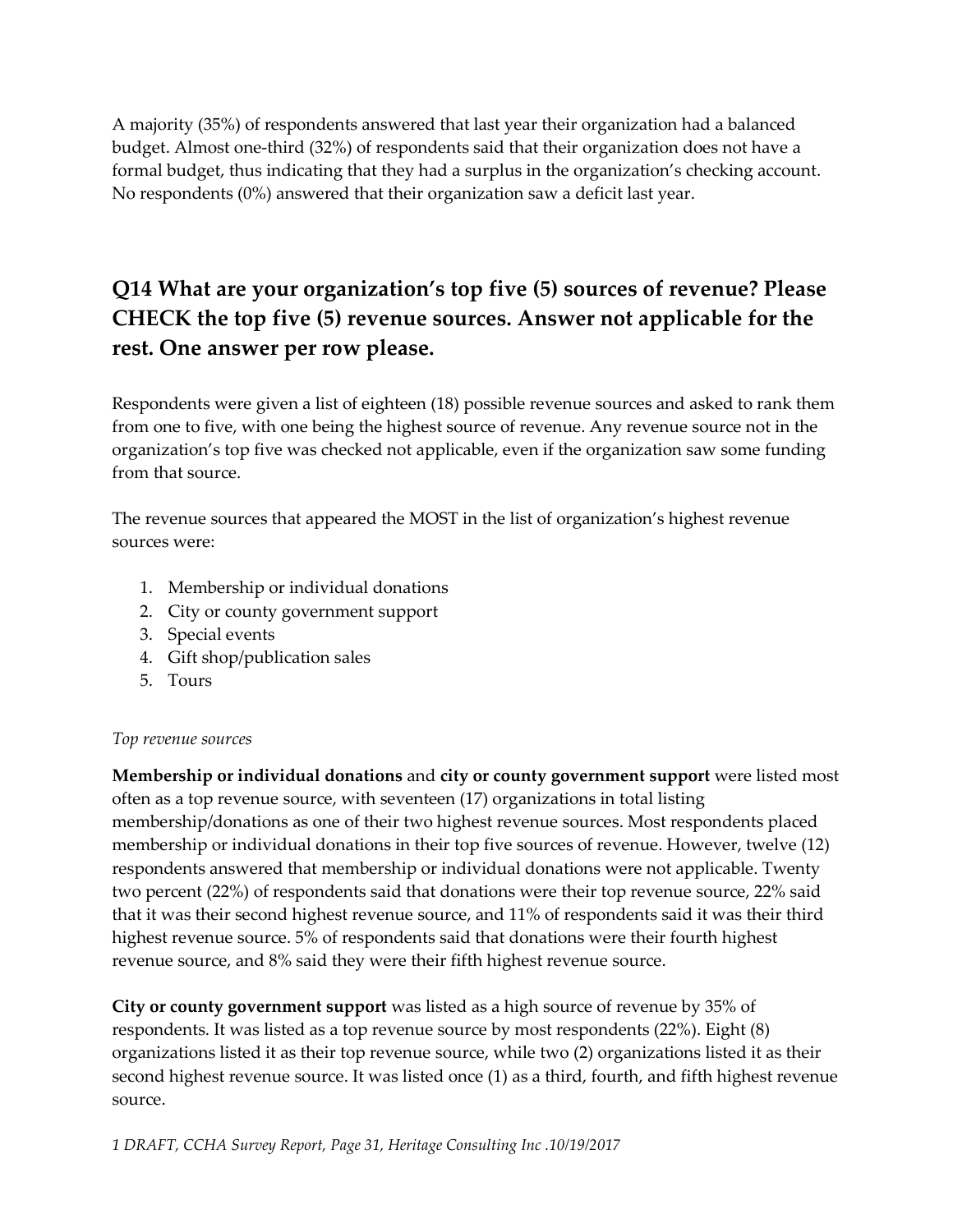**Gift shop/publication sales** was listed as a top five revenue source by 38% of respondents. One (1) organization listed this as its top revenue source. Four (4) organizations listed it as their second highest revenue source, six (6) respondents listed it as their third highest revenue source, and three (3) respondents listed it as their fourth highest revenue source.

**Special events** were listed as a revenue source by sixteen (16) respondents. It was listed the most times as a third highest source of revenue by six (6) organizations. Four (4) respondents said it was their top source of revenue, one (1) organization said it was their second highest source of revenue, two (2) respondents said it was their fourth highest source of revenue, and three (3) respondents said it was their fifth highest source of revenue.

**Tours** were listed as a revenue source by only seven (7) organizations. It was listed by one (1) organization as a top revenue source, as a fourth highest revenue source, and as a fifth highest revenue source. Two (2) organizations listed it as a second highest revenue source, and two (2) organizations listed it as a third highest revenue source.

#### *Revenue sources used some of the time*

**Foundation or corporate grants** were listed as a predictable revenue source by six (6) organizations, but no one listed it as their top revenue source. One (1) organization listed it as their second highest revenue source, two (2) organizations listed it as their third highest revenue source, one (1) organization listed it as their fourth highest revenue source, and two (2) organizations listed it as their fifth highest revenue source.

**Appeals** were listed as an important revenue source by five (5) organizations. One (1) organization listed it as their second highest revenue source, two (2) organizations listed it as its fourth highest revenue source, and two (2) organizations listed it as their fifth highest revenue source.

**Special project appeals** were listed by seven (7) organizations as a regular source of revenue, but no one listed it as their top revenue source. Special projects appear were listed by four (4) groups their fourth highest revenue source. It was listed one (1) time as a second highest revenue source, one (1) time as a third highest revenue source, and one (1) time as a fifth highest revenue source.

**Endowments** were listed as a regular revenue source for four (4) organizations. Two (2) respondents listed it as their top revenue source, one (1) organization listed it as their third highest revenue source, and one (1) organization listed it as their fourth highest revenue source.

**Admissions** was listed as not applicable by 84% of respondents. However, six (6) organizations placed it in their top five. Two (2) organizations listed it as their top revenue source, one (1)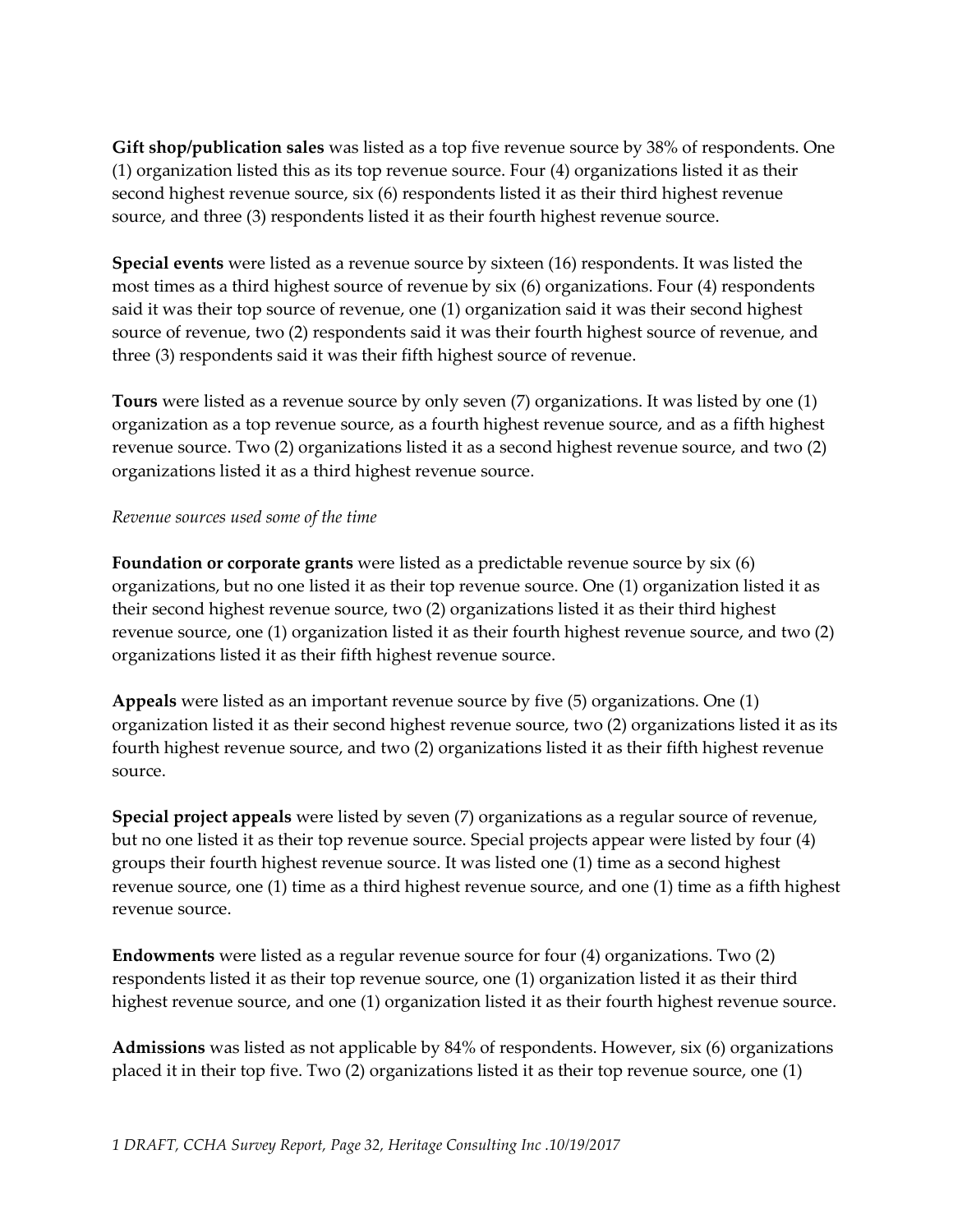organization listed it as their second highest revenue source, and three (3) listed it as their fifth highest revenue source.

**Vendor fees/other earned income** was listed by six (6) respondents as a high source of revenue. One (1) organization listed it as their top revenue source, two (2) respondents listed it as their second highest revenue source, one (1) respondent listed it as their third highest revenue source, and two (2) respondents listed it as their fourth highest revenue source.

**State government support** was listed by three (3) organizations as their top revenue source, and by two (2) organizations as their second highest revenue source. This is consistent with ownership patterns noted earlier in this report.

**Government grants** were listed as a revenue source by five (5) organizations. One (1) organization listed it as their top revenue source, one (1) organization listed it as their second highest revenue source, and three (3) organizations listed it as their third highest revenue source.

### *Infrequently used revenue sources*

No organization used **crowdfunding.**

**College/university support** was listed by one (1) organization as a top revenue source. All other respondents said it was not applicable.

Eighty nine percent (89%) of respondents said that **gala dinner or party** was not applicable. It is an important revenue source though, for three (3) organizations that listed it as their top revenue source, and for one (1) organization listed it as its second highest revenue source.

Ninety-two (92%) of respondents said that **sponsorship** was not applicable. Three (3) organizations listed it as a high source of revenue. One (1) organization listed it as their second highest revenue source, and two (2) organizations listed it as their fourth highest revenue source.

While 97% of respondents answered that **raffles** were not applicable, one (1) organization listed it as their second highest revenue source.

### *Other revenue sources*

If respondents had other sources of revenue that were not listed, they had the option of specifying them at the end of the question. There are some instances of respondents putting revenue sources in the "other" category that were already listed in the survey question.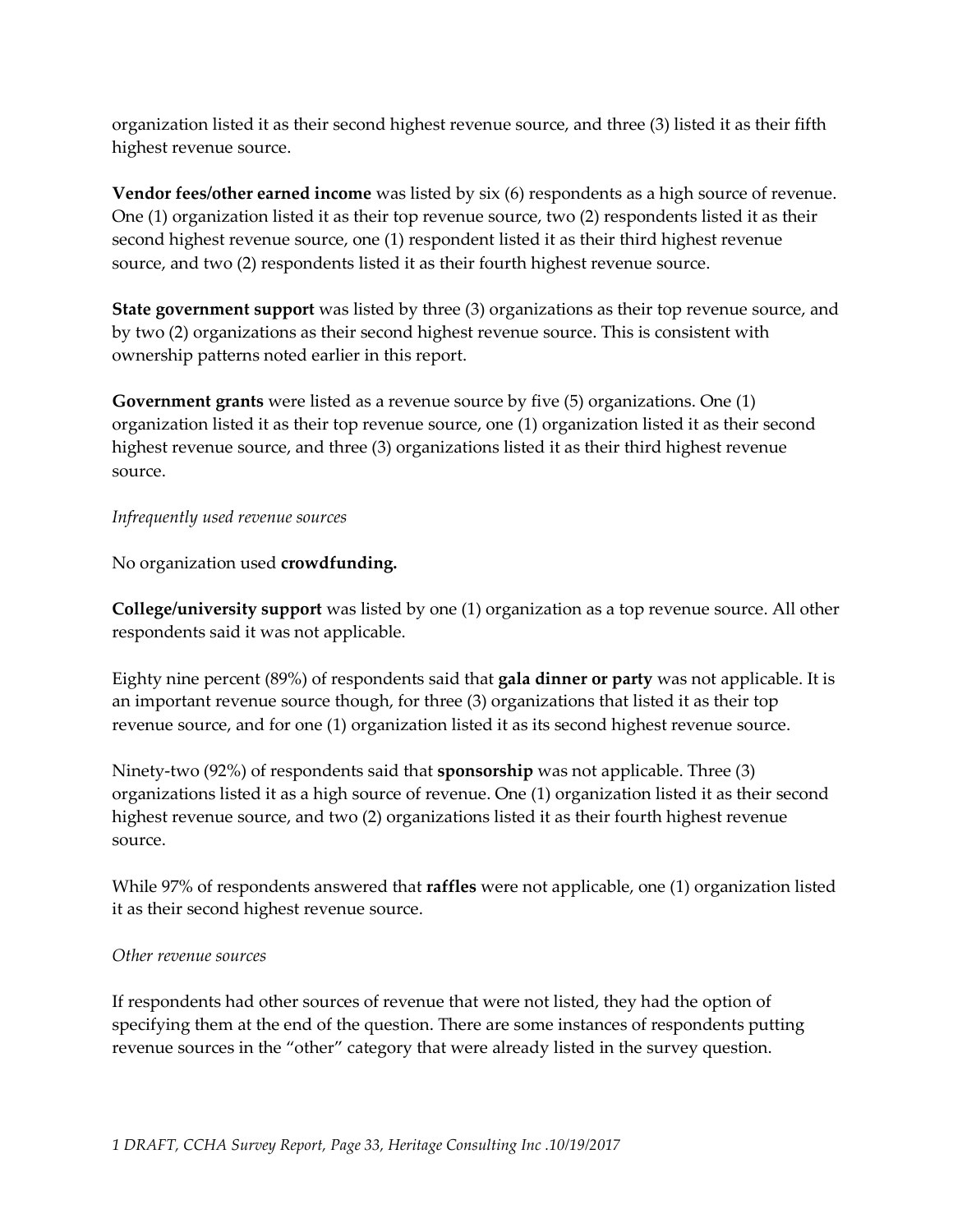Respondents listed the following revenue sources under "other": a gardening program, wedding rentals, concerts, and ad books. Four (4) organizations listed that they sell specialty items, cards, calendars etc.

#### *Historic sites/Historic house museums*

Historic sites/house museum relied on a different mixture of financial support for their organizations than the majority of the 37 respondents.

For this group, **city or county government support** provided the top revenue source for five historic sites (31%). State government support was the highest revenue source for two organizations. Government grants were the highest revenue source for one organization.

Since four (4) of the historic sites have endowments, this revenue source was tied with memberships/individual donations as the highest revenue source for two organizations.

All sites used the following two revenue sources: membership/individual donations and tours. These revenue sources varied from first to fifth in ranking for the 17 historic sites/house museums.

Other revenue sources used by at least one, but not all, of the historic sites/house museums were: admissions, gift shop sales, or vendor fees.

No historic site/house museum used raffles, crowdfunding, or college or university support. Only one organization used sponsorship. Two organizations used gala dinners as a revenue source.

Historic sites also added some out of the ordinary revenue sources under "other" compared to the other CCHA organizations.

Historic sites listed the following revenue sources under "other": a gardening program, wedding rentals, concerts, and ad books. Four (4) organizations listed that they sell specialty items. One (1) historic site responded that they do not solicit any funds.

# **Q15 Is there anything else we should know about your organization? Optional open-ended response. Please answer in words.**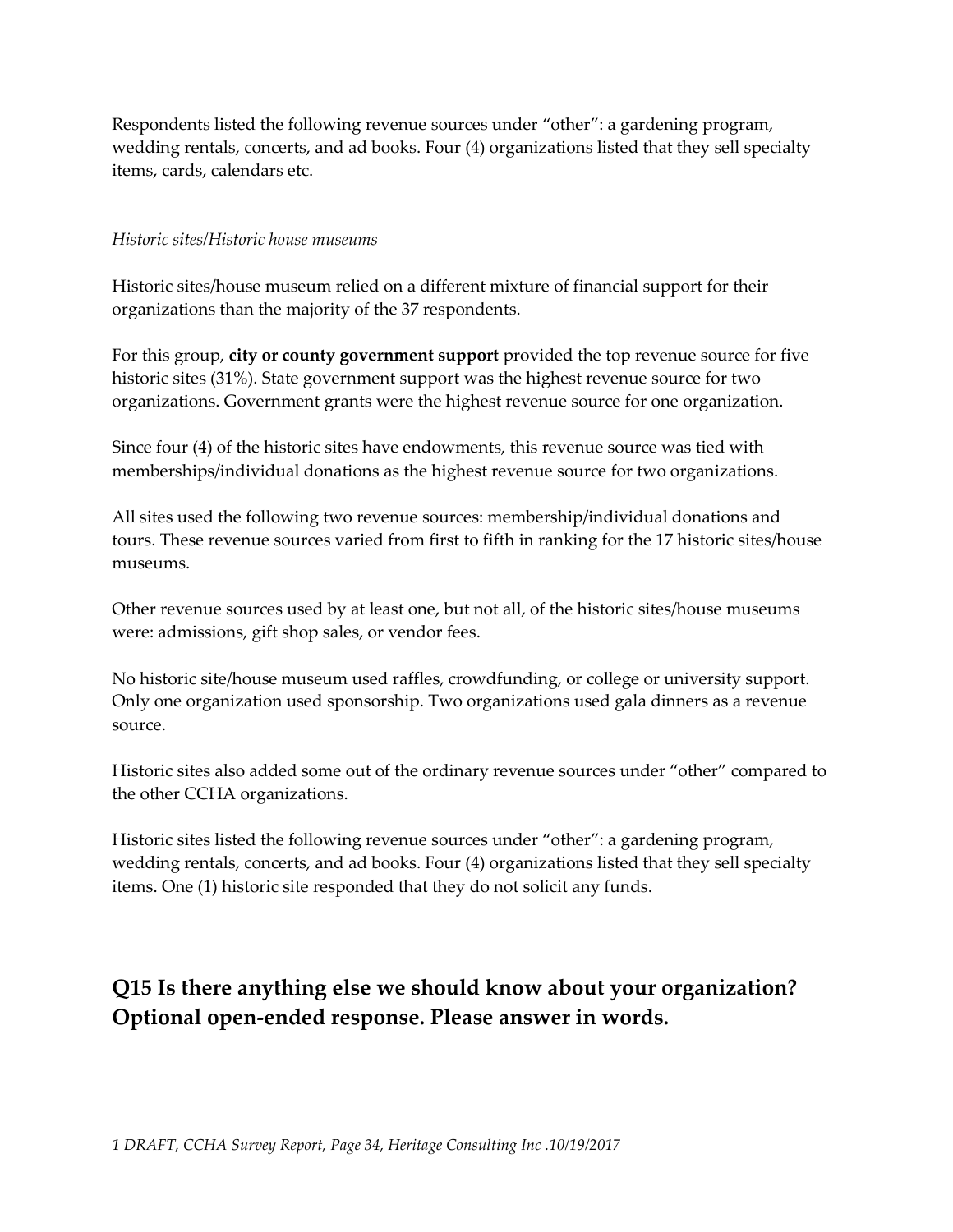Respondents were asked an open-ended question to provide any other information they believe we should know about their organization. Sixty five percent (65%) of respondents chose to answer this question.

Three (3) organizations added information about their budget. Two (3) respondents spoke about their meeting times or locations. Two (2) respondents let us know where they were located, which included the Camden County College and a local library.

Four (4) respondents wrote about their collections and archival material. One (1) organization said that they have an extensive amount of historical material.

One (1) respondent mentioned that their archival material is housed in members' homes, and one (1) respondent said that their archival material needs organization and cataloging. One (1) responded said they are a growing lineage society. One (1) respondent said that they are affiliated with a local church. One (1) respondent said that they receive contributions from the local mosque. One (1) respondent spoke about their organization's history as preservation activists against demolition, but expressed that their activity has diminished as demolitions have decreased. Now, much of their activities have been absorbed by the borough.

One (1) organization said that they are not incorporated, and one (1) organization said they are considering a merger. One (1) organization said they have a mutually beneficial relationship with the library. One (1) organization expressed concern about the difficulty they have filling board vacancies. Many of their volunteers work on one event and do not return. One (1) organization is starting a new artist residency in October, and has adopted the adjacent park. They also mentioned partnering on a new art district.

### *Historic sites/Historic house museums*

Historic sites offered more detail about their organizations.

One (1) organization said they are in their early phase. They are included in local walking tours. They also have plans for events and activities, but are not yet ready to implement them.

Two (2) respondents said that they work with students in various programs. One (1) hosts student performances, teacher training, and educational programs. One (1) hosts a student boatbuilding program once a week.

One (1) organization said they are considering a merger. One (1) organization said that they own their furniture while the township owns the historic building and land.

Three (3) respondents spoke about their building. One (1) organization said that they own their building, but it needs constant maintenance. One (1) respondent said that the city provides their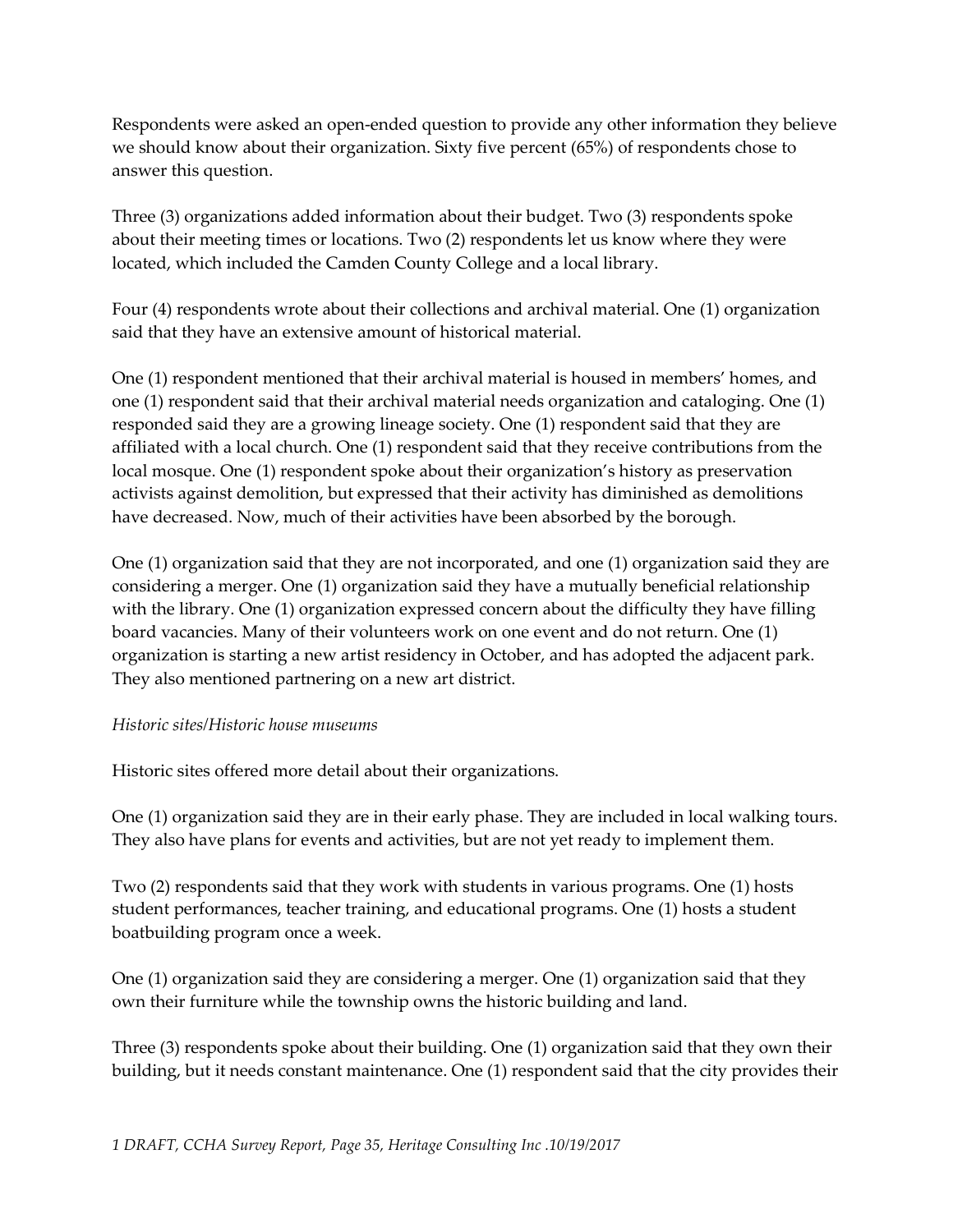building rent free. One (1) respondent said that they receive contributions from the local mosque.

One (1) respondent said that they have a very successful overnight student visit/educational program, which is listed as one of the top 15 in the world.

# **Q16 What kind of interpretation methods or public programming activities has your organization hosted in the last three years on site? Check ALL that apply to your organization.**

Respondents were given nineteen (19) options to choose from, and were asked to check all that applied to their organization.

More than half (27%) of respondents use six (6) to ten (10) of these interpretation methods at their site. Over one-third (38%) of respondents use one (1) to five (5) of these interpretive methods, with most organizations using two (2) of these interpretation methods at their site.

The top five interpretive methods used were:

- 1. Informational brochures 57%
- 2. Lectures or workshops 54%
- 3. Guided tours 49%
- 4. Temporary exhibits 46%
- 5. Permanent exhibits 46%

The most common interpretation method respondents used were **informational brochures.** Over half (57%) of respondents said that their organization used informational brochures at their site.

Over half (54%) of respondents said that their organization hosted **lectures or workshops** for adults.

**Guided tours** were used often, with almost half (49%) of respondents saying they use this method at their site. Festivals and other special events are also used by almost half of respondents (49%).

**Temporary exhibits** and **long-term/permanent exhibits** are both used often with 46% of respondents saying they use these interpretation methods at their site. Fourteen (14) sites have both long-term and temporary exhibits. Three (3) sites have temporary exhibits, but not long-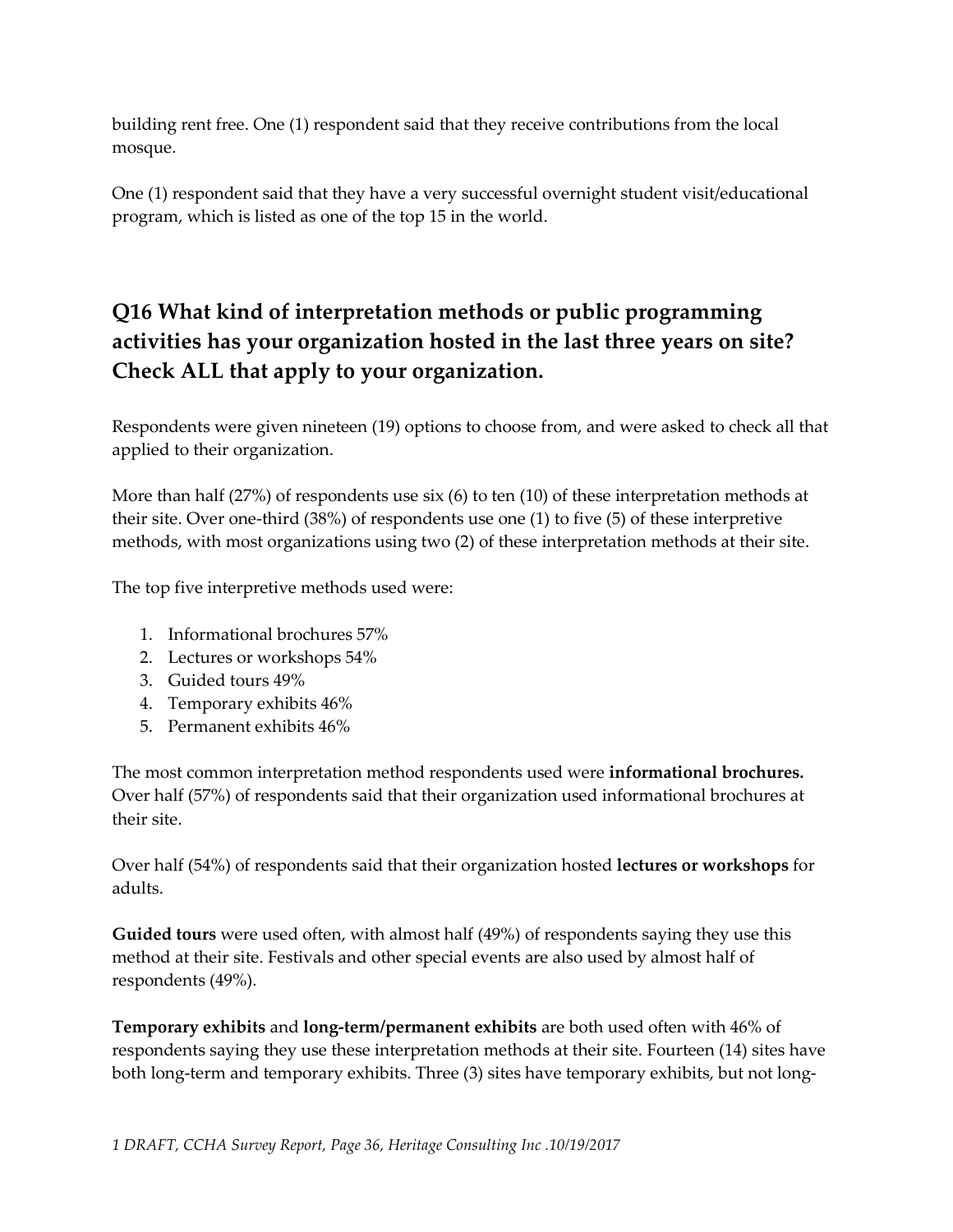term exhibits. Three (3) sites have long-term exhibits, but not temporary exhibits. 46% of respondents said that their organization uses a website.

Forty percent (40%) of respondents have **published books, monographs, or pamphlets** related to their historic site for sale on site.

**Interpretive signage** for the historic site was incorporated 32% of the time, and an archive or research library was also used by 32% of respondents.

Only ten (10) respondents (27%) offer **school tours** on site. Ten (10) respondents use reenactments on site as programs. Ten (10) respondents have an **audio-visual presentation** at their site.

Twenty two percent (22%) of respondents said that their organization has **rack cards** for their historic site, and 19% of respondents said that they have **self-guided tour brochure**s available.

Sixteen percent (16%) of respondents have **hands-on children's activities** on site, and 14% of respondents said that they have **CDs, DVDs, tapes, podcasts,** or other AV products related to their site for sale on site.

The least used interpretation method was **teacher programs on site**, which was used by only four (4) respondents (11%).

Seven (7) respondents said that their site **does not offer interpretive programs** on site.

Respondents had the option to list other interpretation methods they use on site. One (1) organization said that they have a laptop program available for ADA accessibility purposes.

One (1) organization said that they have tours available by appointment and during meetings on the second Thursday of each month. One (1) organization has PowerPoint presentations to introduce artifacts to an audience. Two (2) organizations display objects from the collection at local events. One (1) organization said that they sell notecards and t-shirts on site. One (1) organization said their archive is not organized or accessible to the public. One (1) organization said they cannot host school groups on site because it is too difficult to handle many children on site at one time. One (1) site said they have other interpretation methods planned, but did not expand on what they are.

### *Historic sites/Historic house museums*

Historic sites had the most varied educational programs offered for adults and children of all the CCHA organizations. Eight (8) respondents said they use more than ten (10) of these interpretation methods at their site, with two (2) sites saying they incorporate sixteen (16) of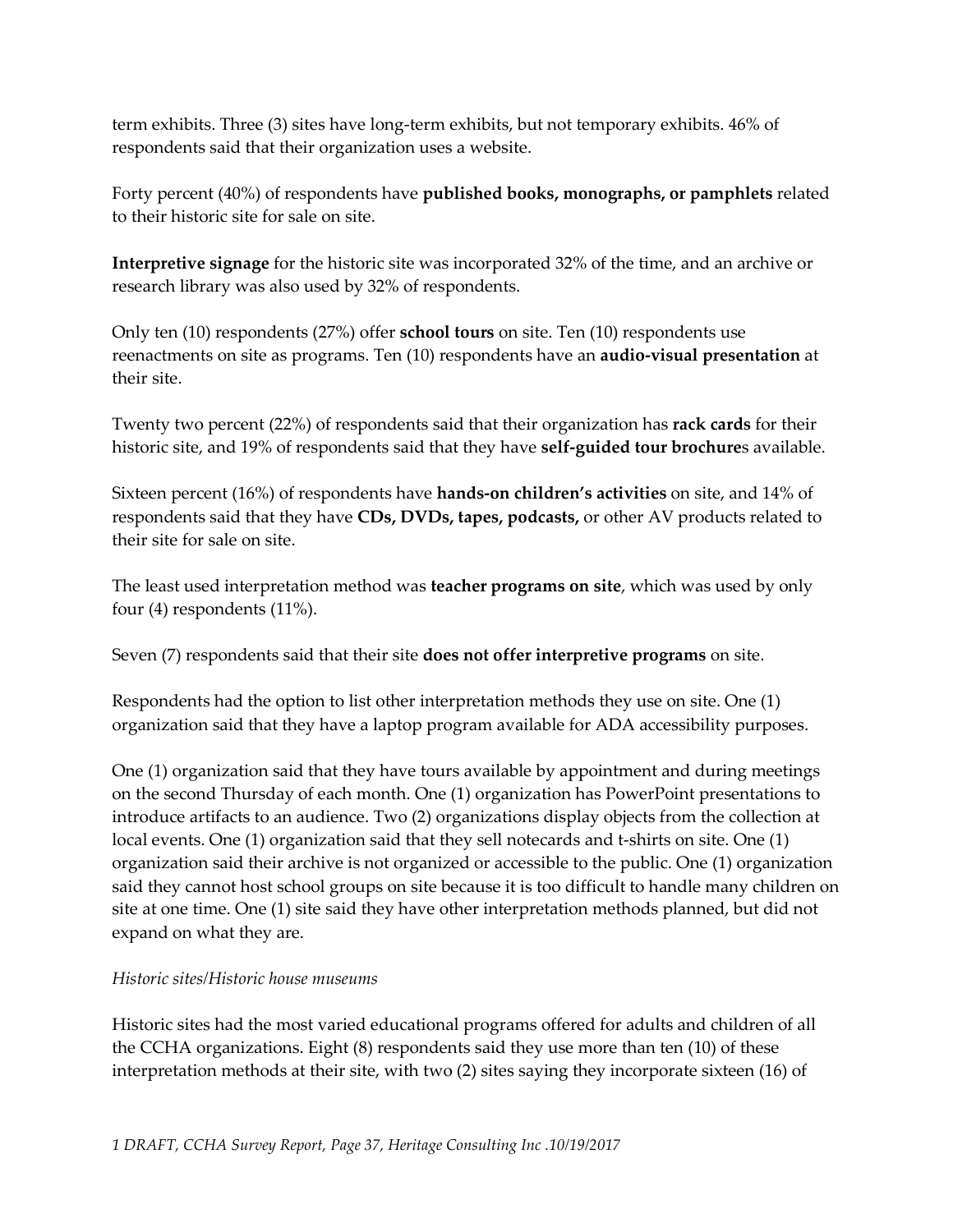these methods at their site. These organizations can offer a wide variety of programs because they have paid staff and, most often, a larger budget.

No one specific interpretive or educational method was used by all 17 historic sites, and at least one organization used all the 18 interpretive methods in the survey. One (1) historic site said they do not offer interpretive programs on site.

Thirteen (13) historic sites used guided tours, long term exhibitions, and informational brochures.

Other interpretative methods frequently used by eight (8) to twelve (12) historic sites were websites, school tours, reenactors on site, AV presentation on site, published books available for sale on site, lectures, temporary exhibits, festivals/special events, and school tours.

Infrequently used interpretive methods by fewer than seven (7) historic sites were CD/DVDS for sale, rack cards, hands-on activities for kids, self-guided tour brochures, archive or research library, and programs for teachers on site.

# **Q17 What kind of interpretation methods or public programming activities does your organization conduct off site? Check ALL that apply to your organization.**

Nine (9) options were provided. Most respondents (43%) said that they do not offer interpretive activities off site. Thirty eight percent (38%) of respondents said that they offer lectures or workshops for adults off site. Twenty two percent (22%) of respondents offer temporary exhibits off site.

Nineteen percent (19%) of respondents have informational brochures/rack cards at other locations. 19% of respondents also have traveling trunks for schools or for off-site use. 19% of respondents have audio visual presentations off site.

Eight percent (8%) of respondents say that they have brochures for self-guided tours/rack cards at other locations, and 5% of respondents said that they have programs for teachers off site. Four (4) organizations listed that they have tables at events in the "other" option. One (1) organization said that they have an occasional history column in the township newsletter.

*Historic sites/Historic house museums*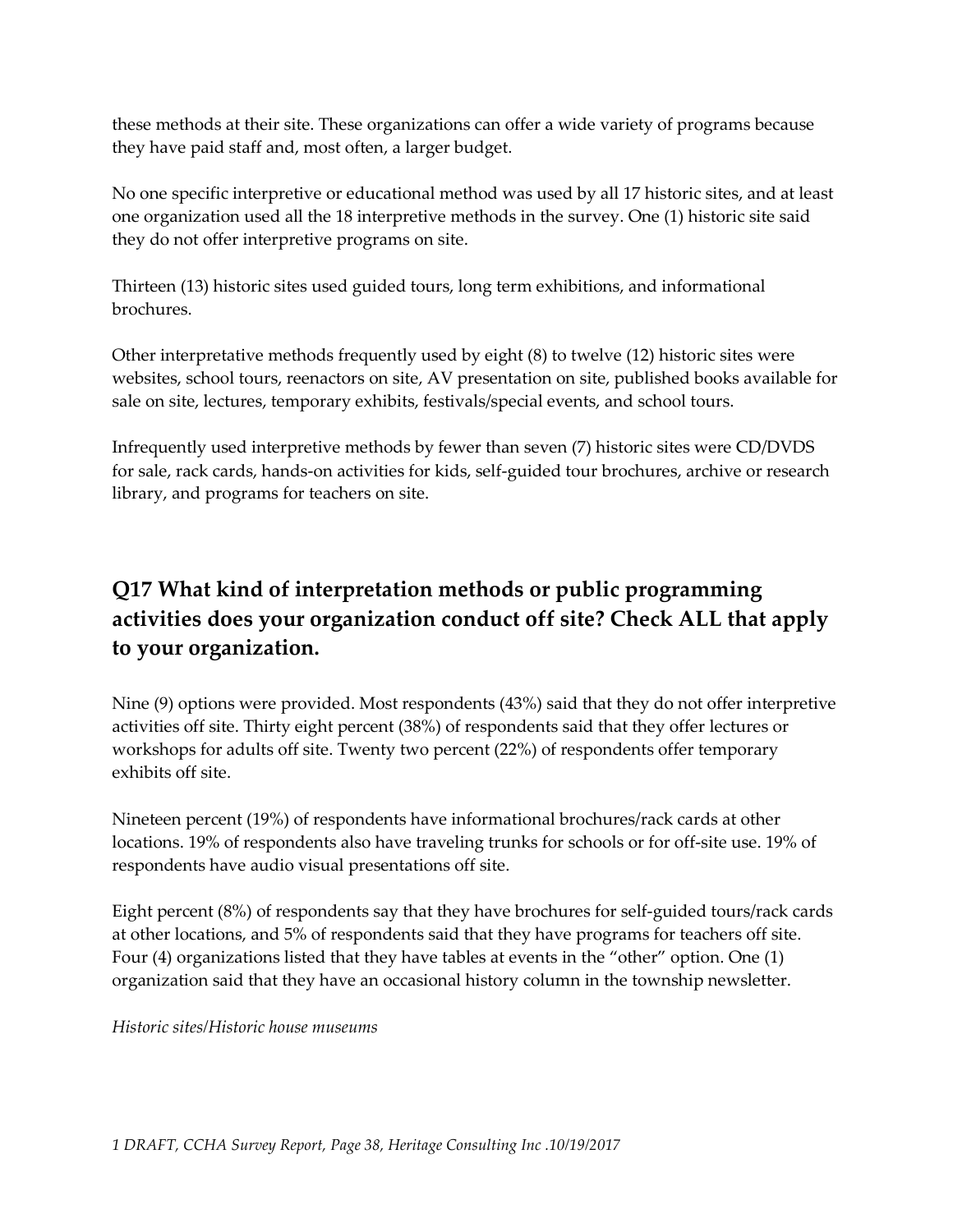Historic sites were LESS likely to offer programs off site. Seven (7) of the 17 historic sites do not offer interpretive or educational programs off site. This was the highest number of all the offsite options.

Five (5) house museums offer lectures or workshops and temporary exhibitions off site. Four (4) offer traveling trunks for off-site school visits or informational brochures/rack cards off site. One or two historic sites offered teacher off site programs and self-guided brochures for the site in another location.

## **Q18 What interpretive themes does your organization use for tours or other programming? Check ALL that apply to your organization.**

Respondents were provided with twenty-one (21) options to choose. On average, respondents answered that their sites are associated with five (5) different themes. Three (3) organizations said that this question was not applicable to their organization.

The top five most often named themes for all respondents were:

- 1.  $20<sup>th</sup>$  century history 14
- 2. Architecture and design 13
- 3. Women's history 12
- 4. Revolutionary War 11
- 5. Famous person(s) 11

Over one-third  $(38%)$  of respondents said their site associates with the theme of  $20<sup>th</sup>$  century history. 35% of respondents said their site is associated with architecture and design. Thirty two percent (32%) of respondents said their site is related to women's history. Thirty percent (30%) of respondents associated their site to the Revolutionary War, and 30% of respondents have an interpretive theme associated with (a) famous person(s).

Almost a quarter (24%) of respondents said their sites are associated with themes surrounding World War 2, including World War 2 and Post World War 2 history.

Seven (7) sites (19%) of respondents answered that an interpretive theme they use is colonial life, and seven (7) respondents answered their site is associated with immigration or ethnic history.

Sixteen percent (16%) of respondents associate their site with the Civil War. 16% of respondents also associate their sites with African American history, transportation, and agriculture.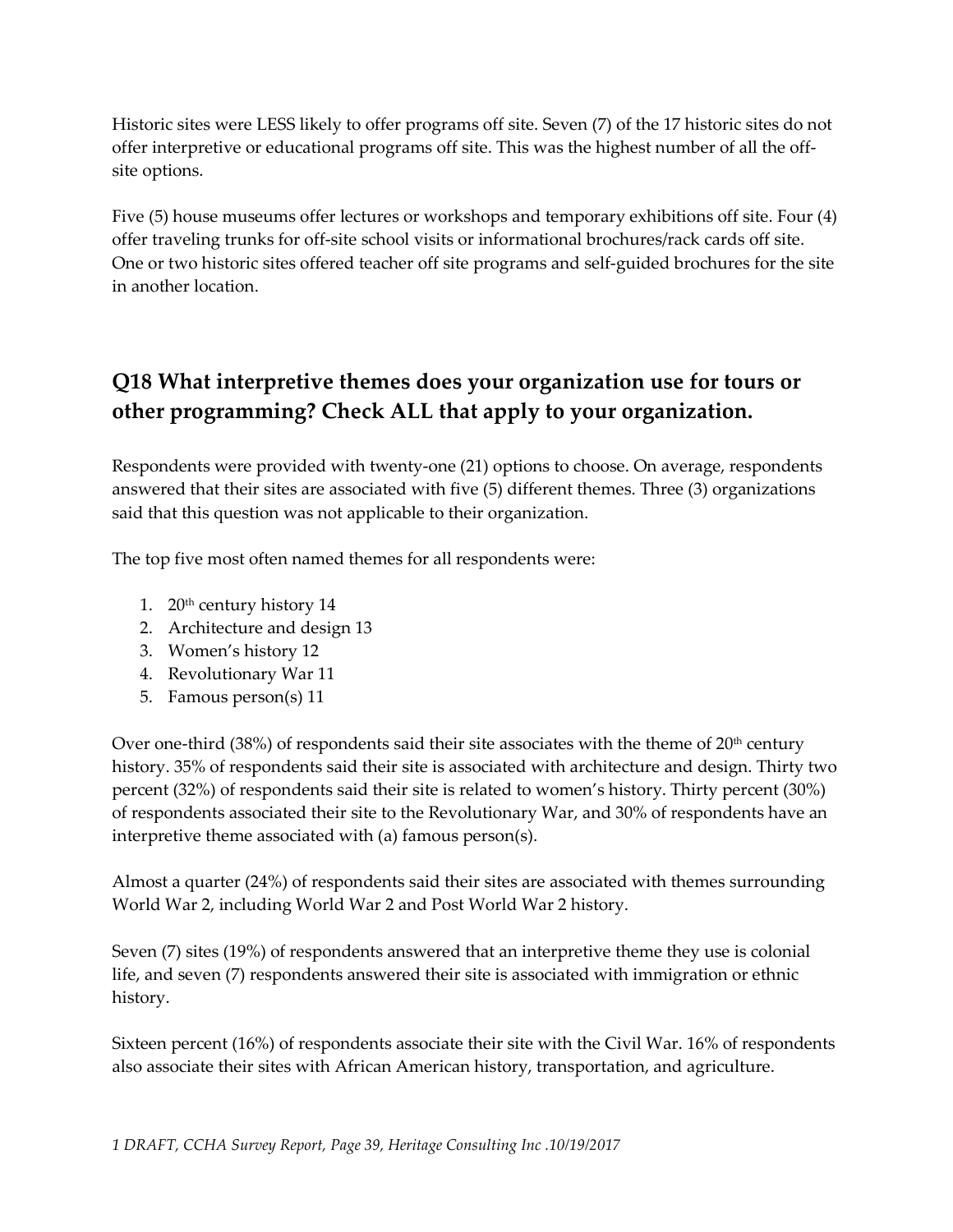Fourteen percent (14%) of respondents answered that their site uses an interpretation theme associated with the underground railroad/slavery. 14% of respondents have an interpretive theme associated with industry.

World War 1, Victorian life, and entertainment/recreation each were associated with 11% of respondents' sites.

The theme that occurred least in the survey was maritime history, which is associated with only three (3) sites, all of which are staffed.

### *Other*

Respondents had the option to write in other interpretive themes that they use in tours or programming at their site. Eight (8) sites included interpretive themes associated with their area's local history, including Barrington, Audubon, Camden, Haddon Heights, Magnolia, and Haddon Township/Saddlertown.

Three (3) sites also said that New Jersey state history is a part of their interpretive themes. Two (2) respondents mentioned that their sites are associated with literature, and two (2) sites included Walt Whitman in their interpretive theme. Other interpretive themes mentioned included: early American life, "living history", Quaker history, the Roman Catholic Church, farming, and diversity.

One (1) respondent specified that their site is associated with transportation near Camden, and "celebrities in their time". One (1) site specified that they are associated with abolition and women's suffrage. One (1) site has an "Encyclopedia Project" that covers all the subjects in the survey, as well as a "Cooper Street Project" which covers most of the subjects in the survey.

### *Historic sites/Historic house museums*

Historic sites used the following interpretive themes in order of frequency:

- 1.  $20<sup>th</sup>$  century history 8
- 2. Women's history 8
- 3. Revolutionary War 7
- 4. Architecture and design 7
- 5. Colonial life 6
- 6. Transportation 6
- 7. Famous person (5)
- 8. Industry (5)
- 9. Civil War (5)

### See our memo at the end of the section that details likely heritage trails.

*1 DRAFT, CCHA Survey Report, Page 40, Heritage Consulting Inc .10/19/2017*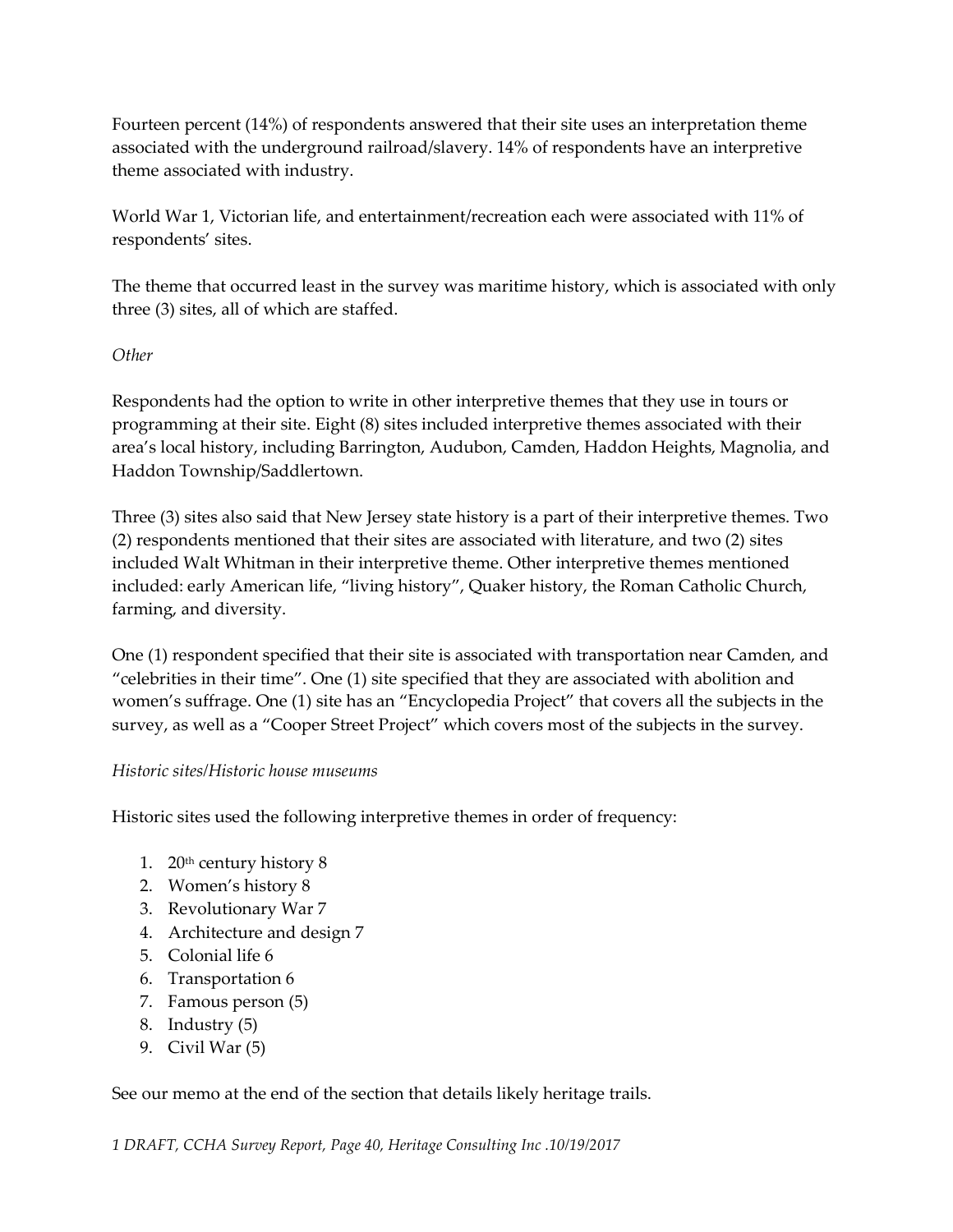# **Q19 What days and hours is your organization open to the public? Answer at least ONE question, and explain your answer in words.**

Respondents were given eight (8) options to choose from for this question. Six (6) respondents (16%) answered that their organization is generally not open to the public. Three (3) respondents wrote in this space that they did not have a building.

Twelve (12) respondents said they are available by appointment. Five (5) of these respondents are available by appointment only, while seven (7) respondents are available by appointment outside of their regular operating hours.

The most common day for respondents to be open DAILY is on Wednesday, when nine (9) respondents are open. Six (6) respondents noted their organization's hours. Two (2) organizations are open from 1PM- 4PM. Two (2) organizations are open from 7PM-9PM. One (1) organization is open from 9AM-9PM, and one (1) organization is open from 10AM-4PM.

Seven (7) organizations are open every Thursday. Three (3) organizations gave us their operating hours. One (1) organization is open 9AM-9PM. One (1) organization is open 10AM-4PM, and one (1) organization is open 6PM-8PM.

Seven (7) organizations are open every Sunday. Three (3) organizations gave us their operating hours. One (1) organization is open 9AM-9PM, and two (2) organizations are open noon-3PM.

Five (5) organizations are open every Friday. Two (2) organizations gave us their operating hours. One (1) organization is open 9AM-9PM, and one (1) organization is open 10AM-4PM. Four (4) organizations are open every Saturday. One (1) organization provided us their operating hours, which are 9AM-9PM. Three (3) organizations are open every Tuesday. One (1) organization provided us their operating hours, which are 9AM-9PM. Two (2) organizations are open every Monday. One (1) organization provided us their operating hours, which are 9AM-9PM.

In addition to these DAILY operating hours, five (5) respondents answered that they are open MONTHLY at special times. Four  $(4)$  organizations are open the 1<sup>st</sup> Sunday of every month. Two (2) organizations are open from 1PM-4PM on this day, and one (1) organization is open from 1PM-3PM. One (1) organization is open on the 1<sup>st</sup> and 3<sup>rd</sup> Saturday of every month from 11AM-2PM.

Twelve (12) respondents answered that they are open year-round.

Three (3) respondents said that their site is open seasonally. One (1) respondent is not open during August (NOTE: This is in addition to another site that answered it is closed in August).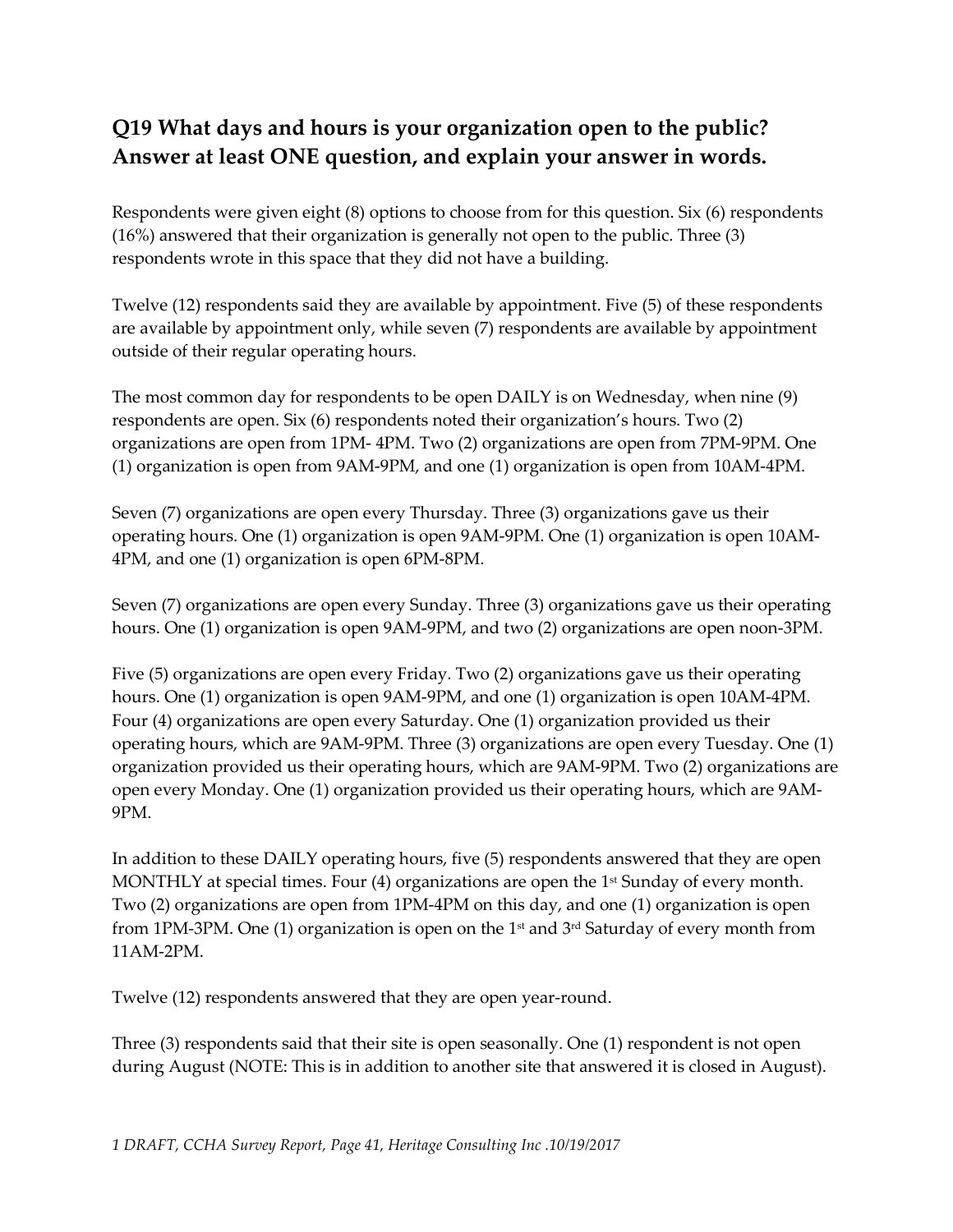One (1) respondent is open seasonally from March to November. One (1) organization is open from April to December.

Three (3) respondents gave us their site's seasonal opening and closing dates. One (1) organization opens in March and closes in November. One (1) organization opens in September and closes in June. One (1) organization has two opening and closing dates: it opens in March and September, and closes in January and July.

Respondents were given the option to provide us with any other information pertaining to their operating hours. Three (3) respondents wrote in that they do not have a facility. Four (4) respondents mentioned that they are open during special events throughout the year. One (1) respondent wrote that they have four (4) meetings a year.

### *Historic sites/Historic house museums*

Historic sites are more likely to be open regular hours because they are staffed with paid employees. Six (6) of the sites are open year-round. One (1) respondent said they are a park that is open 24/7, and one (1) organization noted that they are not open in August. Five (5) historic sites are open by appointment only or for school groups. Two (2) sites are open seasonally. One (1) organization mentioned that their organization is not open on Christmas or Thanksgiving.

# **Q20 How are your organization's open hours posted? Please check ALL that apply to your organization.**

Almost half of respondents (46%) use their website/Facebook page to post their organizations hours. Close to a third (32%) of respondents answered that they have a sign on site to post their hours. Almost a quarter (24%) of respondents post their hours in their brochure, and 24% of respondents post their hours in their newsletter. Almost one third (30%) of respondents answered not applicable/we don't have a site.

Forty six percent (46%) of respondents said that they use other places to post their organization's hours. Six (6) respondents said that they have their hours posted on their phone menu. Three (3) respondents said they use their township website or newsletter to post their hours. One (1) respondent said that their hours are posted on the borough Facebook page.

Two (2) respondents answered they don't have regular hours and one (1) organization is not yet open. One (1) organization said that they are always open to the public street and sidewalks.

Two (2) organizations said that they have an "open" sign outside their building.

*Historic site/Historic house museums*

*1 DRAFT, CCHA Survey Report, Page 42, Heritage Consulting Inc .10/19/2017*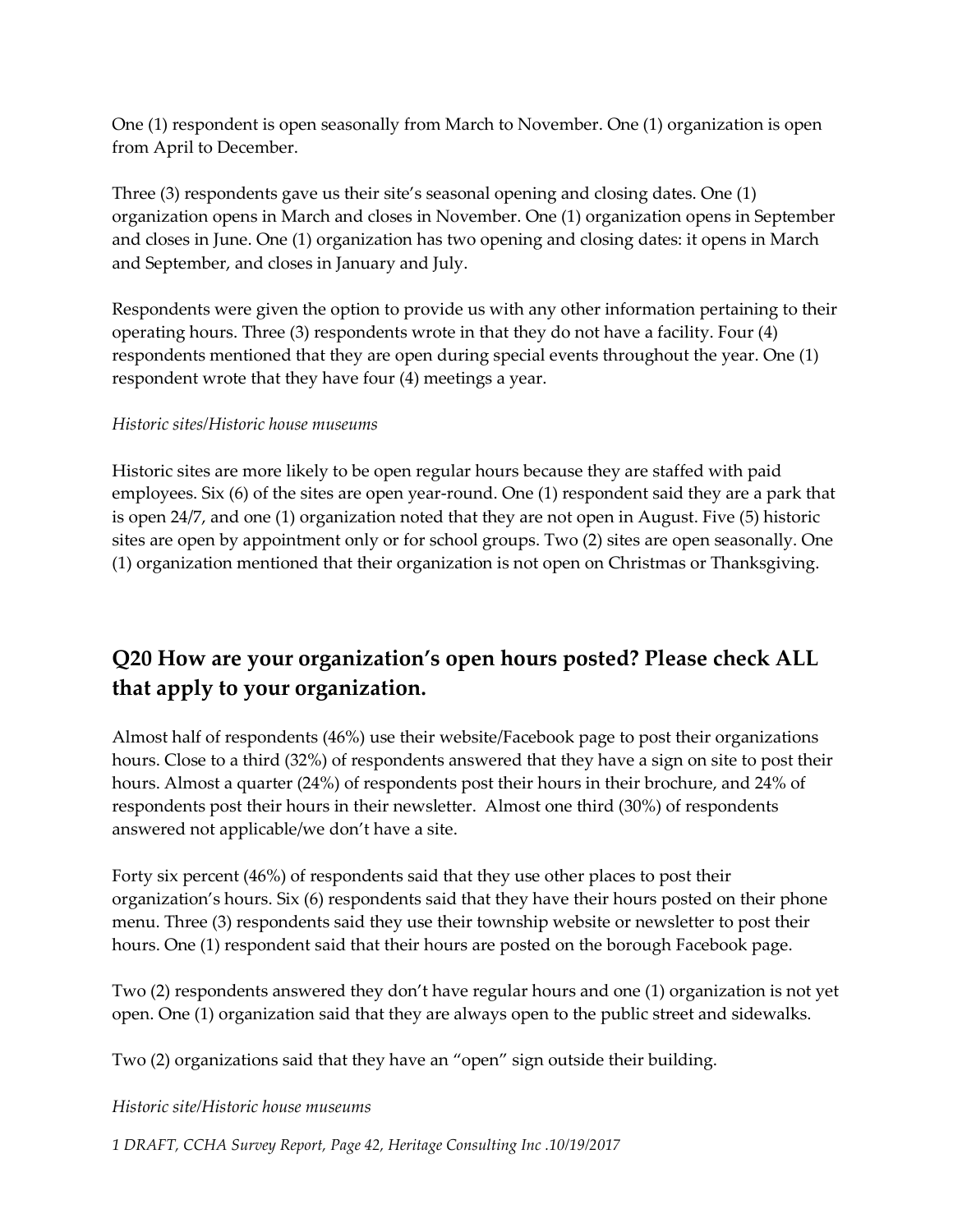The most common way to let visitors know when the site is open is through a website or Facebook page. Eleven (11) sites use this method. Nine (9) sites use their telephone answering system to tell visitors when they are open. Nine sites use a sign on their property with their opening hours. The second most popular method for advertising open hours was on their brochure. Seven (7) sites use this method.

# **Q21 Please tell us your highest on-site visitation for adult visitors in one year during the last three years? Check ONE answer.**

One of the three goals of the CCHA is to expand visitation to the affiliated sites and organizations, and this question was meant to provide baseline information. Respondents were asked to provide us with their highest on-site visitation for adult visitors in one year within the last three years. They were to only check one answer.

Over half (51%) of respondents answered that their highest adult on site visitation was between 1 and 500 visitors in one (1) year.

Most respondents (27%) had between 100 and 250 adult visitors in a year. Six (6) respondents (16%) had between 1 and 99 adult visitors in one (1) year. Three (3) respondents had between 251 and 500 adult visitors in a year. Ten (10) organizations (27%) answered that they had 500 adult visitors in one (1) year.

One (1) organization had between 501 and 750 adult visitors in a year. Two (2) organizations had between 751 and 1000 adult visitors in one (1) year. Two (2) organizations had between 3001 and 4000 adult visitors in a year. One (1) organization had between 4001 and 5000 adult visitors in one (1) year. Two (2) organizations had over 5000 adult visitors a year.

Almost a quarter (22%) of respondents answered that this question did not apply to their organization.

### *Historic sites/Historic house museums*

.

Five (5) of the historic sites acknowledged in a previous question that they do not track visitors to their site, while others use sign in books. Some noted that these sign in books do not capture all the visitors that come to the site, and therefore visitor numbers may not be accurate. Given these previous comments, these responses should be used as estimates at best.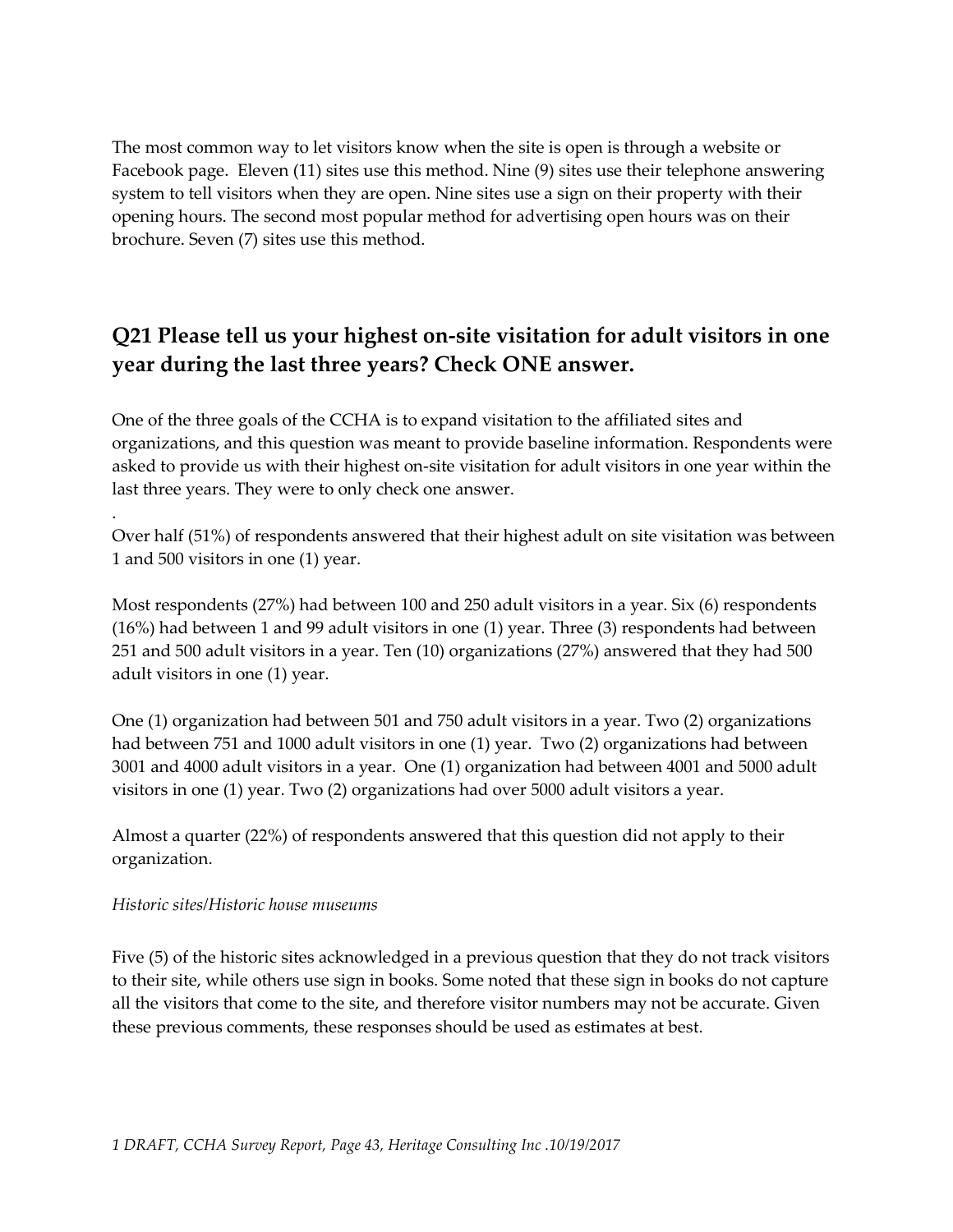Two (2) of the 17 historic sites have more than 5000 adult visitors per year. Another three (3) host from 3000 to 5000 adult visitors yearly. These sites have a combination of paid and volunteer staff to work with visitors. The two sites with more than 5000 visitors have between 20,000 and 100,000 visitors annually based on other comments in their surveys.

Some volunteer run historic houses have small numbers of adult visitors. One (1) site claims that they receive only 100 walk-in visitors each year. Five (5) sites get under 250 adult visitors a year. The remaining five (5) sites receive between 500 to 1000 adult visitors per year.

## **Q22 Please tell us your highest on-site visitation for school children in one year during the last three years? Check ONE answer.**

Nearly half (46%) of respondents answered that their highest school children on site visitation was between 1 and 500 visitors in one (1) year.

Most respondents (22%) said they hosted between 100 and 250 school children in one (1) year. Sixteen percent (16%) hosted between 1 and 99 school children visitors in a year. Eight percent (8%) hosted between 251 and 500 school children visitors annually.

Five (5) organizations (14%) said that they had over 500 school children visitors in one year. Two (2) organizations had over 5000 school children visitors.

One (1) organization had between 501 and 750 school children visitors a year. One (1) organization had between 751 and 1000 school children visitors. One (1) organization had between 1501 and 2000 school children visitors. Forty one percent (41%) of respondents answered that this question was not applicable to their site

### *Historic sites/Historic house museums*

Two (2) sites host more than 5,000 students a year and both are staffed sites. Only two (2) sites get more than 1000 school visits a year. The clear majority, 11 sites, host between 100 and 1000 students yearly, the most common being between 100 to 250 yearly. Two (2) sites offer no school programs at all on site.

# **Q23 What type of visitor parking is available at your historic site/building? Check ONE answer.**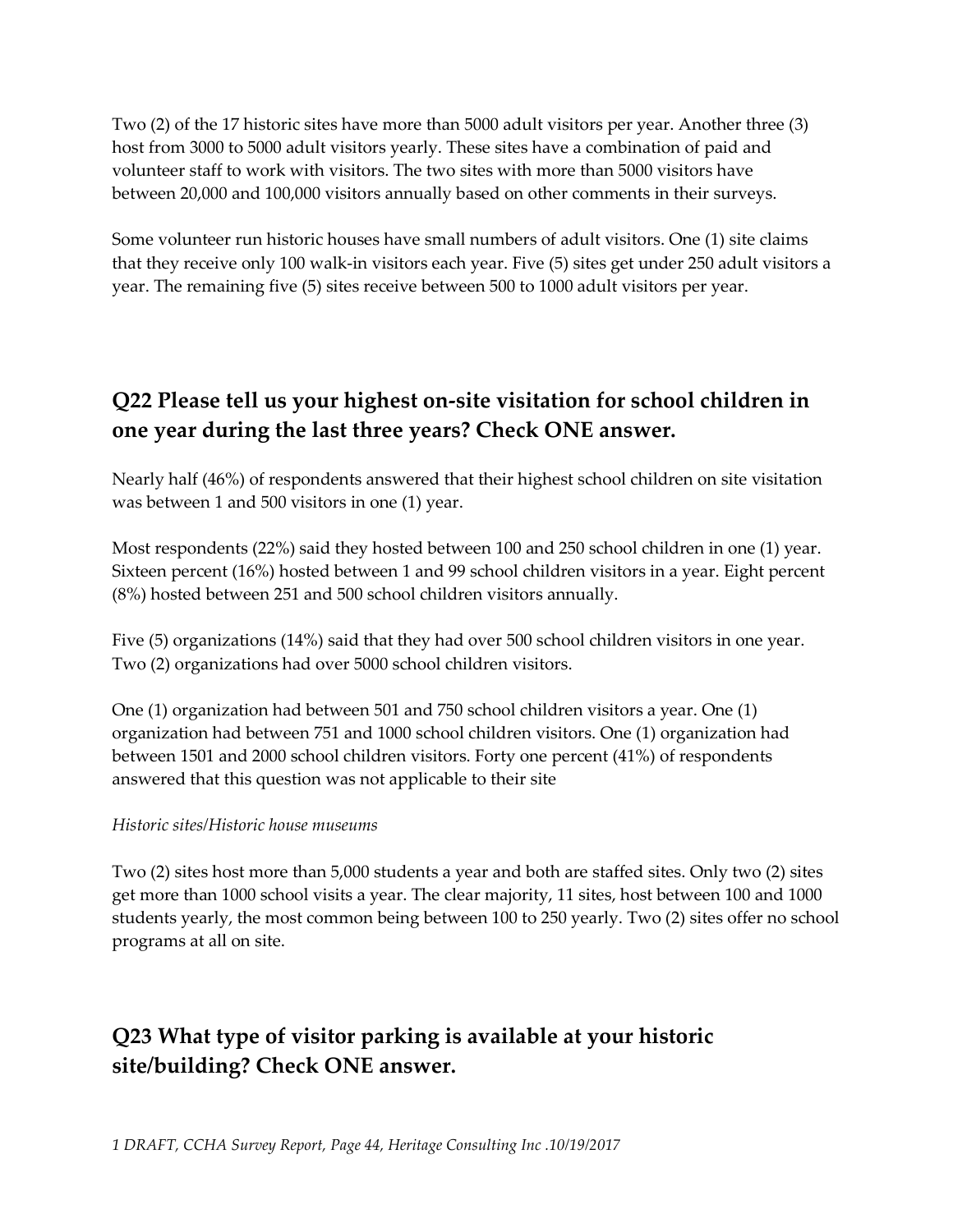Respondents were asked about the type of visitor parking available at their historic site/building. They were given four (4) options.

Almost a third (30%) of respondents have off street paved parking available. More than a quarter (27%) of respondents have on street parking available. Sixteen percent (16%) of respondents have off street unpaved parking available.

Respondents were also given the opportunity to write in words other parking options their site uses. Four (4) organizations wrote that there is a parking lot available for visitors. One (1) organization mentioned that their sidewalks are wheelchair accessible.

One (1) organization said that parking is the biggest problem they have. Most respondents (35%) answered not applicable/don't have a building or site.

### *Historic sites/Historic house museums*

Six (6) of the 17 historic sites have a paved parking lot. Seven organizations rely on street parking for visitor parking. One organization said they had no official parking location.

# **Q24 What types of visitor amenities are available at or near the historic site/building, such as hiking trails, gift shop, picnic tables, waterfront, etc. If you don't have a site, say so. Please answer in words.**

Respondents most often noted that they had walking trails, picnic tables, parks, gift shops, a waterfront, restaurants, restrooms, and benches in their answers. Seven (7) respondents said that they have walking trails, seven (7) respondents said they have picnic tables, and seven (7) respondents said there are parks nearby. Five (5) respondents said they have a gift shop. Four (4) respondents said public restrooms are available, both ADA and non-ADA compliant. Three (3) respondents answered they are near a waterfront, three (3) respondents said they are near restaurants, and three (3) respondents said benches are available.

Public transportation, a playground, a plaza, and a downtown were each mentioned two (2) times in respondent answers. Other answers that were included in the survey include a garden, a kitchen, monuments, a marina, the "Water Ice Factory," and the Camden County Boathouse.

Forty one percent (41%) of respondents answered that they did not have a site or there were no nearby amenities available.

*Historic sites/Historic house museums*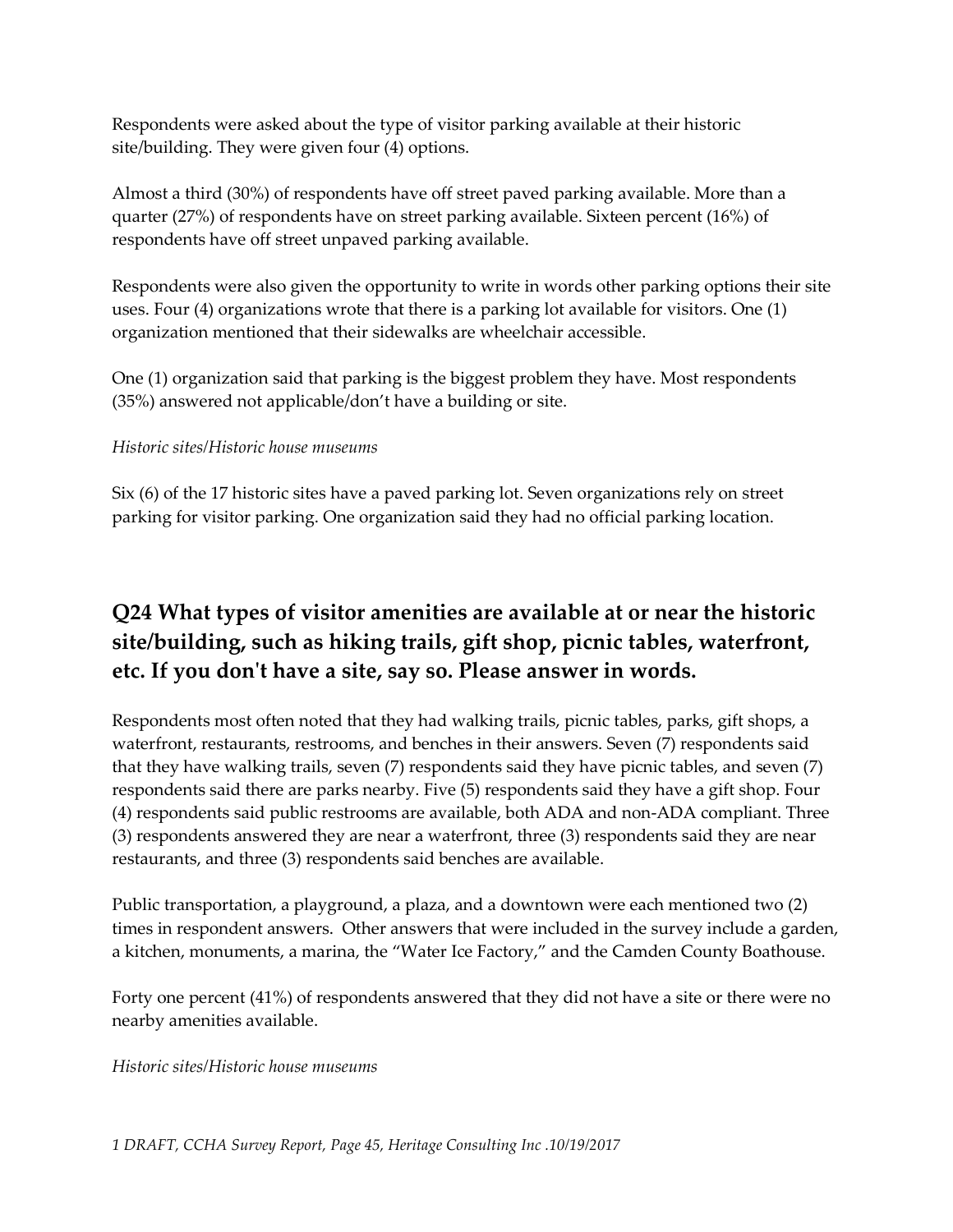The 17 house museums had many visitor amenities at their sites. The six (6) staffed organizations offer the widest variety of amenities including trails, gift shops, and picnic tables. They also noted they had public restrooms, and walled-in, covered, or tented areas for visitors to rest. The smaller historic sites offered restrooms (5), gift shops (4), and access to public transit.

# **Question 25: In the past year, what methods has your organization used to reach the public? Check ALL that apply to your organization.**

This survey question provided respondents with 28 answer choices, and an open ended "other" response to gauge their media platforms of choice and their level of sophistication toward public outreach.

These were the most popular choices for public outreach among those surveyed, with over 50% responding:

- 1. Camden County History Alliance Magazine (62%)
- 2. conducting outreach at large festivals or events (59%)
- 3. maintaining a Facebook page or group (58%)
- 4. getting coverage or having a column (not advertisements) in a local newspaper (54%)
- 5. having a website (54%)
- 6. hosting lectures or workshops (51%)

In-person outreach was one of the more common forms of connecting with the public. As mentioned above, 62% of those surveyed conduct outreach at large festivals or events and just over half (51%) host lectures and workshops. Twenty-seven (27%) offer off-site speaking engagements.

Traditional and print media was arguably the most common approach to public outreach among those surveyed. Sixty-two percent (62%) gained publicity through the Camden County History Alliance Magazine, 54% secured articles in local newspapers, 32% produced their own print flyers and handouts, 24% placed ads in local newspapers, 22% used cable TV or Public Access coverage or advertising, 16% were included in a statewide or regional print visitor guide, and 8% used radio ads.

Despite the Internet's ubiquity across modern lives, web presence among the organizations surveyed was could be boosted. Just over half (54%) have a website. Of the 20 (out of 37) organizations with a website, only eight (8) of them have their site linked on other tourism websites.

Participation in social media could be improved. Less than two-thirds (58%) of respondents are

*1 DRAFT, CCHA Survey Report, Page 46, Heritage Consulting Inc .10/19/2017*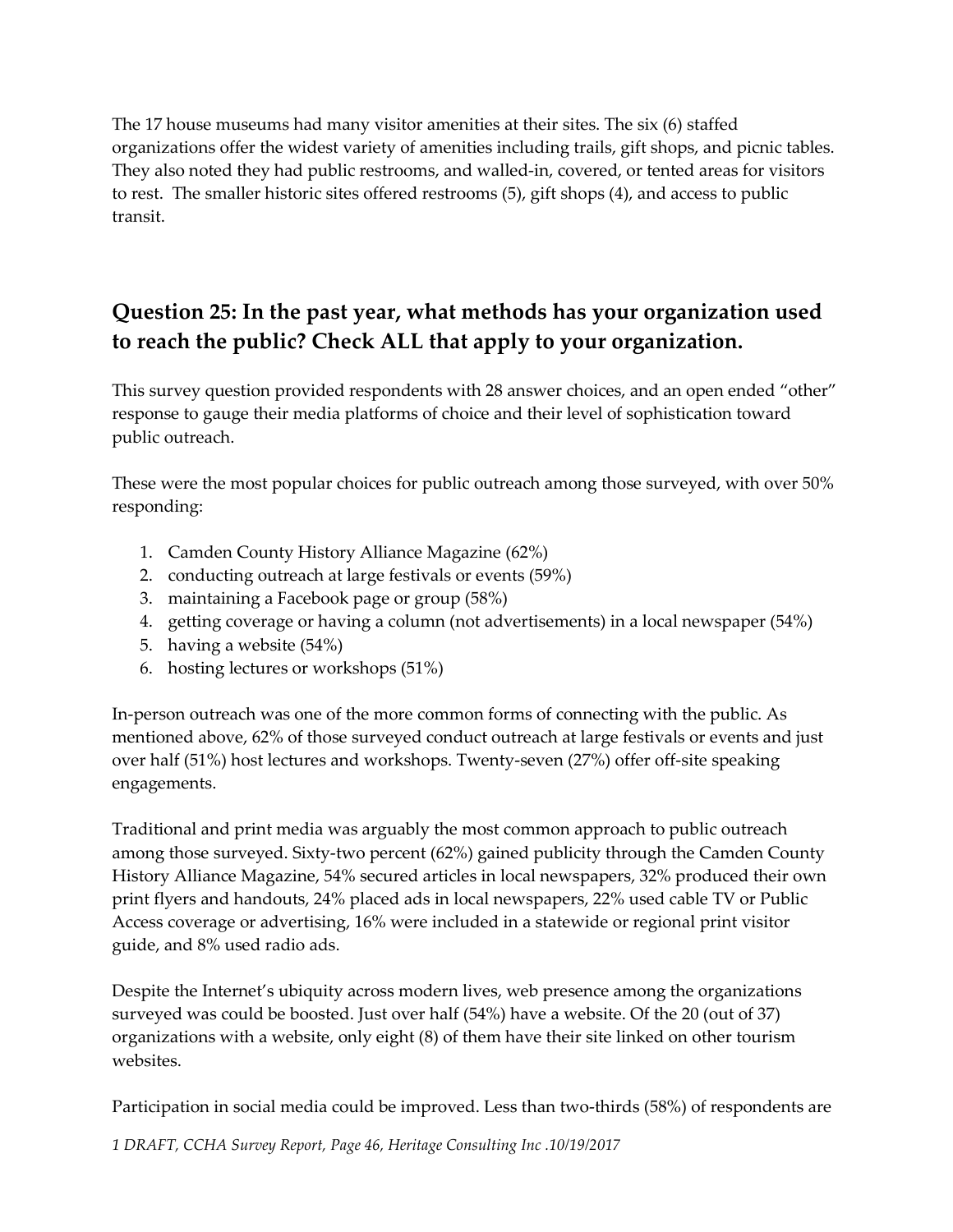on Facebook. A meager 13.5% are on Instagram, 11% are on Twitter, and 8% are on YouTube. Aside from managing their own websites, few organizations took advantage of existing tourism websites specific to the region. Twenty-two percent (22%) of respondents were listed on VisitNJ.com, JourneyThroughJersey.com, and/or Camden County's website. Sixteen percent (16%) were listed on VisitSouthJersey.com.

Interestingly, the number of organizations that maintain a mailed newsletter and email newsletter were almost equal. Nine (9) of 37 respondents sent out a mailed newsletter while ten (10) sent out an email newsletter. Upon closer review of the data, only four (4) of these respondents sent out *both* email and print newsletters, presumably sending out the same newsletter on different platforms to capture separate audiences. The remaining respondents either only sent out an email newsletter *or* only sent out a mail newsletter.

Forty-six percent (46%) of respondents send out "other email communications," which could be event reminders, volunteer engagement emails, and the like. Two (2) respondents wrote in that they take advantage of their local Recreation Department's website and their email list of 7,000 contacts to publicize their programing.

### *Historic sites/Historic house museums*

This group used a wide variety of media to connect with the public, and did so in higher percentages than the complete list of 37 CCHA respondents as noted above. These are the public outreach methods that historic sites use most often.

- 1. Camden County History Alliance Magazine (81%)
- 2. Maintaining a Facebook page or group (75%)
- 3. Conducting outreach at large festivals or events (68%)
- 4. Other email communications (68%)
- 5. Having a website (62%)
- 6. Lectures or workshops (68%)
- 7. Articles in local newspapers (50%)
- 8. Linked our sites to other tourism web sites (50%)
- 9. Included in Visit NJ website (state tourism web site) (50%)
- 10. Included in Journey through Jersey web site (50%)

At least one of the historic sites used every one of the 28 methods to communicate about their site to the public. This group also used the recreation department's email blast newsletter to provide information and participated in the Crossroads of the American Revolution Heritage Area publicity to promote their site to the public.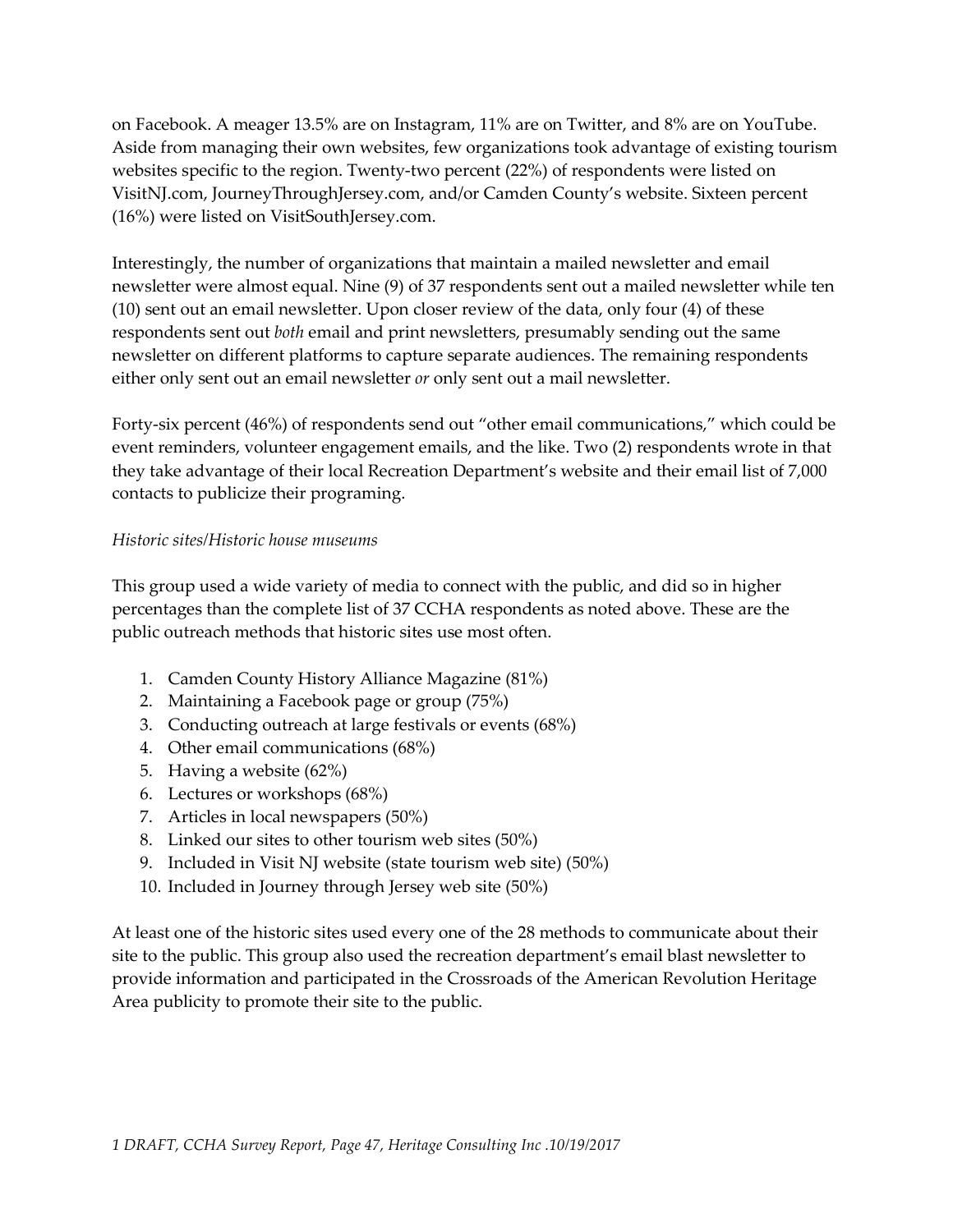# **Question 26: How many names/addresses do you have on your organization's postal (snail mail) mailing list? Check ONE answer.**

Slightly more than two thirds-- 23 respondents-- maintain a mailing list, but the majority had less than 99 contacts (57% of those with mailing lists). Of the remaining 23 groups with mailing lists, four (4) had 100 to 250 contacts, three (3) had 251 to 500 contacts, one (1) had 1501 to 2000 contacts, and two (2) outlier organizations had over 5000 contacts. Of the 37 responses to this question, 14 (or 38%) did not have a mailing (postal) list at all.

#### *Historic sites/Historic house museums*

Forty percent (40%) of the historic sites do not have a snail mail mailing list. One (1) organization has more than 5,000 names. The remaining eight (8) sites have between 1 and 15000 names.

## **Question 27: How many email addresses do you have on your organization's list? Check ONE answer.**

Two thirds of the 37 respondents maintain an email list, but about half have less than 99 contacts (48% of those with email lists). Of the remaining 25 groups with email lists, four (4) have 100 to 250 contacts, four (4) have 501 to 750 contacts, one (1) has 751 to 1000 contacts, one (1) has 1001 to 1500 contacts, one (1) has 1501 to 2000 contacts, and two (2) outlier organizations have over 5000 contacts.

About a third (32%) of the CCHA organizations do not collect email addresses.

### *Historic sites/Historic house museums*

Only three (3) of the 17 historic sites do not collect email addresses, which is encouraging. Only one organization has more than 5000 email addresses. Another has more than 2000 names. Eleven (11) historic sites have under 1000 names on their email list.

# **Question 28: Do you use an e-newsletter platform to send regular communications to your organization's e-mail list? Please check ALL that apply to your organization.**

Two thirds (66%) of respondents noted that they don't have an e-newsletter, and therefore don't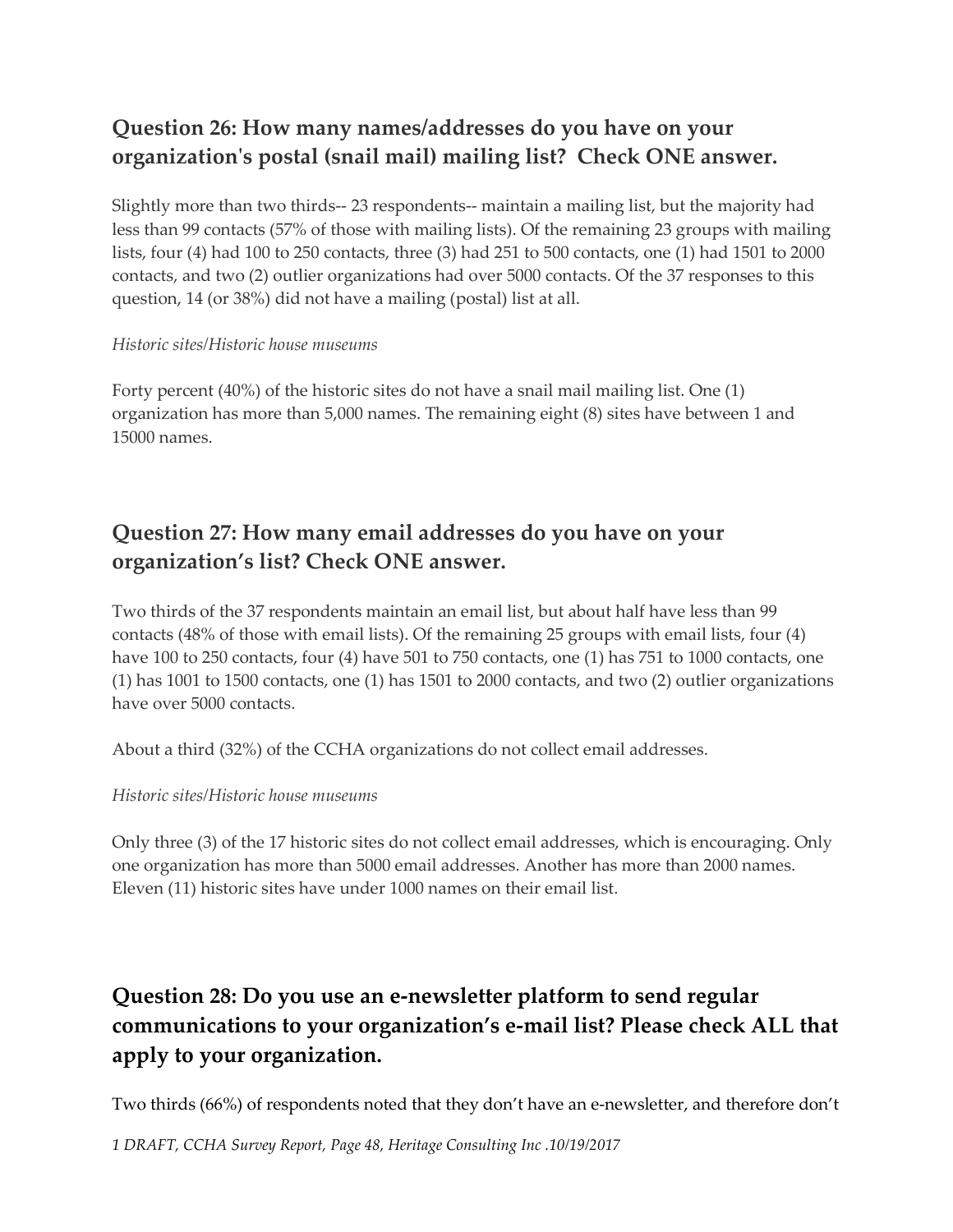require an e-newsletter platform.

The remaining 35% of respondents, 13 organizations that did send out e-newsletters, tended to use their regular email accounts (5) or Constant Contact (5), Mail Chimp (2), or Vertical Response (1). Two (2) organizations wrote in that they have their announcements listed on their local Recreation Department's email blasts, which goes to over 7,000 email addresses.

### *Historic sites/Historic house museums*

Of the 17 historic sites/house museums sites, only seven use an email newsletter platform. Three (3) use Constant Contact, one (1) uses Vertical Response, and four (4) use regular email to send newsletters to their contacts.

# **Question 29: Does your organization have a website? Check ONE answer.**

Fifty-nine percent (59%) of organizations responded that they have a website while 24% responded that they do not have a website. The remaining 16% stated that they use Facebook in lieu of a website for their online presence.

### *Historic sites/Historic house museums*

Nine (9) of the historic sites have a website. Three (3) of the historic sites do not have a website. Four (4) use Facebook as their online platform.

# **Question 30: How many visitors to your website does your organization get a month, on average? Check ALL that apply to your organization.**

About two thirds of the organizations have websites, say they don't know how to check their web traffic (58%). Six (6) of the 24 respondents with websites (or 25%) had between 1 to 99 monthly hits. Two (2) respondents had 251 to 500 monthly hits, and one outlier had over 5000 monthly hits.

Thirteen (13) of the 37 organizations (or 35%) reported that they do not have websites.

There are some data inconsistencies between questions 29 and 30. On question 29, nine (9) respondents said that they didn't have a website and six (6) said they use Facebook, for a total of 15 without websites. On question 30, 13 respondents said they don't have a website.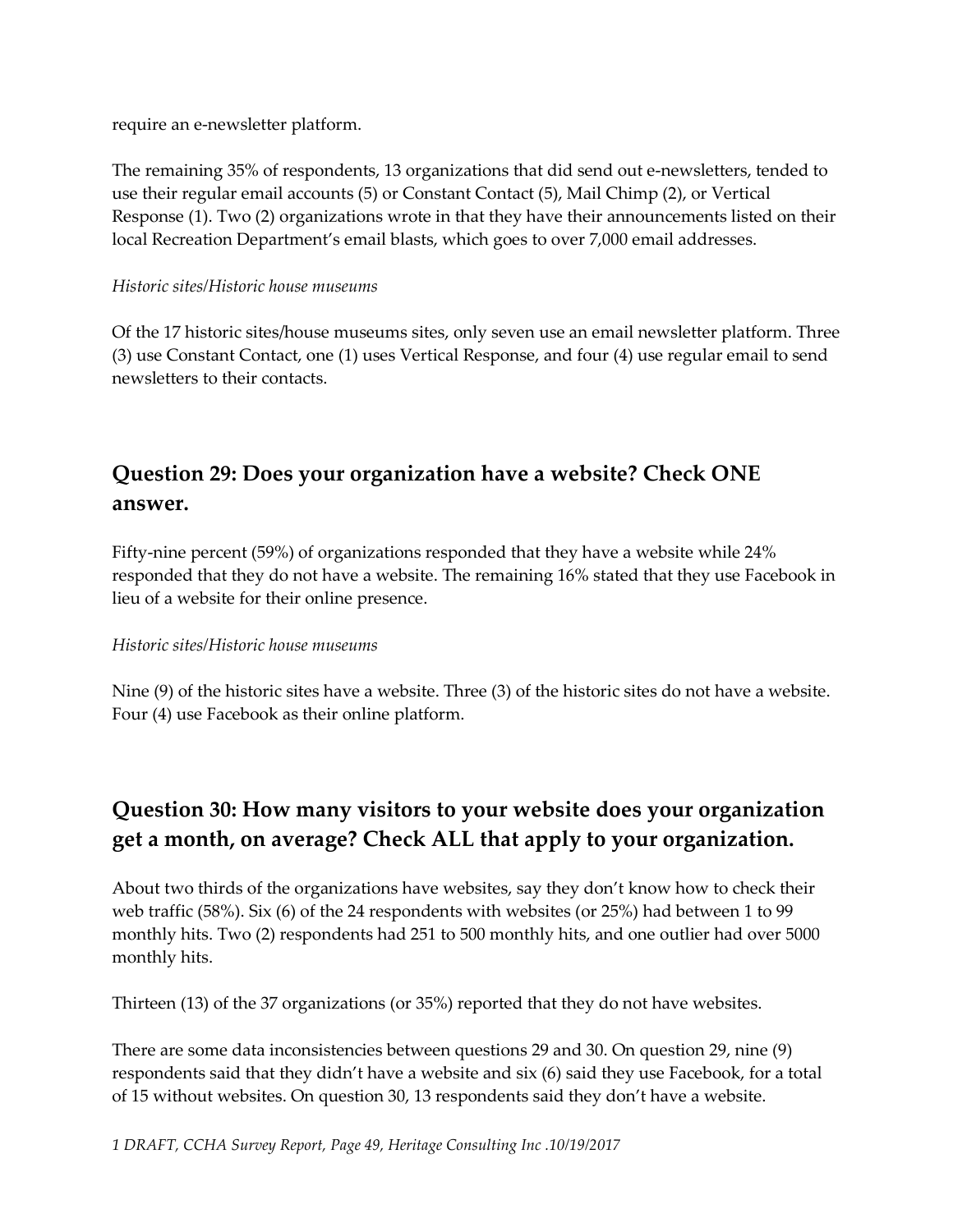### *Historic sites/Historic house museums*

There is inconsistent data between question 30 and question 29. In question 30, five historic sites claim they do not have a website. Three (3) responded to question 29 by saying they do not have a website.

Six (6) organizations do not know how to view their web site hits. One organization gets 5,000 hits a month. The other four (4) organizations get under 500 web hits a month.

# **Question 31: How many followers do you have on your organization's Facebook page or Facebook group page? Check ONE answer.**

About two thirds of the organizations (62%) are use Facebook. Nine (9) of those on Facebook have 251 to 500 followers (or 39%), six (6) have 501 to 1000 followers (or 26%), three (3) have 1001 to 2000 followers (or 17%), and the remaining three (3) organizations (or 17%) logged an impressive 5000+ followers.

On average, organizations logged more Facebook followers than their email or mail contacts, suggesting that Facebook is an effective way to reach higher numbers of people. For instance, most organizations with email lists of 99 or fewer contacts have 250 to 750 Facebook followers.

Fourteen (14) of the 37 organizations (or 38%) reported that they do not have a Facebook page or group.

### *Historic sites/Historic house museums*

Only three (3) of the 17 historic sites do not have a Facebook page, which is excellent. Two historic sites have more than 5,000 followers/fans. Nine (9) have under 1000 followers, and two have between 1000 and 3000 fans/followers on Facebook.

# **Question 32: How many followers/fans do you have on your organization's other social media accounts? Answer at least ONE question. Please supply the number of followers/fans/friends.**

Of the 19% of respondents present on other social media platforms, four (4) had Instagram accounts with 27, 66, 280, and 1,760 followers respectively. Three (3) had Twitter accounts with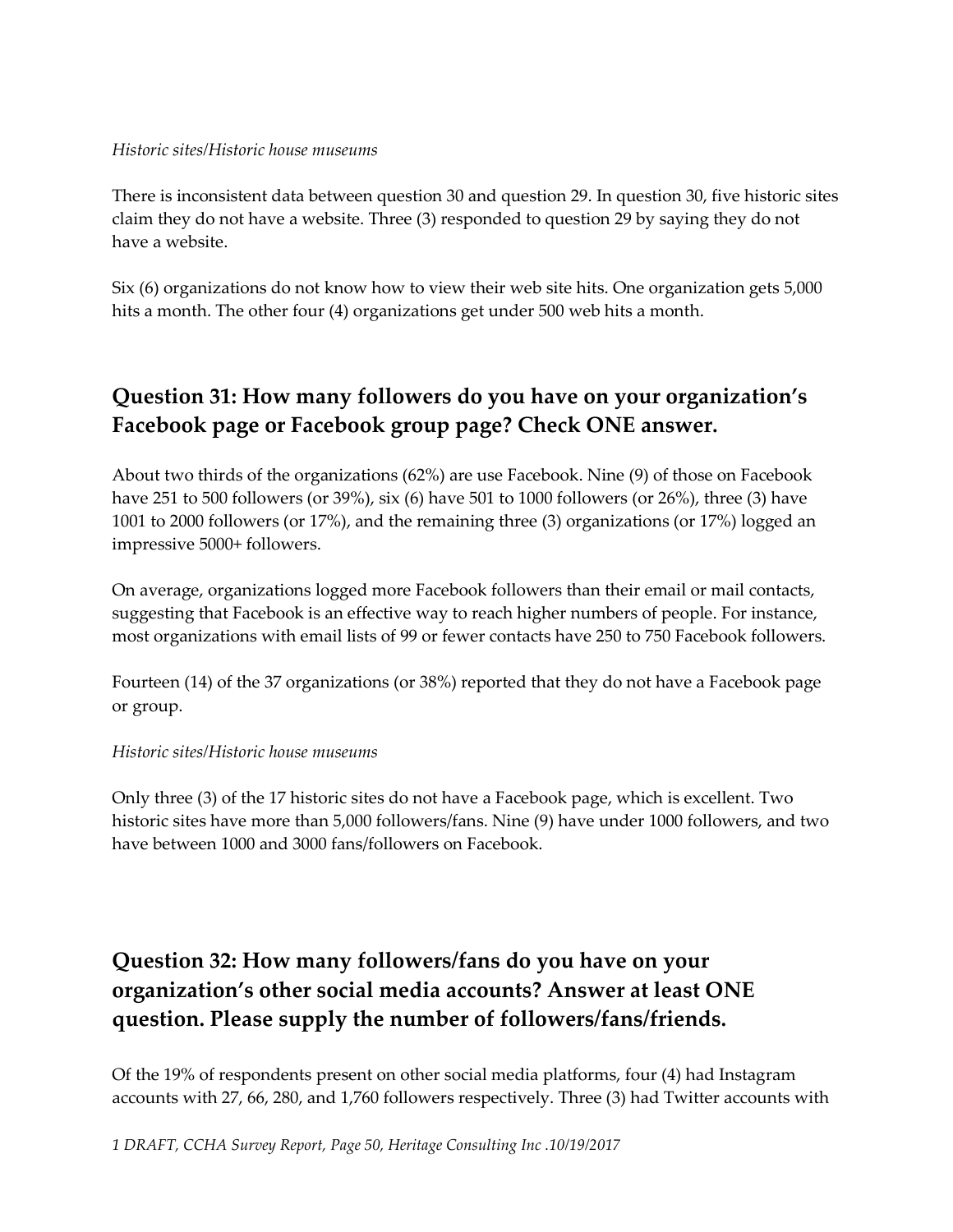55, 677, and 7,517 followers respectively. Only one organization listed an active Youtube page, which had 207 followers. No organization used Pinterest or public Flickr pages.

Only seven (7) of the 37 organizations surveyed had any social media beyond Facebook.

# **Question 33: Please supply your organization's social media addresses. Answer at least ONE question in words.**

If applicable, respondents provided their social media addresses. We are not including them here for sake of brevity.

# **34. Is your organization facing any of these nonprofit management issues? Please RANK the following statements, one answer per row, one answer per column.**

Despite its urgency, this was an optional question. Not all respondents chose to answer it. We supply the analysis of those who responded. We used the actual responses supplied by the respondents rather than rely on the Survey Monkey charts. Respondents had 12 answers to choose from and ranked them from one (1) to twelve (12), one (1) being their "biggest problem" and 12 being their issue of least concern.

Half of the 36 respondents marked "finding new volunteers" as their "biggest problem." "Funding for operating expenses" was a close second, with half of respondents ranking it their first or second highest concern.

"Funding for building restoration" and "funding for special projects" were both consistent worries, with the average respondent ranking them around their fourth (4th) highest concern.

Medium level concerns among those surveyed tended to be "retaining our existing volunteers," "board and officer succession planning," and "strategic planning for our organization."

"Staff training," "board training," and "relationship with local government" were, on average, the least pressing concerns facing the organizations surveyed. This makes sense considering only 11 of the 37 respondents have staff. We are surprised that board training ranked low here, given the succession planning needs noted above.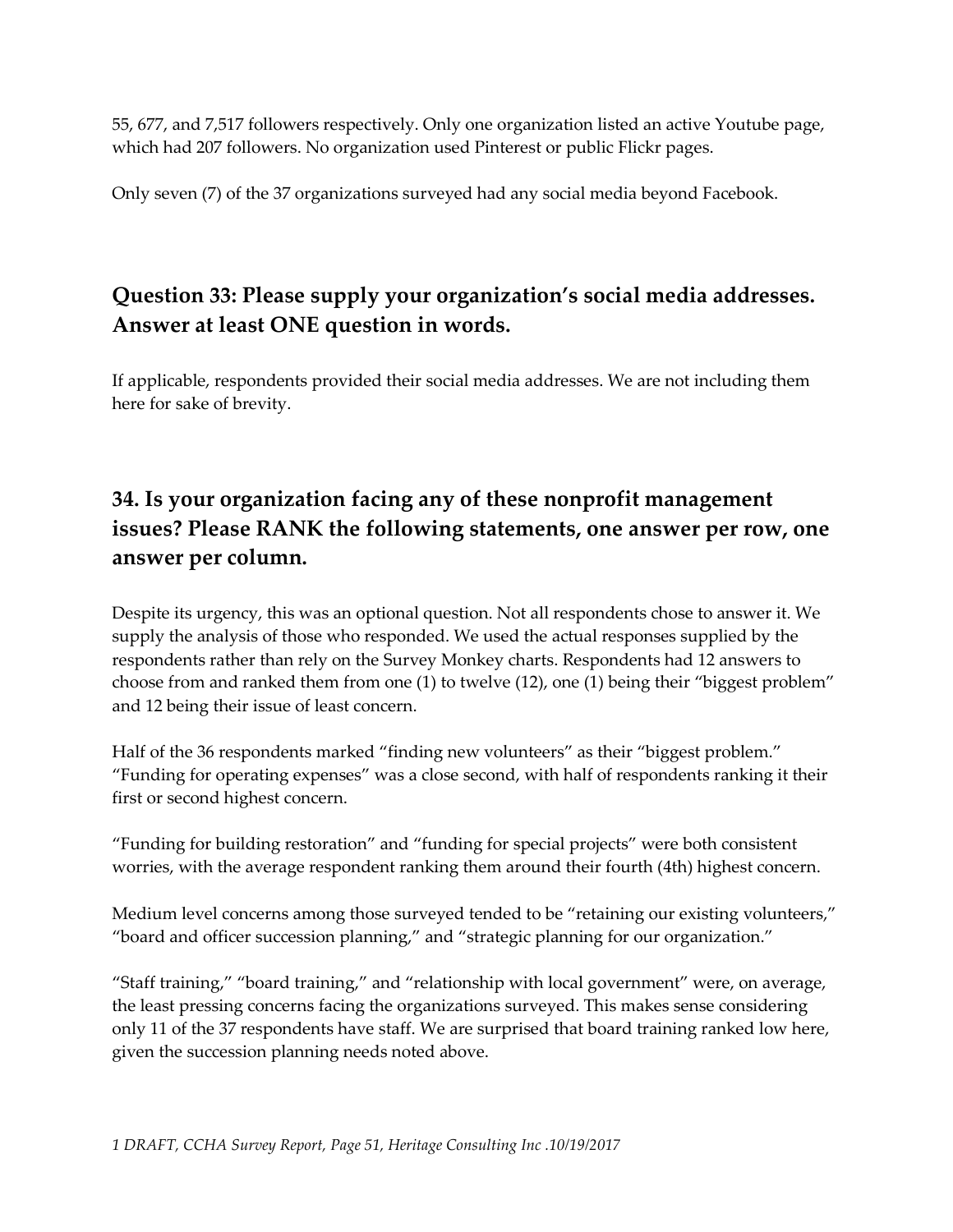# **Question 35: Is your organization facing any of these visitor, building, collections, or public programming issues? Please RANK each statement, one answer per row, one answer per column.**

Again, this question was optional, and not all respondents chose to answer it. We supply the analysis of those who responded. We used the actual responses supplied by the respondents rather than rely on the Survey Monkey charts. Respondents had 14 answers to choose from and ranked them from one (1) to fourteen (14), one (1) being their "biggest problem" and fourteen (14) being their issue of least concern.

The most consistently highest-ranking concern among the 32 respondents was "digitizing our collection," with eight (8) ranking it as their top concern and another 11 ranking it within their top five (5) of fourteen (14) concerns.

"Marketing and advertising our historic site in the state/region," "getting more people to care about historic preservation in our town," and "getting more people to use our library/archives" were also top concerns. These answers were ranked within the top three (3) concerns by ten (10) or more respondents.

Less pressing but still apparent concerns for many organizations were the following:

- Understanding social media or websites
- Proper archive or library storage
- Declining visitation by school groups
- Choosing or using the right collections management software
- Significant maintenance issues with current structures

The lowest ranking concerns, on average, were the following:

- Choosing or using the right membership/donor management software
- Lack of or inadequate parking
- Declining visitation by independent travelers
- Pedestrian walkways and linkages between other historic sites
- Visitor safety or perception of safety when visiting the historic site

These responses for Questions 34 and 35 provide advice about the training needed for the CCHA organizations in the future.

### *Historic sites/Historic house museums*

"Marketing and advertising for our site" was a top-rated concern for historic sites, along with "maintenance concerns for our building." "Digitizing our collections" and "getting people to use our archives" were the highest rated concerns for historic sites.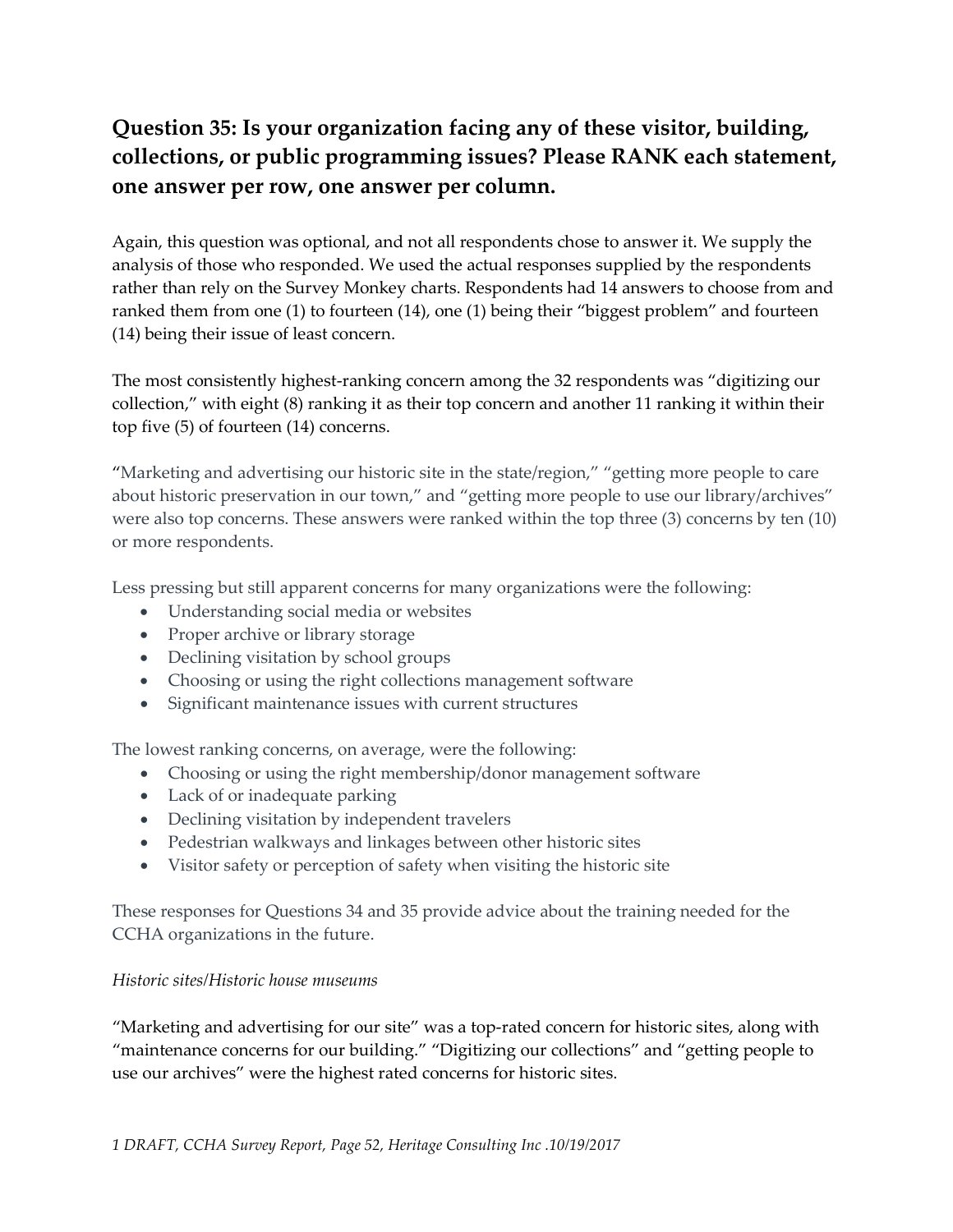# **Q36 How many buildings are at your historic site? Please list and describe each building/space that you use for your operations (historic building, non-historic building, auditorium, sheds, storage buildings, etc.). If you don't have a historic site or building, answer none.**

This open-ended question garnered a wide variety of responses and identified 44 buildings being managed, used, or cared for by CCHA survey participants. Seventy percent (70%) of survey takers listed one (1) or more structures ranging from storage closets in libraries to battleships with adjoining gift shops.

Seventeen (17) of the 26 organizations with structures had one building (65%) and nine (9) had more than one (1) structure at their site (35%). To break this down further, five (5) organizations had two (2) to three (3) buildings and four (4) organizations had four (4) to five (5) buildings. Note that quantity doesn't necessarily mean quality. Some organizations listed having multiple small-scale structures like storage containers while others listed having one relatively large or very well restored historic building.

About one-third of the organizations with one or more structures (35%) noted that these structures were *not* historic. For instance, a historic society might operate out of a room in a new city library branch. The other two-thirds of the organizations with one or more buildings (65%) listed that one or more of their structures was historic. The most common types of historic structures listed are as follows:

- Houses, farm houses, or house museums (9 listed)
- A store, tavern, train station, or other type of historic commercial property (4 listed)
- A hall, church, assembly room, or other historic gathering space (4 listed)

Eleven (11) of the 37 organizations surveyed (30%) did not have a building or site and responded "none" or left the field blank.

### *Historic sites/Historic house museums*

Historic sites mentioned a wide variety of building types including houses, sheds, stores, taverns, train stations, row homes, former churches, former rectories, and other buildings where they display objects, store archives, or have exhibits or provide programming to the public.

# **Question 37: How many buildings are at your historic site? Please list and describe each building/space that you use for your operations (historic building, non-historic building, auditorium, sheds, storage buildings, etc.). If you don't have a historic site or building, answer none.**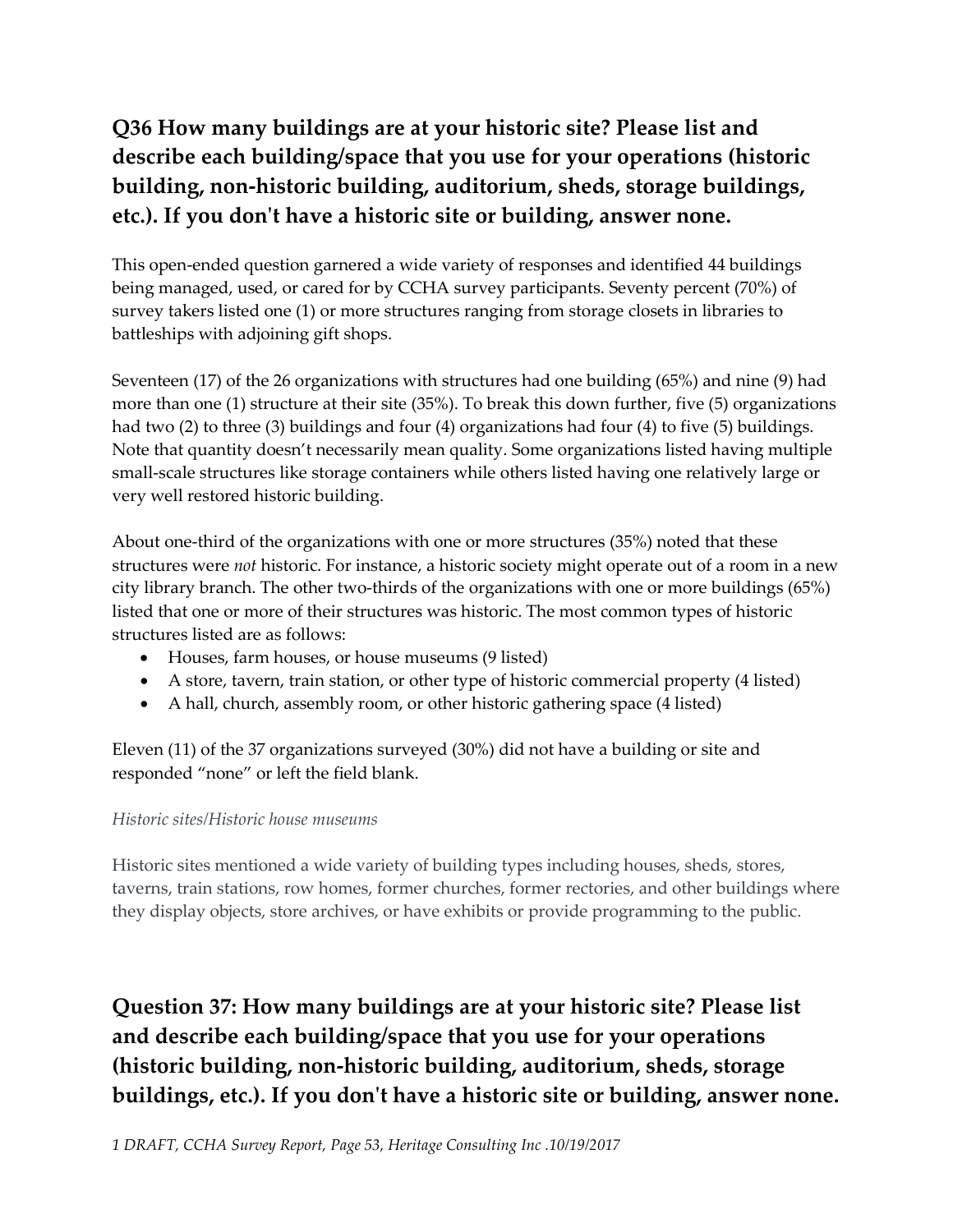Sixty two percent (63%) or 27 respondents say they occupy a building or space, ten (10) owned their own property (43% of those with buildings) while 11 occupied a municipality-owned property (48% of those with buildings). Two (2) occupied a county-owned property (9% of those with buildings).

### *Historic sites/Historic house museums*

Nine (9) sites said they owned their own building, and seven (7) said the municipality owned the building.

## **Question 38: Does your organization have a formal lease/rental agreement with the owner of the space? Check ONE answer.**

About a third (32%) or 12 organizations, occupy in a space not owned by them, five (5) have a formal lease agreement, five (5) do not have a formal lease agreement, and two (2) have an "informal (handshake) agreement." This means that the majority of those who occupy a space they do not own do not have a formal written agreement.

### *Historic sites/Historic house museums*

Three (3) of the 17 historic sites said they had a formal lease agreement with the owner. One site said they had no agreement, and one had a handshake agreement. Twelve said this was not applicable, probably because they owned their building.

## **Question 39: Is the space that your organization uses adequate for your organization's needs? Check ONE answer.**

Seventy percent (70%) found their buildings adequate for their needs. Twenty (20) of the 26 respondents with buildings (77%) marked "yes" to having adequate facilities while six (6) marked "no" (23). Thirty percent (30%) of those surveyed marked that this question did not apply to them.

### *Historic sites/Historic house museums*

Twelve (12) of the 17 historic sites said their space was adequate for their needs. Four (4) sites said the space was not adequate, while one noted that the question did not apply to them.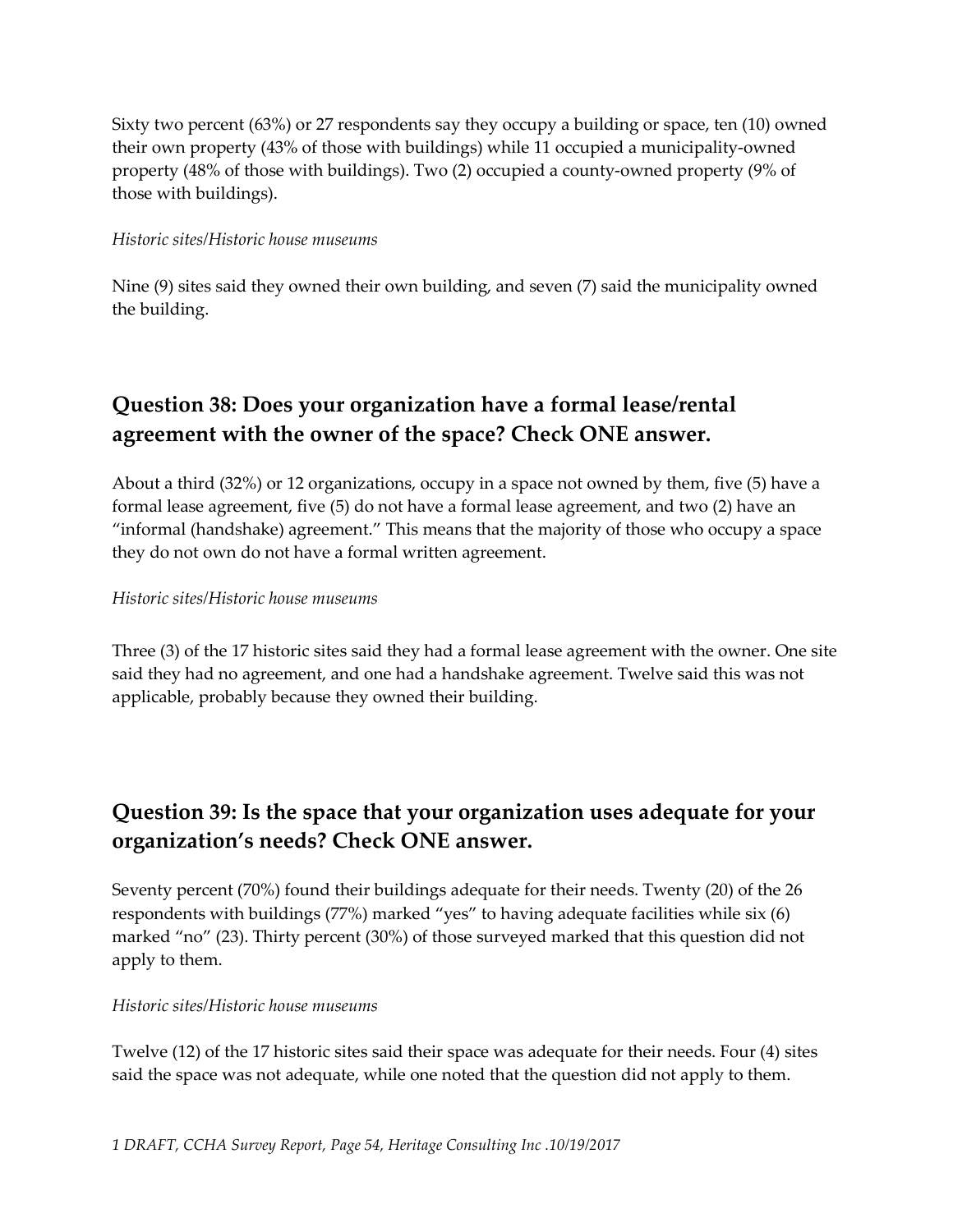# Qu**estion 40: Does your organization charge admission to your historic site? Please select ALL that apply to your organization.**

For the 17 organizations with a site, 13 (or 77%) were quite generous in opening their sites to the public for free. Only five (5) organizations charge admission. Four (4) of them charge \$4 to \$10 per adult and \$1 to \$3 per child. The remaining organization charges over \$11 per adult and \$4 to \$10 per child.

A little over half of those surveyed indicated that admission charges did not apply to their organizations because they don't have a historic site.

### *Historic sites/Historic house museums*

Eleven of the 17 historic sites do not charge admission and are open free to the public. Four sites charge between \$4 to \$10 per adult, and \$1 to \$3 per child. One site charges more, over \$11 per adult and \$4 - \$10 per child.

# **Question 41: Does your historic site have any of the following historic designations? Check ALL that apply to your organization.**

The two most common designations were individual listings in the National Register of Historic Places and listings in the New Jersey Register of Historic Places, with 14 sites (74%) having both those designations. There was perfect overlap between sites on the National Register and the New Jersey Register. No sites were on one but not the other. Eleven (11) of those same organizations were listed on the Camden County Inventory of Historic Sites and two (2) are impressively listed as National Historic Landmarks. Four (4) sites are locally regulated as a "local landmark designated by local preservation commission."

About half (18 of 37) of the organizations said this question was not relevant to them, either because their building isn't historic or because they don't have building.

### *Historic sites/Historic house museums*

The 17 historic sites mirror the above commentary. Thirteen (13) of the sites are listed both in the National and New Jersey Registers of Historic Places. Two (2) sites say they are contributing to National Register Historic Districts, and two (2) are National Historic Landmarks. Eleven (11) are included on the Camden County Inventory of Historic Sites. Four (4) of these historic sites are locally designated by local landmark commission.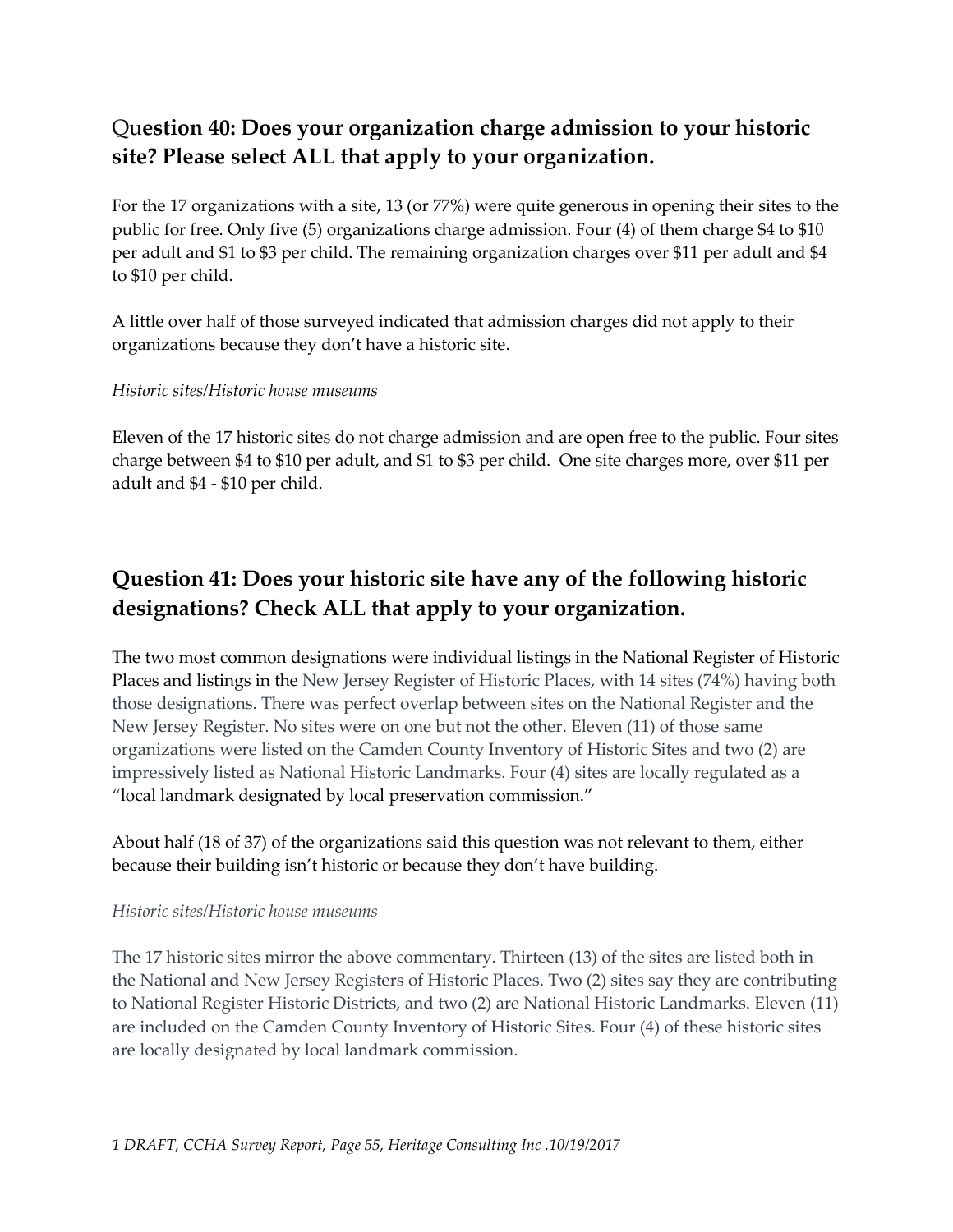# **Question 42: Has your organization or other entity undertaken any of the following research reports about your building or historic site? Check ALL that apply to your organization.**

About two thirds of the survey takers had a National Register nomination for their site, 44% had an interpretive plan, 41% had a preservation plan and/or a historic structure report and/or a furnishing plan, and 29% had an archeology report. Less common types of plans among those 17 applicable organizations were historic landscape reports or studies (24%), strategic plans (24%), collections management plans (24%), disaster preparedness plans (24%), heritage tourism assessments (18%), Conservation Assessment Programs (18%), archival studies or assessments (18%), and historic district nominations for the site or surrounding area. Only one (1) organization had an audience research study or a conservation plan.

Over half of the organizations surveyed (20 of 37) marked themselves inapplicable from the question.

### *Historic sites/Historic house museums*

The historic sites and house museums were more likely to have undertaken plans and studies noted in this question than other organizations.

Eight (8) of the historic sites had undertaken an Interpretive Plan. Eleven (11) of the 17 sites had undertaken National Register listing. Seven (7) sites had undertaken a Preservation Plan or Historic Structure Report. Four (4) had undertaken a disaster preparedness plan, a strategic plan, or a historic landscape study or plan. Archival studies or tourism assessments had been completed for three (3) historic sites. Two (2) sites were involved with historic district designations, and one (1) organization completed a conservation plan or an audience research study.

# **Question 43: When was your organization's building(s) restored? Check ALL that apply to your organization.**

The 17 historic sites responded to this question and knew the status of their restoration projects. Three (3) of the 17 (or 18%) noted that their site "does not need restoration." Thankfully, no organizations marked that their "building/historic site has not been restored." That means that all the 17 applicable organizations are not in need of a restoration or have already undergone a restoration at their building or site.

The 14 organizations that have undergone a restoration varied greatly in how recently their restoration had taken place. Three (3) were restored in the last five (5) years, three (3) were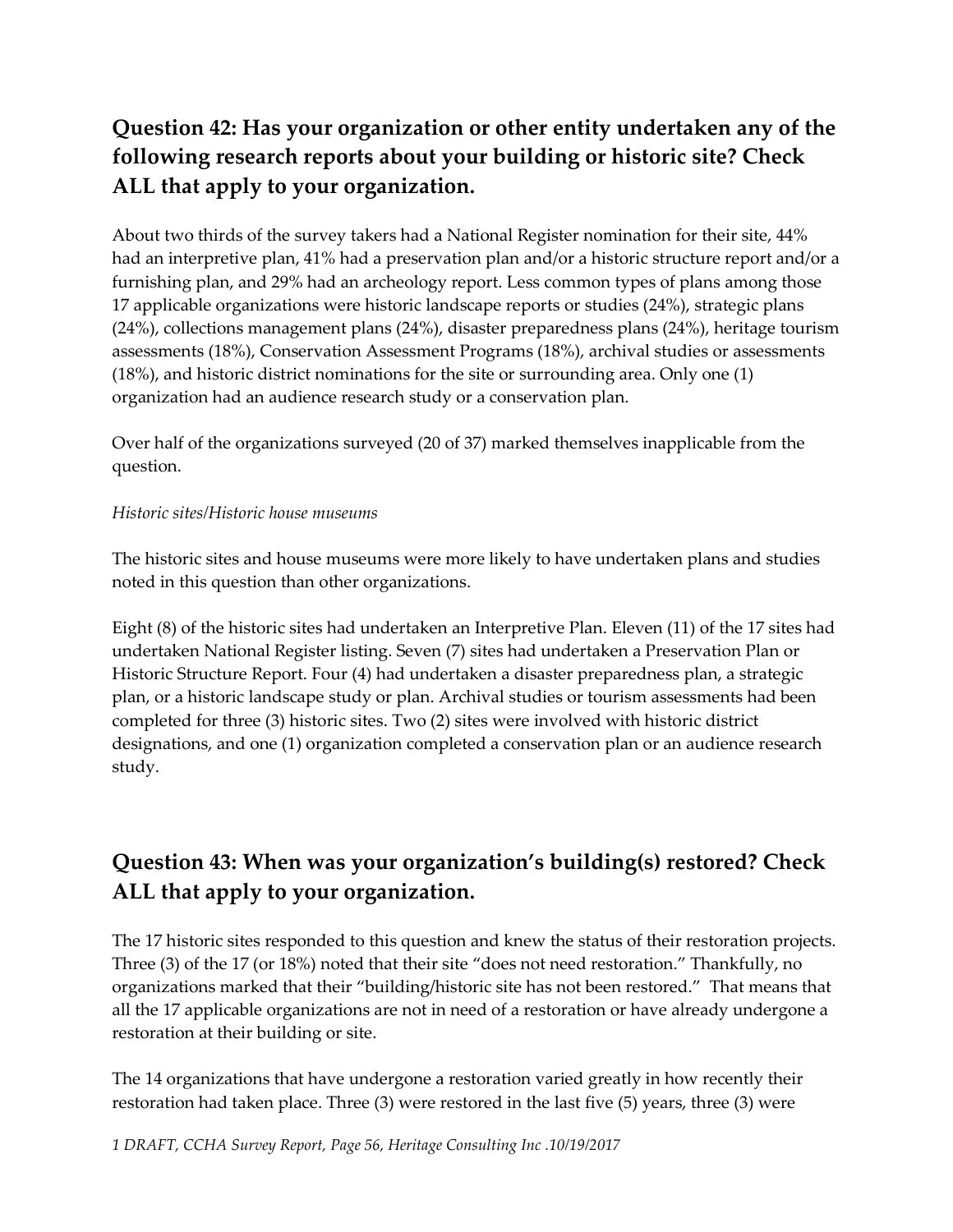restored in the last 6-15 years, seven (7) were restored in the last 16-25 years, and four (4) were restored in the last 30-50 years.

# **Question 44: Please share your opinions about your building or historic site. Answer at least ONE question. Answer not applicable if you do not have a historic site or building. ONE answer per row.**

This question asked respondents if their site had six (6) attributes common to many historic sites.

- Do you believe your site is well maintained? 19 yes, 3 no. This means that a strong 83% majority of applicable organizations believe their site is well maintained.
- Is your site compliant with the Americans with Disabilities Act (ADA)? 11 yes, 9 no. About half of applicable organizations offer site-wide ADA accommodations like handicapped parking spaces, ramps, widened doorways, and wheelchair accessible restrooms.
- Does your site have public restrooms? 18 yes, 4 no. A robust 82% of applicable organizations offer public restrooms.
- Are the public restrooms at your site handicapped compliant? 10 yes, 9 no. Half of applicable organizations offer handicapped compliant restrooms. It's important to note that this data is inconsistent with the responses above regarding full ADA compliance.
- Can a tour bus park at your site? 15 yes, 7 no. Two (2) organizations commented that their bus parking was not offered on-site but on adjacent properties or nearby roads. This means that two-thirds of applicable organizations have tour bus parking available to tour groups.
- Does your site have dedicated visitor parking? 15 yes, 7 no. This means that two-thirds of applicable organizations have on-site parking available to visitors.

About half of respondents answered, "not applicable" to all the questions because they don't have a building, or the attribute in question doesn't apply to their building.

# **Q45. Is there anything else we missed, or you think we should know about your organization? Optional open-ended response. Please answer in words.**

See Appendix B for all comments.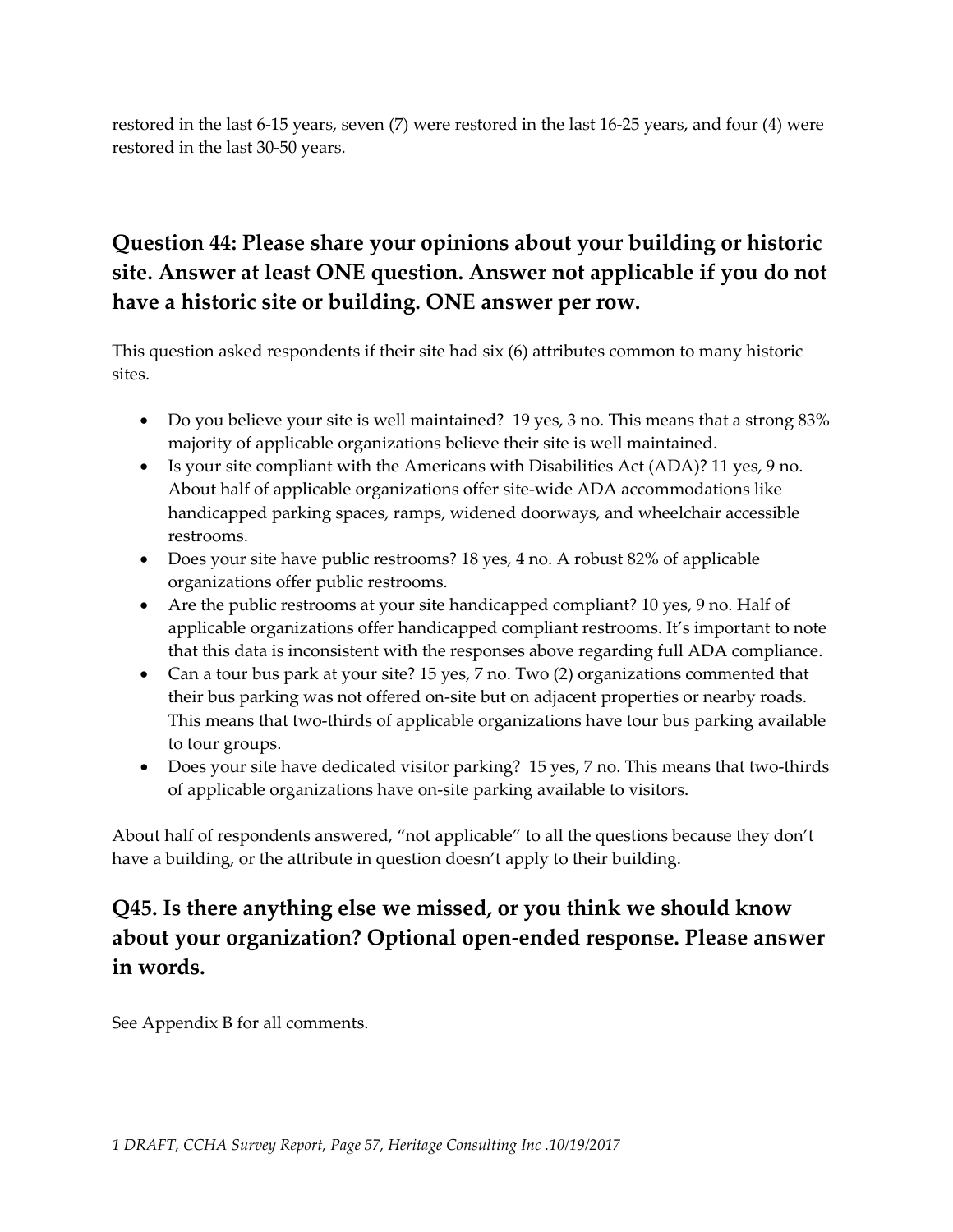September 27, 2017

To: Dr. Jack O'Byrne and Bonny Beth Elwell From: Donna Ann Harris Subject: Possible heritage trails for Camden County

One of the deliverables for the New Jersey Historic Trust License Plate grant was a memo regarding possible heritage trails for the county. Question 18 of the online survey of the Camden County History Alliance partners required partners to identify the interpretive themes that their organization uses for tours or other programming. Survey takers were provided with twenty-one (21) options, including "other," and were asked to check all that applied to their organization.

On average, the 37 respondents selected with five (5) different interpretive themes for their organizations. Three (3) organizations said that this question was not applicable, and these were all the nonprofit service organizations.

There was no one, single interpretive theme that captured most of the CCHA partner organizations. Rather, about one third of the 41 organizations appeared in seven of the most cited interpretive themes.

After our discussion on September 21, we agreed that some of the themes should be joined together to create potentially more robust story telling opportunities for interpretation by the CCHA partners in the future. We agreed that the following heritage trails made the most sense for the CCHA partner organizations.

- 1. Architecture and design 15 organizations
- 2. 20<sup>th</sup> century history 14
- 3. Women's history14
- 4. Famous person(s) 14
- 5. Revolutionary War and Colonial Life 13
- 6. African-American History (including Underground Railroad/Slavery and Civil War) 11
- 7. Transportation, Maritime and Industry 9

These trails will need "marketing type" names such as  $20<sup>th</sup>$  C. Stories, Women's Lives, Legendary Residents, Revolutionary! Architectural Marvels, Ships and Trains, African American Heritage, or something in that vein.

The following pages include a list of all the organizations that should participate in each of the seven heritage trails mentioned above. Based on our discussions, we added the Magnolia Historical Society to the transportation trail based on their stewardship of reproduction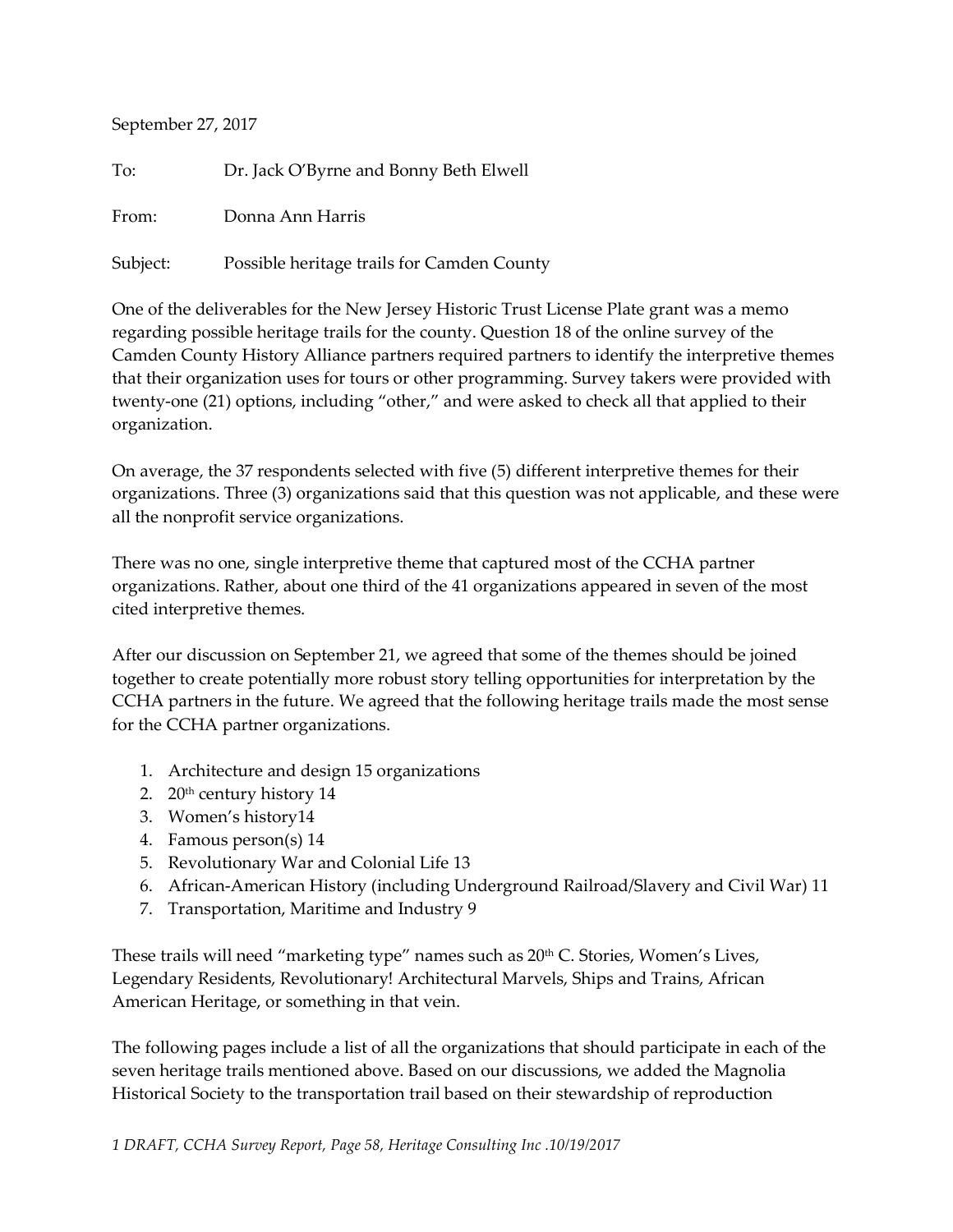transportation buildings. Only four of the CCHA partners are not included in ANY of these themes. Two are the historical societies of Winslow Township and Haddon Heights. We believe that further discussion with these societies will permit us to place them into at least one or more heritage trails.

### **Proposed Camden County Heritage Themes**

Red --sites with buildings open to the public Green-- historical societies or other organizations

### **Architecture and design**

- 1. Camden County Historical Society
- 2. Barclay Farmstead, Cherry Hill Township
- 3. Historical Society of Haddonfield
- 4. Battleship New Jersey Museum and Memorial
- 5. Griffith Morgan Committee Inc
- 6. Friends of Collings-Knight House
- 7. Gloucester Township Historic and Scenic Preservation Committee
- 8. Pennsauken Historical Society
- 9. Stratford Historical Preservation Commission
- 10. Gloucester City Historical Society
- 11. Saint Joseph's History Society of South Camden
- 12. Merchantville Historical Society
- 13. Heights Heritage League
- 14. Cherry Hill Historical Commission
- 15. Mid-Atlantic Regional Center for the Humanities, Rutgers-Camden

### **20th Century**

- 1. Camden County Historical Society
- 2. Camden Shipyard & Maritime Museum
- 3. Battleship New Jersey Museum and Memorial
- 4. Ester Raab Holocaust Museum Goodwin Education Center
- 5. Griffith Morgan Committee Inc
- 6. Lawnside Historical Society Peter Mott House
- 7. Stratford Historical Preservation Commission
- 8. Historical Society of Winslow Township
- 9. Oaklyn Historical Society
- 10. Merchantville Historical Society
- 11. Audubon Historical Society
- 12. Haddon Township Historical Society
- 13. Cherry Hill Historical Commission
- 14. Barrington Historical Society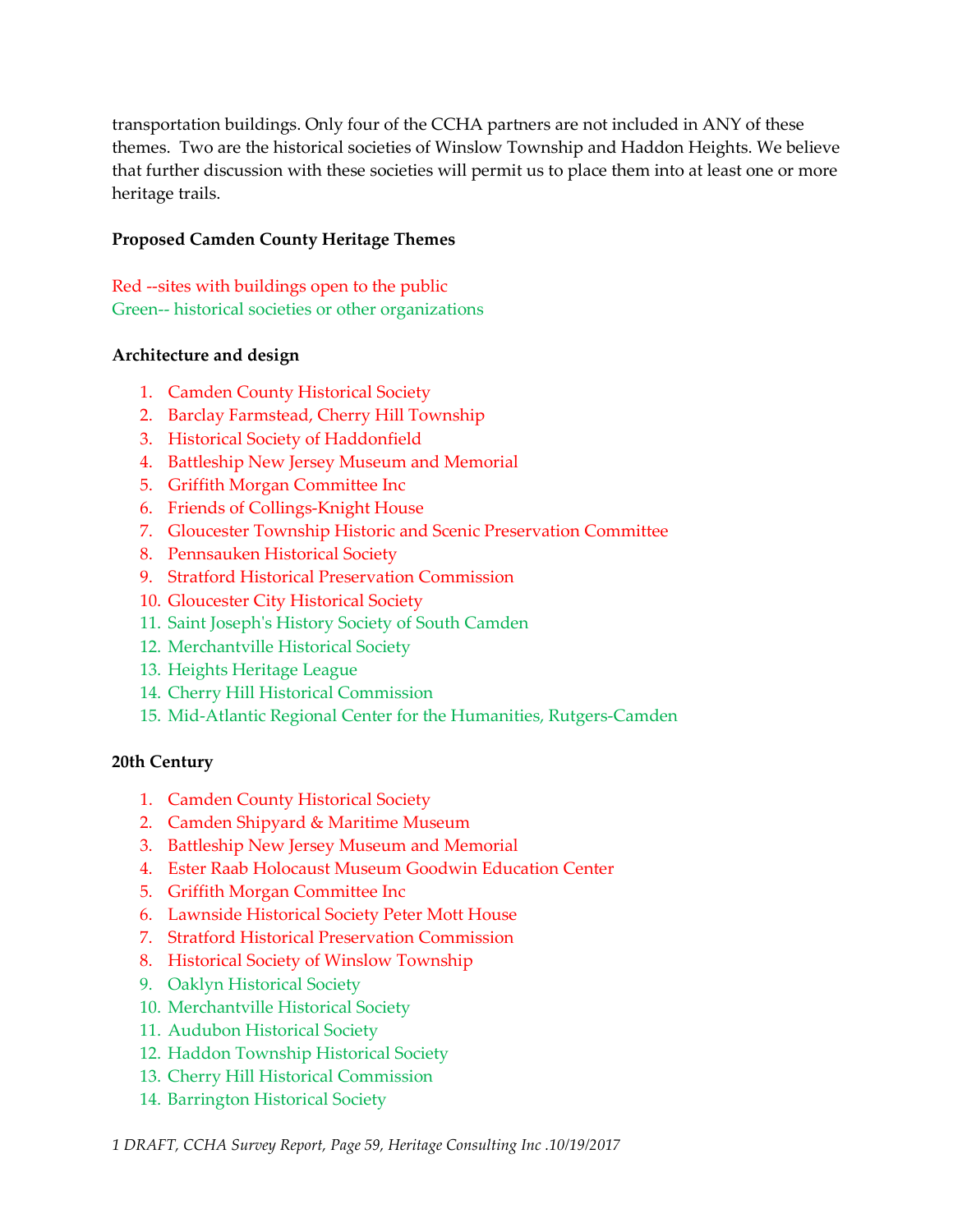### **Women's history**

- 1. Camden County Historical Society
- 2. Barclay Farmstead, Cherry Hill Township
- 3. Historical Society of Haddonfield
- 4. Gloucester Township Historic and Scenic Preservation Committee
- 5. Friends of Collings-Knight House
- 6. Battleship New Jersey Museum and Memorial
- 7. Ester Raab Holocaust Museum Goodwin Education Center
- 8. Lawnside Historical Society Peter Mott House
- 9. Oaklyn Historical Society
- 10. Merchantville Historical Society
- 11. Cherry Hill Historical Commission
- 12. Barrington Historical Society
- 13. Ye Olde Newton Nassau Chapter of NSDAR
- 14. Haddonfield Chapter Daughters of the American Revolution

#### **Famous person(s)**

- 1. Camden County Historical Society
- 2. Battleship New Jersey Museum and Memorial
- 3. Ester Raab Holocaust Museum Goodwin Education Center
- 4. Indian King Tavern Museum
- 5. Walt Whitman House
- 6. Whitman Stafford Committee
- 7. Historical Society of Haddonfield
- 8. Friends of Collings-Knight House
- 9. Gloucester City Historical Society
- 10. Griffith Morgan Committee Inc
- 11. Merchantville Historical Society
- 12. Cherry Hill Historical Commission
- 13. Barrington Historical Society
- 14. South Jersey Chapter Sons of the American Revolution

### **Revolutionary War and Colonial Life**

- 1. Camden County Historical Society
- 2. Historical Society of Haddonfield
- 3. Barclay Farmstead, Cherry Hill Township
- 4. Indian King Tavern Museum
- 5. Griffith Morgan Committee Inc
- 6. Pennsauken Historical Society
- 7. Gloucester Township Historic and Scenic Preservation Committee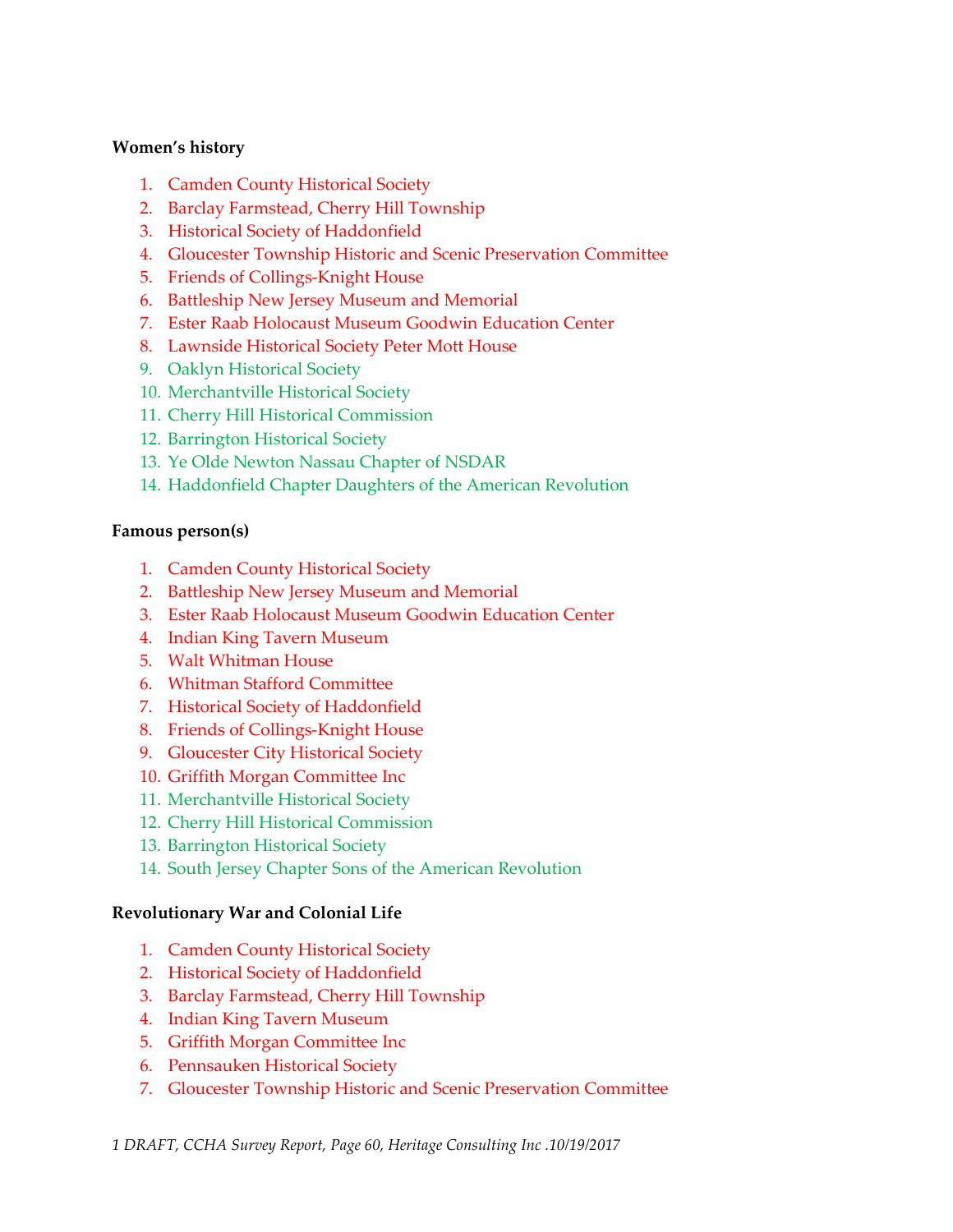- 8. Gloucester City Historical Society
- 9. Friends of the Glover Fulling Mill Park
- 10. Heights Heritage League
- 11. South Jersey Chapter Sons of the American Revolution
- 12. Ye Olde Newton Nassau Chapter of NSDAR
- 13. Haddonfield Chapter Daughters of the American Revolution

### **African American History, Underground Railroad/Slavery, Civil War**

- 1. Camden County Historical Society
- 2. Walt Whitman House
- 3. Friends of the Collings Knight House
- 4. Pennsauken Historical Society
- 5. Lawnside Historical Society Peter Mott House
- 6. Berlin Township Historical Society
- 7. Heights Heritage League
- 8. Historical Society of Haddon Township
- 9. Historical Society of Winslow Township
- 10. MLK site (not yet preserved, not a CCHA partner)
- 11. Croft Farm (not open as a historic site, not a CCHA partner)

#### **Transportation, maritime, industry**

- 1. Camden County Historical Society
- 2. Camden Shipyard & Maritime Museum
- 3. Battleship New Jersey Museum and Memorial
- 4. Barclay Farmstead, Cherry Hill Township
- 5. Historical Society of Haddonfield
- 6. Long a Coming Historical Society/Berlin Train Station
- 7. Magnolia Historical Society
- 8. Griffith Morgan Committee Inc
- 9. Friends of Glover Fulling Mill

### **CCHA PARTNERS NOT INCLUDED IN ANY OF THE THESE THEMES ABOVE:**

- Haddon Heights Historical Society
- Waterford Township Historical Society, Inc.
- Camden County Cultural and Heritage Commission
- Camden County Outreach

### **CCHA Partners who did not participate in the Survey**

- 1. Clementon Historical Museum
- 2. Champion School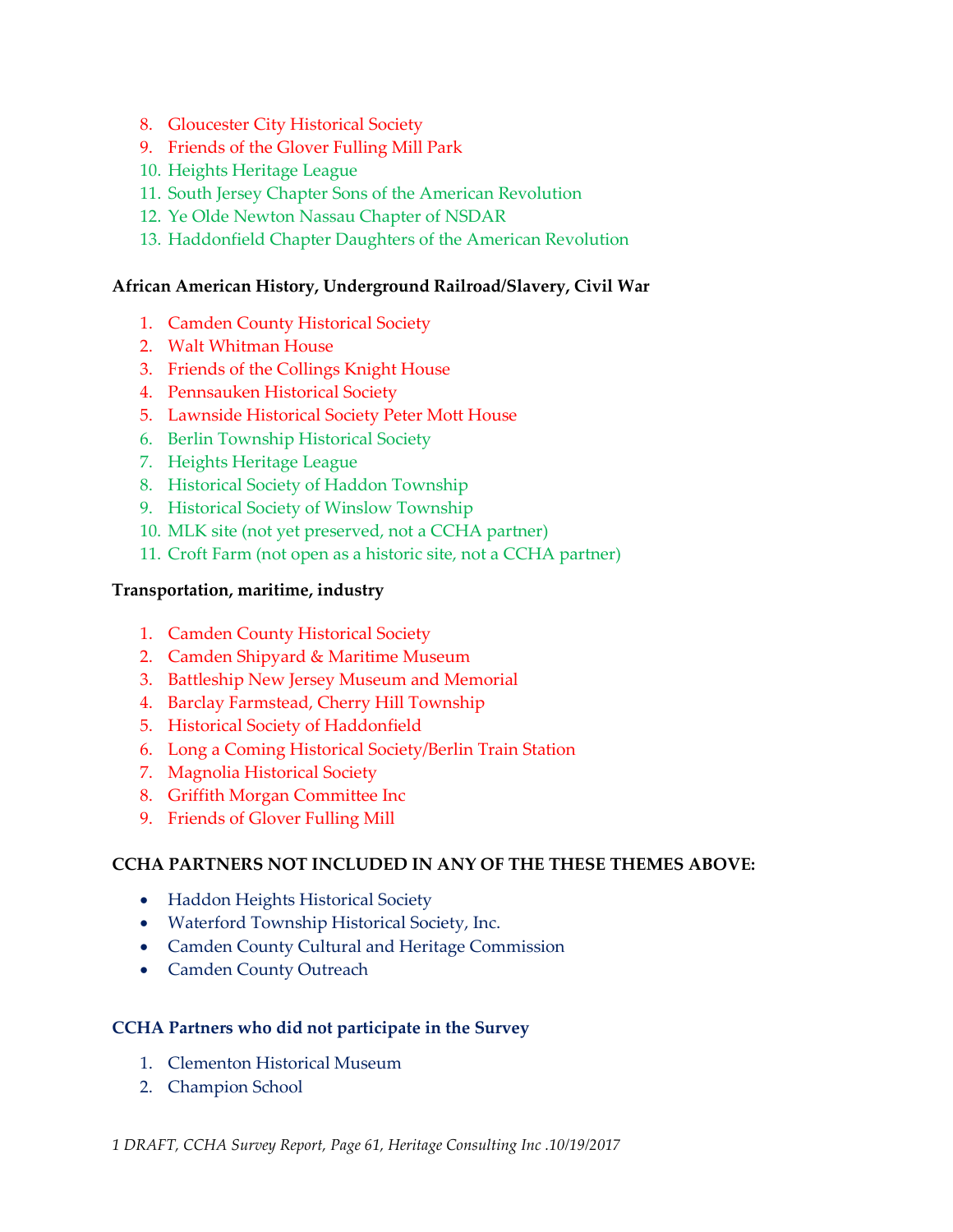### 3. The Vault

4. Visit South Jersey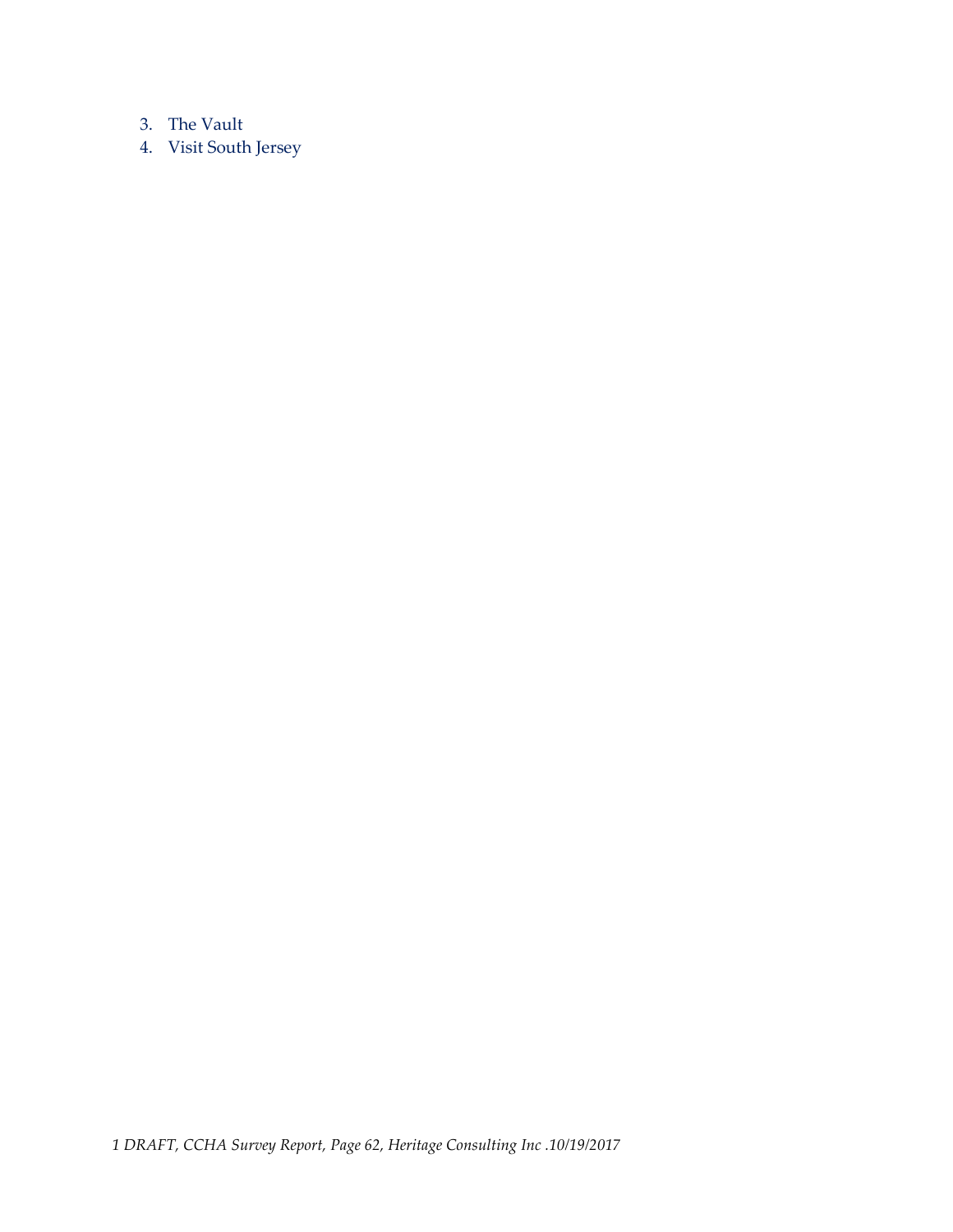## **Chapter 4. Credits**

Donna Ann Harris wrote this Findings Report for the Camden County History Alliance Survey. [Xochilt Del Rosal Armenta,](https://mailxchange.1and1.com/appsuite/?tl=y) an intern with Heritage Consulting Inc., analyzed survey questions 1-24 and wrote a draft of this report. Philip Green, a consultant working with Heritage Consulting Inc., provided a draft of the analysis of the survey questions. Donna Ann Harris wrote the Executive Summary, Survey Insights, Overview and Recommendations, and edited and revised this report. Helen Gassmann, another intern working for Heritage Consulting Inc, edited this document.

**Donna Ann Harris** is the principal of Heritage Consulting Inc., a Philadelphia-based consulting firm that works nationwide in several practice areas: downtown and commercial district revitalization, historic preservation, heritage tourism, program evaluation, and nonprofit organizational development. Prior to starting her firm eleven years ago, Ms. Harris was state coordinator for the Illinois Main Street program for two years and the manager of the Illinois suburban Main Street program for four years. During her tenure, Ms. Harris served 56 Illinois Main Street communities, led a staff of 12, and managed a budget of over a million dollars.

Prior to her Main Street career, Ms. Harris spent 15 years as an executive director of three startup and two mature preservation organizations, each with its own organizational and fundraising challenges. AltaMira Press published her book *New Solutions for House Museums: Ensuring the Long-Term Preservation of America's Historic Houses* in 2007. In the past eleven years, Ms. Harris has spoken at more than 35 national, regional, and statewide conferences about historic house museums, alternative uses, and stewardship responsibilities. Ms. Harris has published articles about the reuse of historic house museums in *History News*, the quarterly magazine of the American Association for State and Local History, and *Forum Journal*, the quarterly journal of the National Trust for Historic Preservation. Preparing heritage tourism plans, assessments, and audience research studies have been a major focus of her practice for the last seven years.

### **[Xochilt Del Rosal Armenta](https://mailxchange.1and1.com/appsuite/?tl=y)**

Xochilt Armenta is a second year graduate student in Historic Preservation at the University of Pennsylvania. She received her B.A. in Middle East/South Asia Studies and History from the University of California, Davis. Her research interests include the management and preservation of heritage sites within regions of conflict, specifically sites in the Middle East. Her thesis will analyze preservation issues and solutions in the context of the UNESCO World Heritage site of Sana'a, Yemen, the city that inspired her to pursue a career in architectural preservation.

### **Philip Green**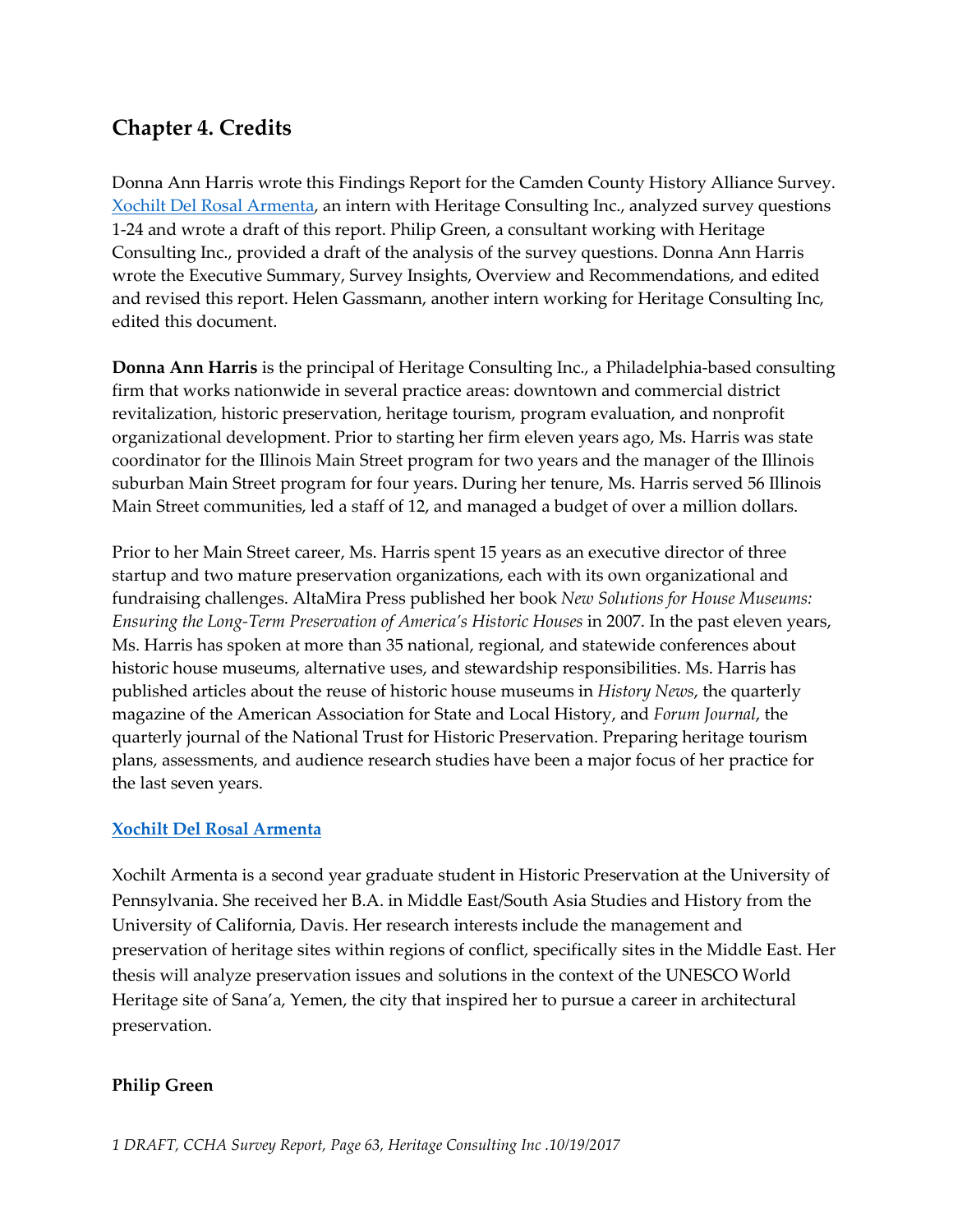Philip Green is dedicated to broadening economic opportunities and fostering community connectedness across the Philadelphia region. He is a freelance business and nonprofit consultant, graphic designer, and photographer.

He was the Program Co-Director and Corridor Development Manager for the North 5th Street Revitalization Project from 2011-2017. He used a grassroots and creative placemaking approach to drive equitable development in Philadelphia's most ethnically diverse neighborhood.

Philip holds a Bachelor of Arts Magna Cum Laude in Sociology from Portland State University. He has presented at numerous economic development conferences and in 2015, he accepted the Philadelphia Association of Community Development Corporations' Rising Star Award. In his spare time, Philip pitches an 18-foot tall teepee that he made himself in parks across Philadelphia so that the public has a tranquil space to enjoy.

### **Helen Gassmann**

Helen Gassmann is a public historian and museum professional based in Philadelphia, PA. Helen is a graduate of Temple University with a BA in History, where she was awarded the Wachman History Scholarship. She earned her MA in Public History from Villanova University. Helen's research focuses on the history of planning and the built environment. She has held roles in membership coordination, communications, and public engagement at museums and heritage organizations in Philadelphia. Helen specializes in connecting people to history through guided tours and educational programming.

### *Contact:*

Donna Ann Harris Heritage Consulting Inc. 422 South Camay Street Philadelphia, PA 19147 215 546 1988 Donna@heritageconsultinginc.com www.heritageconsultinginc.com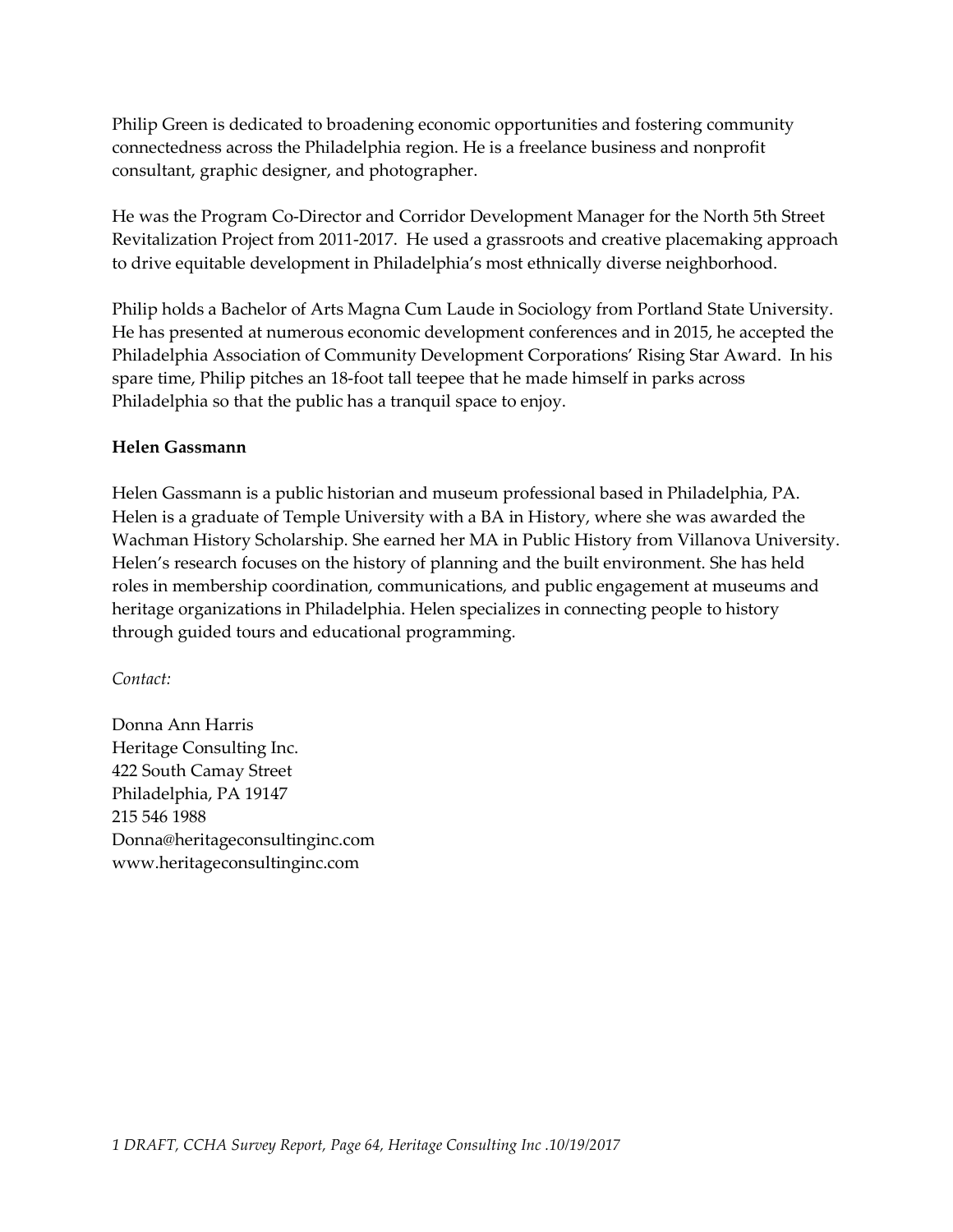# **Appendix A**

Survey Monkey Charts

Note: Unlike the 48 questions in the survey, Questions 34 and 35 did not require an answer. As a result, many respondents skipped these questions or gave fragmentary answers. We used the actual responses from survey respondents in our analysis. Therefore, the charts presented here for Questions 34 and 35 are not accurate compared to other questions where responses were required.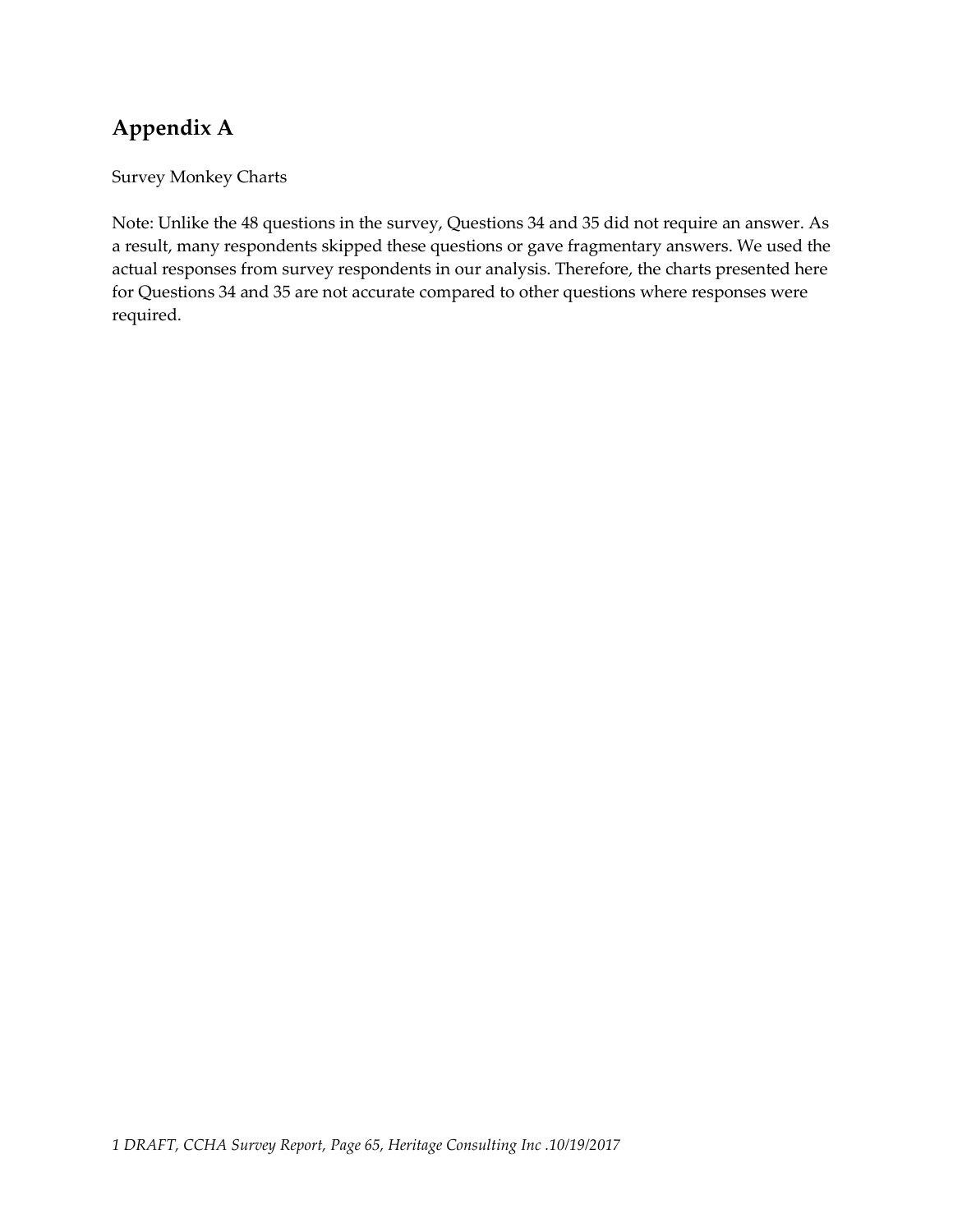Q1 What is the name of your organization? Please answer in words.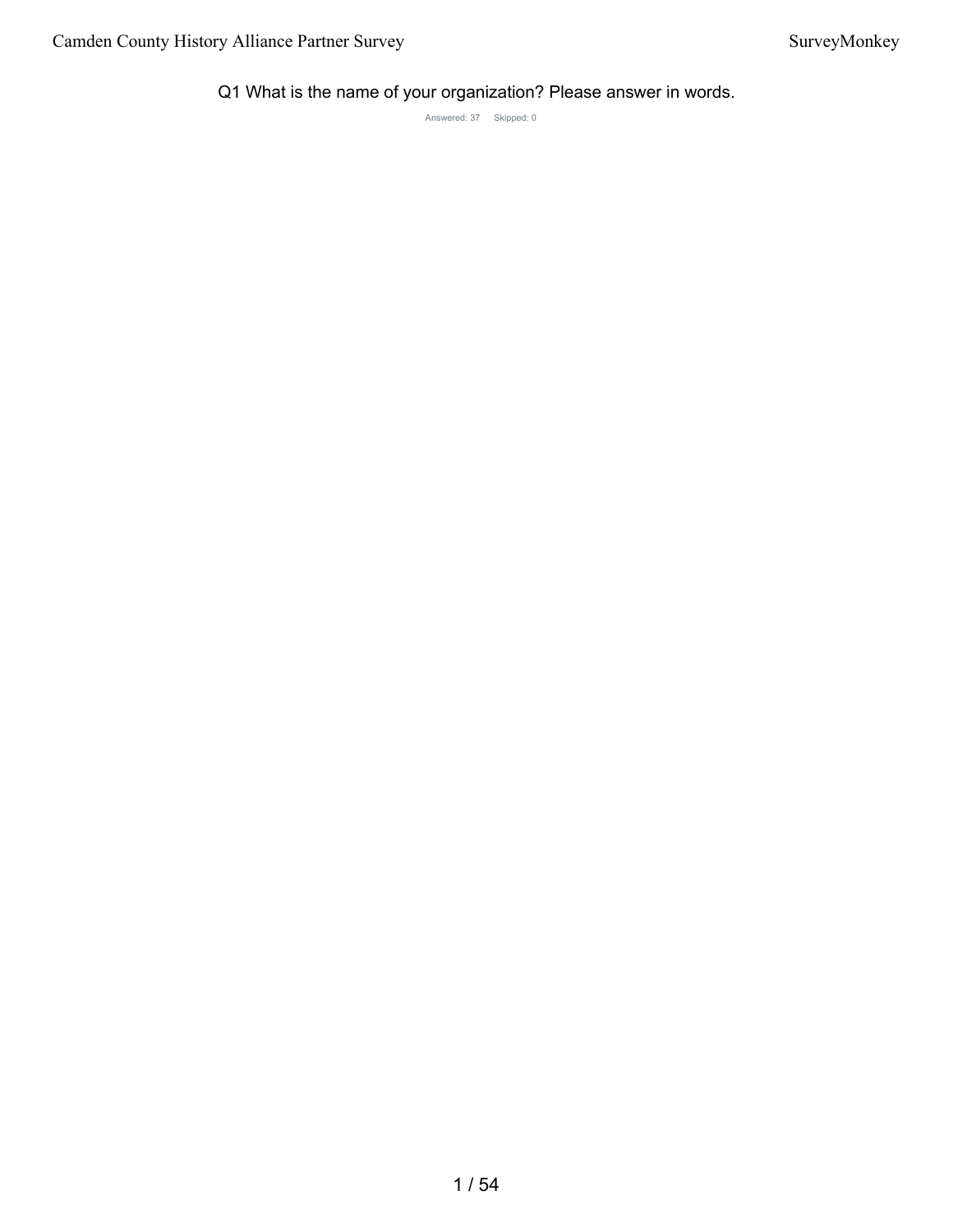

### Q2 What is your organization type? Please check ALL that apply to your organization.

| <b>ANSWER CHOICES</b>                   | <b>RESPONSES</b> |                |
|-----------------------------------------|------------------|----------------|
| Historic site/museum                    | 45.95%           | 17             |
| <b>Historical society</b>               | 62.16%           | 23             |
| Historic preservation organization      | 18.92%           | $\overline{7}$ |
| "Friends of" organization               | 5.41%            | 2              |
| Hereditary organization (DAR, SAR etc.) | 8.11%            | 3              |
| Nonprofit service organization          | 18.92%           | $\overline{7}$ |
| Library/archives                        | 29.73%           | 11             |
| School, college, university             | 2.70%            | $\mathbf{1}$   |
| Other (please specify)                  | 35.14%           | 13             |
| <b>Total Respondents: 37</b>            |                  |                |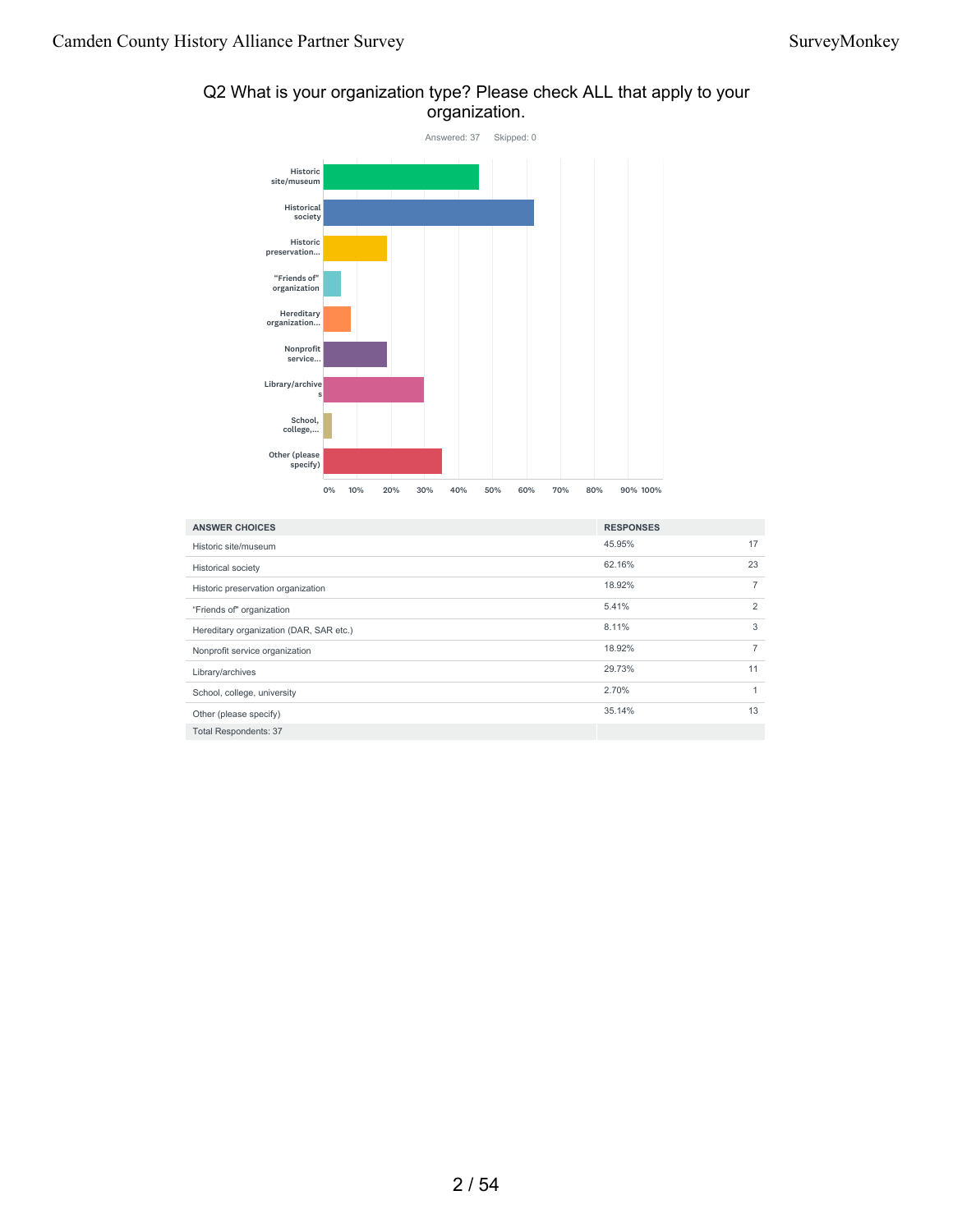#### Q3 What do you call the body that oversees the work of your organization? Please check ALL that apply to your organization.



| <b>ANSWER CHOICES</b>            | <b>RESPONSES</b> |    |
|----------------------------------|------------------|----|
| Board of directors               | 13.51%           | 5  |
| Board of trustees                | 27.03%           | 10 |
| <b>Officers</b>                  | 37.84%           | 14 |
| Committee of a government entity | 8.11%            | 3  |
| "Friends of" organization        | 8.11%            | 3  |
| Other (please specify)           | 43.24%           | 16 |
| <b>Total Respondents: 37</b>     |                  |    |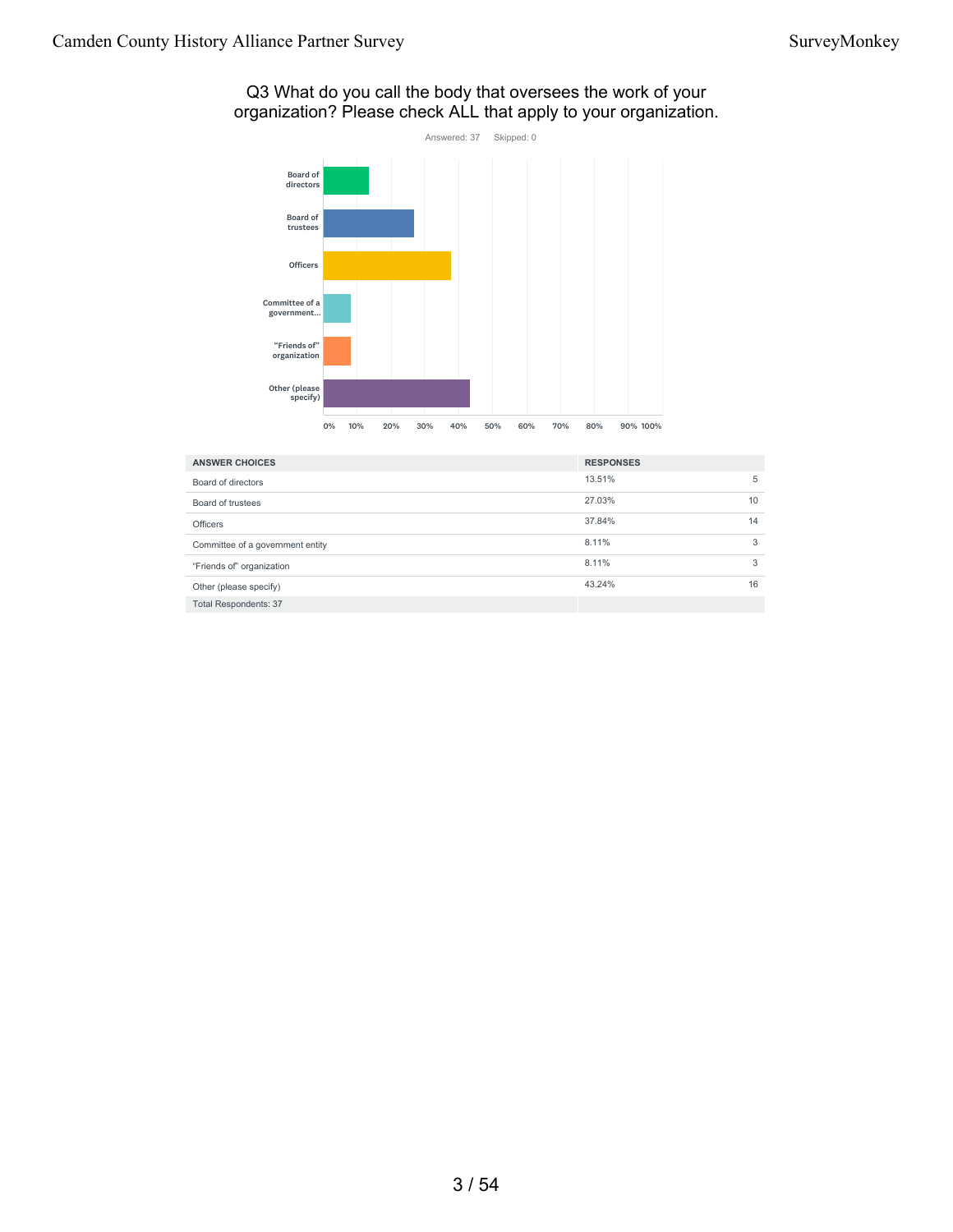#### Q4 When was your organization founded? If you don't know, say so. Please answer in words or numbers.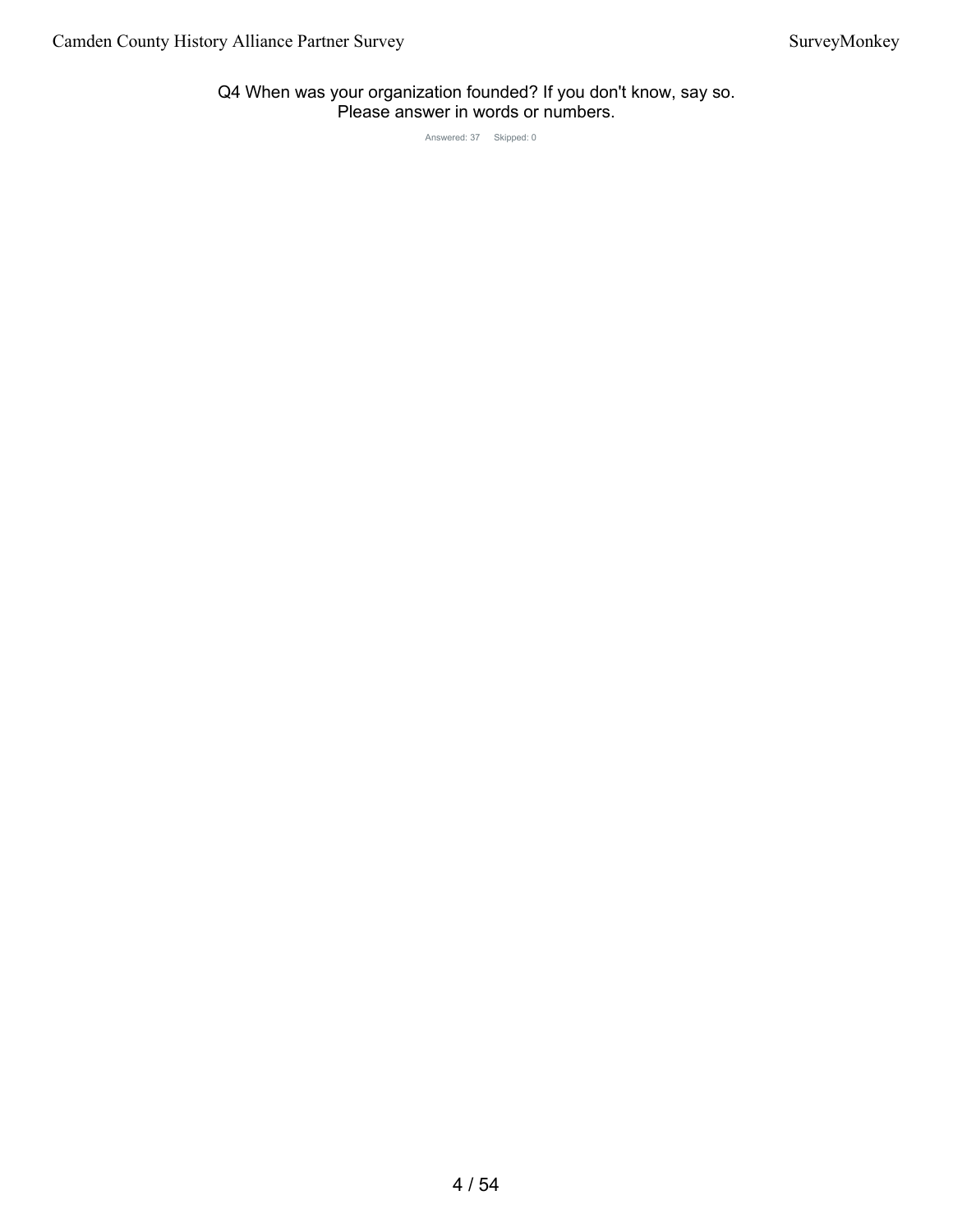Q5 If you have a building, when was it opened to the public? If you don't know, say so. Please answer in words or numbers.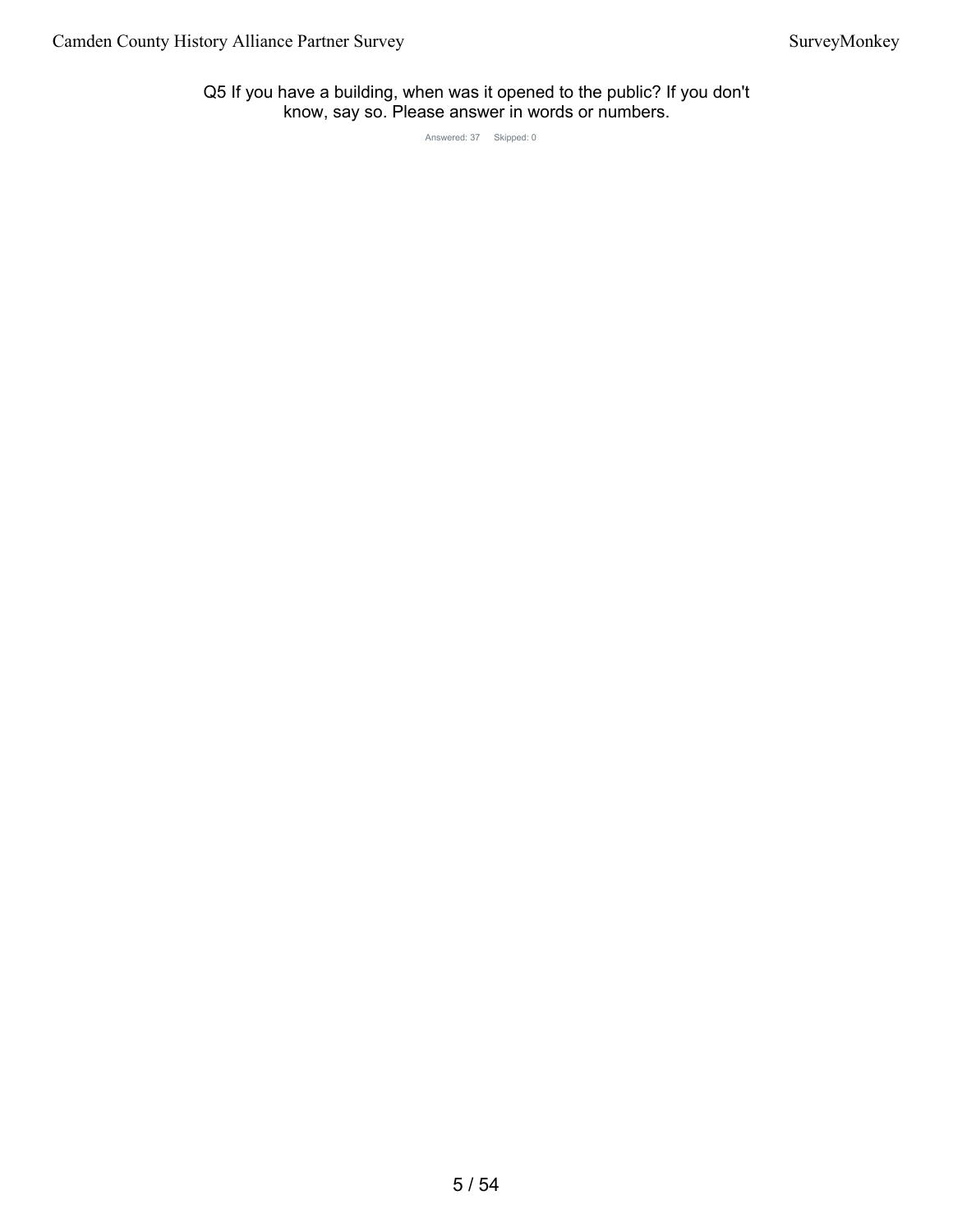#### Q6 Please tell us about how you staff your organization. Answer at least ONE question, and tell us the number of staff members in words or numbers.

| <b>ANSWER CHOICES</b><br><b>RESPONSES</b><br>81.08%<br>30<br>We use volunteers only, provide the number of volunteers<br>29.73%<br>11<br>Full time, provide the number of staff<br>32.43%<br>12<br>Part time, provide the number of staff<br>27.03%<br>10<br>Consultants, provide the number of consultants<br>21.62%<br>8<br>What do your consultants do? Describe in words |  |  |
|------------------------------------------------------------------------------------------------------------------------------------------------------------------------------------------------------------------------------------------------------------------------------------------------------------------------------------------------------------------------------|--|--|
|                                                                                                                                                                                                                                                                                                                                                                              |  |  |
|                                                                                                                                                                                                                                                                                                                                                                              |  |  |
|                                                                                                                                                                                                                                                                                                                                                                              |  |  |
|                                                                                                                                                                                                                                                                                                                                                                              |  |  |
|                                                                                                                                                                                                                                                                                                                                                                              |  |  |
|                                                                                                                                                                                                                                                                                                                                                                              |  |  |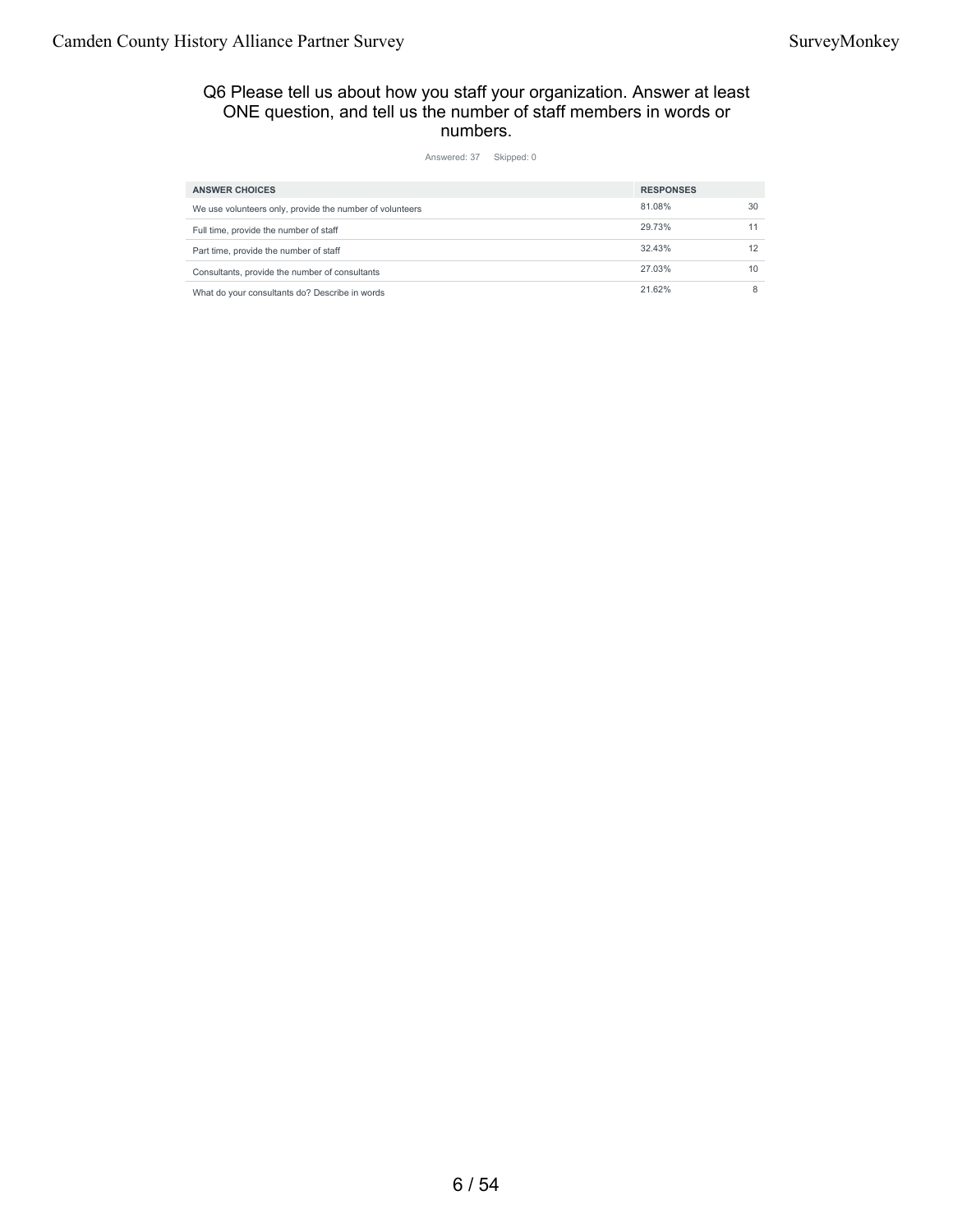#### Q7 Is your organization's volunteer group growing, declining, or stable? Check ONE answer.



| <b>ANSWER CHOICES</b>   | <b>RESPONSES</b> |    |
|-------------------------|------------------|----|
| Growing                 | 18.92%           |    |
| Declining               | 21.62%           | 8  |
| Stable                  | 32.43%           | 12 |
| We don't use volunteers | 8.11%            | 3  |
| Other (please specify)  | 18.92%           |    |
| <b>TOTAL</b>            |                  | 37 |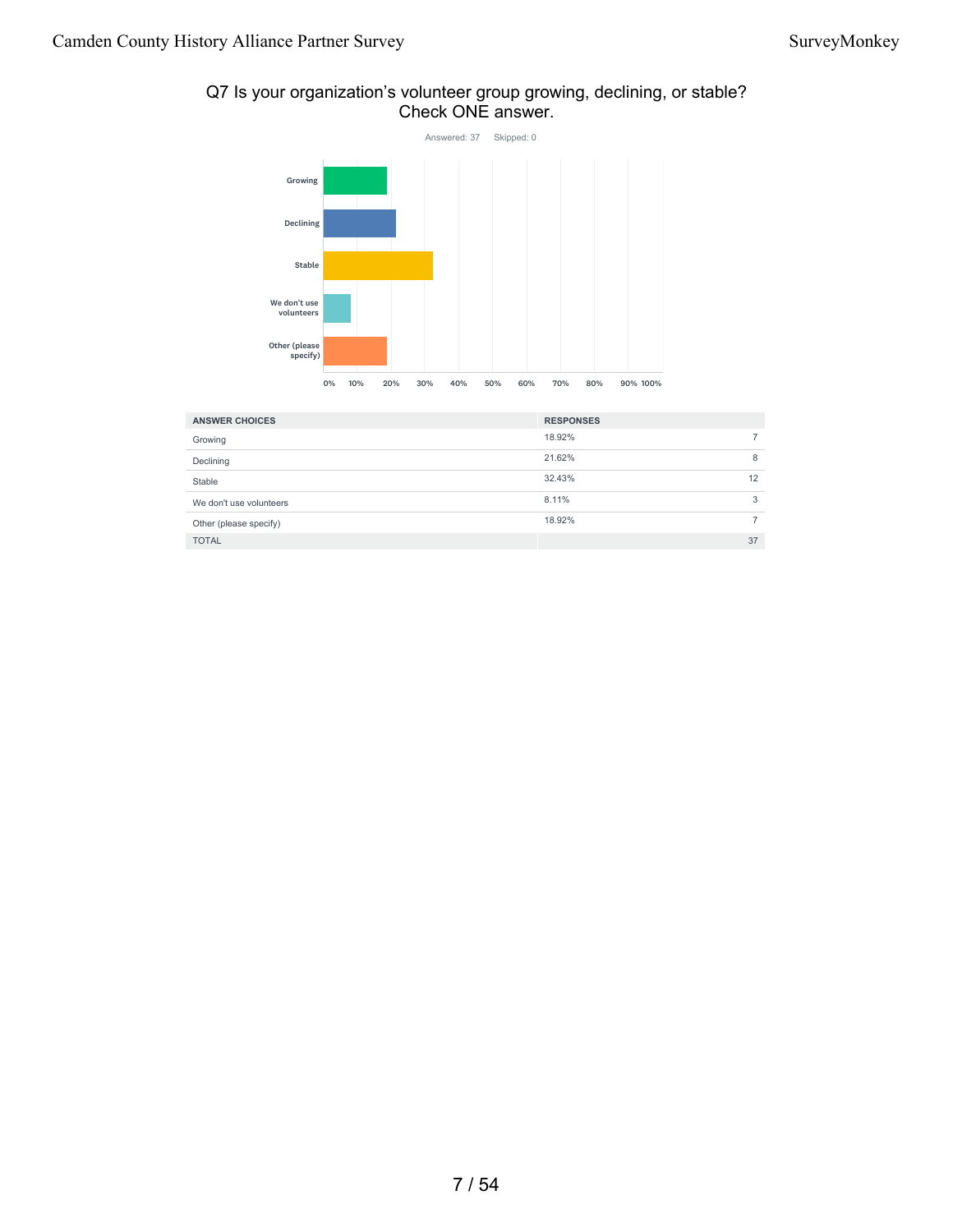Q8 If your organization has visitors/users, how does your organization know where your visitors/users come from? How do you track them? Please answer in words.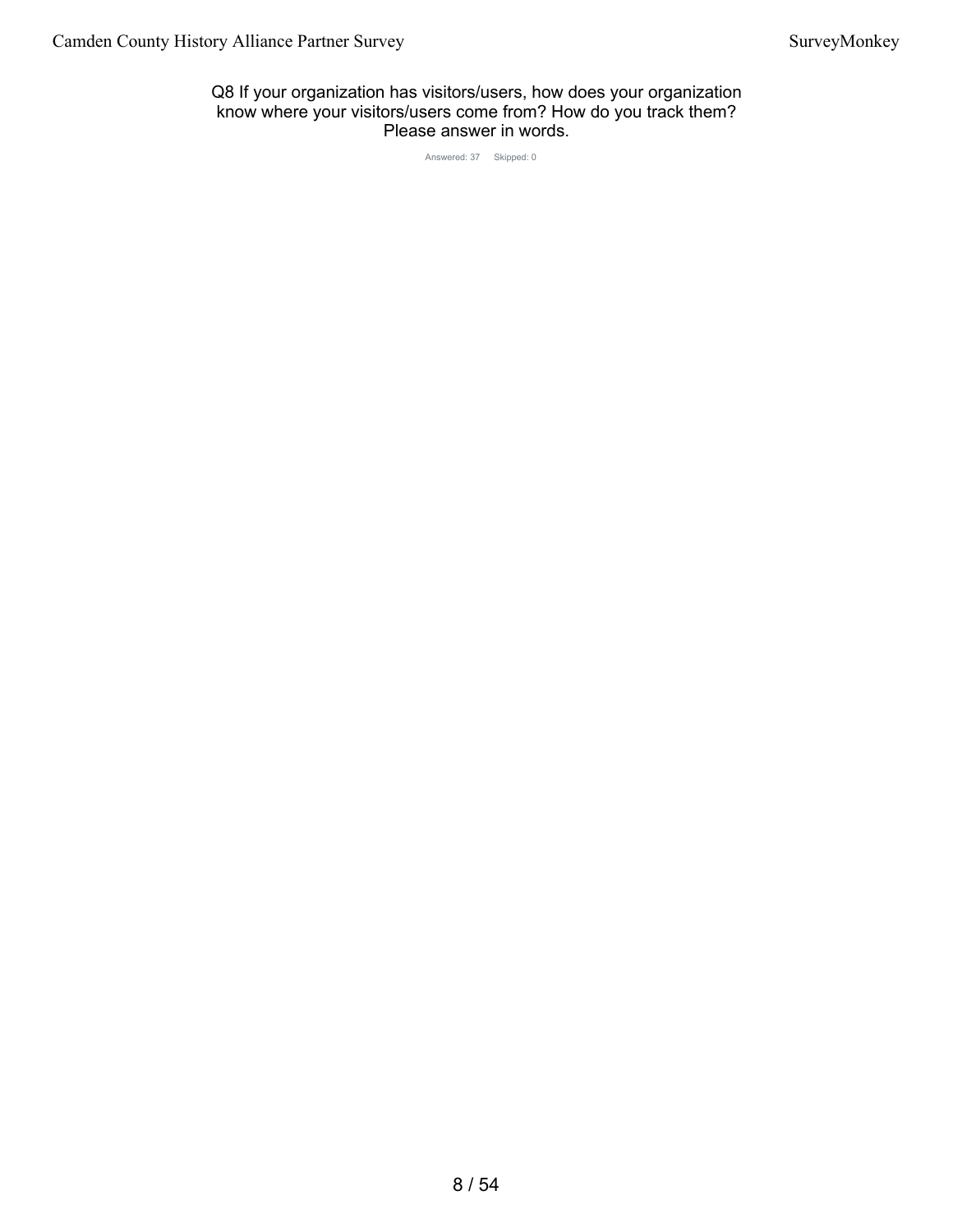## Q9 Please list your organization's primary community partners. Please answer in words.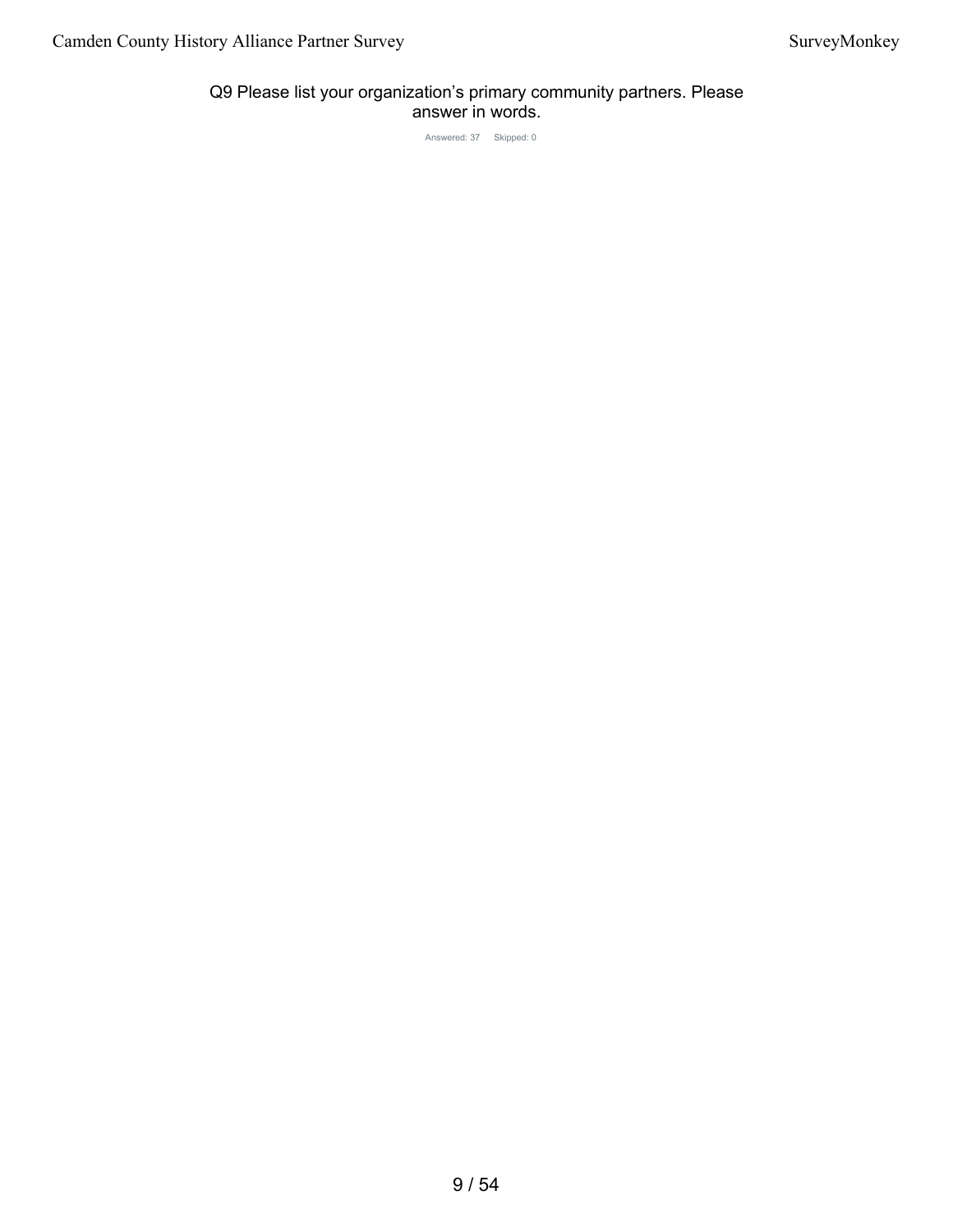Q10 Does your organization have any existing collaborations or links with other historic sites, local attractions, hotels or restaurants? Please answer in words.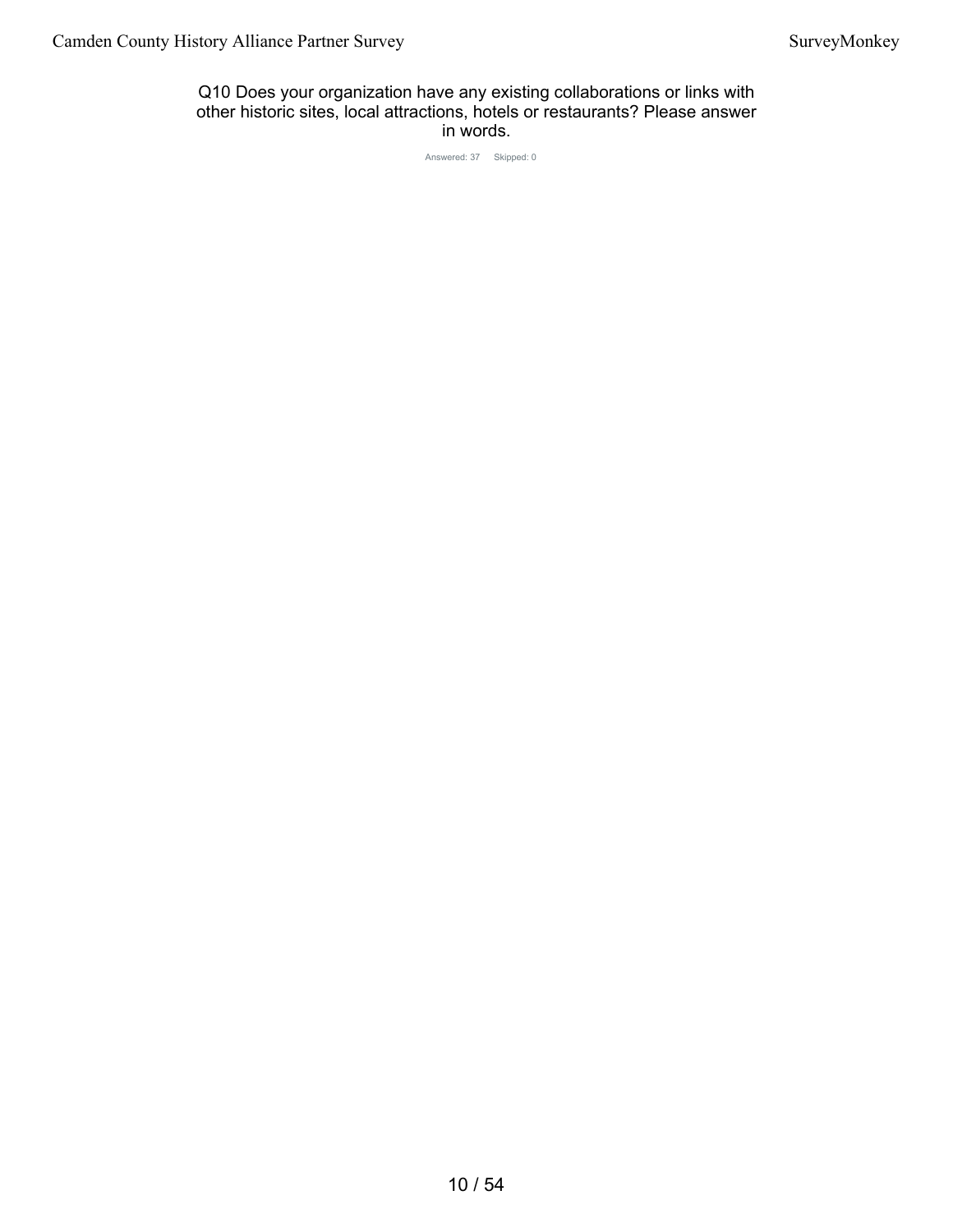

## Q11 What is your organization's annual operating budget? Check ONE answer.

| <b>ANSWER CHOICES</b> | <b>RESPONSES</b> |              |
|-----------------------|------------------|--------------|
| No formal budget      | 43.24%           | 16           |
| Under 10K             | 29.73%           | 11           |
| 11K to 25K            | 5.41%            | 2            |
| 26K to 50K            | $0.00\%$         | $\mathbf{0}$ |
| 51K to 75K            | 2.70%            | 1            |
| 76K to 100K           | 8.11%            | 3            |
| 101K to 150K          | 2.70%            | 1            |
| Over 150K             | 8.11%            | 3            |
| <b>TOTAL</b>          |                  | 37           |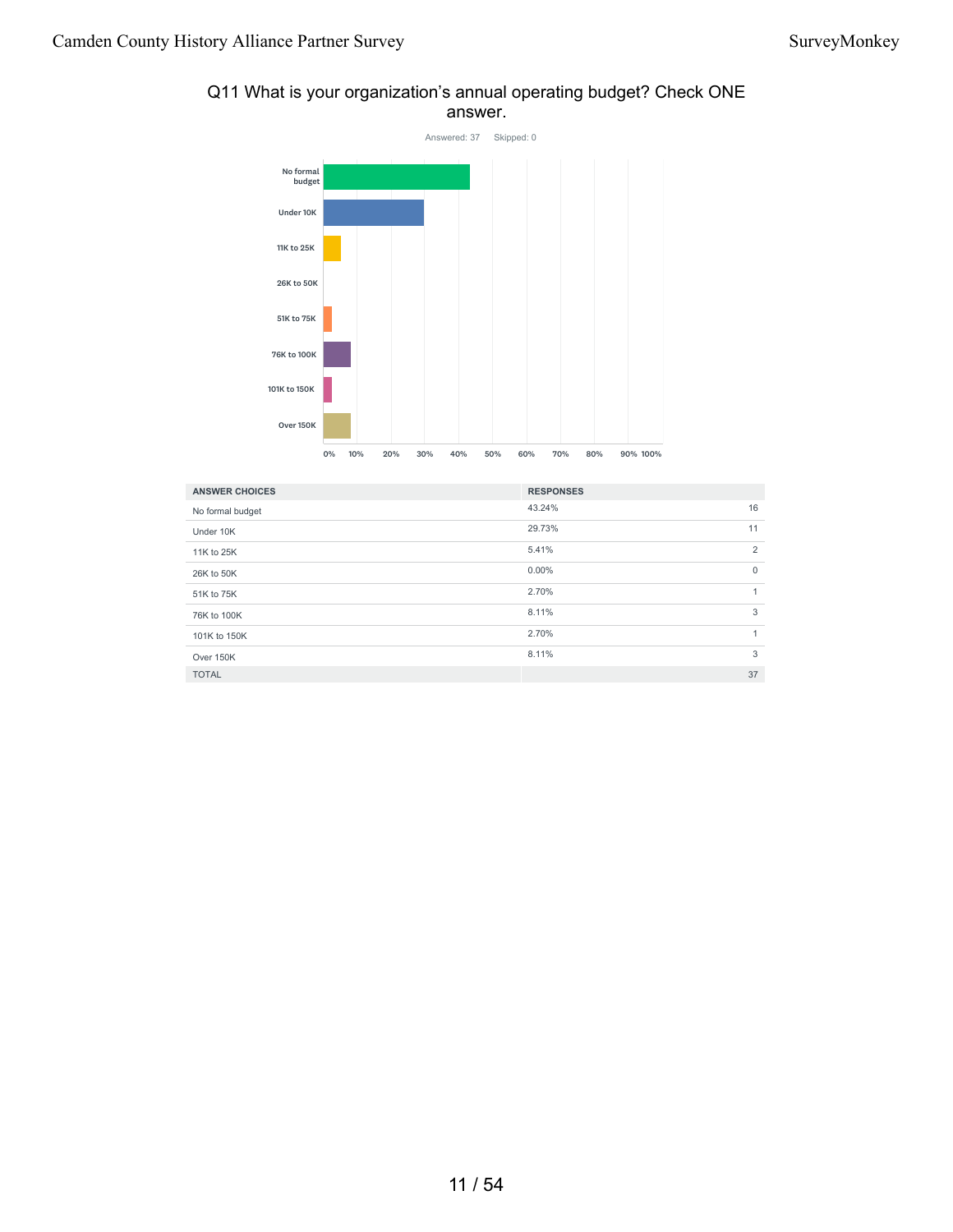## Q12 Does your organization have any kind of endowment or board designated fund that functions like an endowment? Check ONE answer.



| <b>ANSWER CHOICES</b> | <b>RESPONSES</b> |
|-----------------------|------------------|
| Yes                   | 16.22%<br>6      |
| No                    | 70.27%<br>26     |
| Not applicable        | 18.92%           |
| Total Respondents: 37 |                  |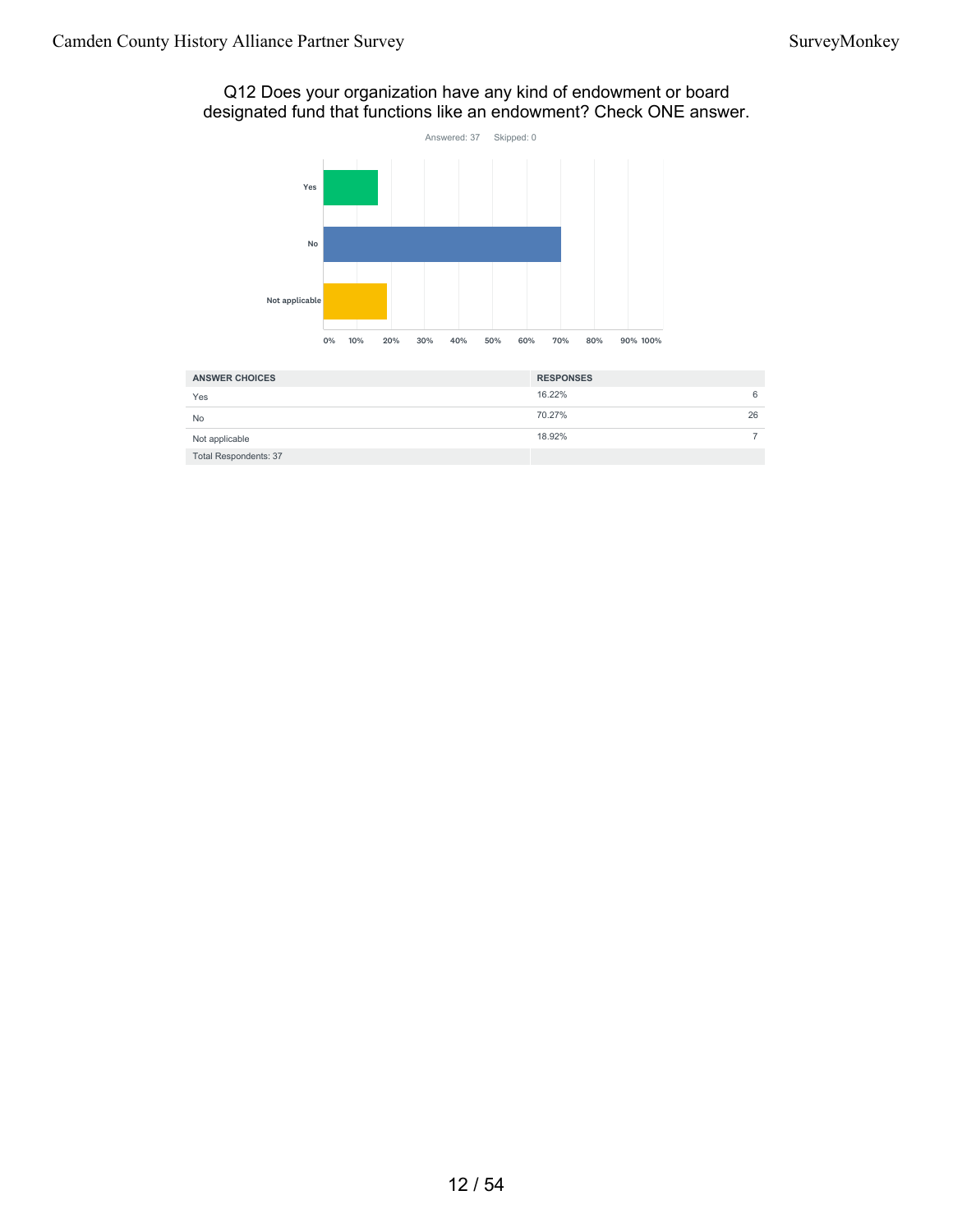## Q13 Did your organization have a surplus, deficit or balanced budget last year? Check ONE answer.



| <b>ANSWER CHOICES</b> | <b>RESPONSES</b> |          |
|-----------------------|------------------|----------|
| Surplus               | 32.43%           | 12       |
| Balanced              | 35.14%           | 13       |
| Deficit               | $0.00\%$         | $\Omega$ |
| No formal budget      | 32.43%           | 12       |
| <b>TOTAL</b>          |                  | 37       |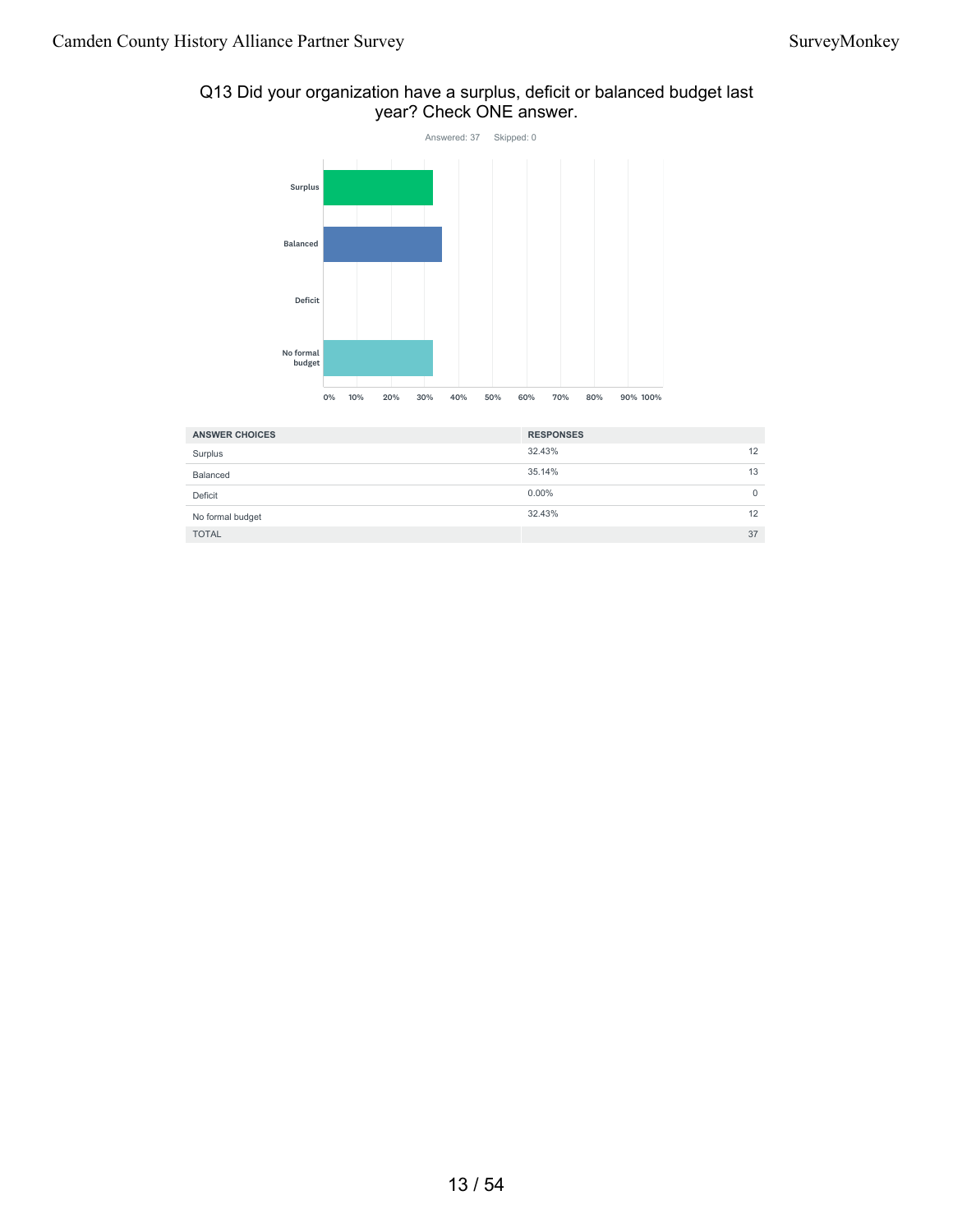



|                                          | <b>TOP</b><br><b>REVENUE</b><br><b>SOURCE</b> | <b>SECOND</b><br><b>HIGHEST</b><br><b>REVENUE</b><br><b>SOURCE</b> | <b>THIRD</b><br><b>HIGHEST</b><br><b>REVENUE</b><br><b>SOURCE</b> | <b>FOURTH</b><br><b>HIGHEST</b><br><b>REVENUE</b><br><b>SOURCE</b> | <b>FIFTH</b><br><b>HIGHEST</b><br><b>REVENUE</b><br><b>SOURCE</b> | <b>NOT</b><br><b>APPLICABLE</b> | <b>TOTAL</b> | <b>WEIGHTED</b><br><b>AVERAGE</b> |
|------------------------------------------|-----------------------------------------------|--------------------------------------------------------------------|-------------------------------------------------------------------|--------------------------------------------------------------------|-------------------------------------------------------------------|---------------------------------|--------------|-----------------------------------|
| Membership or<br>individual<br>donations | 23.53%<br>8                                   | 23.53%<br>8                                                        | 11.76%<br>4                                                       | 5.88%<br>2                                                         | 8.82%<br>3                                                        | 26.47%<br>9                     | 34           | 3.32                              |
| Admissions                               | 7.41%                                         | 3.70%                                                              | 0.00%                                                             | 0.00%                                                              | 11.11%                                                            | 77.78%                          |              |                                   |
|                                          | 2                                             |                                                                    | 0                                                                 | 0                                                                  | 3                                                                 | 21                              | 27           | 5.37                              |
| Gift                                     | 3.70%                                         | 14.81%                                                             | 22.22%                                                            | 11.11%                                                             | $0.00\%$                                                          | 48.15%                          |              |                                   |
| shop/publication<br>sales                | 1                                             | 4                                                                  | 6                                                                 | 3                                                                  | 0                                                                 | 13                              | 27           | 4.33                              |
| Gala dinner or                           | 11.11%                                        | 3.70%                                                              | $0.00\%$                                                          | $0.00\%$                                                           | $0.00\%$                                                          | 85.19%                          |              |                                   |
| party                                    | 3                                             | 1                                                                  | 0                                                                 | 0                                                                  | $\mathbf 0$                                                       | 23                              | 27           | 5.30                              |
| Tours                                    | 3.85%                                         | 7.69%                                                              | 7.69%                                                             | 3.85%                                                              | 3.85%                                                             | 73.08%                          |              |                                   |
|                                          | 1                                             | 2                                                                  | 2                                                                 | 1                                                                  | 1                                                                 | 19                              | 26           | 5.15                              |
| Annual or year-                          | $0.00\%$                                      | 3.85%                                                              | $0.00\%$                                                          | 7.69%                                                              | 7.69%                                                             | 80.77%                          |              |                                   |
| end appeal                               | 0                                             | 1                                                                  | 0                                                                 | 2                                                                  | 2                                                                 | 21                              | 26           | 5.62                              |
| Raffles                                  | $0.00\%$                                      | 3.85%                                                              | 0.00%                                                             | $0.00\%$                                                           | 0.00%                                                             | 96.15%                          |              |                                   |
|                                          | 0                                             |                                                                    | $\Omega$                                                          | 0                                                                  | $\mathbf{0}$                                                      | 25                              | 26           | 5.85                              |
| Special events                           | 13.79%                                        | 3.45%                                                              | 20.69%                                                            | 6.90%                                                              | 10.34%                                                            | 44.83%                          |              |                                   |
|                                          | 4                                             |                                                                    | 6                                                                 | 2                                                                  | 3                                                                 | 13                              | 29           | 4.31                              |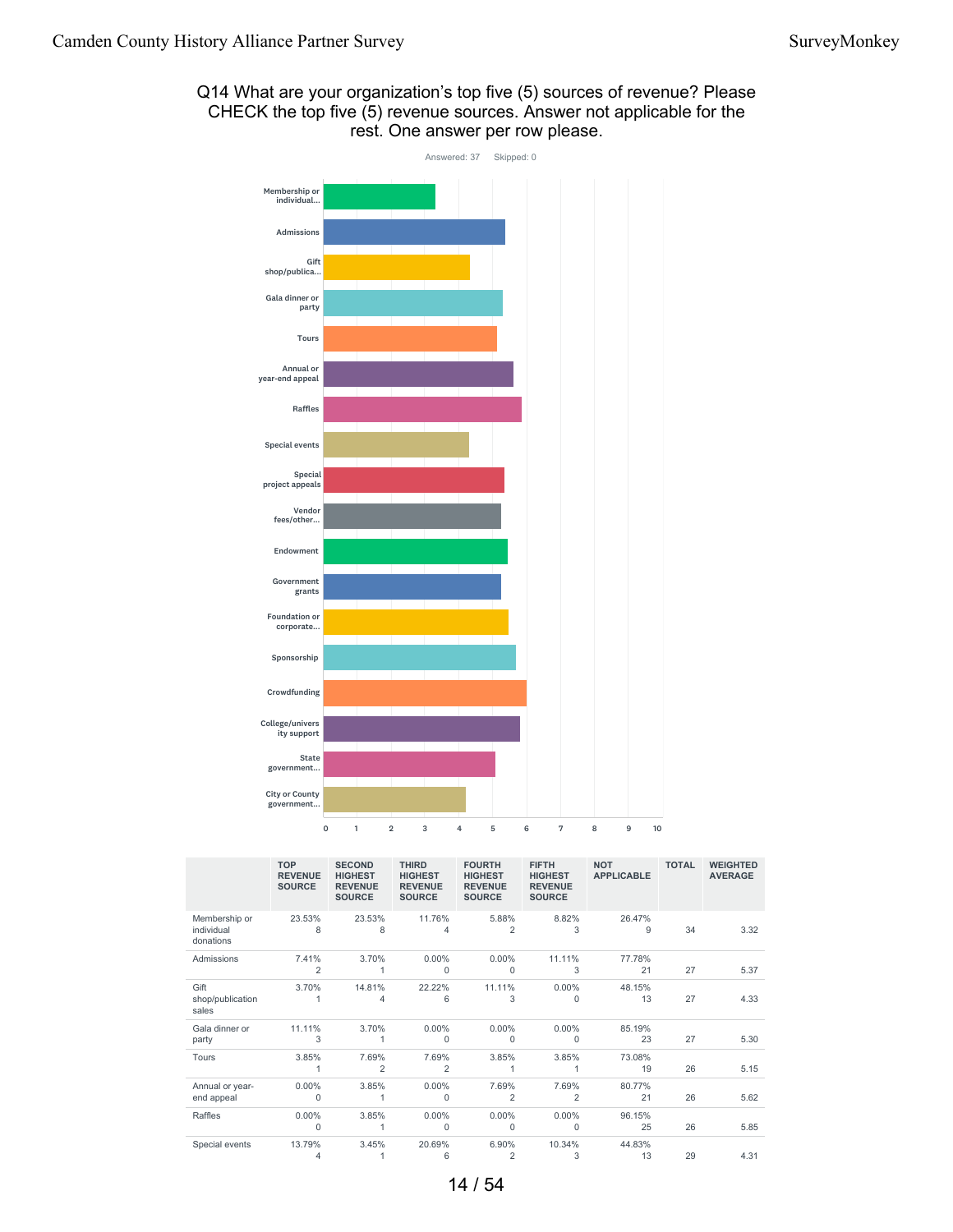| Special project             | $0.00\%$ | 4.00%          | 4.00%          | 16.00%         | 4.00%    | 72.00%  |    |      |
|-----------------------------|----------|----------------|----------------|----------------|----------|---------|----|------|
| appeals                     | $\Omega$ |                |                | 4              |          | 18      | 25 | 5.36 |
| Vendor                      | 3.70%    | 7.41%          | 3.70%          | 7.41%          | $0.00\%$ | 77.78%  |    |      |
| fees/other earned<br>income |          | $\overline{2}$ |                | 2              | $\Omega$ | 21      | 27 | 5.26 |
| Endowment                   | 7.41%    | $0.00\%$       | 3.70%          | 3.70%          | 0.00%    | 85.19%  |    |      |
|                             | 2        | $\Omega$       |                |                | $\Omega$ | 23      | 27 | 5.44 |
| Government                  | 4.17%    | 4.17%          | 12.50%         | 0.00%          | 0.00%    | 79.17%  |    |      |
| grants                      | 1        |                | 3              | $\Omega$       | $\Omega$ | 19      | 24 | 5.25 |
| Foundation or               | $0.00\%$ | 3.70%          | 7.41%          | 3.70%          | 7.41%    | 77.78%  |    |      |
| corporate grants            | $\Omega$ |                | $\overline{2}$ |                | 2        | 21      | 27 | 5.48 |
| Sponsorship                 | $0.00\%$ | 4.00%          | $0.00\%$       | 8.00%          | $0.00\%$ | 88.00%  |    |      |
|                             | 0        |                | 0              | $\overline{2}$ | 0        | 22      | 25 | 5.68 |
| Crowdfunding                | $0.00\%$ | $0.00\%$       | $0.00\%$       | 0.00%          | 0.00%    | 100.00% |    |      |
|                             | 0        | $\Omega$       | $\Omega$       | $\Omega$       | $\Omega$ | 25      | 25 | 6.00 |
| College/university          | 3.70%    | $0.00\%$       | $0.00\%$       | 0.00%          | 0.00%    | 96.30%  |    |      |
| support                     |          | $\Omega$       | 0              | 0              | 0        | 26      | 27 | 5.81 |
| State government            | 12.00%   | 8.00%          | $0.00\%$       | 0.00%          | 0.00%    | 80.00%  |    |      |
| support                     | 3        | 2              | 0              | 0              | $\Omega$ | 20      | 25 | 5.08 |
| City or County              | 26.67%   | 6.67%          | 3.33%          | 3.33%          | 3.33%    | 56.67%  |    |      |
| government<br>support       | 8        | 2              |                |                |          | 17      | 30 | 4.20 |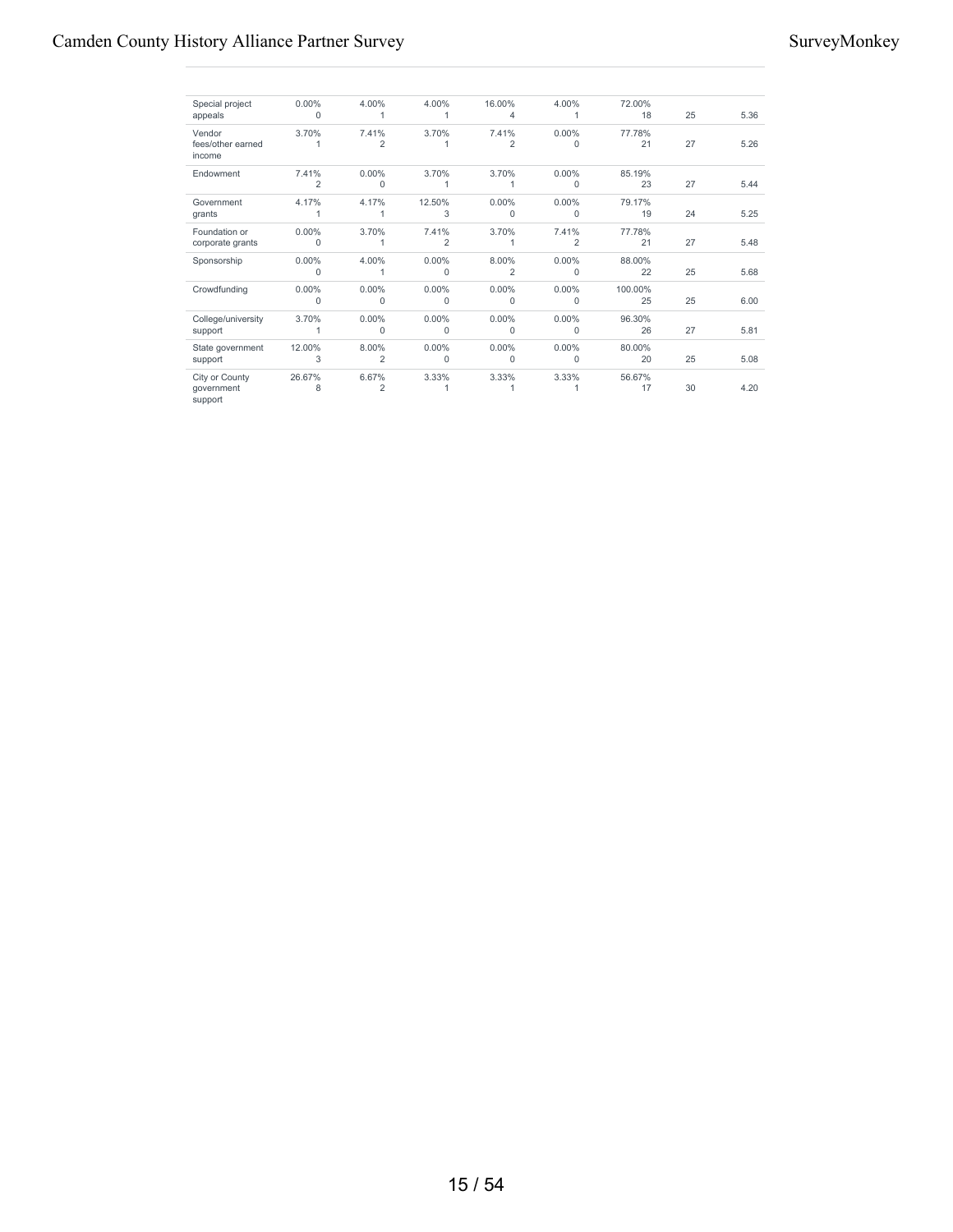Q15 Is there anything else we should know about your organization? Optional open ended response. Please answer in words.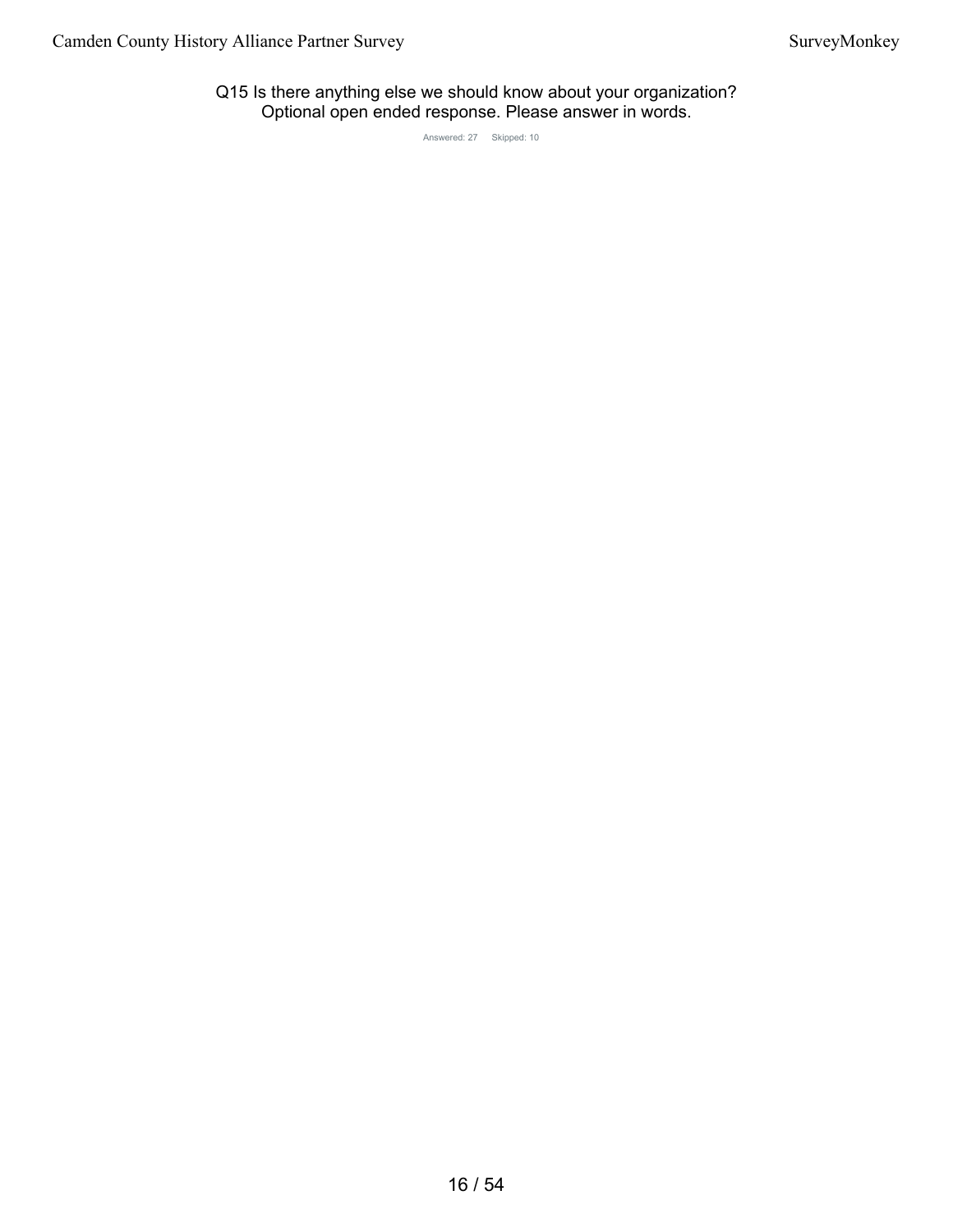## Q16 What kind of interpretation methods or public programming activities has your organization hosted in the last three years on site ? Check ALL that apply to your organization.



| <b>ANSWER CHOICES</b>                                                                  | <b>RESPONSES</b> |    |
|----------------------------------------------------------------------------------------|------------------|----|
| Guided tours with docents, interpreters, rangers, etc.                                 | 48.65%           | 18 |
| Lectures or workshops for adults                                                       | 54.05%           | 20 |
| Temporary exhibits                                                                     | 45.95%           | 17 |
| Long-term/permanent exhibits                                                           | 45.95%           | 17 |
| Festivals and other special events                                                     | 48.65%           | 18 |
| Interpretive signage for your historic site                                            | 32.43%           | 12 |
| Informational brochures                                                                | 56.76%           | 21 |
| Published books, monographs or pamphlets related to the historic site for sale on site | 40.54%           | 15 |
| CDs, DVDs, tapes, podcasts, or other AV products related to the site for sale on site  | 13.51%           | 5  |
| Rack cards for your historic site                                                      | 21.62%           | 8  |
| Hands-on children's activities on site                                                 | 16.22%           | 6  |
| Archive or research library                                                            | 32.43%           | 12 |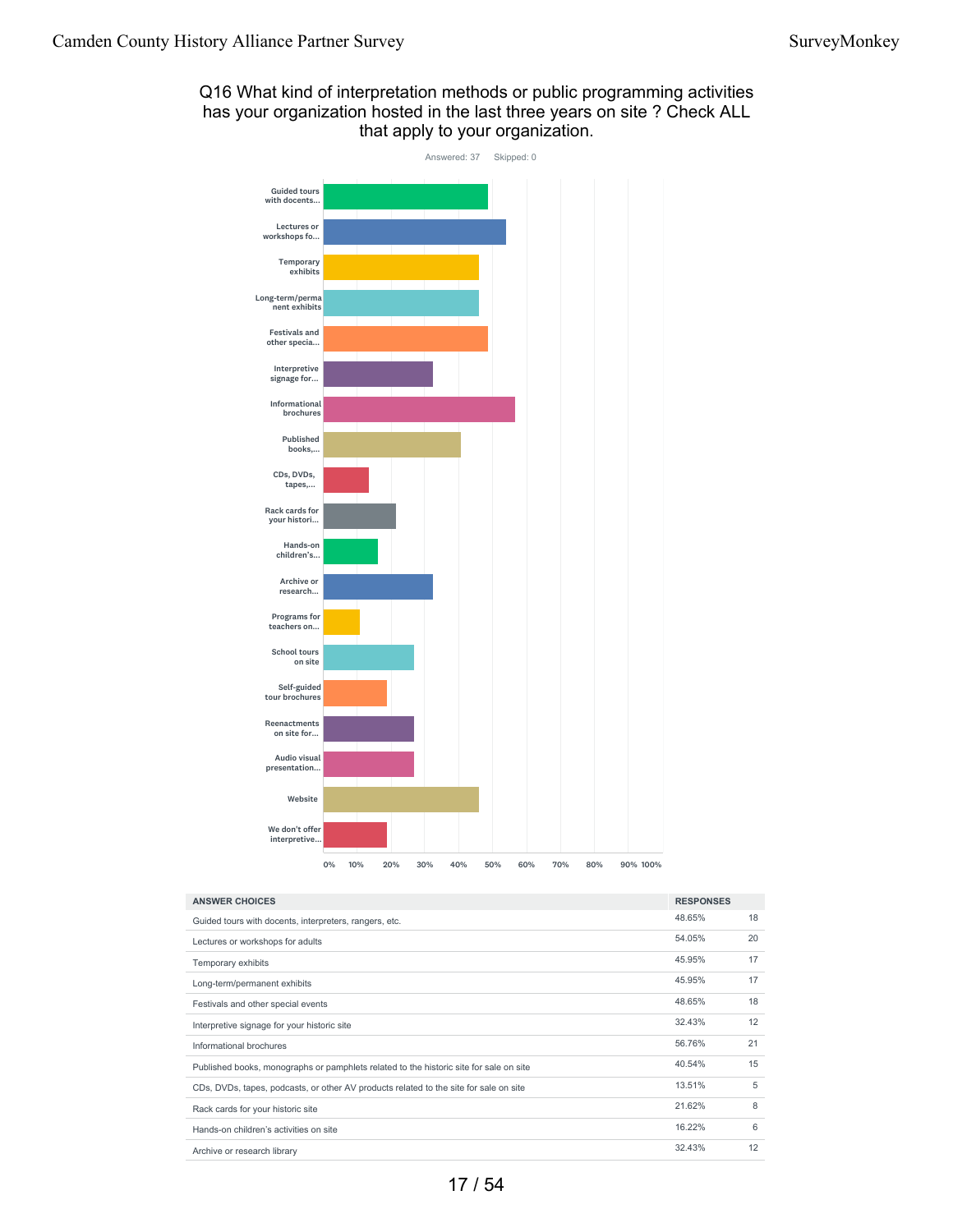## Camden County History Alliance Partner Survey Survey Survey Survey Survey Survey Survey Survey Survey Survey Survey Survey Survey Survey Survey Survey Survey Survey Survey Survey Survey Survey Survey Survey Survey Survey S

| Programs for teachers on site                                            | 10.81% | 4  |
|--------------------------------------------------------------------------|--------|----|
| School tours on site                                                     | 27.03% | 10 |
| Self-guided tour brochures                                               | 18.92% |    |
| Reenactments on site for programs                                        | 27.03% | 10 |
| Audio visual presentation (e.g. screen kiosk, theater, etc.) at the site | 27.03% | 10 |
| Website                                                                  | 45.95% | 17 |
| We don't offer interpretive programs on site                             | 18.92% |    |
| <b>Total Respondents: 37</b>                                             |        |    |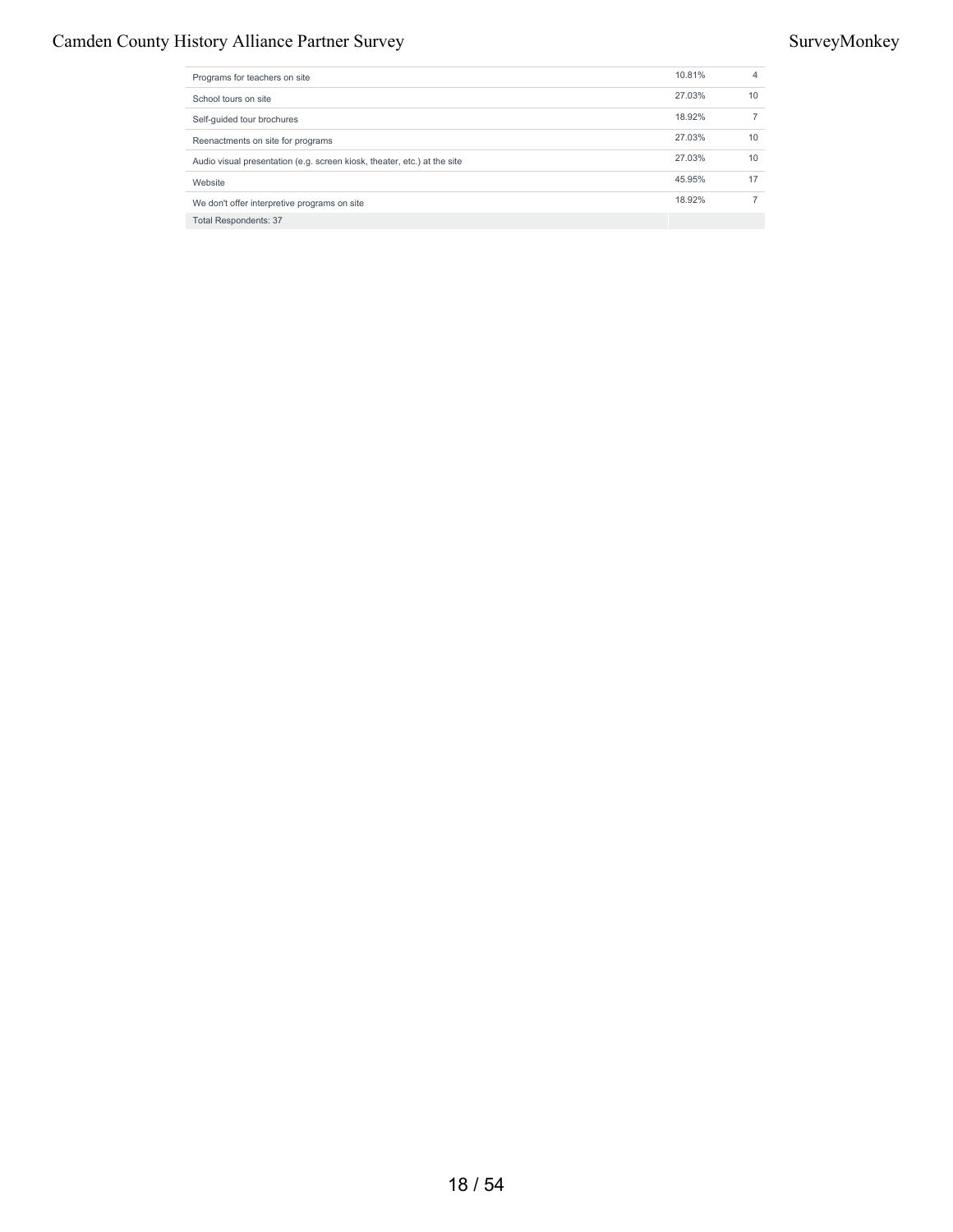## Q17 What kind of interpretation methods or public programming activites does your organization conduct off site? Check ALL that apply to your organization.



| <b>ANSWER CHOICES</b>                                         | <b>RESPONSES</b> |                |
|---------------------------------------------------------------|------------------|----------------|
| Lectures or workshops for adults off site                     | 37.84%           | 14             |
| Temporary exhibits off site                                   | 21.62%           | 8              |
| Informational brochures/rack cards at other locations         | 18.92%           |                |
| Brochures for self-quided tours/rack cards at other locations | 8.11%            | 3              |
| Programs for teachers off site                                | 5.41%            | $\overline{2}$ |
| Traveling trunks for schools, for off site use                | 18.92%           | 7              |
| Audio visual presentations off site                           | 18.92%           | 7              |
| We don't offer interpretive activities off site               | 43.24%           | 16             |
| Other (please specify)                                        | 24.32%           | 9              |
| <b>Total Respondents: 37</b>                                  |                  |                |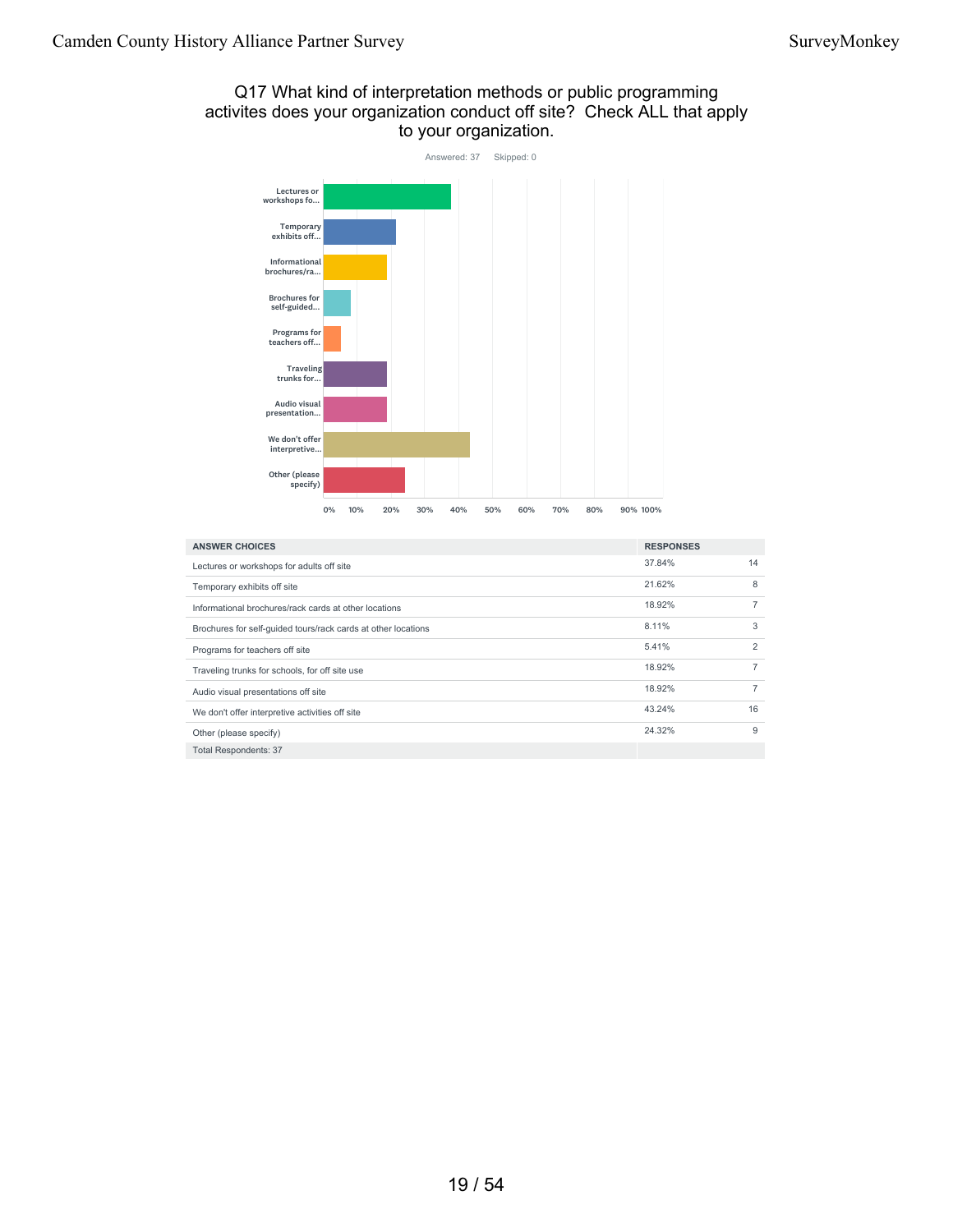

Q18 What interpretive themes does your organization use for tours or other programming? Check ALL that apply to your organization.

| <b>ANSWER CHOICES</b>        | <b>RESPONSES</b> |                |
|------------------------------|------------------|----------------|
| <b>Revolutionary War</b>     | 29.73%           | 11             |
| Civil War                    | 16.22%           | 6              |
| World War 1                  | 10.81%           | $\overline{4}$ |
| World War 2                  | 24.32%           | 9              |
| 20th Century history         | 37.84%           | 14             |
| Post World War 2 history     | 24.32%           | 9              |
| Women's History              | 32.43%           | 12             |
| African American History     | 16.22%           | 6              |
| Underground Railroad/slavery | 13.51%           | 5              |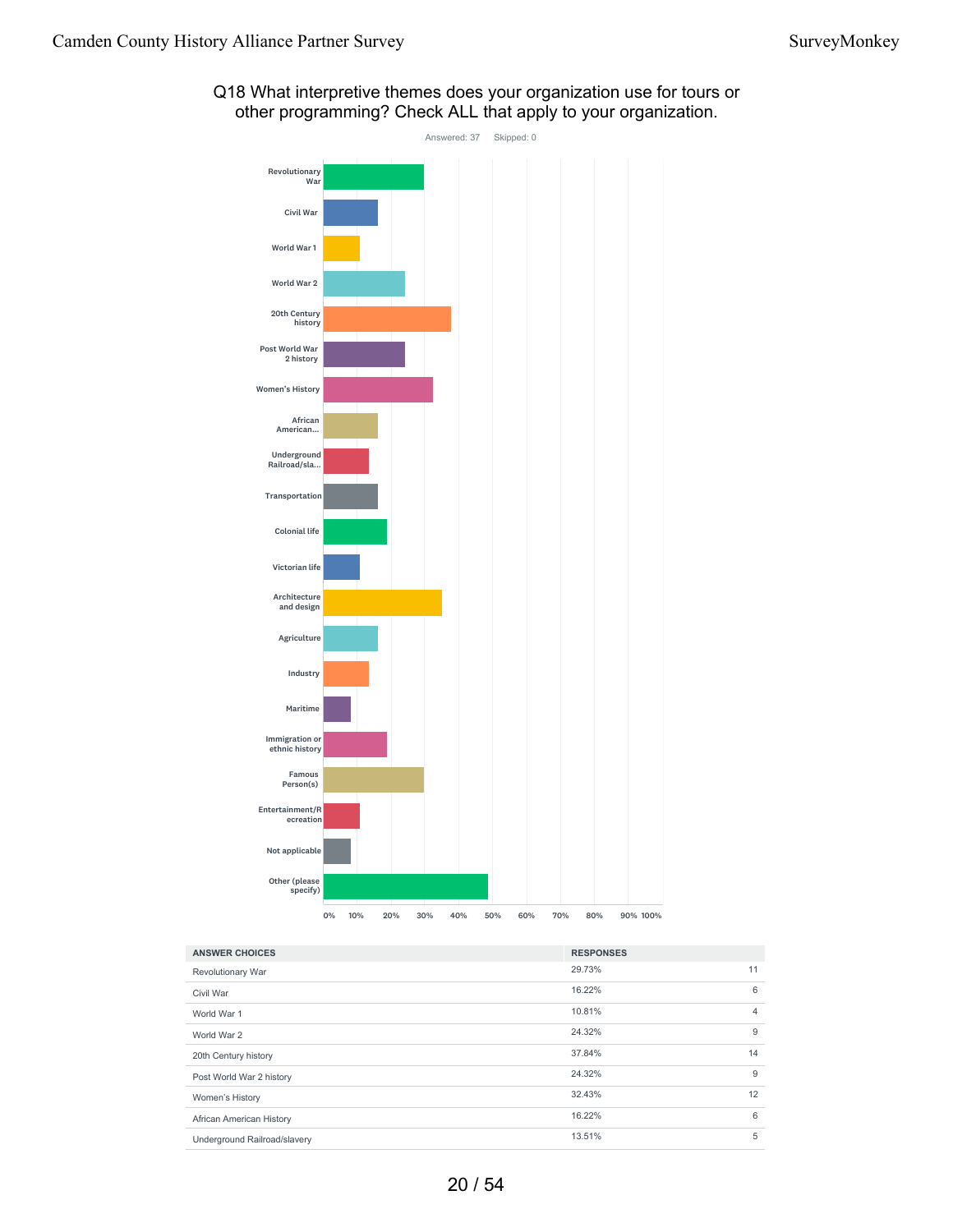## Camden County History Alliance Partner Survey Survey Survey Survey Survey Survey Survey Survey Survey Survey Survey Survey Survey Survey Survey Survey Survey Survey Survey Survey Survey Survey Survey Survey Survey Survey S

| Transportation                | 16.22% | 6              |
|-------------------------------|--------|----------------|
| Colonial life                 | 18.92% | $\overline{7}$ |
| Victorian life                | 10.81% | 4              |
| Architecture and design       | 35.14% | 13             |
| Agriculture                   | 16.22% | 6              |
| Industry                      | 13.51% | 5              |
| Maritime                      | 8.11%  | 3              |
| Immigration or ethnic history | 18.92% | $\overline{7}$ |
| Famous Person(s)              | 29.73% | 11             |
| Entertainment/Recreation      | 10.81% | $\overline{4}$ |
| Not applicable                | 8.11%  | 3              |
| Other (please specify)        | 48.65% | 18             |
| <b>Total Respondents: 37</b>  |        |                |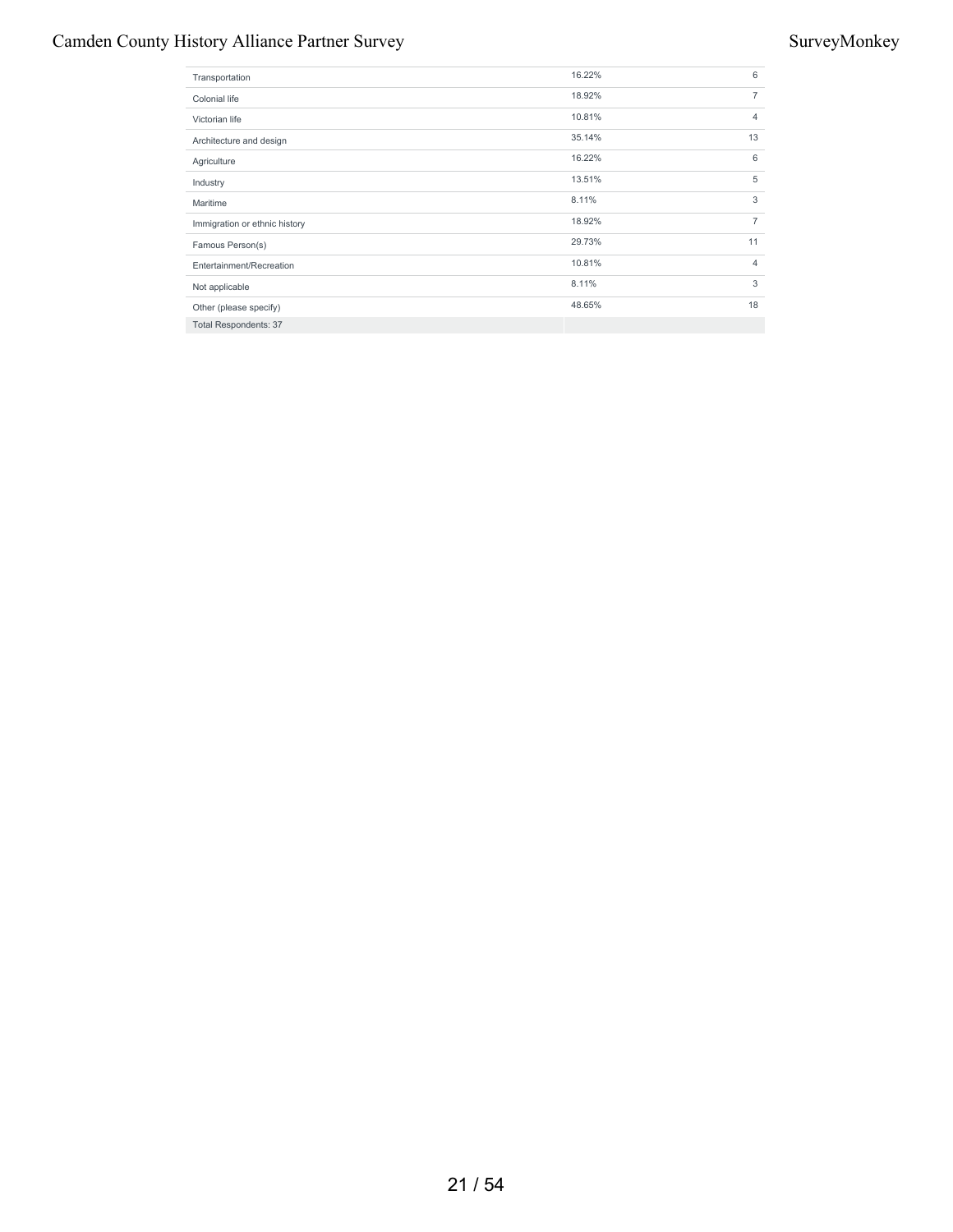Q19 What days and hours is your organization open to the public? Answer at least ONE question, and explain your answer in words.

| <b>ANSWER CHOICES</b>                                    | <b>RESPONSES</b> |    |
|----------------------------------------------------------|------------------|----|
| We are open certain days each week/month, explain        | 62.16%           | 23 |
| We are open year round                                   | 32.43%           | 12 |
| We are open by appointment only                          | 32.43%           | 12 |
| We are open seasonally, explain                          | 10.81%           | 4  |
| What date does your site open for the season each year?  | 13.51%           | 5  |
| What date does your site close for the season each year? | 13.51%           | 5  |
| We are generally not open to the public                  | 16.22%           | 6  |
| Other (please explain)                                   | 35.14%           | 13 |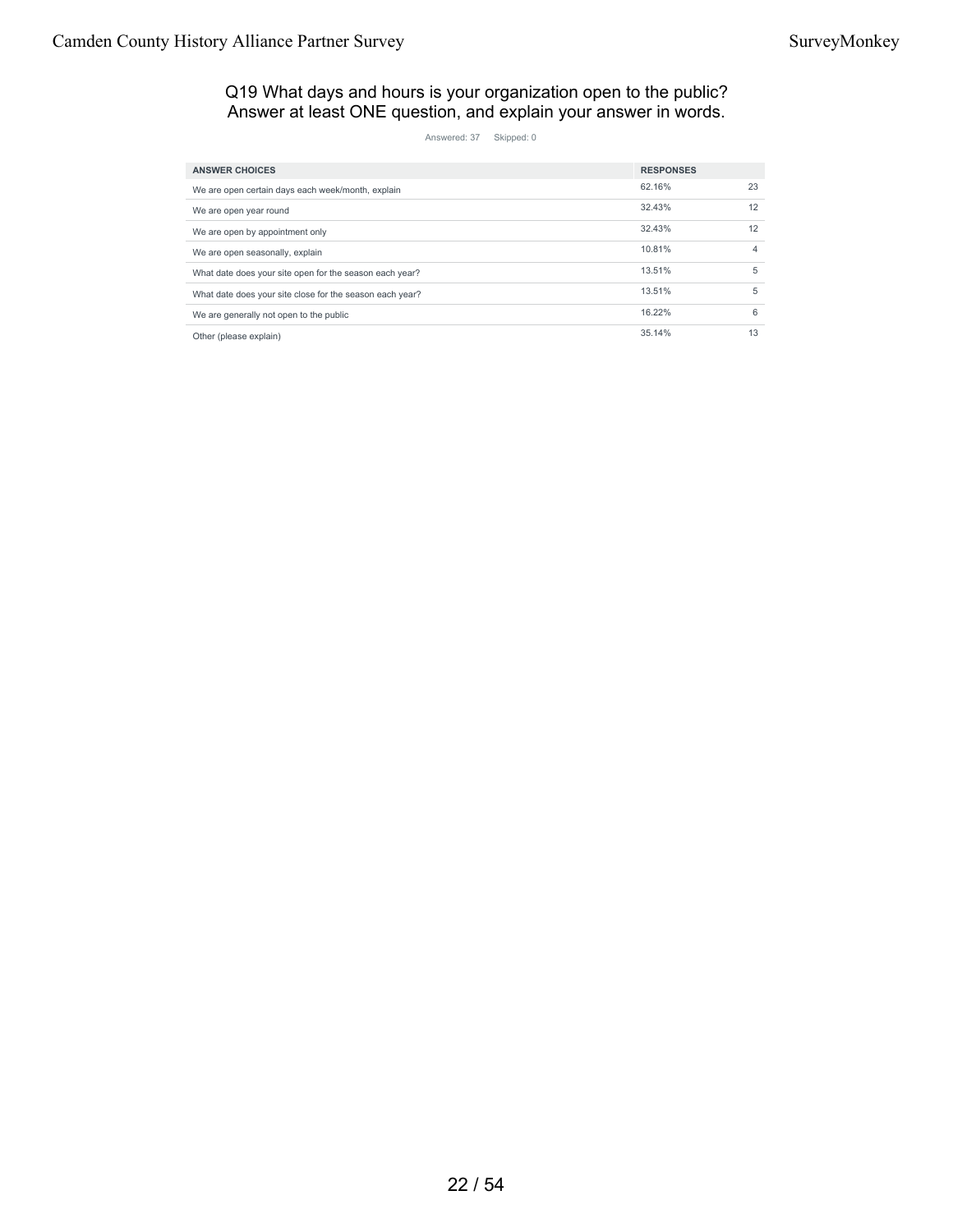

## Q20 How are your organization's open hours posted? Please check ALL that apply to your organization.

| <b>ANSWER CHOICES</b>               | <b>RESPONSES</b> |    |
|-------------------------------------|------------------|----|
| In our brochure                     | 24.32%           | 9  |
| Sign on the site                    | 32.43%           | 12 |
| On our website/Facebook page        | 45.95%           | 17 |
| In our newsletter                   | 24.32%           | 9  |
| Not applicable/we don't have a site | 29.73%           | 11 |
| Other (please specify)              | 45.95%           | 17 |
| <b>Total Respondents: 37</b>        |                  |    |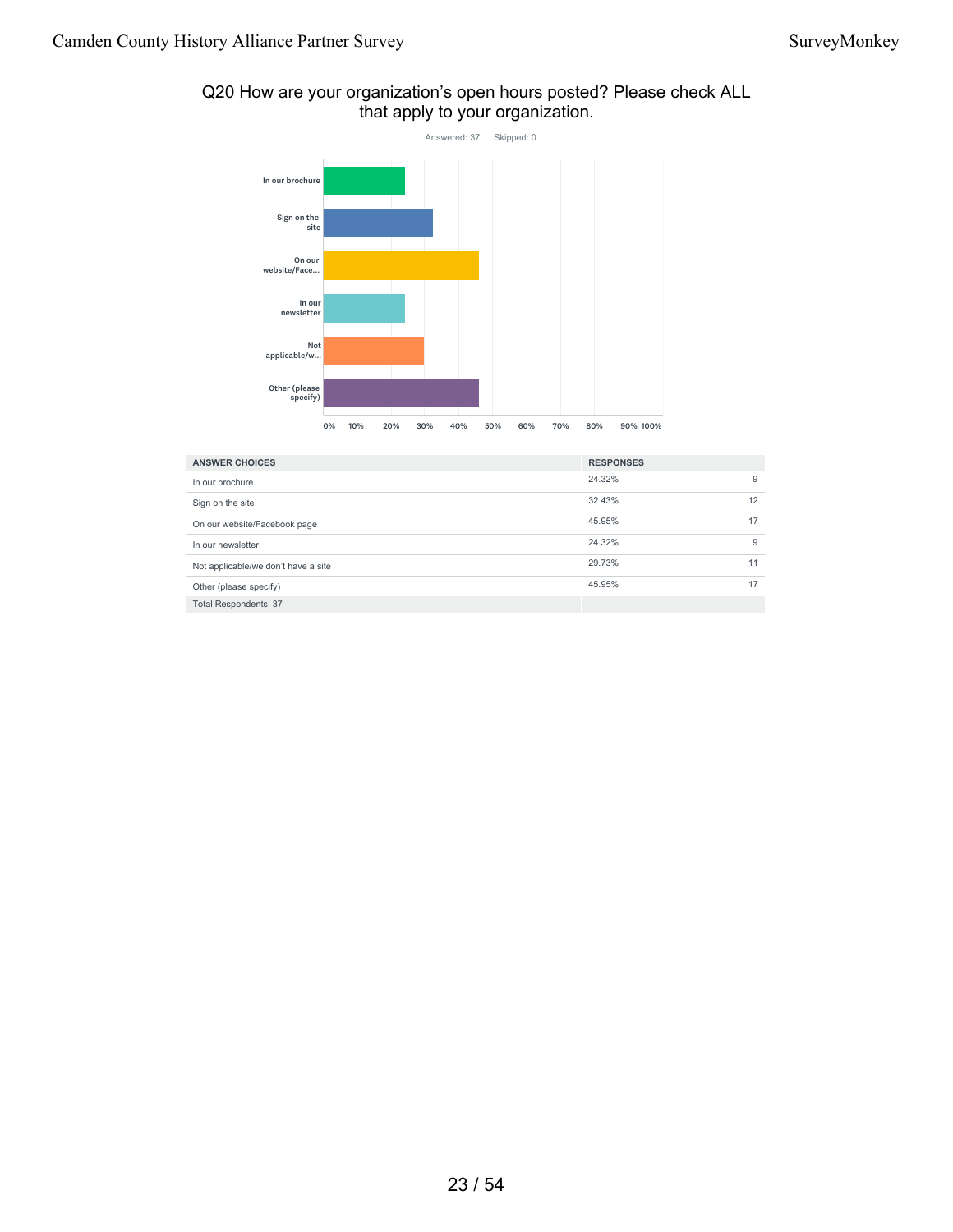## Q21 Please tell us your highest on site visitation for adult visitors in one year during the last three years? Check ONE answer.



| <b>ANSWER CHOICES</b> | <b>RESPONSES</b> |                |
|-----------------------|------------------|----------------|
| $1 - 99$              | 16.22%           | 6              |
| 100-250               | 27.03%           | 10             |
| 251-500               | 8.11%            | 3              |
| 501-750               | 2.70%            | $\mathbf{1}$   |
| 751-1000              | 5.41%            | $\overline{2}$ |
| 1001-1500             | 2.70%            | $\mathbf{1}$   |
| 1501-2000             | 2.70%            | $\mathbf{1}$   |
| 2001-3000             | $0.00\%$         | $\mathbf{0}$   |
| 3001-4000             | 5.41%            | $\overline{2}$ |
| 4001-5000             | 2.70%            | $\mathbf{1}$   |
| Over 5000             | 5.41%            | $\overline{2}$ |
| Not applicable        | 21.62%           | 8              |
| <b>TOTAL</b>          |                  | 37             |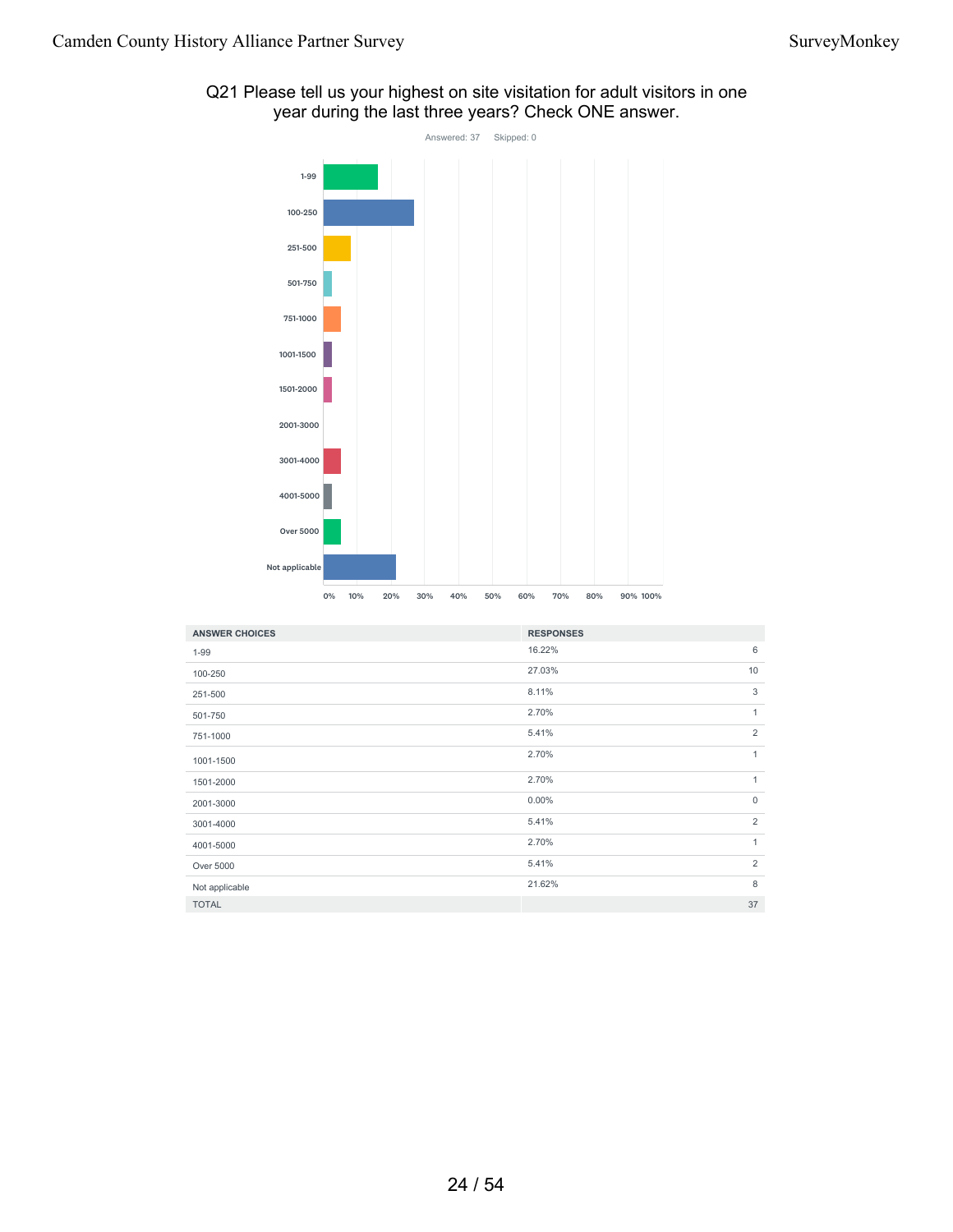## Q22 Please tell us your highest on site visitation for school children in one year during the last three years? Check ONE answer.



| <b>ANSWER CHOICES</b> | <b>RESPONSES</b> |                |
|-----------------------|------------------|----------------|
| $1 - 99$              | 16.22%           | 6              |
| 100-250               | 21.62%           | 8              |
| 251-500               | 8.11%            | 3              |
| 501-750               | 2.70%            | $\mathbf{1}$   |
| 751-1000              | 2.70%            | 1              |
| 1001-1500             | 0.00%            | $\mathbf{0}$   |
| 1501-2000             | 2.70%            | 1              |
| 2001-3000             | 0.00%            | $\mathbf{0}$   |
| 3001-4000             | $0.00\%$         | $\mathbf 0$    |
| 4001-5000             | 0.00%            | $\mathbf 0$    |
| Over 5000             | 5.41%            | $\overline{2}$ |
| Not applicable        | 40.54%           | 15             |
| <b>TOTAL</b>          |                  | 37             |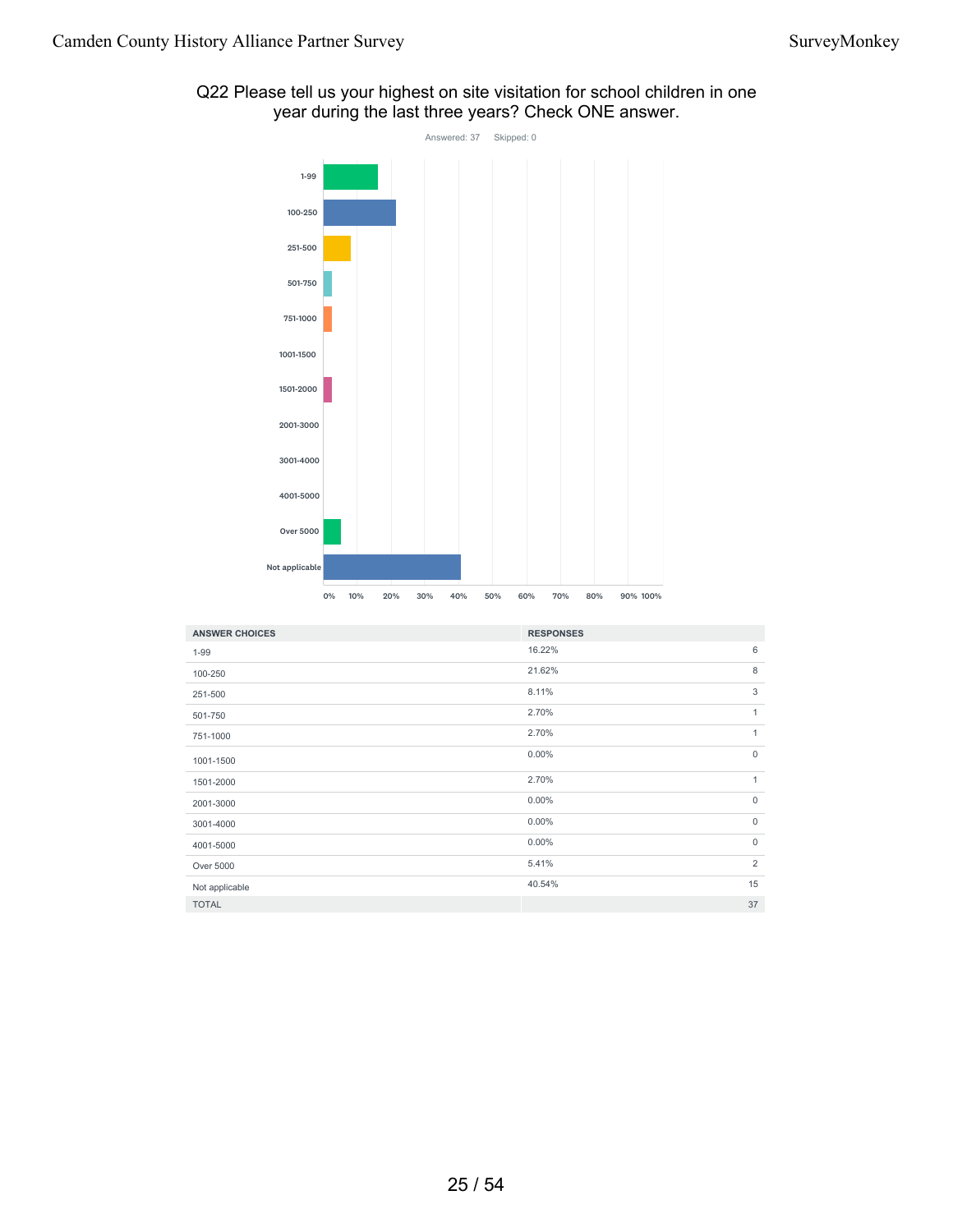## Q23 What type of visitor parking is available at your historic site/building? Check ONE answer.



| <b>ANSWER CHOICES</b>                           | <b>RESPONSES</b> |    |
|-------------------------------------------------|------------------|----|
| Off street unpaved                              | 16.22%           | 6  |
| Off street paved                                | 29.73%           |    |
| On street                                       | 27.03%           | 10 |
| Not applicable/we don't have a building or site | 35.14%           | 13 |
| <b>Total Respondents: 37</b>                    |                  |    |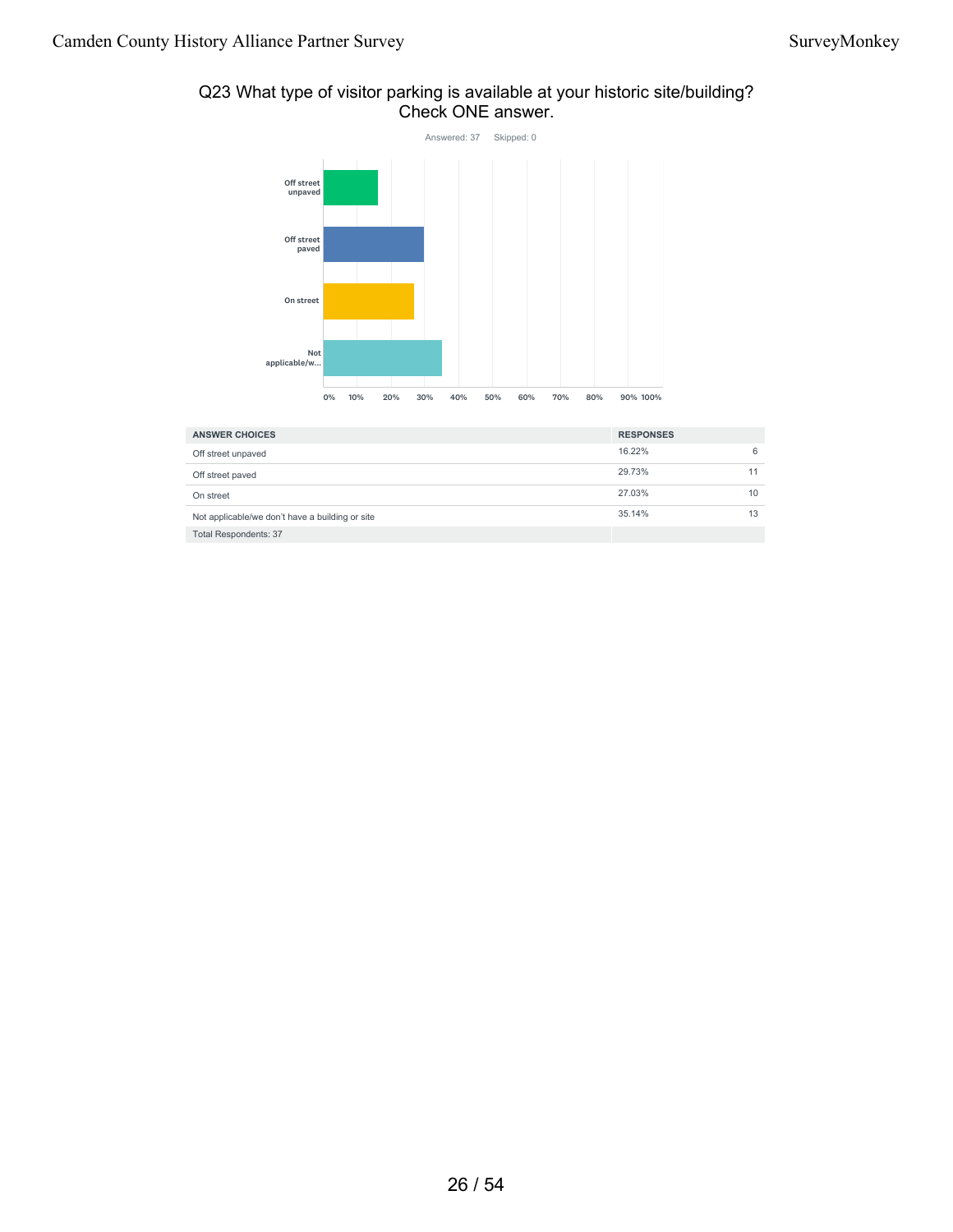Q24 What types of visitor amenities are available at or near the historic site/building, such as hiking trails, gift shop, picnic tables, waterfront., etc. If you don't have a site, say so. Please answer in words.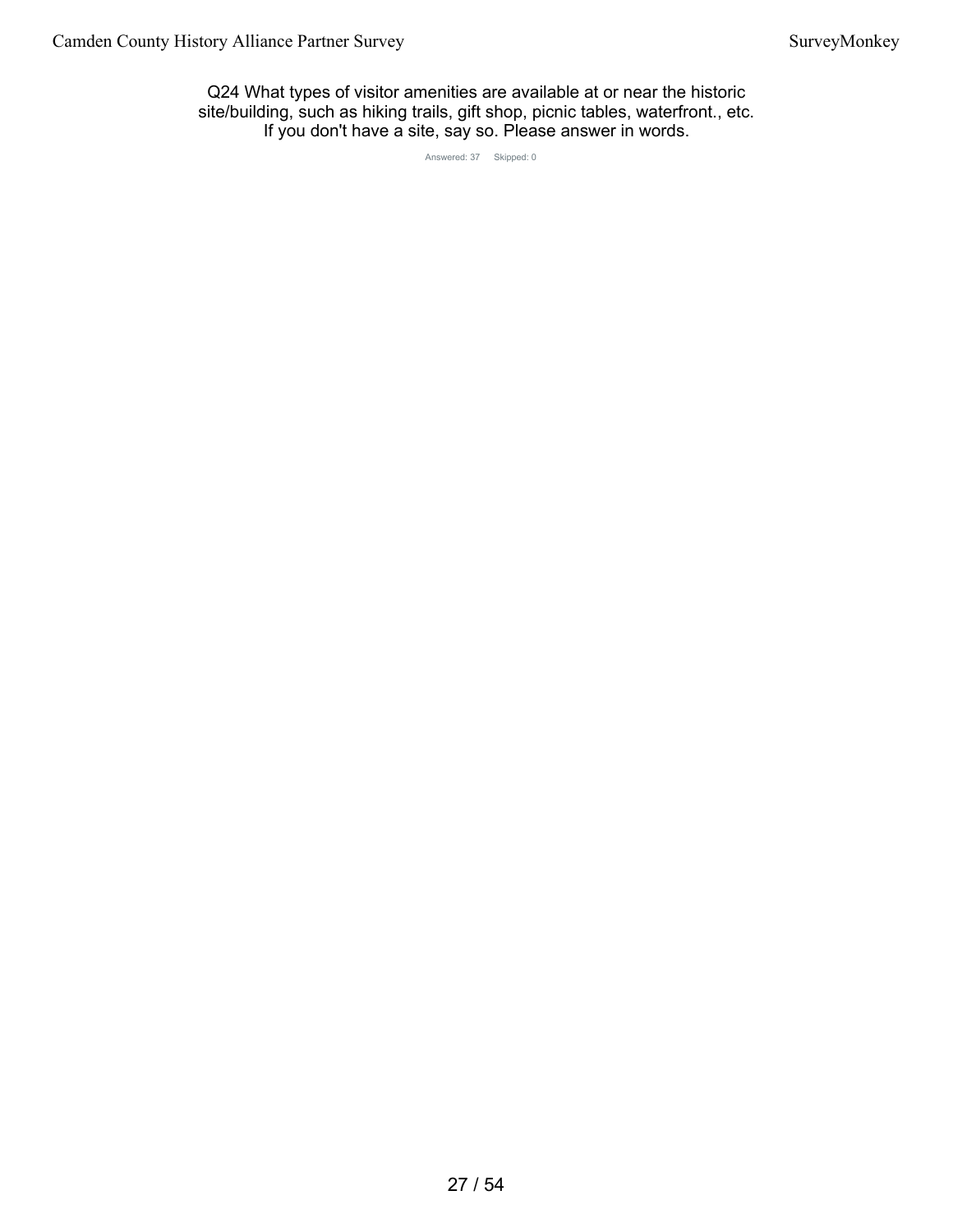Q25 In the past year, what methods has your organization used to reach the public? Check ALL that apply to your organization.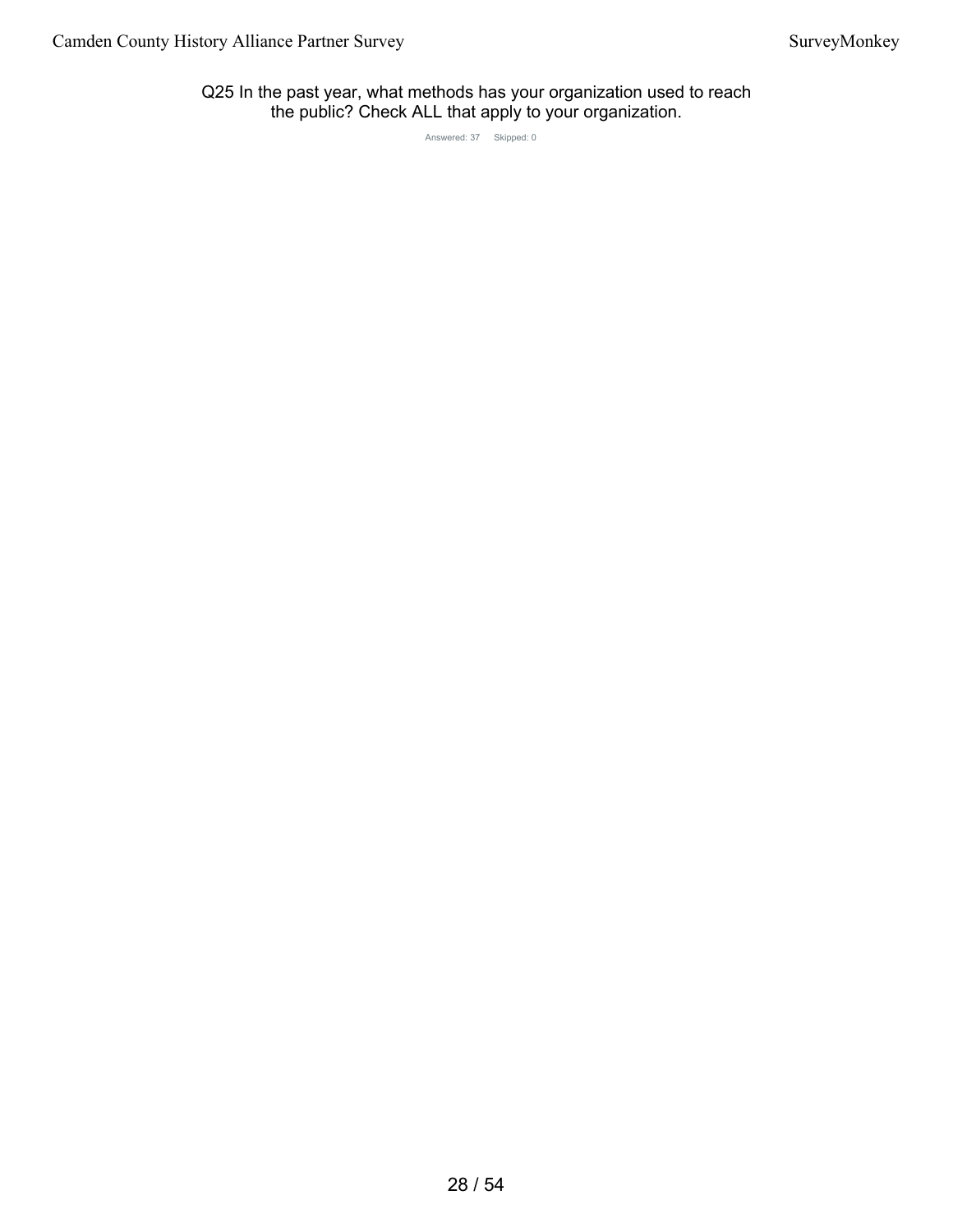## Camden County History Alliance Partner Survey Survey Survey Survey Survey Survey Survey Survey Survey Survey Survey Survey Survey Survey Survey Survey Survey Survey Survey Survey Survey Survey Survey Survey Survey Survey S

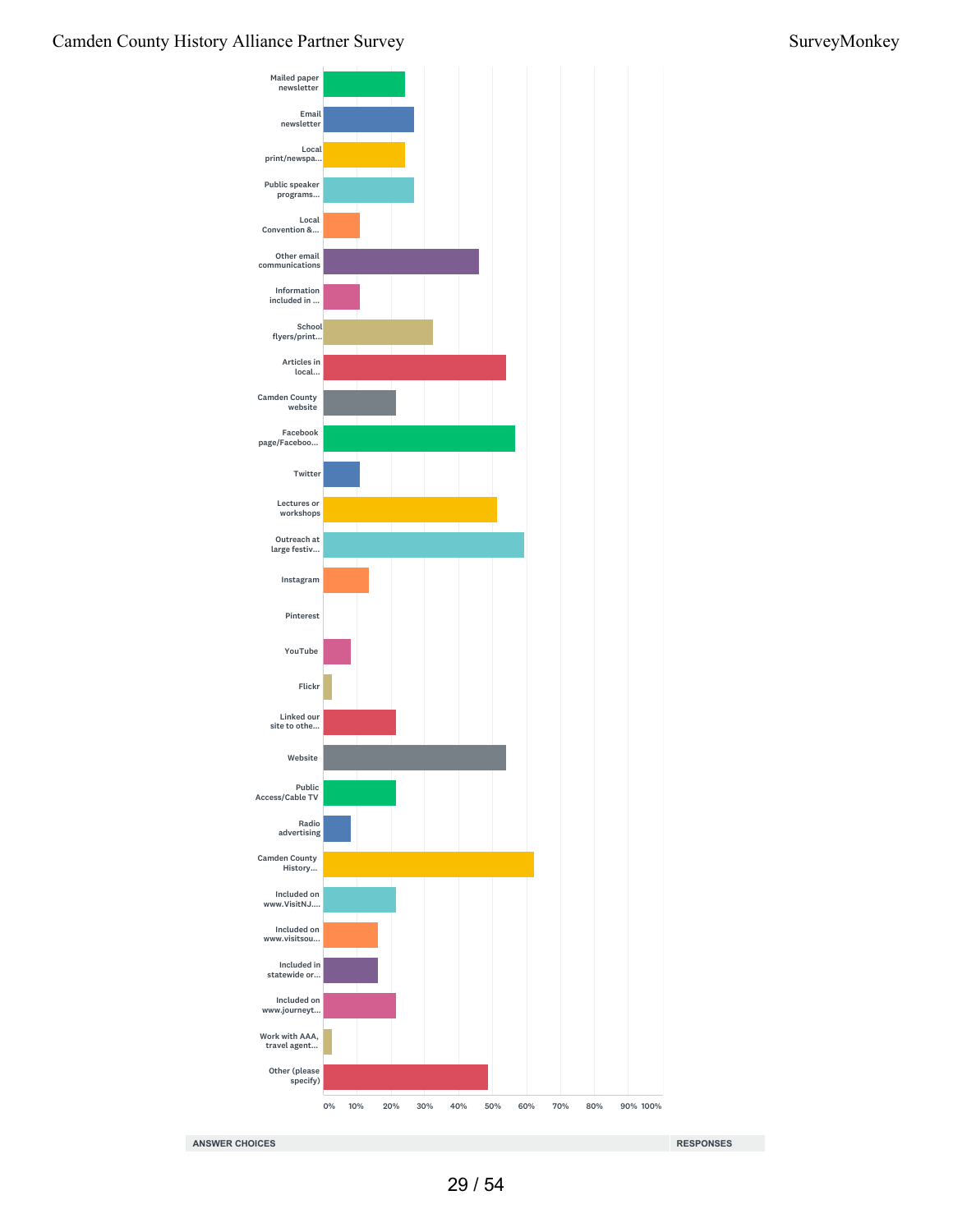## Camden County History Alliance Partner Survey Survey Survey Survey Survey Survey Survey Survey Survey Survey Survey Survey Survey Survey Survey Survey Survey Survey Survey Survey Survey Survey Survey Survey Survey Survey S

| Mailed paper newsletter                                                             | 24.32% | 9              |
|-------------------------------------------------------------------------------------|--------|----------------|
| Email newsletter                                                                    | 27.03% | 10             |
| Local print/newspaper advertising                                                   | 24.32% | 9              |
| Public speaker programs offsite                                                     | 27.03% | 10             |
| Local Convention & Visitors Bureau activities                                       | 10.81% | $\overline{4}$ |
| Other email communications                                                          | 45.95% | 17             |
| Information included in a municipal tax/utility bill                                | 10.81% | 4              |
| School flyers/printed handouts                                                      | 32.43% | 12             |
| Articles in local newspaper/column                                                  | 54.05% | 20             |
| Camden County website                                                               | 21.62% | 8              |
| Facebook page/Facebook group page                                                   | 56.76% | 21             |
| Twitter                                                                             | 10.81% | 4              |
| Lectures or workshops                                                               | 51.35% | 19             |
| Outreach at large festivals or events                                               | 59.46% | 22             |
| Instagram                                                                           | 13.51% | 5              |
| Pinterest                                                                           | 0.00%  | $\mathsf 0$    |
| YouTube                                                                             | 8.11%  | 3              |
| Flickr                                                                              | 2.70%  | $\mathbf{1}$   |
| Linked our site to other tourism websites                                           | 21.62% | 8              |
| Website                                                                             | 54.05% | 20             |
| Public Access/Cable TV                                                              | 21.62% | 8              |
| Radio advertising                                                                   | 8.11%  | 3              |
| Camden County History Alliance Magazine                                             | 62.16% | 23             |
| Included on www.VisitNJ.org (state tourism) website                                 | 21.62% | 8              |
| Included on www.visitsouthjersey.com (regional tourism) website                     | 16.22% | 6              |
| Included in statewide or regional printed visitor guide                             | 16.22% | 6              |
| Included on www.journeythroughjersey.com (New Jersey Historc Trust tourism) website | 21.62% | 8              |
| Work with AAA, travel agents, tour groups                                           | 2.70%  | 1              |
| Other (please specify)                                                              | 48.65% | 18             |
| <b>Total Respondents: 37</b>                                                        |        |                |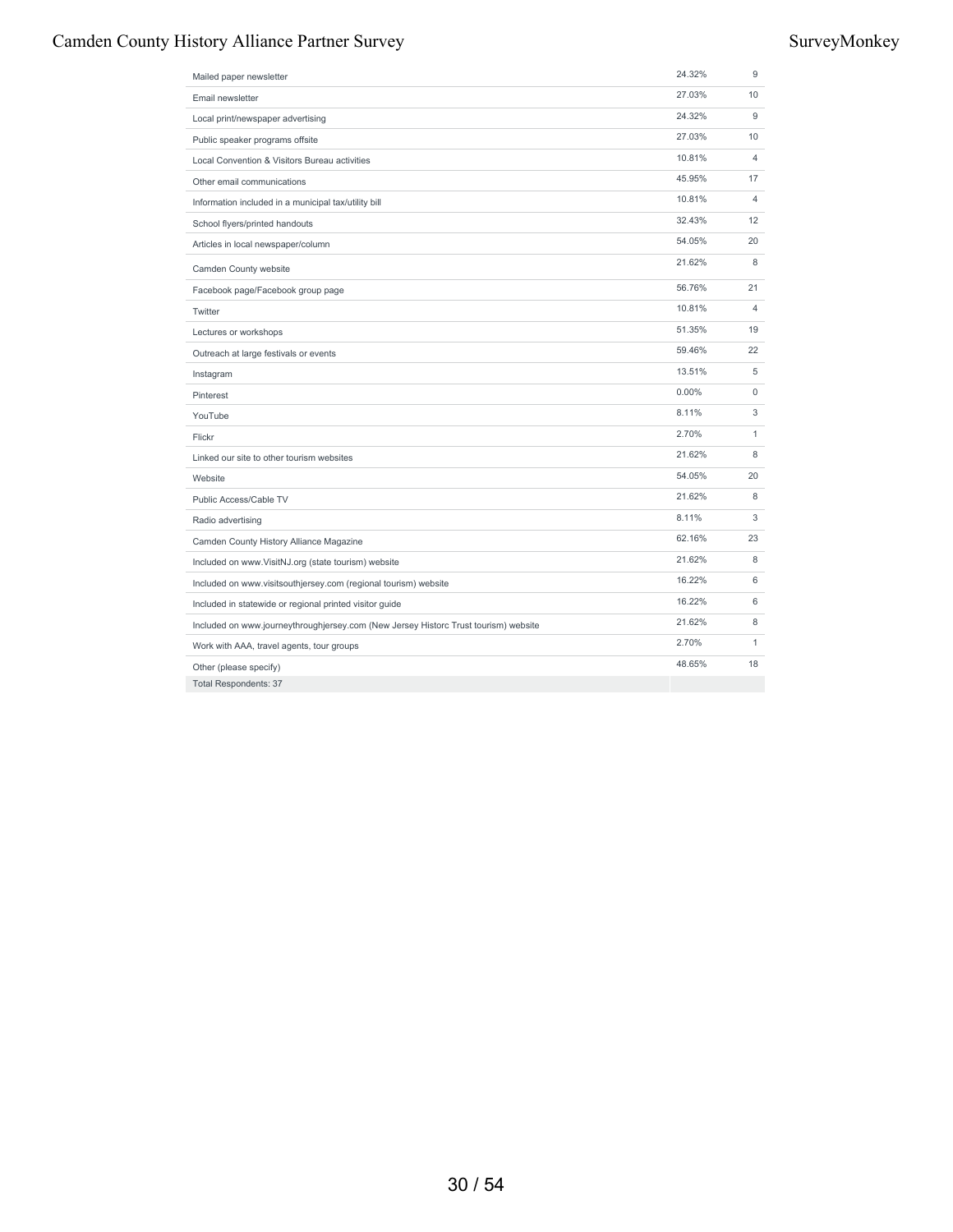

## Q26 How many names/addresses do you have on your organization's postal (snail mail) mailing list? Check ONE answer.

| <b>ANSWER CHOICES</b>        | <b>RESPONSES</b> |                |
|------------------------------|------------------|----------------|
|                              |                  |                |
| We don't have a mailing list | 37.84%           | 14             |
| $1 - 99$                     | 35.14%           | 13             |
| 100-250                      | 10.81%           | $\overline{4}$ |
| 251-500                      | 8.11%            | 3              |
| 501-750                      | $0.00\%$         | $\mathbf 0$    |
| 751-1000                     | 0.00%            | $\mathbf 0$    |
| 1001-1500                    | $0.00\%$         | $\mathbf 0$    |
| 1501-2000                    | 2.70%            | $\mathbf{1}$   |
| 2001-3000                    | 0.00%            | $\mathbf 0$    |
| 3001-4000                    | 0.00%            | $\mathsf{0}$   |
| 4001-5000                    | 0.00%            | $\mathbf 0$    |
| Over 5000                    | 5.41%            | 2              |
| <b>TOTAL</b>                 |                  | 37             |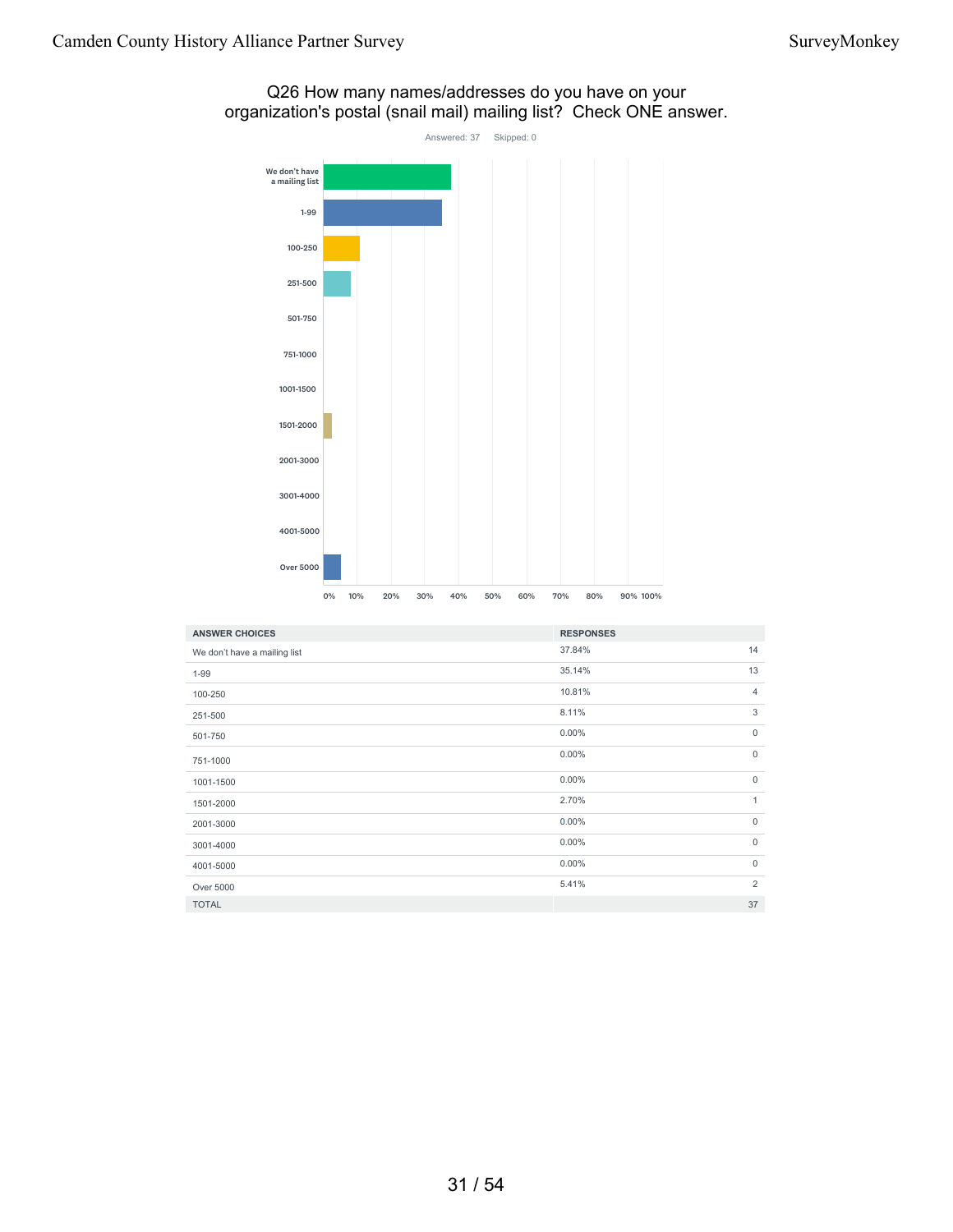

## Q27 How many email addresses do you have on your organization's list? Check ONE answer.

| <b>ANSWER CHOICES</b>            | <b>RESPONSES</b> |                |
|----------------------------------|------------------|----------------|
| We don't collect email addresses | 32.43%           | 12             |
| $1 - 99$                         | 32.43%           | 12             |
| 100-250                          | 10.81%           | 4              |
| 251-500                          | $0.00\%$         | $\mathbf 0$    |
| 501-750                          | 10.81%           | 4              |
| 751-1000                         | 2.70%            | $\mathbf{1}$   |
| 1001-1500                        | 2.70%            | $\mathbf{1}$   |
| 1501-2000                        | 2.70%            | $\mathbf{1}$   |
| 2001-3000                        | $0.00\%$         | $\mathbf 0$    |
| 3001-4000                        | $0.00\%$         | $\mathbf 0$    |
| 4001-5000                        | $0.00\%$         | $\mathbf 0$    |
| Over 5000                        | 5.41%            | $\overline{2}$ |
| <b>TOTAL</b>                     |                  | 37             |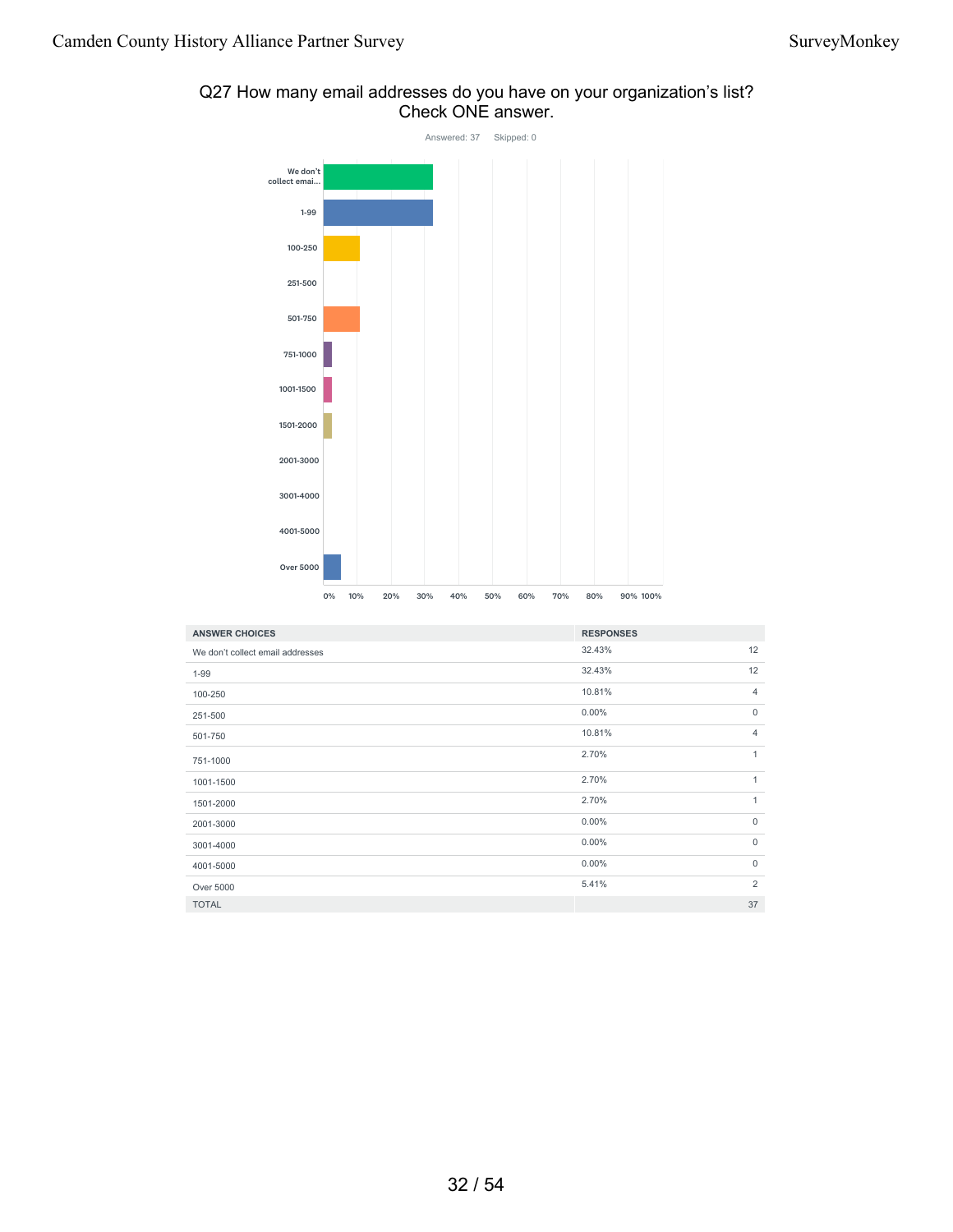## Q28 Do you use an e-newsletter platform to send regular communications to your organization's e-mail list? Please check ALL that apply to your organization.



| <b>ANSWER CHOICES</b>                      | <b>RESPONSES</b> |    |
|--------------------------------------------|------------------|----|
| We don't have an e-newsletter              | 64.86%           | 24 |
| <b>Constant Contact</b>                    | 13.51%           | 5  |
| Mail Chimp                                 | 5.41%            | 2  |
| Emma                                       | $0.00\%$         | 0  |
| Vertical Response                          | 2.70%            | 4  |
| We use regular email to send e-newsletters | 13.51%           | 5  |
| Other (please specify)                     | 18.92%           |    |
| <b>Total Respondents: 37</b>               |                  |    |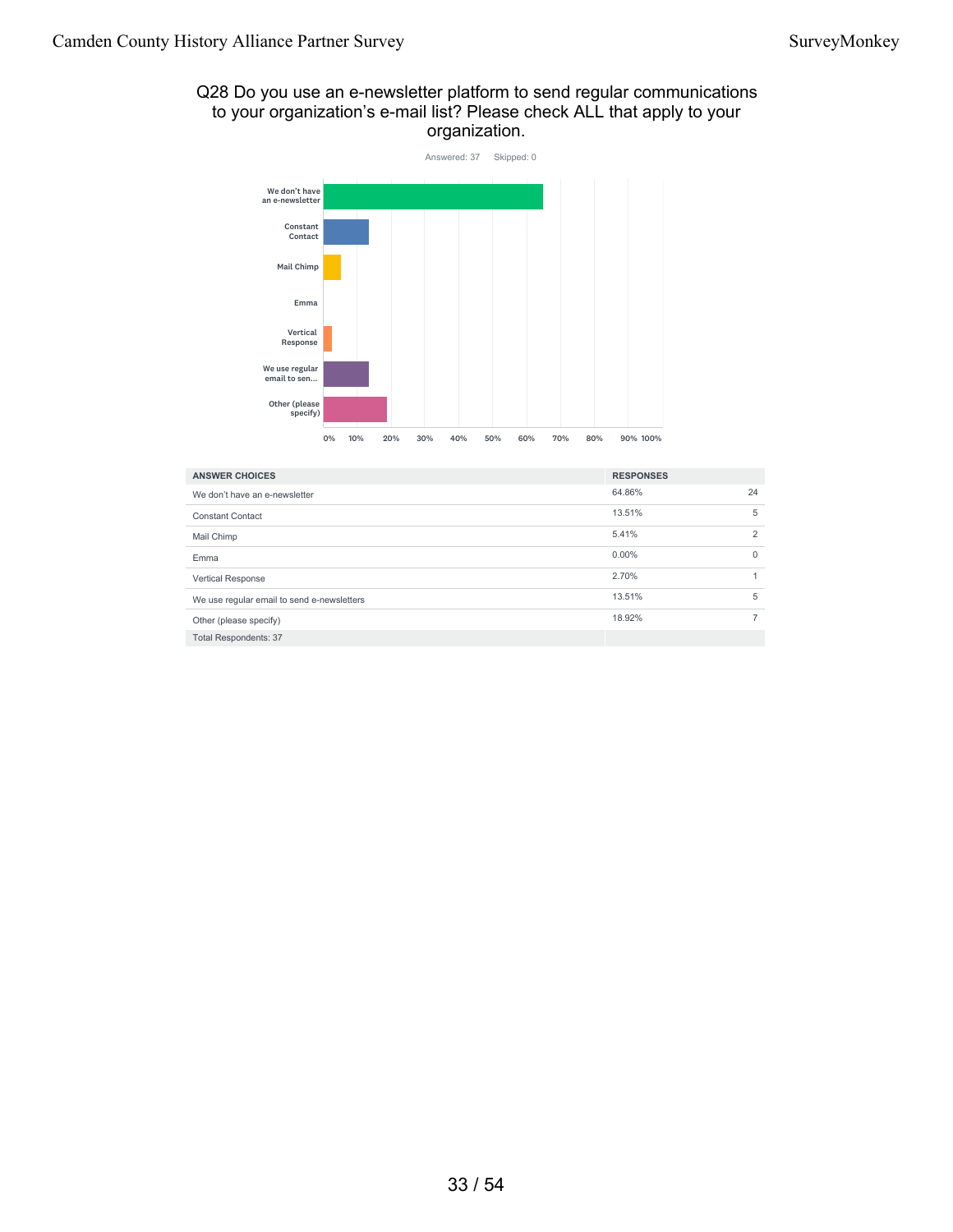## Q29 Does your organization have a website? Check ONE answer.



| <b>ANSWER CHOICES</b>                  | <b>RESPONSES</b> |    |
|----------------------------------------|------------------|----|
| Yes                                    | 59.46%           | 22 |
| <b>No</b>                              | 24.32%           |    |
| We use Facebook as our online presence | 16.22%           |    |
| <b>TOTAL</b>                           |                  | 37 |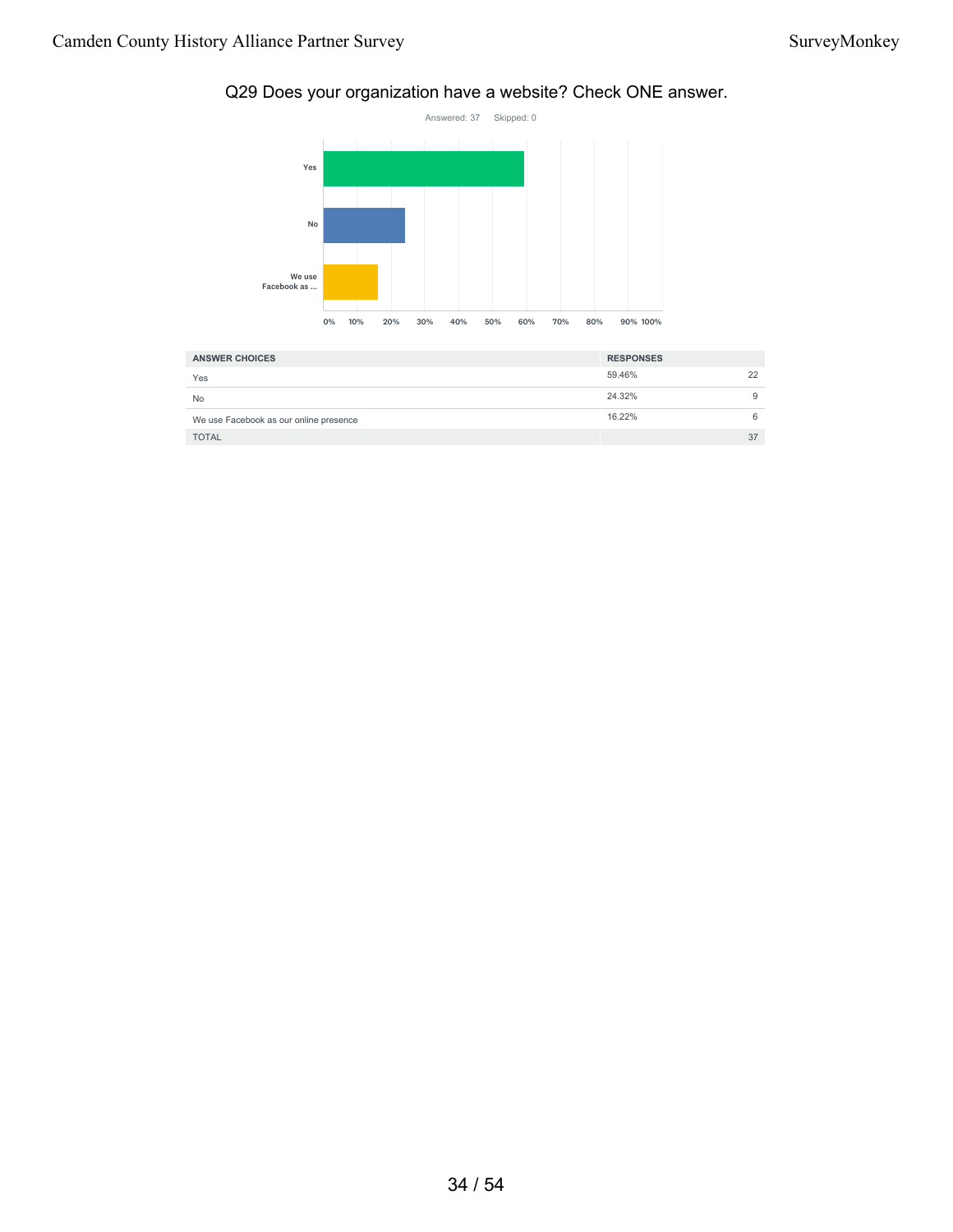

Q30 How many visitors to your website does your organization get a month, on average? Check ALL that apply to your organization.

| <b>ANSWER CHOICES</b>                    | <b>RESPONSES</b> |                |
|------------------------------------------|------------------|----------------|
| We don't have a website                  | 35.14%           | 13             |
| I don't know how to view my website hits | 37.84%           | 14             |
| $1 - 99$                                 | 16.22%           | 6              |
| 100-250                                  | $0.00\%$         | $\mathbf 0$    |
| 251-500                                  | 5.41%            | $\overline{2}$ |
| 501-750                                  | $0.00\%$         | $\mathbf 0$    |
| 751-1000                                 | 2.70%            | $\mathbf{1}$   |
| 1001-1500                                | $0.00\%$         | $\mathbf 0$    |
| 1501-2000                                | $0.00\%$         | $\mathbf 0$    |
| 2001-3000                                | $0.00\%$         | $\mathbf 0$    |
| 3001-4000                                | $0.00\%$         | $\mathbf 0$    |
| 4001-5000                                | $0.00\%$         | $\mathbf 0$    |
| Over 5000                                | 2.70%            | $\mathbf{1}$   |
| <b>Total Respondents: 37</b>             |                  |                |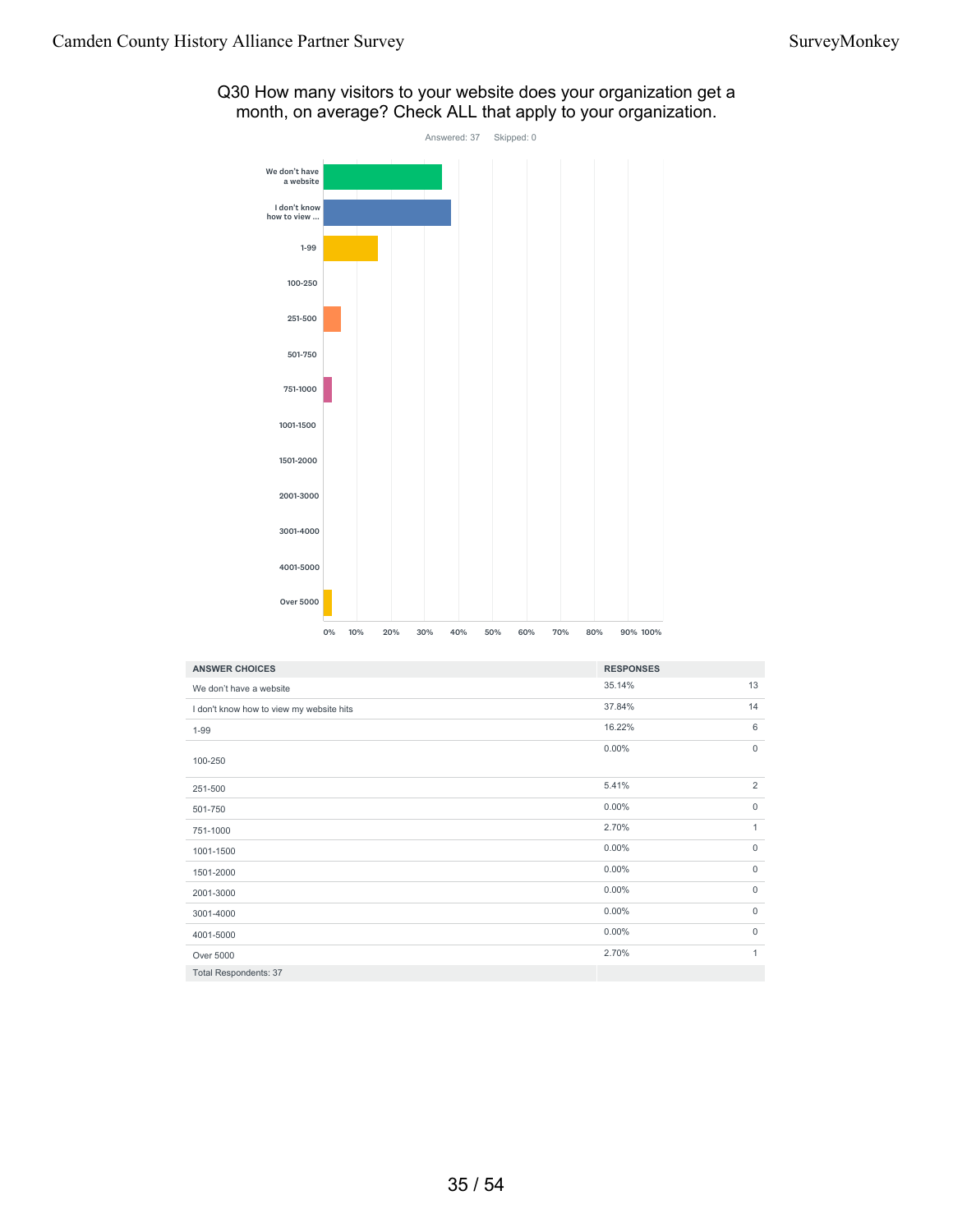# Answered: 37 Skipped: 0 We don't have a Facebook p... 1-99 100-250 251-500 501-750 751-1000 1001-1500 1501-2000 2001-3000 3001-4000 4001-5000 Over 5000 0% 10% 20% 30% 40% 50% 60% 70% 80% 90% 100%

|                                                | Q31 How many followers do you have on your organization's Facebook |
|------------------------------------------------|--------------------------------------------------------------------|
| page or Facebook group page? Check ONE answer. |                                                                    |

| <b>ANSWER CHOICES</b>                       | <b>RESPONSES</b> |                |
|---------------------------------------------|------------------|----------------|
| We don't have a Facebook page or group page | 37.84%           | 14             |
| $1 - 99$                                    | $0.00\%$         | $\mathbf 0$    |
| 100-250                                     | 5.41%            | $\overline{2}$ |
| 251-500                                     | 24.32%           | 9              |
| 501-750                                     | 10.81%           | 4              |
| 751-1000                                    | 5.41%            | 2              |
| 1001-1500                                   | 5.41%            | $\overline{2}$ |
| 1501-2000                                   | 2.70%            | $\mathbf{1}$   |
| 2001-3000                                   | $0.00\%$         | $\mathbf 0$    |
| 3001-4000                                   | 0.00%            | $\mathbf 0$    |
| 4001-5000                                   | 0.00%            | $\mathbf 0$    |
| Over 5000                                   | 8.11%            | 3              |
| <b>TOTAL</b>                                |                  | 37             |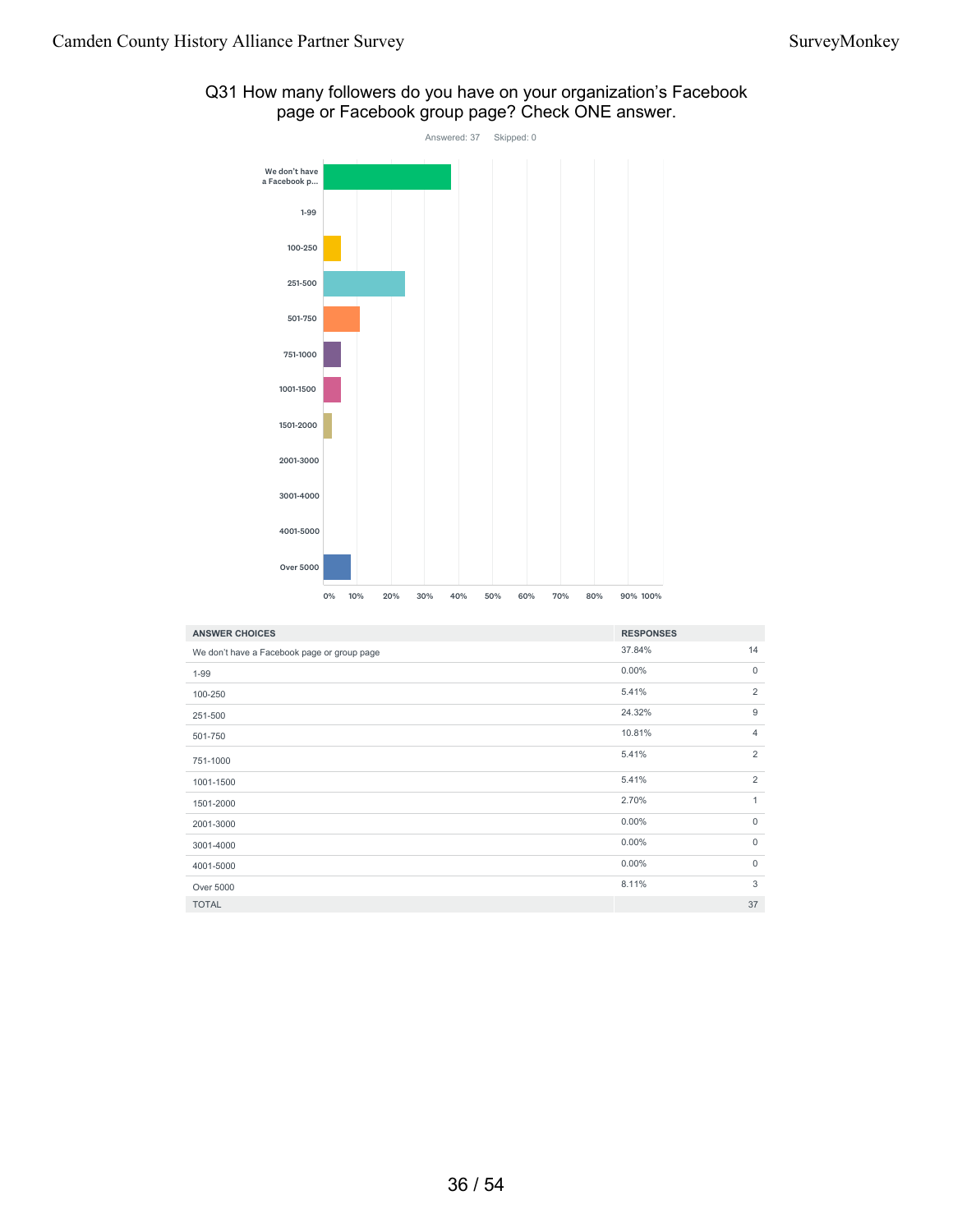## Q32 How many followers/fans do you have on your organization's other social media accounts? Answer at least ONE question. Please supply the number of followers/fans/friends.

| <b>ANSWER CHOICES</b>            | <b>RESPONSES</b> |                |
|----------------------------------|------------------|----------------|
| No social media? answer 0 please | 70.27%           | 26             |
| Twitter, how many followers?     | 21.62%           | 8              |
| Instagram, how many followers?   | 16.22%           | 6              |
| YouTube, how many followers?     | 10.81%           | $\overline{4}$ |
| Pinterest, how many followers?   | 8.11%            | 3              |
| Flickr, how many followers?      | 8.11%            | 3              |
| Other (please specify)           | 10.81%           | 4              |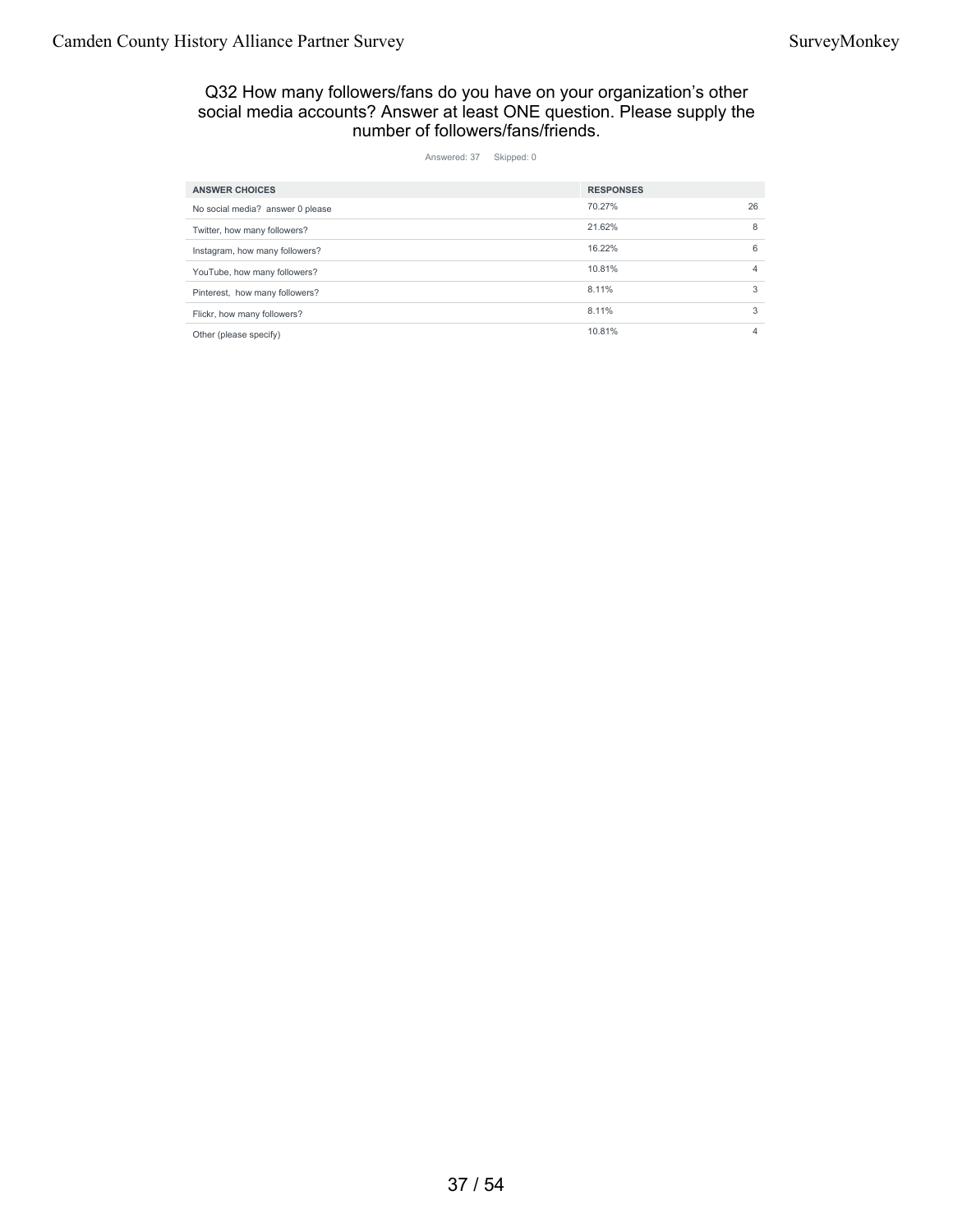## Q33 Please supply your organization's social media addresses. Answer at least ONE question in words.

| <b>ANSWER CHOICES</b>               | <b>RESPONSES</b> |                |
|-------------------------------------|------------------|----------------|
| No social media? answer none please | 29.73%           | 11             |
| Website address                     | 54.05%           | 20             |
| Facebook page/group page address    | 64.86%           | 24             |
| Twitter                             | 10.81%           | $\overline{4}$ |
| Instagram                           | 10.81%           | $\overline{4}$ |
| You Tube                            | 2.70%            | $\mathbf{1}$   |
| Pinterest                           | 2.70%            | $\mathbf{1}$   |
| Fickr                               | 2.70%            | $\mathbf{1}$   |
| Other                               | 5.41%            | 2              |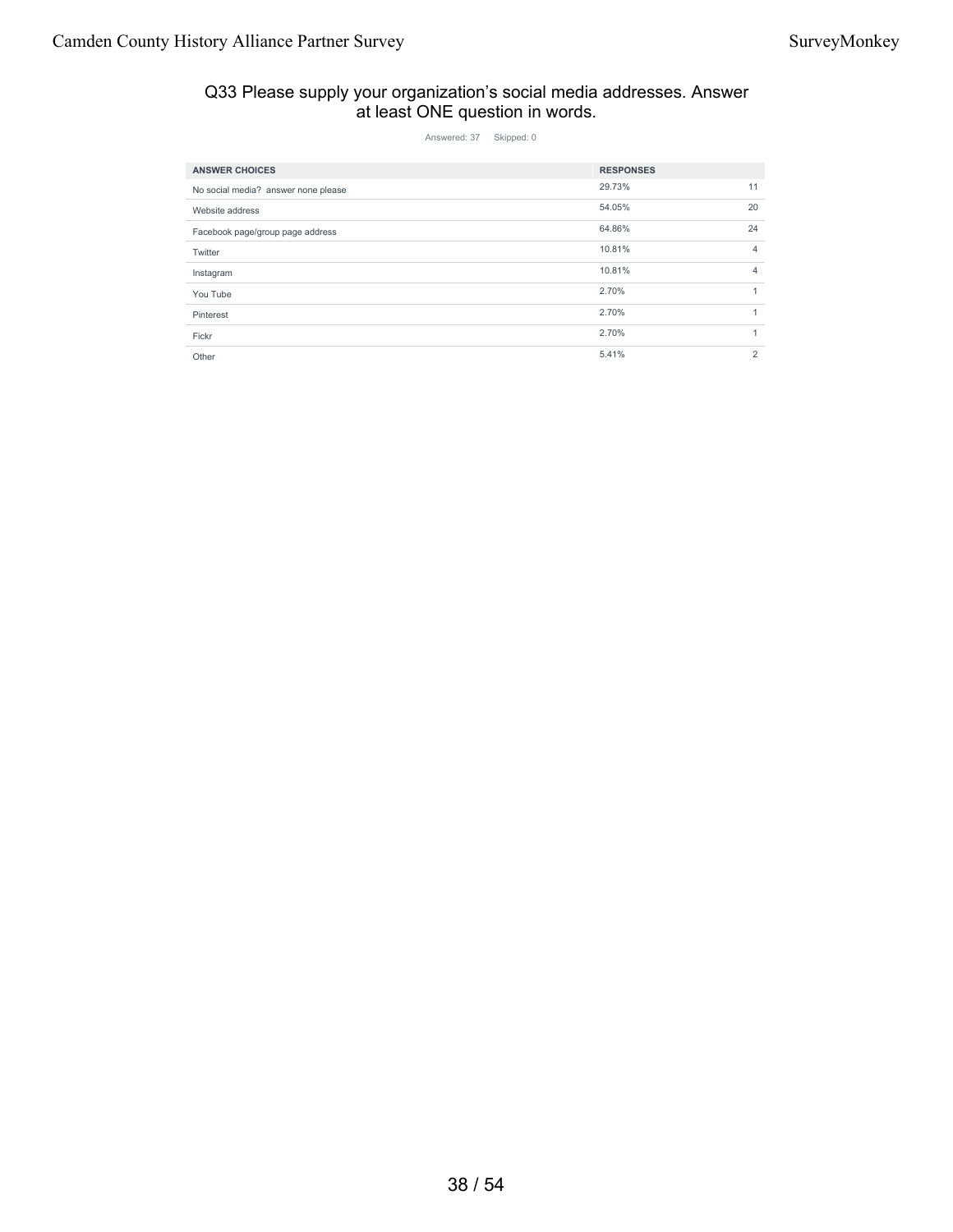## Q34 Is your organization facing any of these nonprofit mangement issues? Please RANK the following statements, one answer per row, one answer per column.



|                                                     | <b>BIGGEST</b><br><b>PROBLEM</b> | <b>SECOND</b>        | <b>THIRD</b>             | <b>FOURTH</b>            | <b>FIFTH</b>             | <b>SIXTH</b>             | <b>SEVENTH</b>           | <b>EIGHT</b>             | <b>NINE</b>              | <b>TENTH</b>             | <b>TOTAL</b> | <b>WEIGHTED</b><br><b>AVERAGE</b> |
|-----------------------------------------------------|----------------------------------|----------------------|--------------------------|--------------------------|--------------------------|--------------------------|--------------------------|--------------------------|--------------------------|--------------------------|--------------|-----------------------------------|
| Finding new<br>volunteers                           | 58.06%<br>18                     | 3.23%<br>1           | 12.90%<br>$\overline{4}$ | 12.90%<br>4              | 3.23%<br>$\mathbf{1}$    | 9.68%<br>3               | 0.00%<br>$\mathbf{0}$    | 0.00%<br>$\mathbf 0$     | 0.00%<br>$\mathbf{0}$    | $0.00\%$<br>$\mathbf{0}$ | 31           | 2.29                              |
| Fundraising<br>for operating<br>expenses            | 20.00%<br>6                      | 43.33%<br>13         | 3.33%<br>1               | 6.67%<br>$\overline{2}$  | 0.00%<br>$\Omega$        | 3.33%<br>1               | 10.00%<br>3              | 3.33%<br>$\mathbf{1}$    | 6.67%<br>$\overline{2}$  | 3.33%<br>1               | 30           | 3.53                              |
| Fundraising<br>for building<br>restoration<br>needs | 13.04%<br>3                      | 13.04%<br>3          | 17.39%<br>$\overline{4}$ | 13.04%<br>3              | 13.04%<br>3              | 8.70%<br>$\overline{2}$  | 8.70%<br>$\overline{2}$  | 4.35%<br>$\mathbf{1}$    | 0.00%<br>$\mathbf 0$     | 8.70%<br>$\overline{2}$  | 23           | 4.43                              |
| Fundraising<br>for special<br>projects              | 6.67%<br>$\overline{2}$          | 3.33%<br>1           | 33.33%<br>10             | 20.00%<br>6              | 13.33%<br>$\overline{4}$ | 3.33%<br>1               | 6.67%<br>$\overline{2}$  | 6.67%<br>$\overline{2}$  | 6.67%<br>$\overline{2}$  | $0.00\%$<br>$\Omega$     | 30           | 4.40                              |
| Strategic<br>planning for<br>our<br>organization    | 10.71%<br>3                      | 3.57%<br>1           | 7.14%<br>$\overline{2}$  | 3.57%<br>1               | 10.71%<br>3              | 17.86%<br>5              | 17.86%<br>5              | 10.71%<br>3              | 10.71%<br>3              | 7.14%<br>$\overline{2}$  | 28           | 5.93                              |
| Board and<br>officer<br>succession<br>planning      | 0.00%<br>0                       | 22.22%<br>6          | 7.41%<br>$\overline{2}$  | 14.81%<br>$\overline{4}$ | 7.41%<br>$\overline{2}$  | 14.81%<br>$\overline{4}$ | 14.81%<br>$\overline{4}$ | 14.81%<br>$\overline{4}$ | 0.00%<br>$\mathbf 0$     | 3.70%<br>1               | 27           | 5.11                              |
| Retaining our<br>existing<br>volunteers             | 7.14%<br>$\overline{2}$          | 14.29%<br>4          | 3.57%<br>1               | 14.29%<br>4              | 21.43%<br>6              | 7.14%<br>$\overline{2}$  | 17.86%<br>5              | 10.71%<br>3              | 0.00%<br>$\mathbf 0$     | 3.57%<br>1               | 28           | 5.00                              |
| Relationship<br>with local<br>government            | 4.17%<br>1                       | $0.00\%$<br>0        | 4.17%<br>1               | 0.00%<br>0               | 12.50%<br>3              | 8.33%<br>2               | $0.00\%$<br>$\mathbf{0}$ | 29.17%<br>$\overline{7}$ | 20.83%<br>5              | 20.83%<br>5              | 24           | 7.58                              |
| Board training<br>on roles and<br>responsibilities  | 0.00%<br>0                       | 4.35%<br>1           | 17.39%<br>$\overline{4}$ | 0.00%<br>$\mathbf 0$     | 8.70%<br>$\overline{2}$  | 4.35%<br>1               | 8.70%<br>$\overline{2}$  | 13.04%<br>3              | 39.13%<br>9              | 4.35%<br>1               | 23           | 6.91                              |
| Staff training                                      | 0.00%<br>$\Omega$                | $0.00\%$<br>$\Omega$ | 4.00%<br>$\mathbf{1}$    | 8.00%<br>$\overline{2}$  | 0.00%<br>$\Omega$        | 16.00%<br>$\overline{4}$ | 4.00%<br>1               | 4.00%<br>$\mathbf{1}$    | 16.00%<br>$\overline{4}$ | 48.00%<br>12             | 25           | 8.24                              |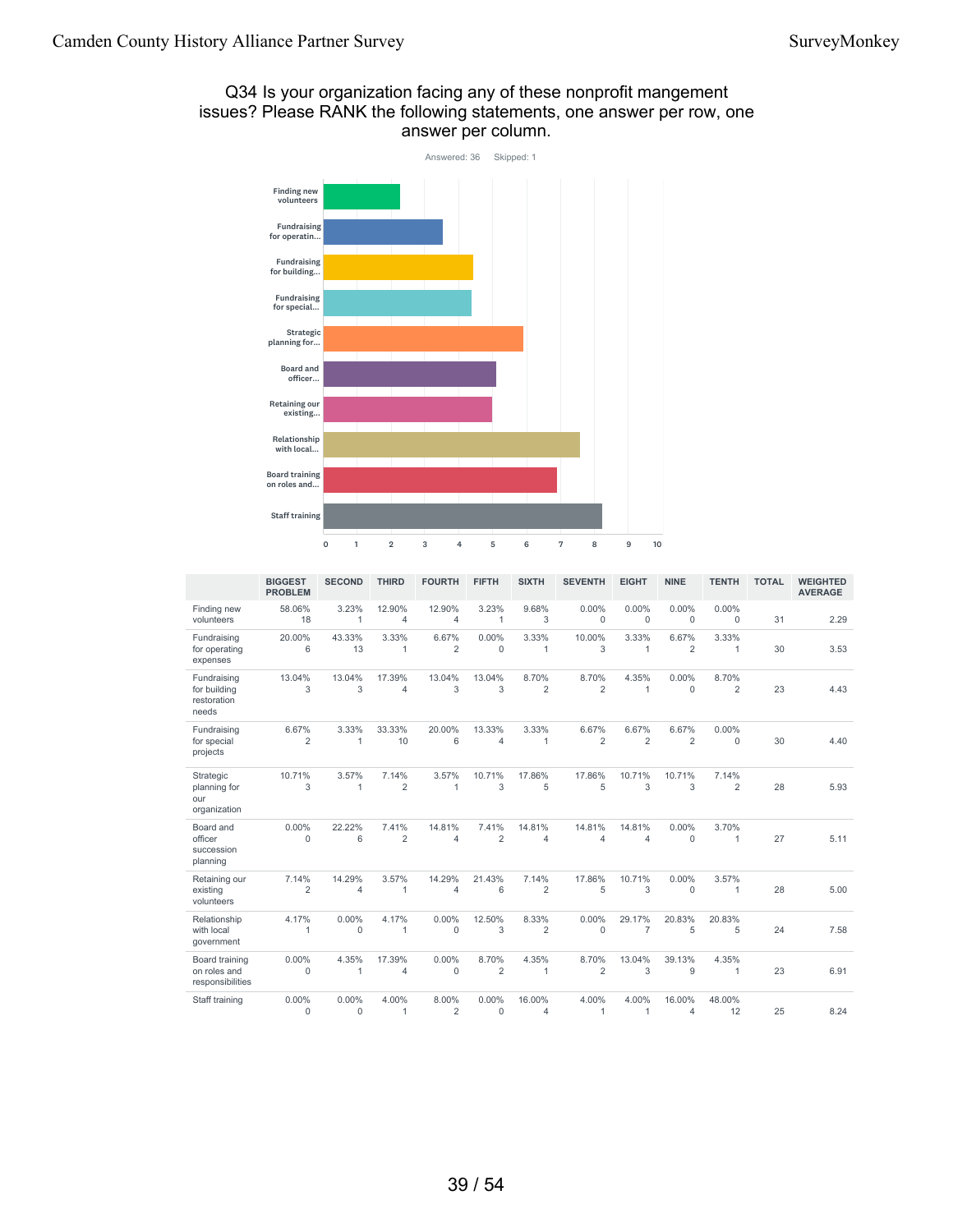

## Q35 Is your organization facing any of these visitor, building, collections or public programming issues? Please RANK each statement, one answer per row, one answer per column.

|                                                                                    | <b>BIGGEST</b><br><b>PROBLEM</b> | <b>SECOND</b>            | <b>THIRD</b>             | <b>FOURTH</b>         | <b>FIFTH</b>             | <b>SIXTH</b>             | <b>SEVENTH</b>           | <b>EIGHTH</b>                | <b>NINTH</b>             | <b>TENTH</b>            | <b>ELEVENTH</b>         | <b>TWELFTH</b>           | THII |
|------------------------------------------------------------------------------------|----------------------------------|--------------------------|--------------------------|-----------------------|--------------------------|--------------------------|--------------------------|------------------------------|--------------------------|-------------------------|-------------------------|--------------------------|------|
| Choosing or using<br>the right<br>collections<br>management<br>software            | 10.00%<br>$\overline{2}$         | 20.00%<br>4              | 10.00%<br>$\overline{2}$ | 5.00%<br>$\mathbf{1}$ | 5.00%<br>1               | 5.00%                    | 5.00%<br>$\mathbf{1}$    | 0.00%<br>$\mathbf 0$         | 0.00%<br>$\Omega$        | 0.00%<br>0              | 0.00%<br>$\Omega$       | 0.00%<br>$\mathbf 0$     |      |
| Understanding<br>social media or<br>websites                                       | 5.26%<br>1                       | 10.53%<br>$\overline{2}$ | 10.53%<br>$\overline{2}$ | 21.05%<br>4           | 0.00%<br>$\mathbf{0}$    | 10.53%<br>$\overline{2}$ | 0.00%<br>$\mathbf 0$     | 15.79%<br>3                  | 0.00%<br>$\mathbf 0$     | 0.00%<br>$\mathbf{0}$   | 0.00%<br>$\mathbf 0$    | 15.79%<br>3              |      |
| Choosing or using<br>the right<br>membership/donor<br>management<br>software       | 0.00%<br>$\Omega$                | 0.00%<br>$\mathbf{0}$    | 16.67%<br>3              | 16.67%<br>3           | 11.11%<br>$\overline{2}$ | 5.56%<br>1               | 0.00%<br>$\mathbf{0}$    | 0.00%<br>$\mathbf 0$         | 11.11%<br>$\overline{2}$ | 0.00%<br>0              | 5.56%<br>$\mathbf{1}$   | 22.22%<br>$\overline{4}$ |      |
| Digitizing our<br>collections                                                      | 34.78%<br>8                      | 13.04%<br>3              | 8.70%<br>$\overline{2}$  | 13.04%<br>3           | 13.04%<br>3              | 0.00%<br>$\mathbf 0$     | 0.00%<br>$\mathbf 0$     | 0.00%<br>$\mathsf{O}\xspace$ | 4.35%<br>1               | 0.00%<br>$\mathbf 0$    | 8.70%<br>2              | 4.35%<br>$\mathbf{1}$    |      |
| Marketing and<br>advertising our<br>historic site in the<br>state/region           | 22.73%<br>5                      | 18.18%<br>$\overline{4}$ | 4.55%<br>$\overline{1}$  | 4.55%<br>$\mathbf{1}$ | 13.64%<br>3              | 4.55%<br>1               | 18.18%<br>$\overline{4}$ | 0.00%<br>$\mathbf 0$         | 4.55%<br>1               | 4.55%<br>1              | 0.00%<br>$\mathbf 0$    | 0.00%<br>$\mathbf 0$     |      |
| Getting more<br>people to use our<br>library/archives                              | 4.35%<br>1                       | 30.43%<br>$\overline{7}$ | 13.04%<br>3              | 13.04%<br>3           | 0.00%<br>$\mathbf{0}$    | 8.70%<br>$\overline{2}$  | 0.00%<br>$\mathbf 0$     | 0.00%<br>0                   | 4.35%<br>1               | 8.70%<br>$\overline{2}$ | 8.70%<br>$\overline{2}$ | 4.35%                    |      |
| Getting more<br>people to care<br>about historic<br>preservation in our<br>town    | 14.81%<br>4                      | 7.41%<br>$\overline{2}$  | 14.81%<br>4              | 11.11%<br>3           | 14.81%<br>$\overline{4}$ | 0.00%<br>$\mathbf 0$     | 14.81%<br>$\overline{4}$ | 7.41%<br>$\overline{2}$      | 3.70%<br>1               | 3.70%<br>1              | 3.70%<br>1              | 0.00%<br>$\mathbf 0$     |      |
| Visitor safety or<br>perception of<br>safety when<br>visiting the<br>historic site | 4.55%<br>1                       | 4.55%<br>1               | 0.00%<br>$\mathbf 0$     | 0.00%<br>0            | 0.00%<br>$\mathbf{0}$    | 9.09%<br>$\overline{2}$  | 13.64%<br>3              | 13.64%<br>3                  | 4.55%<br>1               | 9.09%<br>2              | 9.09%<br>$\overline{2}$ | 13.64%<br>3              |      |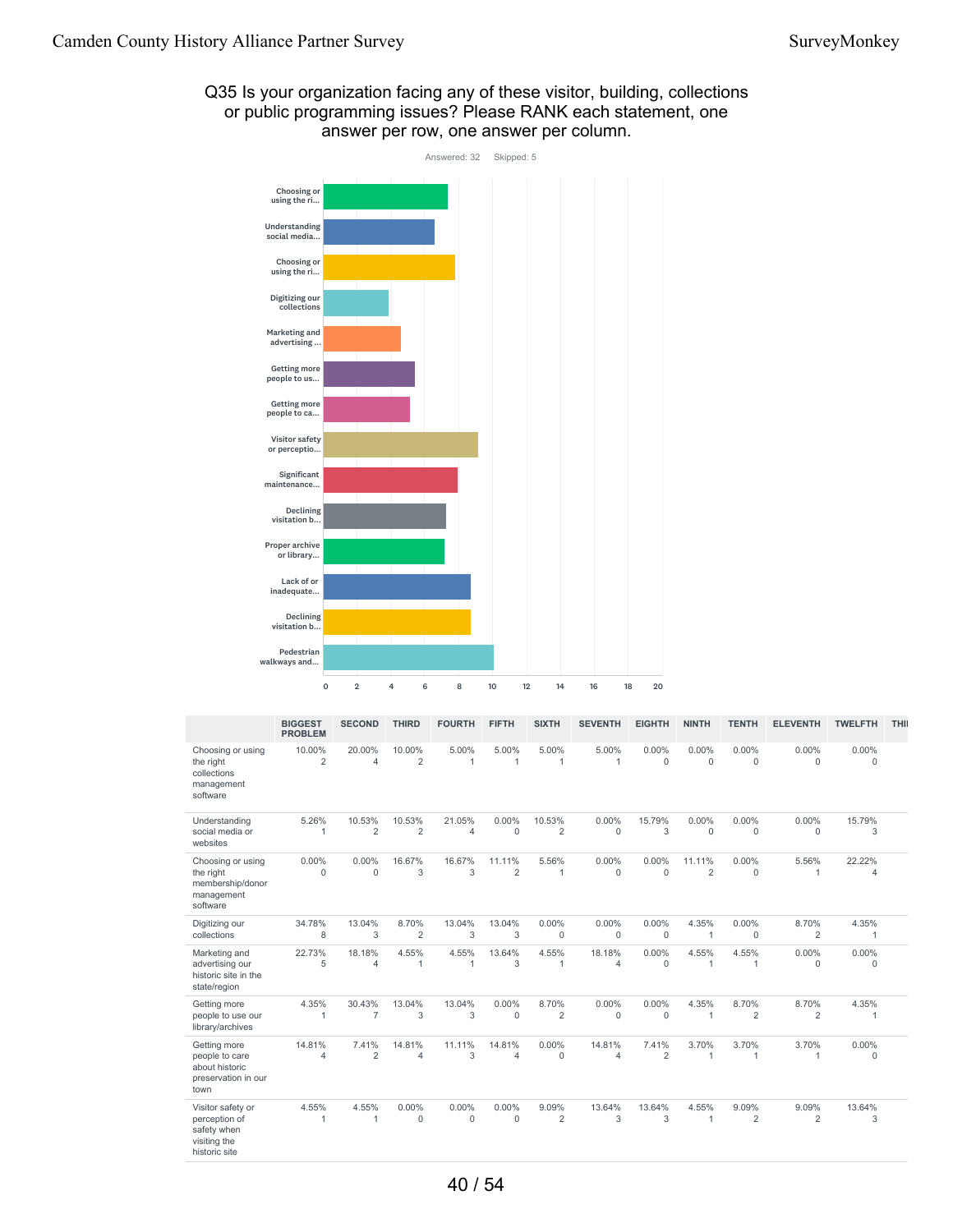## Camden County History Alliance Partner Survey Survey Survey Survey Survey Survey Survey Survey Survey Survey Survey Survey Survey Survey Survey Survey Survey Survey Survey Survey Survey Survey Survey Survey Survey Survey S

| Significant<br>maintenance<br>issues with current<br>structures        | 13.04%<br>3             | $0.00\%$<br>0 | $0.00\%$<br>0           | 8.70%<br>2               | 4.35%         | 8.70%<br>$\overline{2}$  | 4.35%                   | 4.35%                    | 17.39%<br>4             | 4.35%       | 17.39%<br>$\overline{4}$ | 8.70%<br>2  |  |
|------------------------------------------------------------------------|-------------------------|---------------|-------------------------|--------------------------|---------------|--------------------------|-------------------------|--------------------------|-------------------------|-------------|--------------------------|-------------|--|
| Declining visitation<br>by school groups                               | 10.00%<br>2             | 5.00%         | $0.00\%$<br>0           | 5.00%                    | 20.00%<br>4   | 10.00%<br>$\overline{2}$ | 5.00%                   | 5.00%                    | $0.00\%$<br>$\mathbf 0$ | 15.00%<br>3 | 10.00%<br>$\overline{2}$ | 5.00%       |  |
| Proper archive or<br>library storage                                   | 9.09%<br>2              | 4.55%         | 9.09%<br>$\overline{2}$ | 4.55%                    | 4.55%         | 9.09%<br>2               | 4.55%                   | 9.09%<br>$\overline{2}$  | 9.09%<br>$\overline{2}$ | 18.18%<br>4 | 13.64%<br>3              | 4.55%       |  |
| Lack of or<br>inadequate<br>parking                                    | $0.00\%$<br>$\mathbf 0$ | 5.00%         | 5.00%                   | 5.00%                    | $0.00\%$<br>0 | 10.00%<br>2              | 5.00%                   | 10.00%<br>$\overline{2}$ | 15.00%<br>3             | 15.00%<br>3 | $0.00\%$<br>$\Omega$     | 20.00%<br>4 |  |
| Declining visitation<br>by independent<br>travelers                    | 8.70%<br>$\overline{2}$ | 4.35%         | 8.70%<br>2              | $0.00\%$<br>$\mathbf{0}$ | $0.00\%$<br>0 | $0.00\%$<br>0            | 8.70%<br>2              | 8.70%<br>2               | 13.04%<br>3             | 4.35%       | 13.04%<br>3              | 4.35%       |  |
| Pedestrian<br>walkways and<br>linkages between<br>other historic sites | $0.00\%$<br>0           | 4.55%         | 9.09%<br>2              | $0.00\%$<br>$\mathbf{0}$ | $0.00\%$<br>0 | 4.55%                    | 9.09%<br>$\overline{2}$ | 4.55%                    | 9.09%<br>$\overline{2}$ | 9.09%<br>2  | 4.55%                    | 4.55%       |  |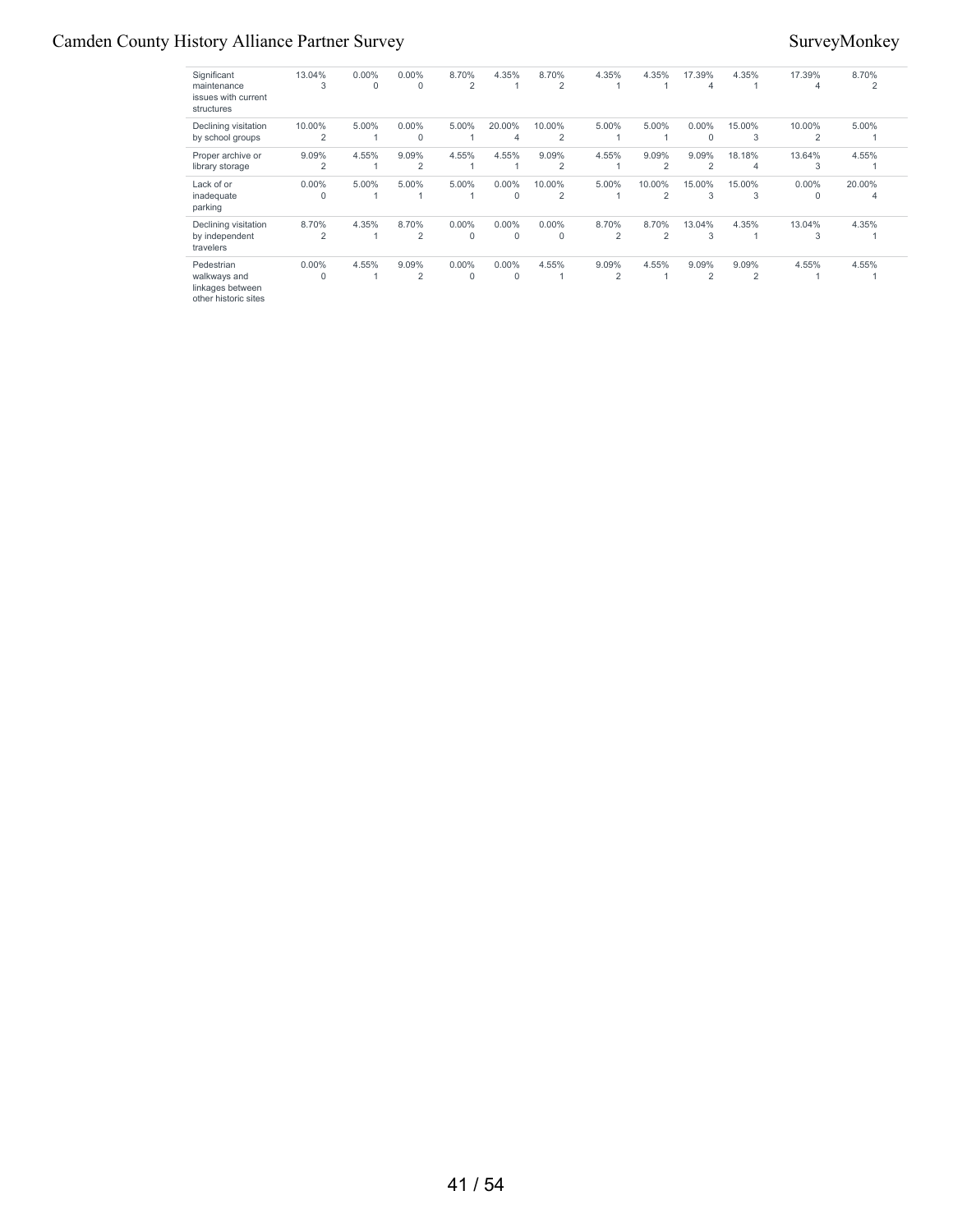Q36 How many buildings are at your historic site? Please list and describe each building/space that you use for your operations (historic building, non-historic building, auditorium, sheds, storage buildings, etc.). If you don't have a historic site or building, answer none.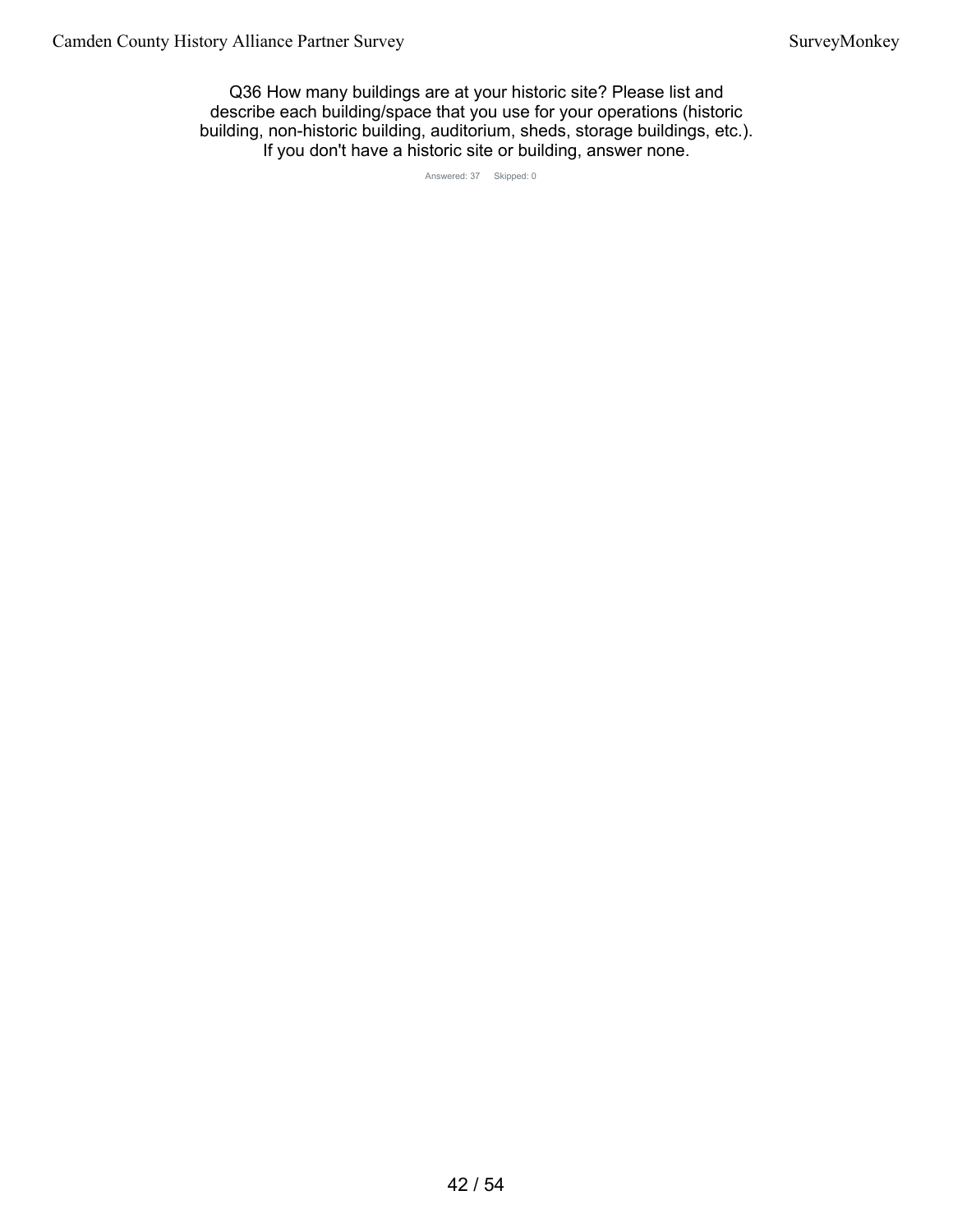# Check ONE answer. Answered: 37 Skipped: 0 Your organization

Q37 Who owns the building/space that your organization uses?



| <b>ANSWER CHOICES</b>          | <b>RESPONSES</b> |
|--------------------------------|------------------|
| Your organization              | 27.03%<br>10     |
| Municipality                   | 29.73%<br>11     |
| County                         | 5.41%<br>2       |
| We don't have a building/space | 18.92%           |
| Not applicable                 | 18.92%           |
| <b>TOTAL</b>                   | 37               |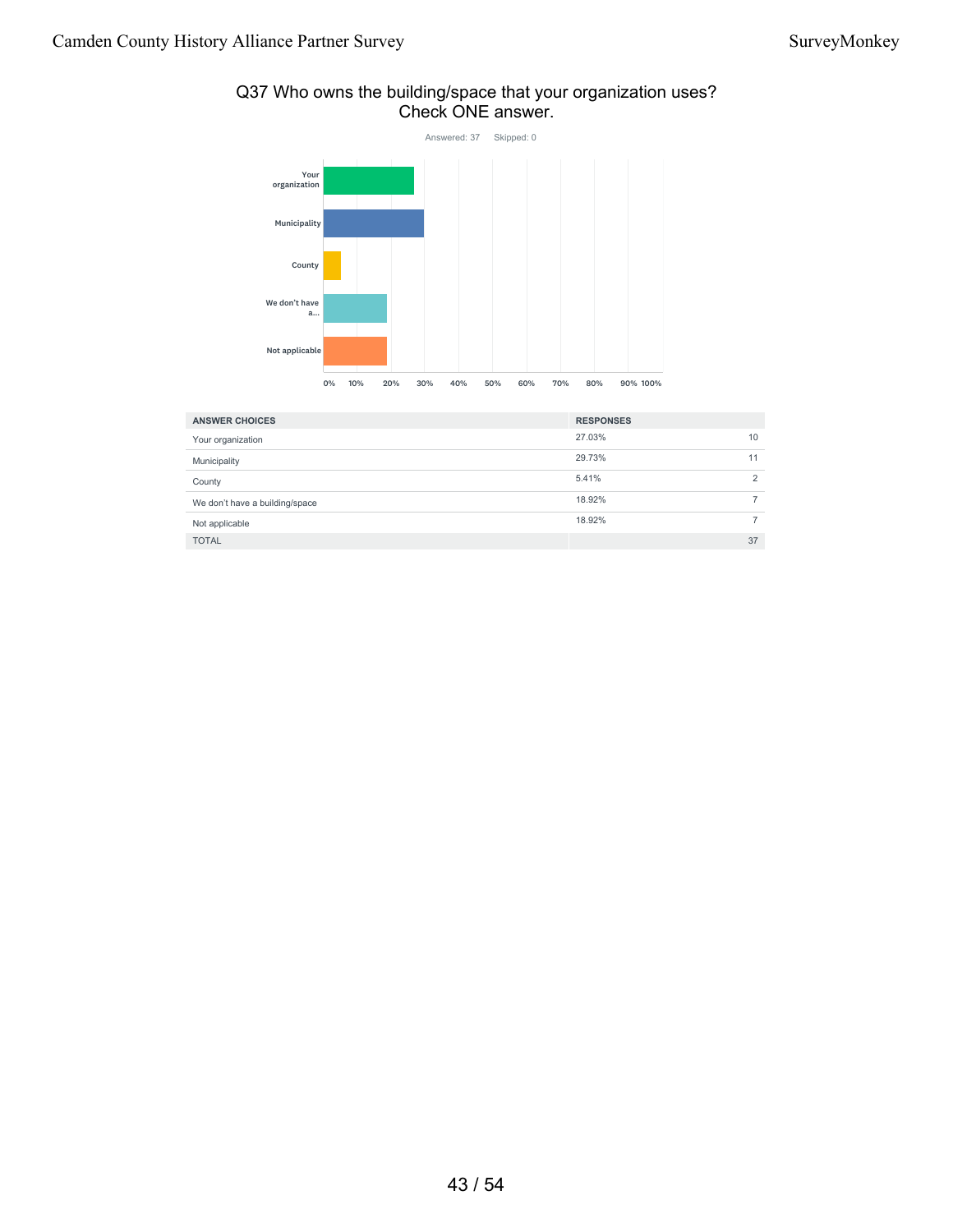### Q38 Does your organization have a formal lease/rental agreement with the owner of the space? Check ONE answer. Answered: 37 Skipped: 0



| <b>ANSWER CHOICES</b>                     | <b>RESPONSES</b> |                |
|-------------------------------------------|------------------|----------------|
| Yes                                       | 13.51%           | 5              |
| No                                        | 13.51%           | 5              |
| We have an informal (handshake) agreement | 5.41%            | $\overline{2}$ |
| Don't know                                | $0.00\%$         | $\Omega$       |
| We don't have a building/space            | 18.92%           |                |
| Not applicable                            | 48.65%           | 18             |
| <b>TOTAL</b>                              |                  | 37             |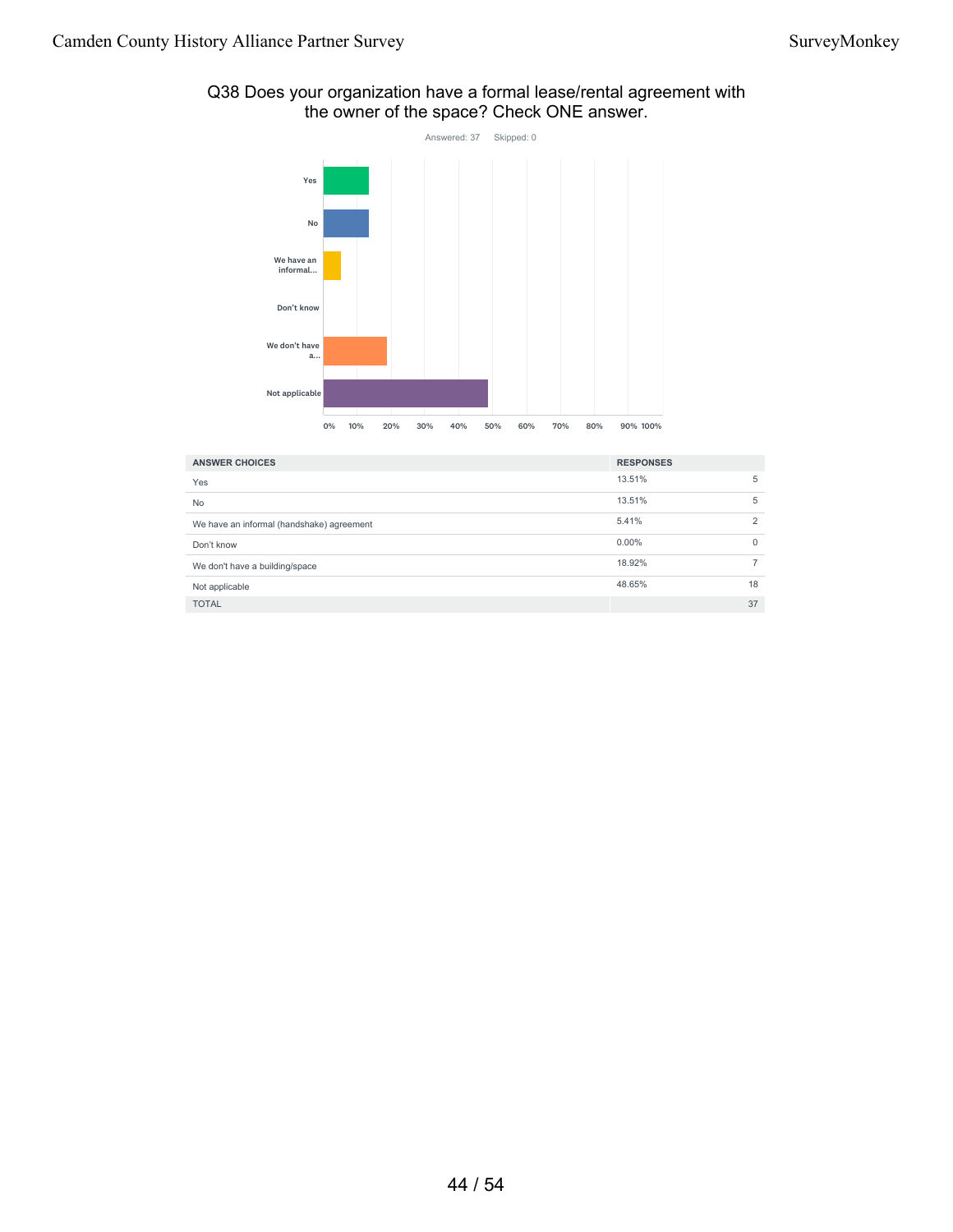#### Q39 Is the space that your organization uses adequate for your organization's needs? Check ONE answer.



| <b>ANSWER CHOICES</b>             | <b>RESPONSES</b> |    |
|-----------------------------------|------------------|----|
| Yes                               | 54.05%           | 20 |
| <b>No</b>                         | 16.22%           | 6  |
| We don't have a building or space | 21.62%           | 8  |
| Not applicable                    | 8.11%            | 3  |
| <b>TOTAL</b>                      |                  | 37 |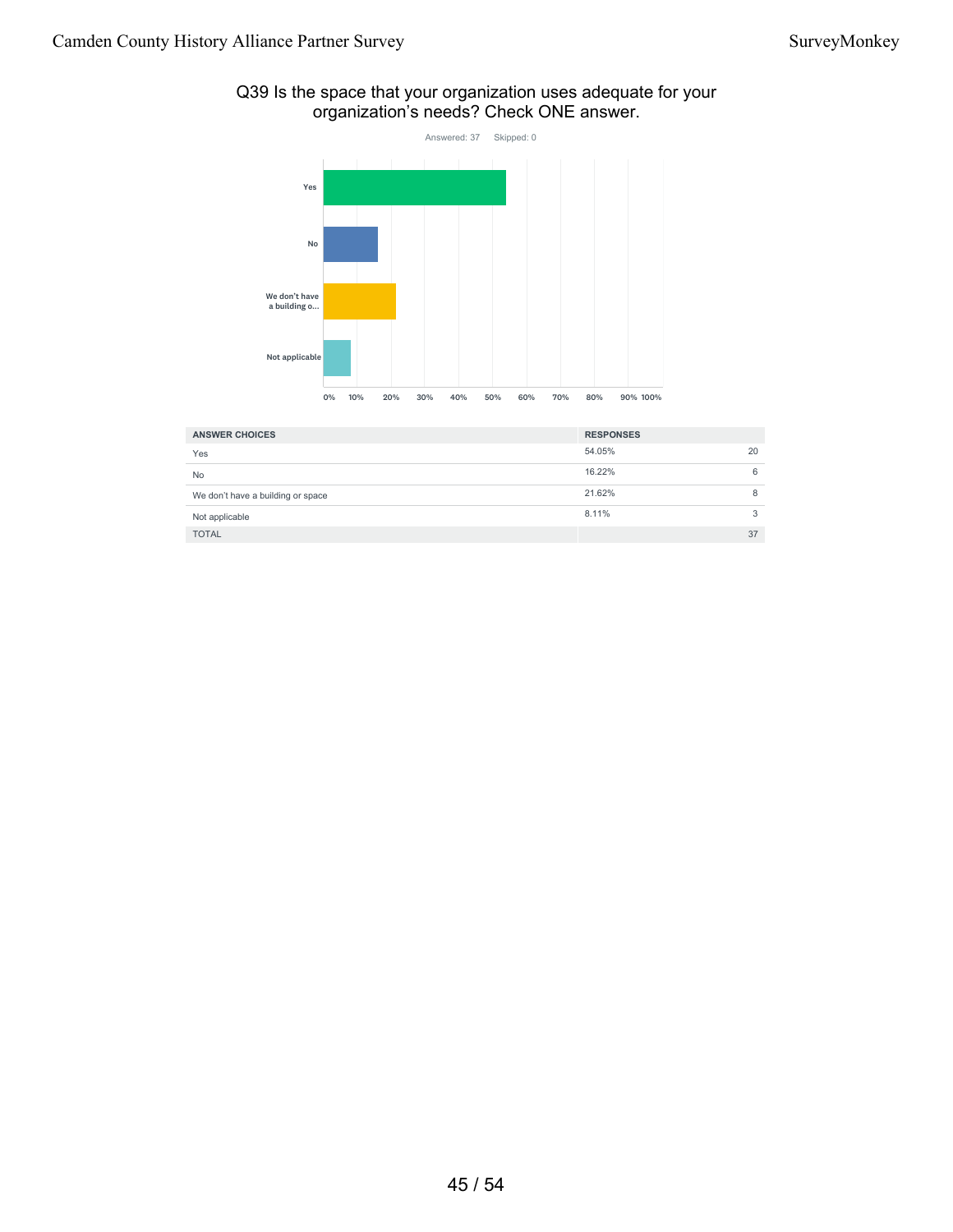

#### Q40 Does your organization charge admission to your historic site? Please select ALL that apply to your organization.

| <b>ANSWER CHOICES</b>                               | <b>RESPONSES</b> |              |
|-----------------------------------------------------|------------------|--------------|
| We don't have a historic site/building              | 51.35%           | 19           |
| Free admission to everyone                          | 35.14%           | 13           |
| \$1 to \$3 per adult                                | $0.00\%$         | $\Omega$     |
| \$4 to \$10 per adult                               | 10.81%           | 4            |
| Over \$11 per adult                                 | 2.70%            | 1            |
| Free admission for children                         | $0.00\%$         | $\Omega$     |
| Free admission for school children for class visits | 2.70%            | $\mathbf{1}$ |
| \$1 to \$3 per child                                | 10.81%           | 4            |
| \$4 to \$10 per child                               | 2.70%            | 1            |
| Over \$11 per child                                 | 0.00%            | 0            |
| Family admission under \$10 per family              | 0.00%            | $\Omega$     |
| Family admission between \$11 and \$20 per family   | $0.00\%$         | $\Omega$     |
| <b>Total Respondents: 37</b>                        |                  |              |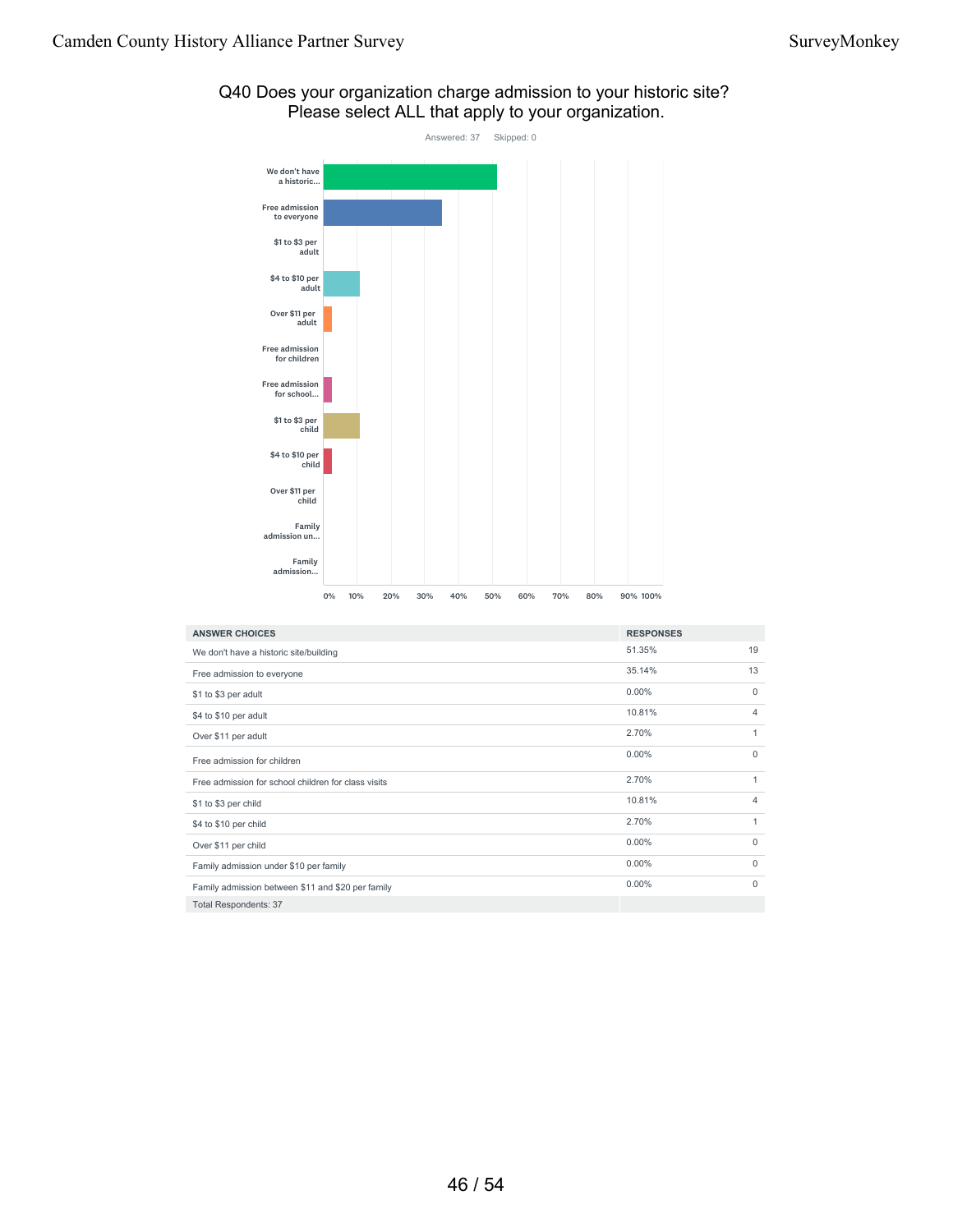# Answered: 37 Skipped: 0 Individually listed on th... Listed on the New Jersey... Contributing<br>building to ... National Historic... Included on the Camden... Local landmark designated b... Not applicable/w... Other (please specify) 0% 10% 20% 30% 40% 50% 60% 70% 80% 90% 100%

| Q41 Does your historic site have any of the following historic |  |
|----------------------------------------------------------------|--|
| designations? Check ALL that apply to your organization.       |  |

| <b>ANSWER CHOICES</b>                                           | <b>RESPONSES</b> |                |
|-----------------------------------------------------------------|------------------|----------------|
| Individually listed on the National Register of Historic Places | 35.14%           | 13             |
| Listed on the New Jersey Register of Historic Places            | 35.14%           | 13             |
| Contributing building to a National Register Historic District  | 8.11%            | 3              |
| National Historic Landmark                                      | 5.41%            | $\overline{2}$ |
| Included on the Camden County Inventory of Historic Sites       | 29.73%           | 11             |
| Local landmark designated by local preservation commission      | 10.81%           | 4              |
| Not applicable/we don't have a building or site                 | 48.65%           | 18             |
| Other (please specify)                                          | 13.51%           | 5              |
| <b>Total Respondents: 37</b>                                    |                  |                |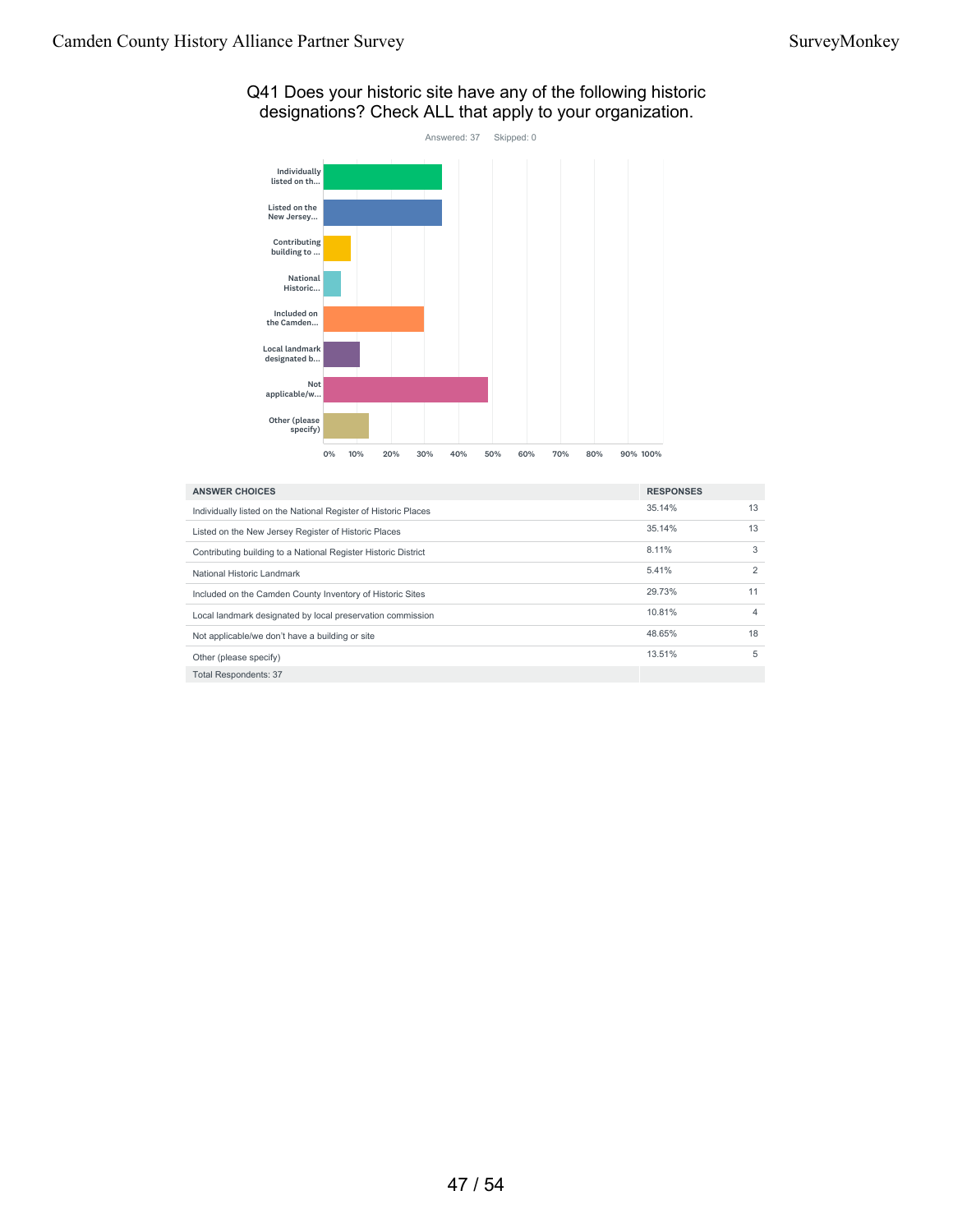### Q42 Has your organization or other entity undertaken any of the following research reports about your building or historic site? Check ALL that apply to your organization.



| <b>ANSWER CHOICES</b>                                       | <b>RESPONSES</b> |                |
|-------------------------------------------------------------|------------------|----------------|
| Preservation plan                                           | 18.92%           | $\overline{7}$ |
| National Register nomination for your site                  | 29.73%           | 11             |
| Historic district nomination for your site/surrounding area | 8.11%            | 3              |
| Historic structure report                                   | 18.92%           | $\overline{7}$ |
| Historic landscape report or study                          | 10.81%           | 4              |
| Archeology reports                                          | 13.51%           | 5              |
| Interpretive plan                                           | 21.62%           | 8              |
| Strategic plan                                              | 10.81%           | 4              |
| Audience research study                                     | 2.70%            | 1              |
| Archival study or assessment                                | 8.11%            | 3              |
| Conservation Assessment Program (CAP)                       | 8.11%            | 3              |
| Museum Assessment Plan (MAP)                                | $0.00\%$         | $\Omega$       |
| Collections management plan                                 | 10.81%           | 4              |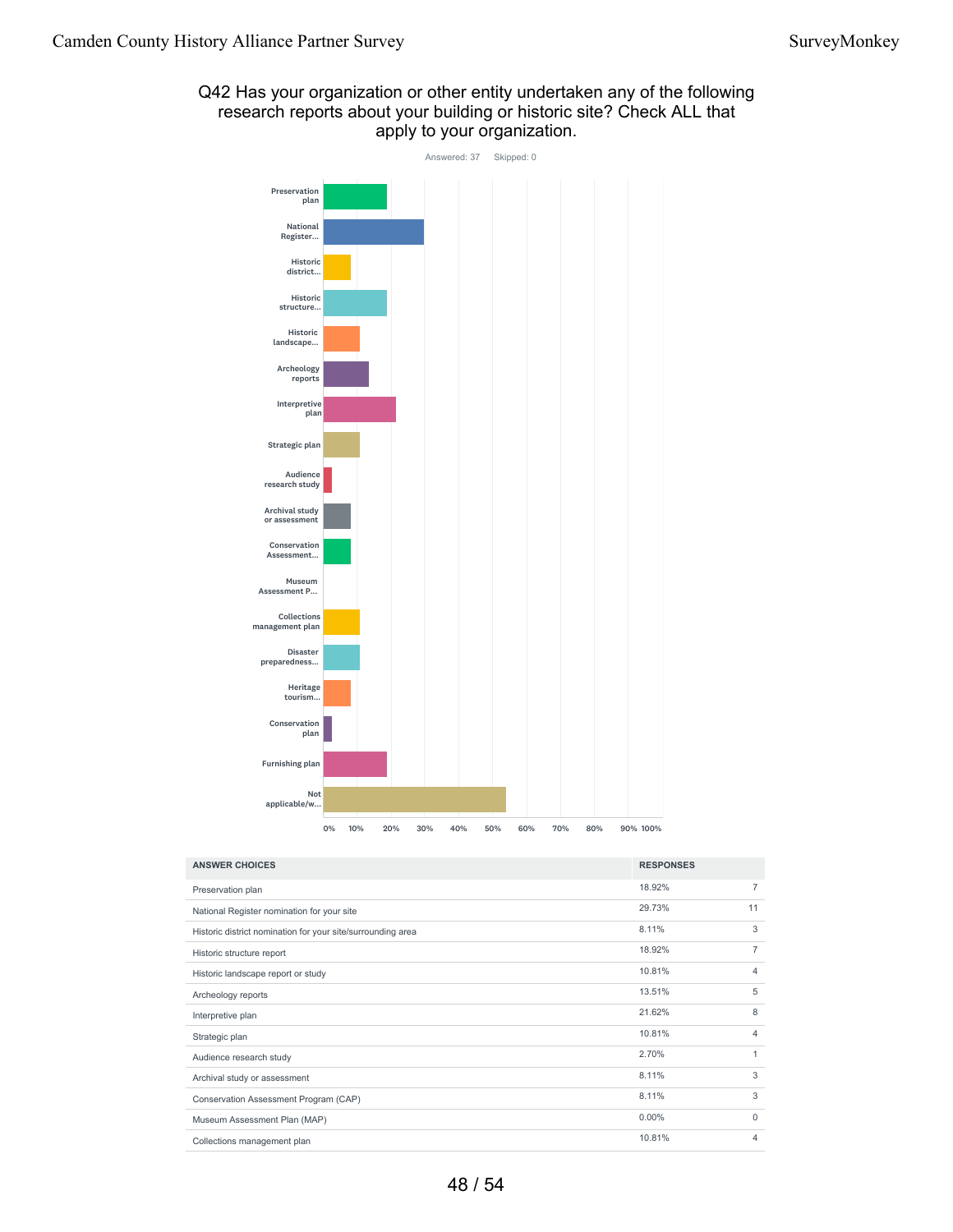### Camden County History Alliance Partner Survey Survey Survey Survey Survey Survey Survey Survey Survey Survey Survey Survey Survey Survey Survey Survey Survey Survey Survey Survey Survey Survey Survey Survey Survey Survey S

| Disaster preparedness plan                               | 10.81% | 4  |
|----------------------------------------------------------|--------|----|
| Heritage tourism assessment                              | 8.11%  | 3  |
| Conservation plan                                        | 2.70%  |    |
| Furnishing plan                                          | 18.92% |    |
| Not applicable/we don't have a historic site or building | 54.05% | 20 |
| <b>Total Respondents: 37</b>                             |        |    |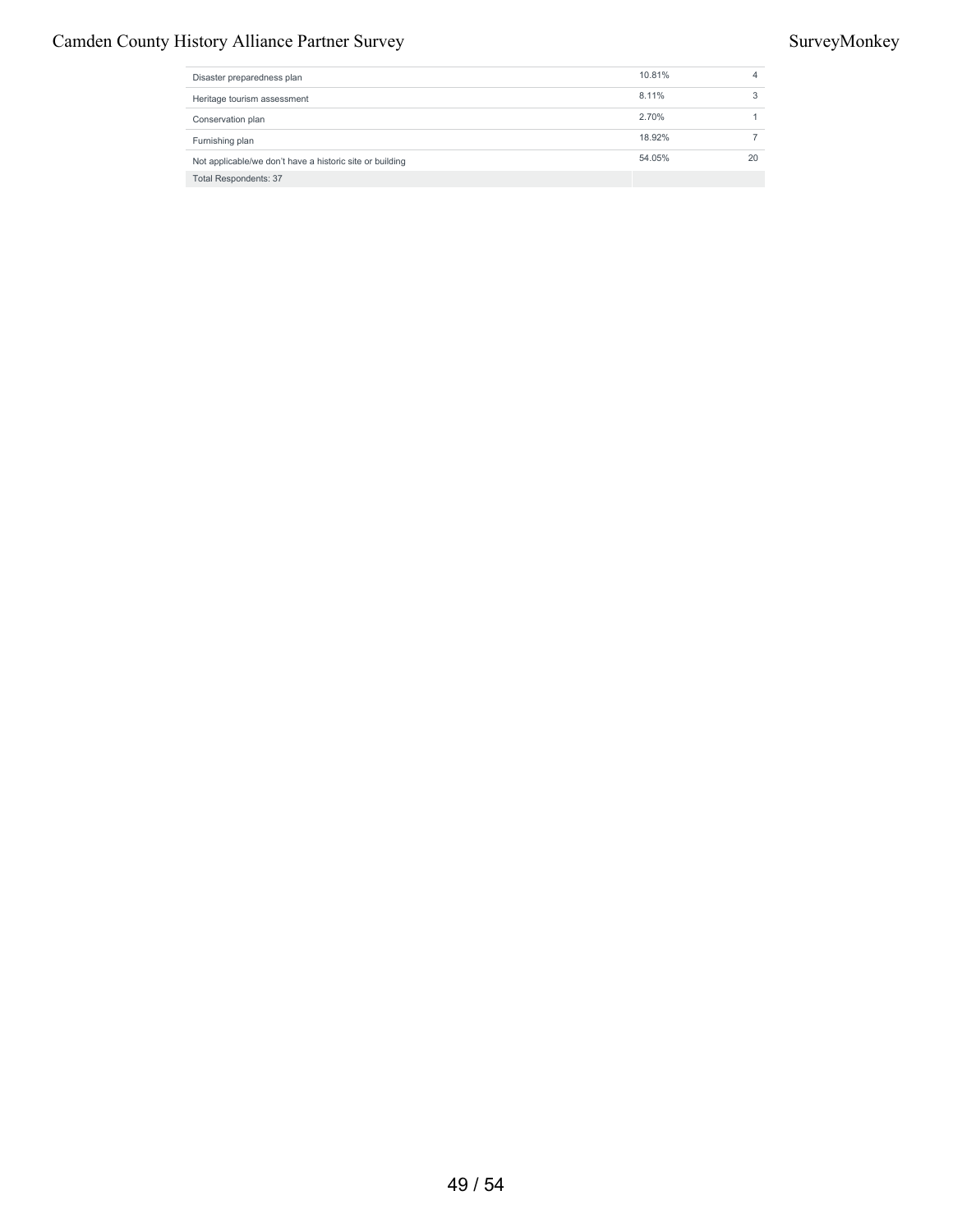

#### Q43 When was your organization's building(s) restored? Check ALL that apply to your organization

| <b>ANSWER CHOICES</b>                            | <b>RESPONSES</b> |                |
|--------------------------------------------------|------------------|----------------|
| We don't have a building/historic site           | 48.65%           | 18             |
| Our building/historic site has not been restored | $0.00\%$         | $\Omega$       |
| Our building/historic does not need restoration  | 8.11%            | 3              |
| Within the last 5 years                          | 8.11%            | 3              |
| Within the last 6-15 years                       | 8.11%            | 3              |
| Within the last 16-25 years                      | 18.92%           | 7              |
| Within the last 26-35 years                      | $0.00\%$         | $\Omega$       |
| Within the last 36-50 years                      | 10.81%           | $\overline{4}$ |
| Don't know                                       | 5.41%            | 2              |
| <b>Total Respondents: 37</b>                     |                  |                |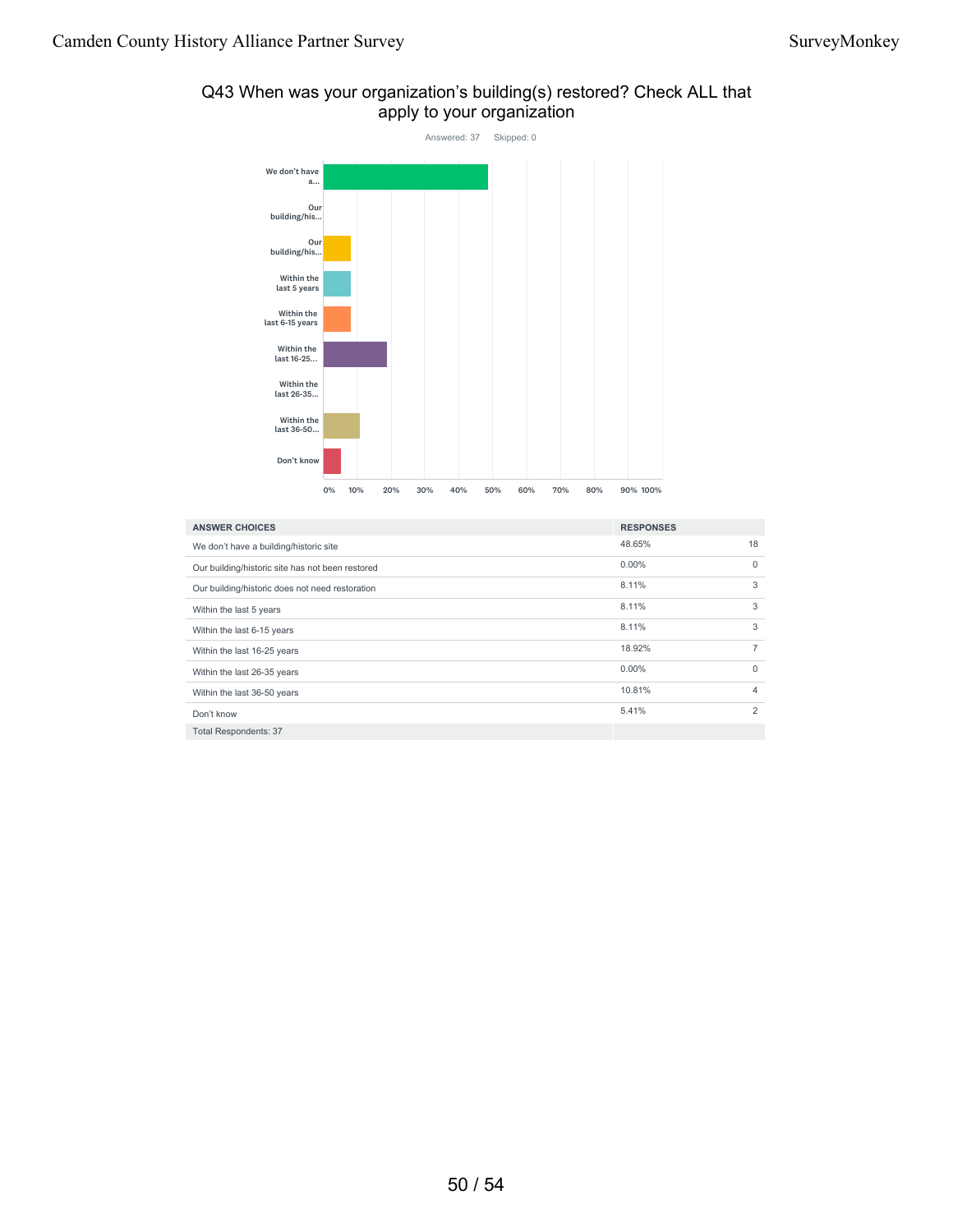

Q44 Please share your opinions about your buidling or historic site. Answer at least ONE question. Answer not applicable if you do not have a historic site or building. ONE answer per row.

**No** Not applicable

|                                                                        | <b>YES</b> | <b>NO</b> | <b>NOT APPLICABLE</b> | <b>TOTAL</b> |
|------------------------------------------------------------------------|------------|-----------|-----------------------|--------------|
| Do you believe your site is well maintained?                           | 52.78%     | 8.33%     | 38.89%                |              |
|                                                                        | 19         | 3         | 14                    | 36           |
| Is your site compliant with the Americans with Disabilities Act (ADA)? | 32.35%     | 26.47%    | 41.18%                |              |
|                                                                        | 11         | 9         | 14                    | 34           |
| Does your site have public restrooms?                                  | 50.00%     | 11.11%    | 38.89%                |              |
|                                                                        | 18         | 4         | 14                    | 36           |
| Are the public restrooms at your site handicapped compliant?           | 29.41%     | 26.47%    | 44.12%                |              |
|                                                                        | 10         | 9         | 15                    | 34           |
| Can a tour bus park at your site?                                      | 41.67%     | 19.44%    | 38.89%                |              |
|                                                                        | 15         |           | 14                    | 36           |
| Does your site have dedicated visitor parking?                         | 40.54%     | 18.92%    | 40.54%                |              |
|                                                                        | 15         |           | 15                    | 37           |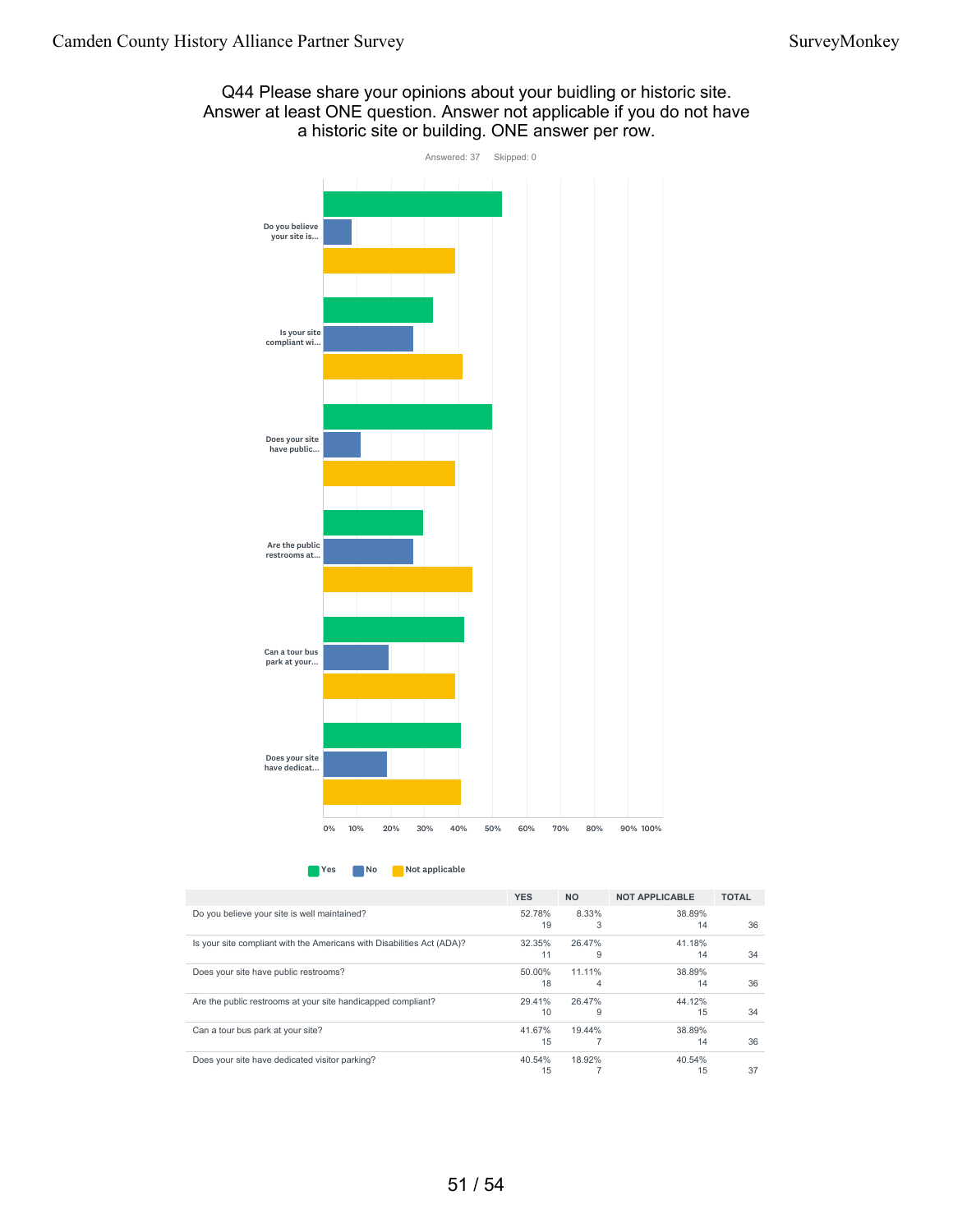#### Q45 Is there anything else we missed, or you think we should know about your organization? Optional open ended response. Please answer in words.

Answered: 19 Skipped: 18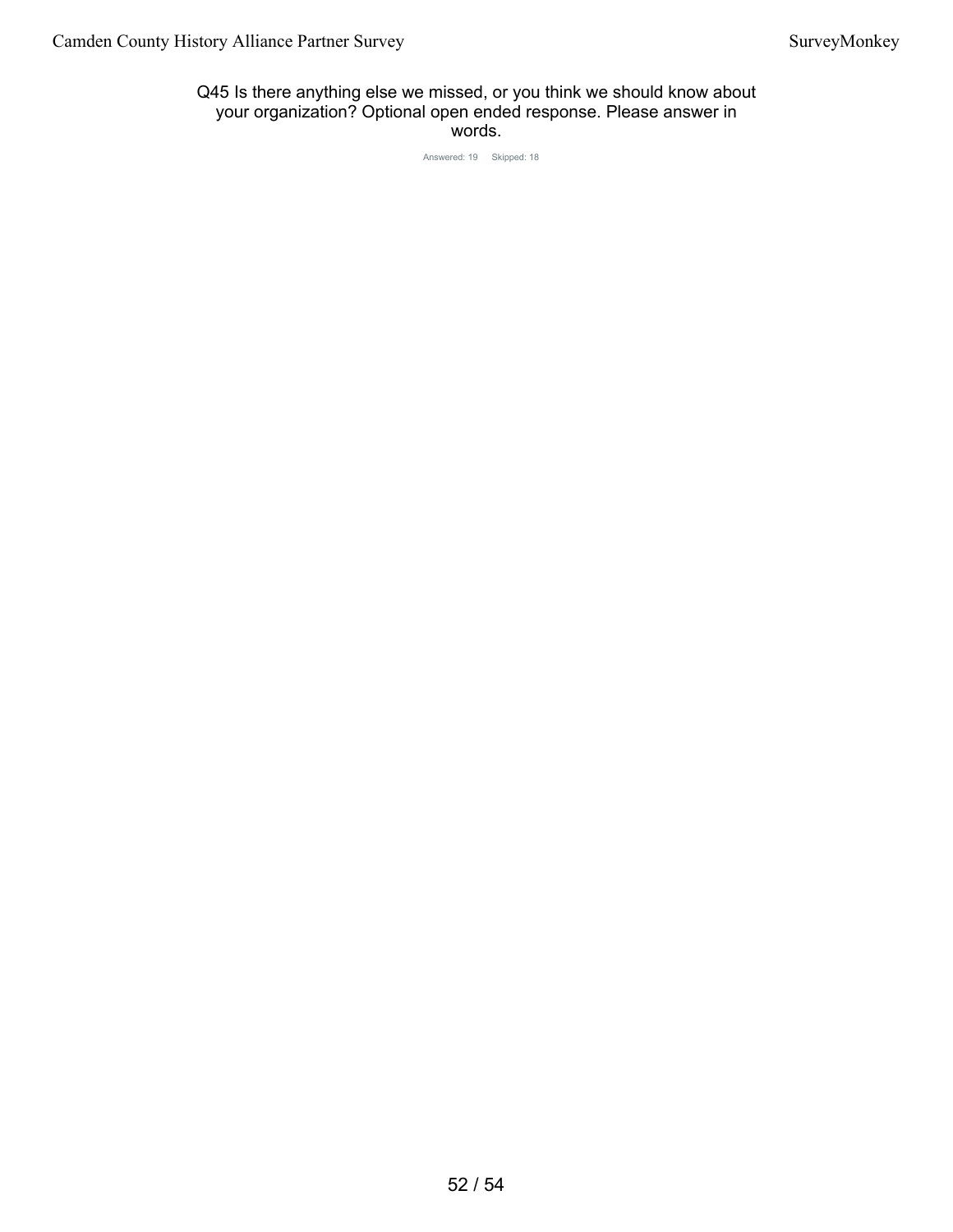#### Q46 How can we get in touch with you if we have questions? Please provide ALL information below in words or numbers.

Answered: 37 Skipped: 0

| <b>ANSWER CHOICES</b>           | <b>RESPONSES</b> |              |
|---------------------------------|------------------|--------------|
| First and Last Name             | 100.00%          | 37           |
| Organization                    | 100.00%          | 37           |
| Address                         | $0.00\%$         | $\mathbf{0}$ |
| Address 2                       | $0.00\%$         | $\mathbf 0$  |
| City/Town                       | $0.00\%$         | $\mathbf 0$  |
| State/Province                  | $0.00\%$         | $\mathbf 0$  |
| <b>ZIP/Postal Code</b>          | $0.00\%$         | $\mathbf 0$  |
| Country                         | $0.00\%$         | $\mathbf 0$  |
| Best Email Address to reach you | 100.00%          | 37           |
| Best Phone Number to reach you  | 100.00%          | 37           |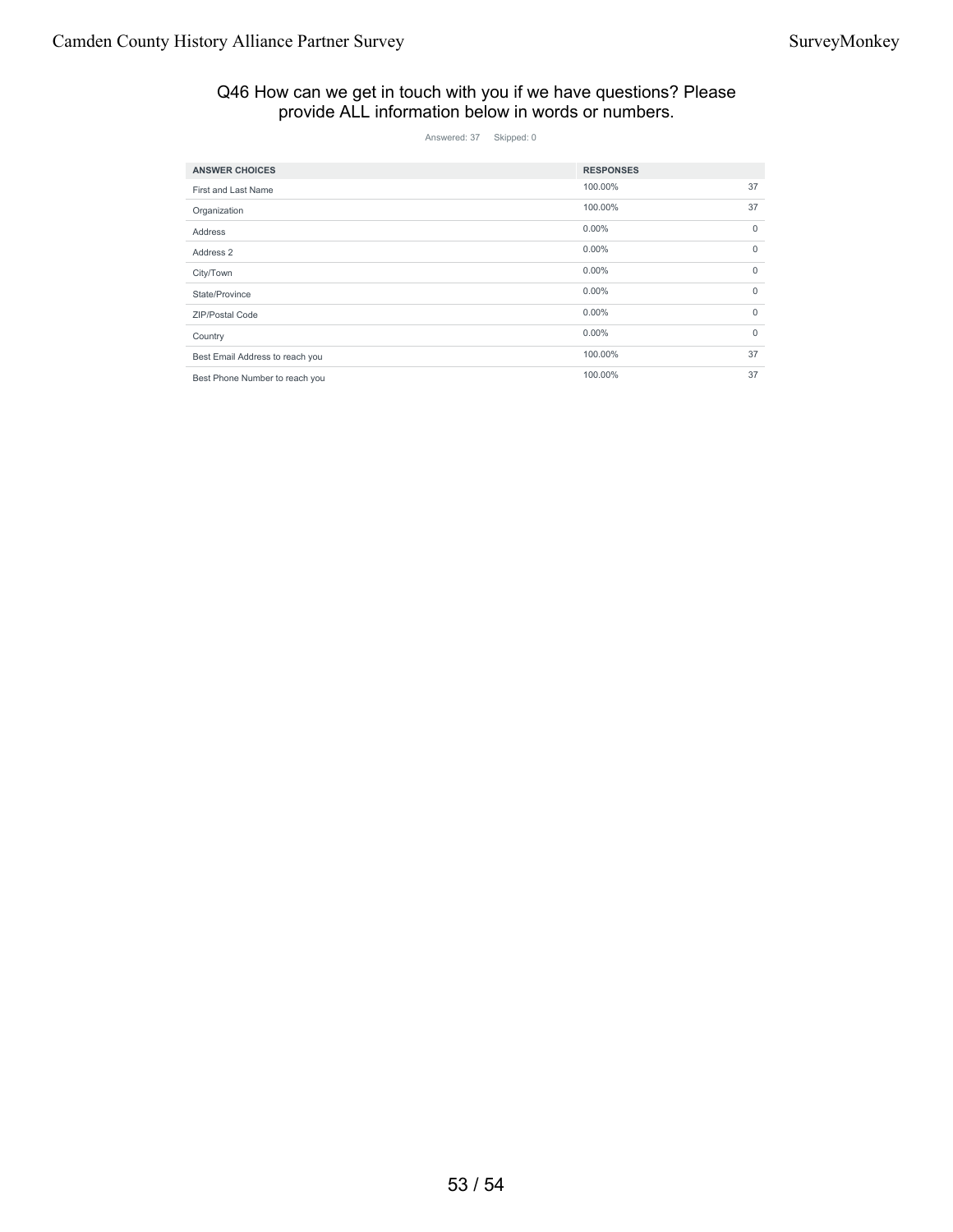### Q47 Have you sent the requested information? Check ONE answer.



| <b>ANSWER CHOICES</b> | <b>RESPONSES</b> |  |
|-----------------------|------------------|--|
| Yes                   | 18.92%           |  |
| <b>No</b>             | 81.08%<br>30     |  |
| <b>TOTAL</b>          | 37               |  |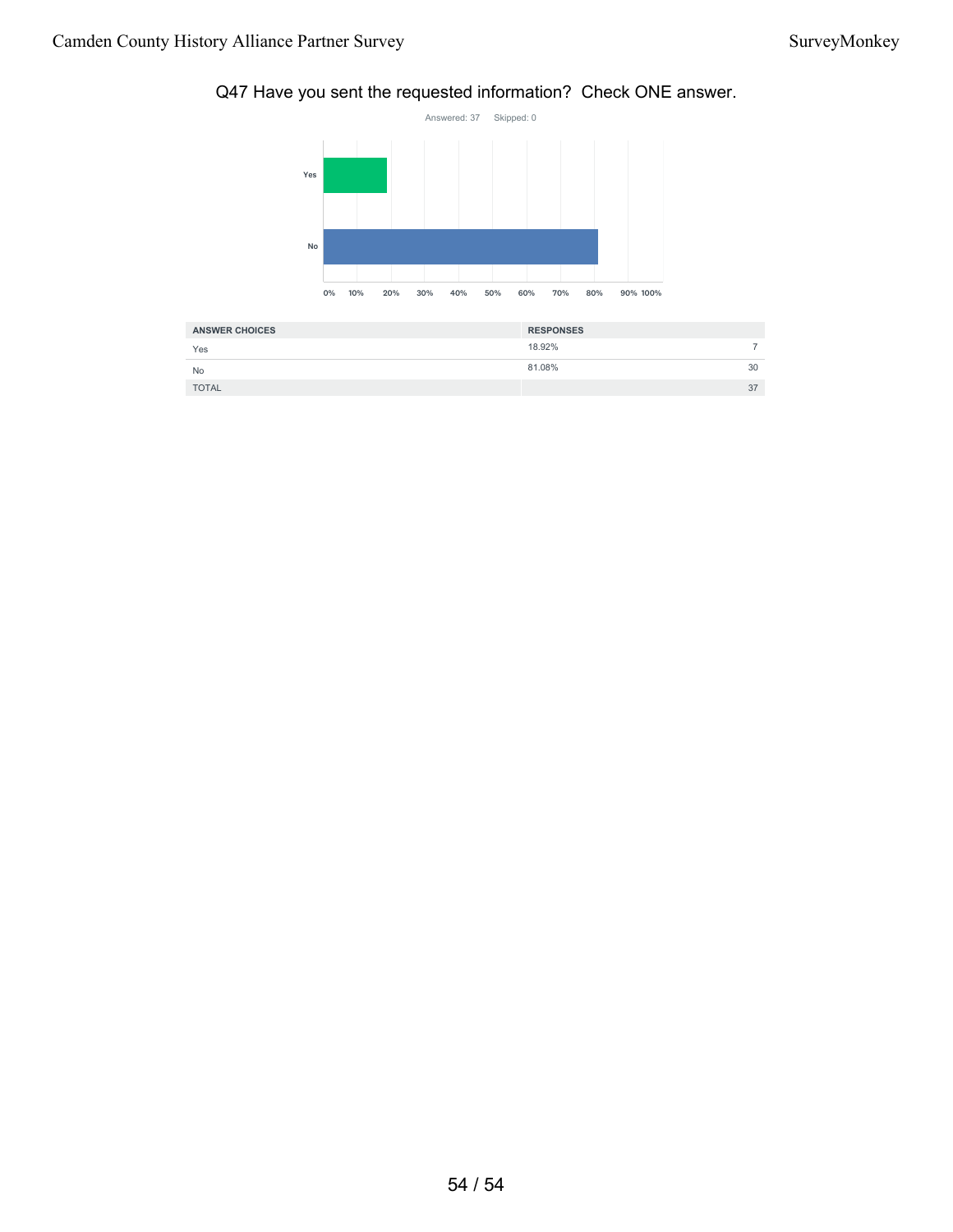### **Appendix B**

Open ended responses

All comments are included here, none have been eliminated or edited. We have corrected obvious spelling errors.

### **Q15 Is there anything else we should know about your organization? Optional open-ended response. Please answer in words.**

- Our Friends group raises money for projects use. They own the furniture; the township owns house/land. Friends have committees: Membership, Interior Design, the Herb Garden and Apple Orchard, Museum Shop, Holiday House, Bus Trip, Spring Luncheon, Barclay Farmstead Quilters. There are no IRS 990s filed on Guide star for the Friends group, tax status as of 2014, budget on Guide star is 12K
- CCHC housed in Institutional Advancement division of Camden County College for last 7 years
- Local History Collection in lower level of CH library is open and staffed by CHHPC members each Wed from 7-9PM all year long
- 4 meetings a year Sept., Nov., Feb. and May, meetings are held during the daytime.
- Our budget is about 90K, half comes from endowment, pays for archive staff, we do weddings on site 6 a year, until 2012 we were all volunteer then bequest came and we could hire staff
- We have programs where students come to us for performances (up to 300 in our auditorium), we send survivors out to schools, or they come here. We do teacher training, send people to read to classrooms
- Boro gives us \$200 year for mailings for our 4 meetings, archives in storage in municipal building. Not sorted or catalogued right now
- Our organization is not incorporated.
- We are a growing lineage society
- Considering a merger between Griffith Morgan House and Pennsauken Historical Society.
- Organization founded in 1985 to fight demolitions in historic districts and be a watchdog for other demolition/inappropriate activity. HHL heavily promoted the historic districts and preservation in the first two decades. That activity has diminished as threats have decreased. Some of the activities have been transferred or absorbed by the Borough (Revolutionary War Re-enactment, Down by the Station Day, Glover Fulling Mill Park grant) or historic society (historic markers).
- We own our building but it needs constant maintenance, sell pictorial calendar, t shirts, DVDs contributions from other group--local mosque--
- We have been affiliated with St. Joseph's Polish Roman Catholic Parish which was recently merged into the Cathedral of the Immaculate Conception Parish. St. Joseph's new role will now be the apostolate of the Diocese of Camden.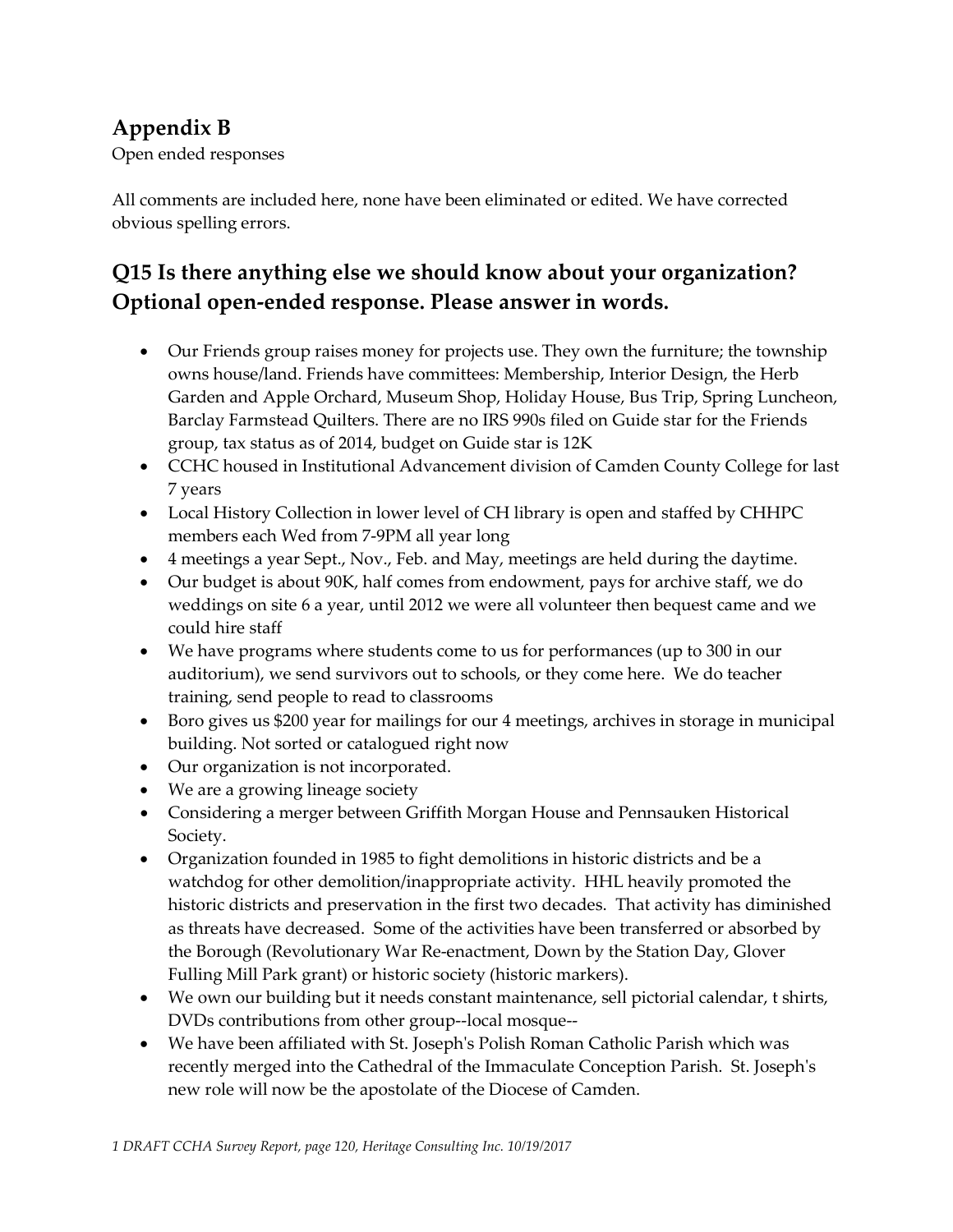- Having difficulty filling board vacancies. Most volunteers only want to do an event, then disappear. Where are the long-term planners?
- Fun fact their overnight program is listed as one of top 15 in the world according to a leading travel magazine. Admission costs \$21.95 adults, \$17.00children, firepower ticket, for Turret ticket on weekends and holidays adults 29.95 and \$25.95 for kids
- The objective of the Stratford Historical Preservation Commission is to maintain a historical building with a foundation going back to the 1740's. The building was reconstructed in 1850. The Commission also archives historical photos, documents. The building, known as "The Quaker Store", preserves hundreds of items of historical significance. Some items are history books, old bottles found when doing renovations, old carpenter's tools.
- We work with library to buy the equipment that we need and they use laser pointer, computer
- Our archive materials are stored in Board member's homes
- No additional information to give.
- None
- We get by
- We hold general business meeting and most special events off-site at the Township Senior Citizens facility.
- We are just getting started. We have plans for events, activities, and school group visits, but are not ready to implement yet. Our site is included in local walking tours.
- $\bullet$  n/a
- We are fortunate enough to have a building that is supplied to us by the city rent free.
- Our budget varies from year to year, with salaries of two staff and work study students paid by university. Other student workers paid through grants. Contracted instructors paid from revenues from registration fees.
- We are a history museum, host for a student boatbuilding program of over 120 students per week, starting a new artist residency in October, partnering on a new art district, and have adopted the adjacent park.

# **Q 45. Is there anything else we missed, or you think we should know about your organization? Optional open-ended response. Please answer in words.**

- None
- Tried to help save Hugg House.
- We are raising money now to replace a garage with a new archives facility
- not incorporated, meetings held on the 4th Thursday of the month in April and May and Sept and October
- We recently were given a small room at the Historic Berlin Hotel to use as a library or archive space, but we have not moved our collections there yet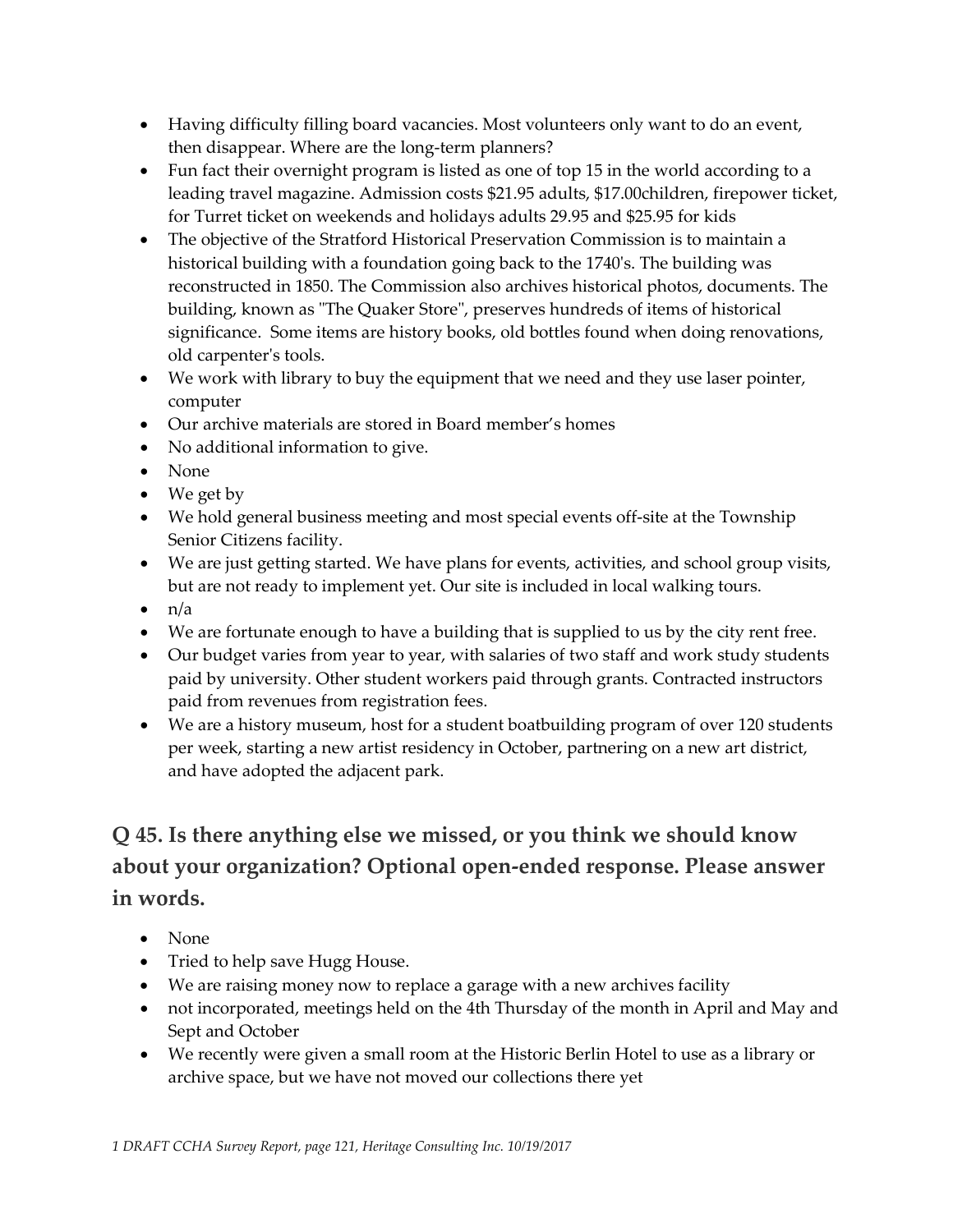- "http://yeoldenewtonnassau.homestead.com/ www.facebook.com/Ye-Olde-Newton-Nassau-Chapter-NSDAR-431390193612662/"
- Because the Heights Heritage League was very active in the past (1980's-1990's) with demolitions and inappropriate infill (Commerce Bank). Because our board members are active and because we still hold bi-annual walking tours and the Revolutionary War Encampment that generate good publicity and attendance, people assume it is still a larger organization than it is. Many of our former members have died or moved. ALL board members are now active in town boards and represent the preservation community on 1) Council, 2) HPC, 3) Library, 4) senior housing and are active in Historical Society.
- Our site has a fair amount of open space, several acres, part of which is relatively open and flat and part covered by forest. The grounds offer recreational, picnic and reenactment or other performance potential.
- Thank you for all your help and support in preserving history in our town. Please feel free to contact me if you need any additional information or if you need any clarification of the information above.
- Our meetings are held the third Monday of the month in Jan April July and October, Jan meeting is held 2 or 4 Mon. we can get up to 60 people at a meeting
- We need a space to store our collections, host four events a year Community day, 4 of July parade, Black history month, Italian American lectures and Memorial Day parade. senior recognition day. We are not yet incorporated had an attorney working on it but not done yet.
- No additional comments
- Our buildings are replicas
- We obtained our 501(c)(3) letter of determination in 2011. Our primary source of income is through the sale of 2 books: "Images of America - Haddon Township" (Arcadia Publishing, 2011) and "Down A Country Lane" (Camden County Historical Society Publication, 1999). Both books were authored by our historical society's officers. Our historical society assisted the Township on Haddon in providing photos for 2 municipal calendars, and has assisted our schools, local businesses, and residents who requested images and information for various projects, displays and celebrations.
- Additional information will be given to you at the August 23 CCHA meeting.
- We used a NJHT HSM (Planning) Grant to get the site protected/fenced now that it would be open to the public, and to develop tools to help us promote the site. We now need help to move forward and work with other sites.
- Visitation to the museum continues to grow as does programming.
- Nothing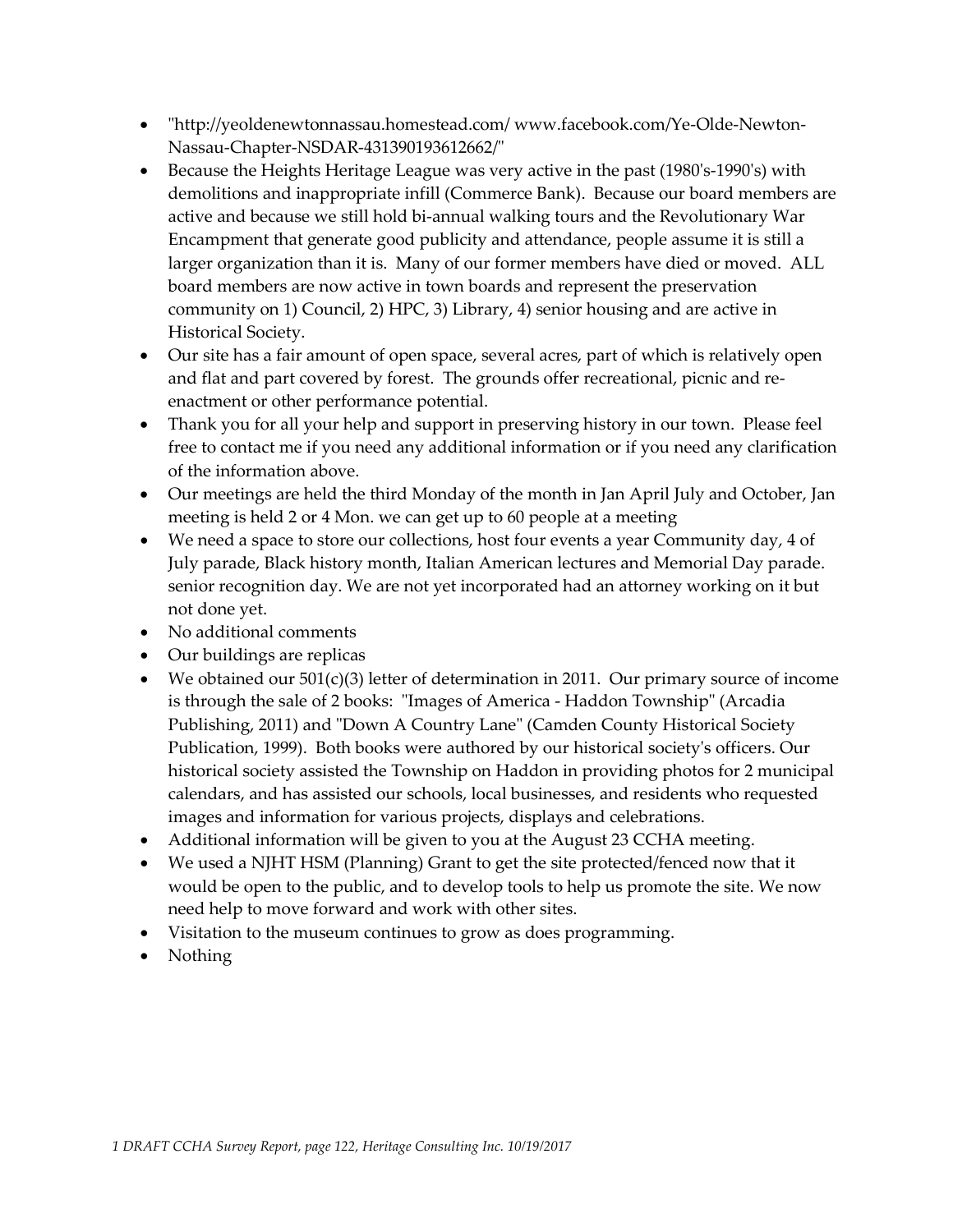# **Appendix C**

List of historic sites with buildings open to the public and list of organizations with paid staff responding to the CCHA survey.

### Orange staffed sites

Black volunteer run sites

### **HISTORIC SITES WITH BUILDINGS/SITES OPEN TO THE PUBLIC**

- 1. Battleship New Jersey Museum and Memorial
- 2. Barclay Farmstead, Cherry Hill Township
- 3. Historical Society of Haddonfield
- 4. Ester Raab Holocaust Museum Goodwin Education Center
- 5. Camden County Historical Society
- 6. Indian King Tavern Museum, A New Jersey State Historic Site
- 7. Walt Whitman House
- 8. Camden Shipyard & Maritime Museum
- 9. Long-A-Coming Historical Society Berlin Train Station
- 10. Griffith Morgan Committee Inc.
- 11. Pennsauken Historical Society
- 12. Lawnside Historical Society Peter Mott House
- 13. Pennsauken Historical Society
- 14. Stratford Historical Preservation Commission
- 15. Gloucester Township Historic and Scenic Preservation Committee
- 16. Friends of the Glover Fulling Mill Park
- 17. Whitman Stafford Committee

Three other sites are open to the public, but they did not self-identify as historic house museums.

- 18. Magnolia Historical Society
- 19. Gloucester City Historical Society
- 20. Historical Society of Winslow Township

### **STAFFED SITES**

- 1. Barclay Farmstead 2-part time, 12 hourly school guides
- 2. Camden County Historical Society, 3-part time
- 3. Historical Society of Haddonfield, 2-part time
- 4. Holocaust museum, 1 FT, 4-part time
- 5. Walt Whitman House, 1 full time 1-part time
- 6. Battleship NJ, 16 full time
- 7. Camden Ship Building Museum, 1-part time contracted
- 8. Indian King Tavern, 1 fulltime, 2-part time